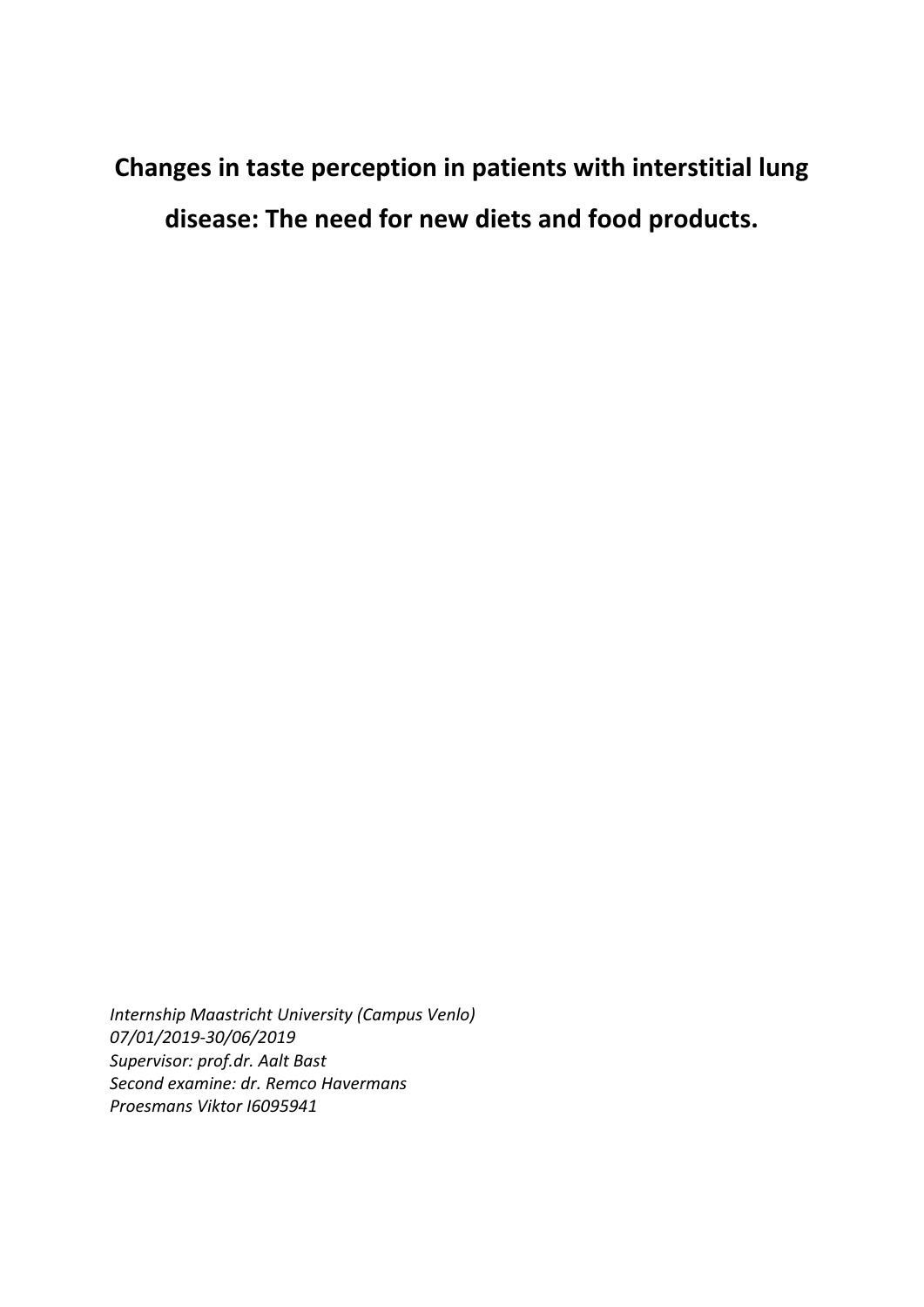The research conducted during this thesis period led to two publications:

*Self-reported gastrointestinal side effects of anti-fibrotic drugs in 176 Dutch idiopathic pulmonary fibrosis patients. V.L.J. Proesmans, M. Drent, M.D.P. Elfferich, P.A.H.M. Wijnen, N.T. Jessurun, A. Bast (submitted for publication to lung)*

*Self-reported gastrointestinal side effects of pharmacotherapy in sarcoidosis patients V.L.J. Proesmans, M. Drent, E. Lewis, E. Nancy, S. de Jong, A. Bast (in preparation)*

# *Acknowledgements*

First of all I would like to thank my supervisor prof. dr. A. Bast who has been a great support during the thesis period. He steered me in the right direction whenever I ran into trouble and was always eager to discuss questions and new findings of the research. He always provide very helpful feedback and helped me to further develop my writing and research skills.

Furthermore I would like to thank M. Drent for the datasets used in both the thesis and the publications. She greatly contributed to both publications and provided very helpful feedback in order to make both studies a success

I would also like to thank, M. Elfferich, P.A.H.M., Wijnen, N.T. Jessurun, Lewis, E. Nancy, and S. de Jong who also greatly contributed in both publications either by developing the survey or by helping during the writing process and data collection.

Finally I would like to thank dr. R. Havermans in advance for examining my thesis and providing further feedback.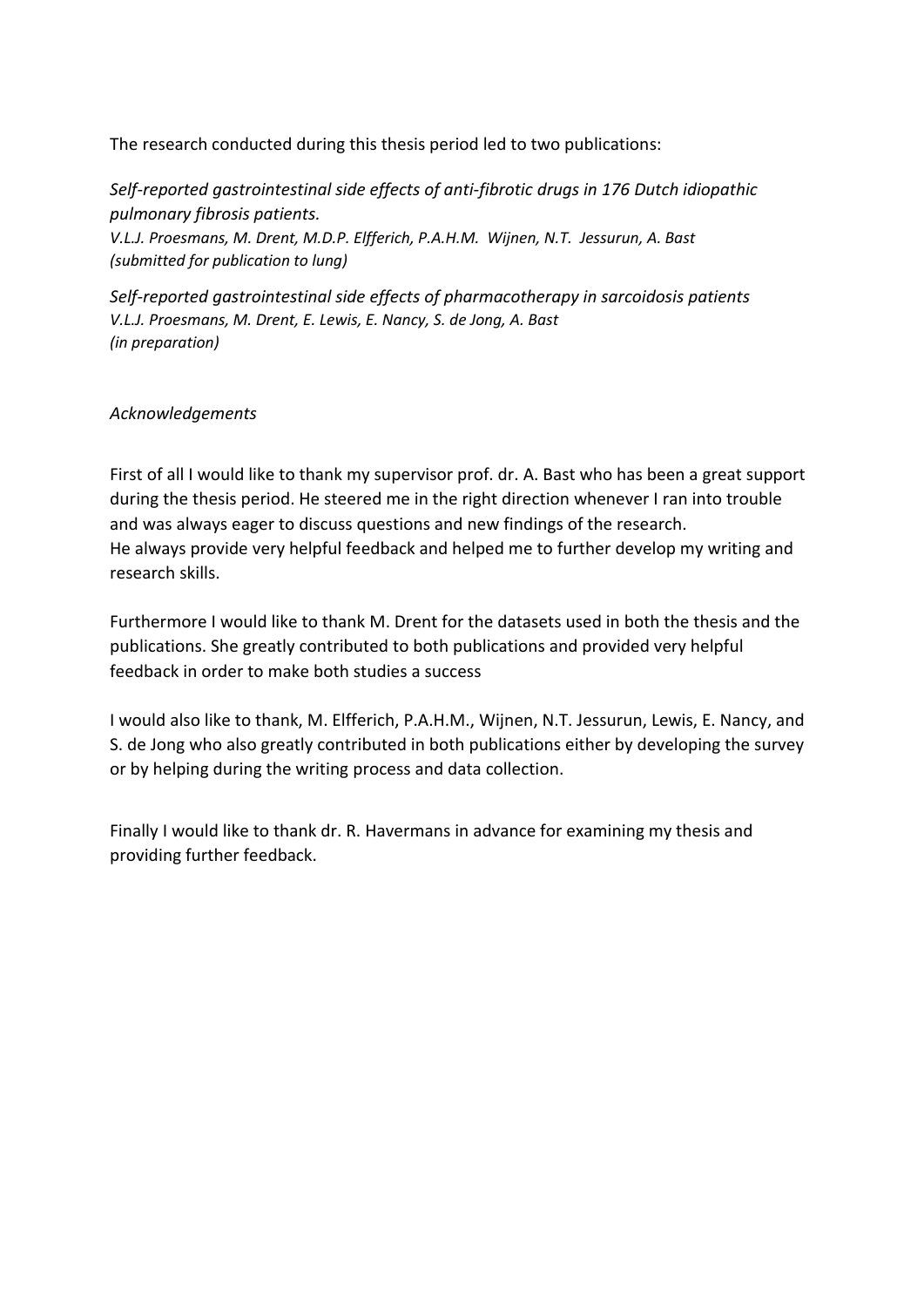#### Executive summary

Introduction: Interstitial lung diseases (ILDs) are a group of lung diseases affecting the interstitium. Our current knowledge on ILDs is rather limited. Approximately 65% is idiopathic and the two most prevalent ILDs, sarcoidosis and fibrosis, lack effective curative treatment. Current treatment consists of drugs to slow down disease progression or decrease inflammation. Because further support for the patients is required, this research will focus on the possibilitiesto integrate dietary interventionsin the treatment of interstitial lung diseases.

Method: In order to develop a dietary intervention, first the effect of ILDs on taste perception was measured. This was done by analyzing 2 datasets on the burden of IPF and sarcoidosis treatment obtained from the ILD care foundation. Then a narrative review was conducted using the databases PubMed, google scholar and Medline. During this review, food components with beneficial properties for ILD patients were analyzed. Based on the results of both the review and the dataset analyses a food product and a diet plan were developed adapted to the needs of sarcoidosis and fibrosis patients.

Results: Alterations in taste perception were found in 31% of the IPF patients and in 37% of the sarcoidosis patients. The tastes that were affected differed from case to case in both diseases. Because of this, it was not possible to develop one food product adapted to the taste of all patients.

When looking specifically at the food components, the review showed that Vitamin D plays a vital role in lung health and can act as a preventive agent for ILDs. However when used in a therapeutic way it has prosenescent properties in fibrosis patients and could lead to hypercalcemia or hypercalciuria in sarcoidosis. Maintenance of proper vitamin D levels would still be useful for patients, but possible negative effects when used in excess should be taken into consideration. Vitamin K while not being extensively studied is also likely to be beneficial considering its anticoagulant properties, its curative role in other lung diseases like DAH (Diffuse alveolar haemorrhage) and the relation between vitamin K and lung health.

Furthermore did multiple polyphenols like quercetin, resveratrol and curcumin show to be beneficial in lung fibrosis, alleviating the disease due to the anti-inflammatory, anti-fibrotic and anti-oxidant properties. Same was also found for omega-3 fatty acids and melatonin.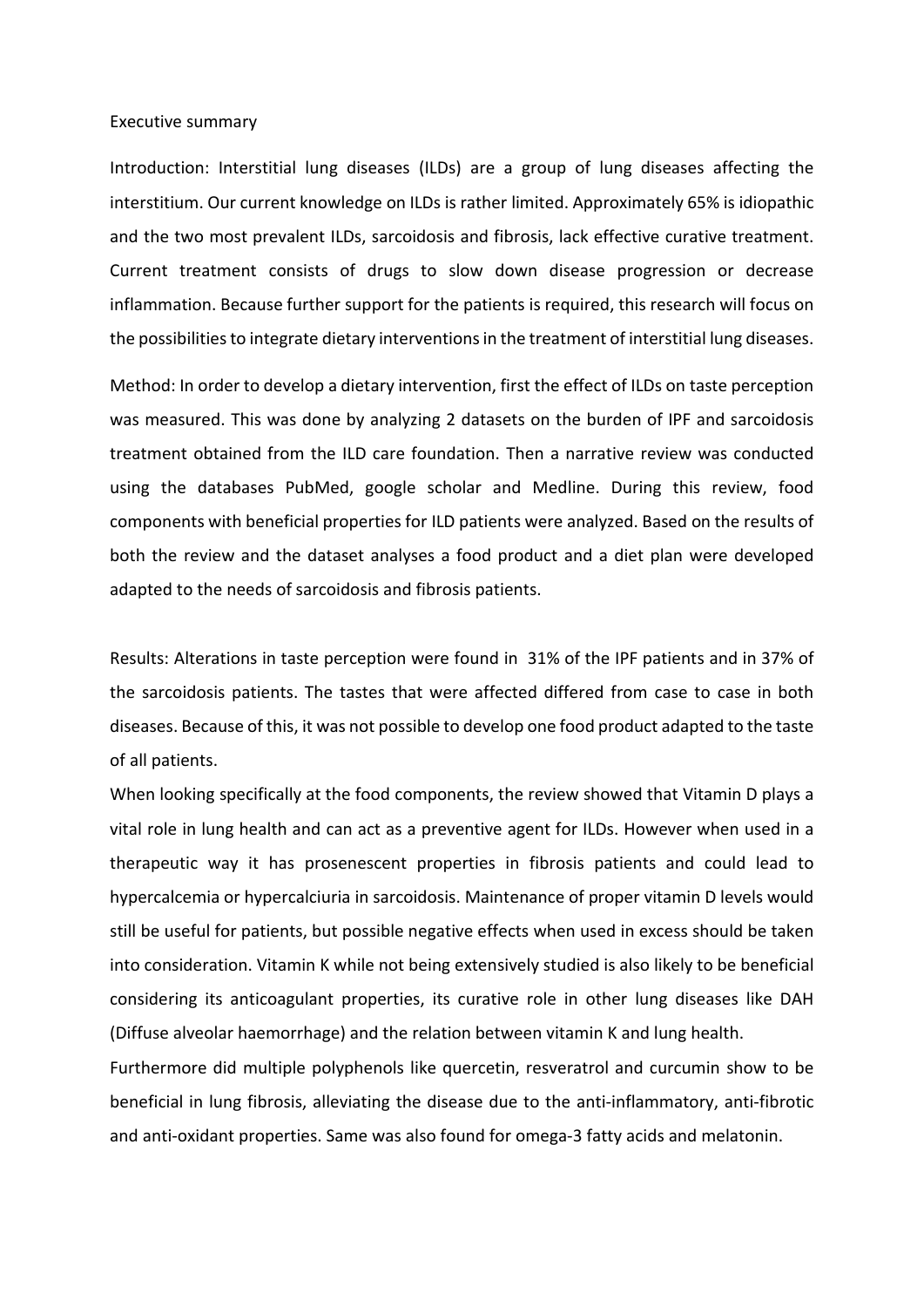In sarcoidosis studies on the influence on dietary components are rather limited, 2 studies on quercetin in human subjects found alleviating effects by a decrease in inflammation and an increase in antioxidant capacity. Melatonin, also tested in one study showed that two years of treatment alleviated sarcoidosis and could reduce ulcers. Furthermore did a previous review of de Boer et al found that inflammatory lung diseases, are alleviated by vitamin E, melatonin, quercetin and EGGC. Therefore the required nutrients for sarcoidosis and fibrosis are relatively similar and could be summarised in one diet plan.

In order to apply this in practice a diet plan and a food product with vitamin K, omega 3 fatty acids, multiple polyphenols and melatonin were developed. The diet plan consisted of three meals a day and a snack rich in either vitamin K, E omega 3 fatty acids or polyphenols and could therefore attribute to a decrease in oxidative stress and inflammation and possibly slow down fibrosis progression. The developed food product was a smoothie which contained all the beneficial food components. Smoothies are easily ingestible and useful to counteract weight loss. Therefore they are also recommended by the ATS (American thoracic society) for fibrosis patients. Because taste perception might be altered other possible ingredients are also suggested so patients can adapt it to their preference.

Conclusion: The results of these studies underline the possibilities of a more multidisciplinary approach in ILD treatment. With the rather high burden of these complex diseases and the lack of effective treatment options, lifestyle intervention in the form of beneficial food products and dietary recommendations could give patients extra support by possibly slowing down the disease and improving the quality of life.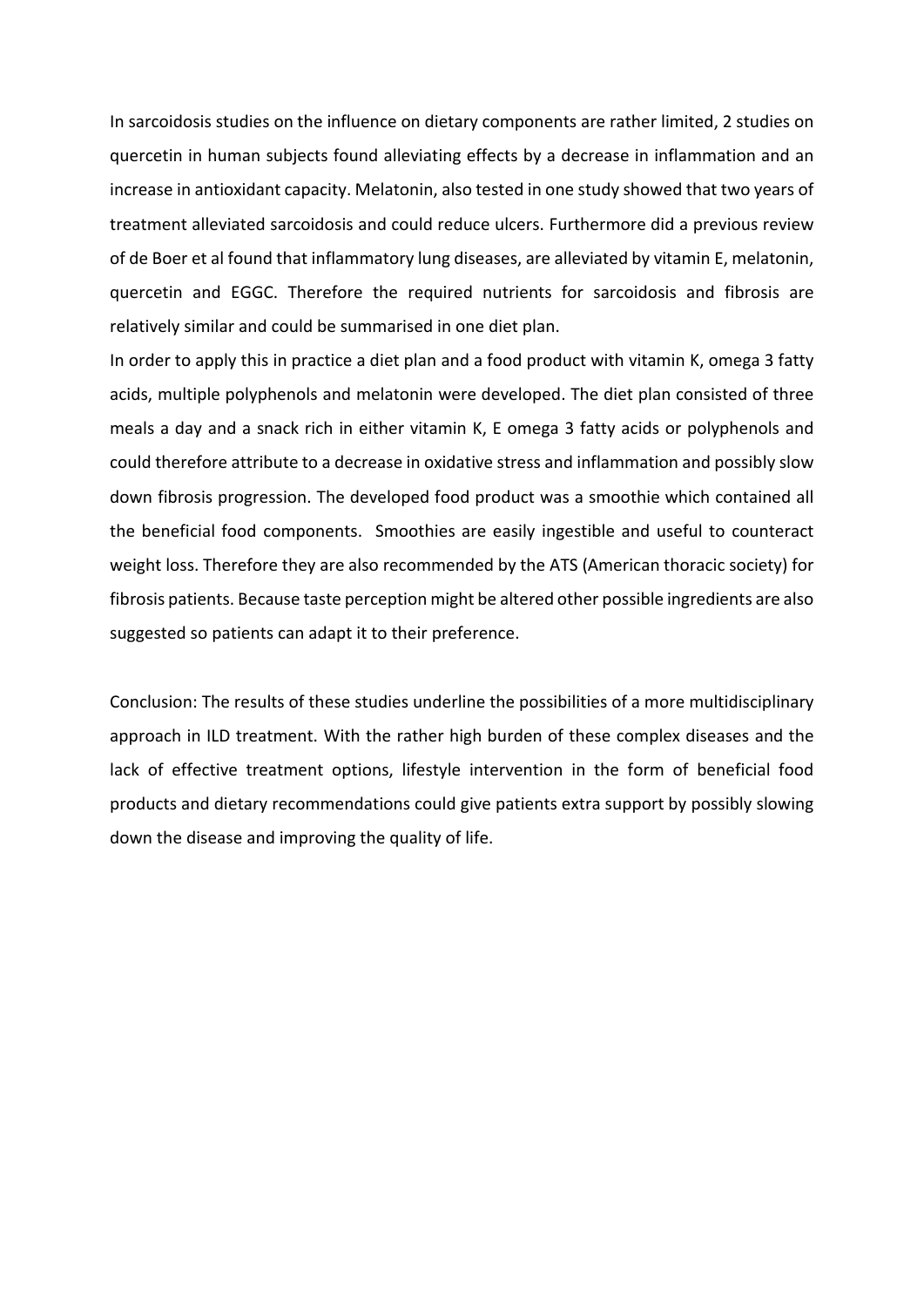# **Table of contents**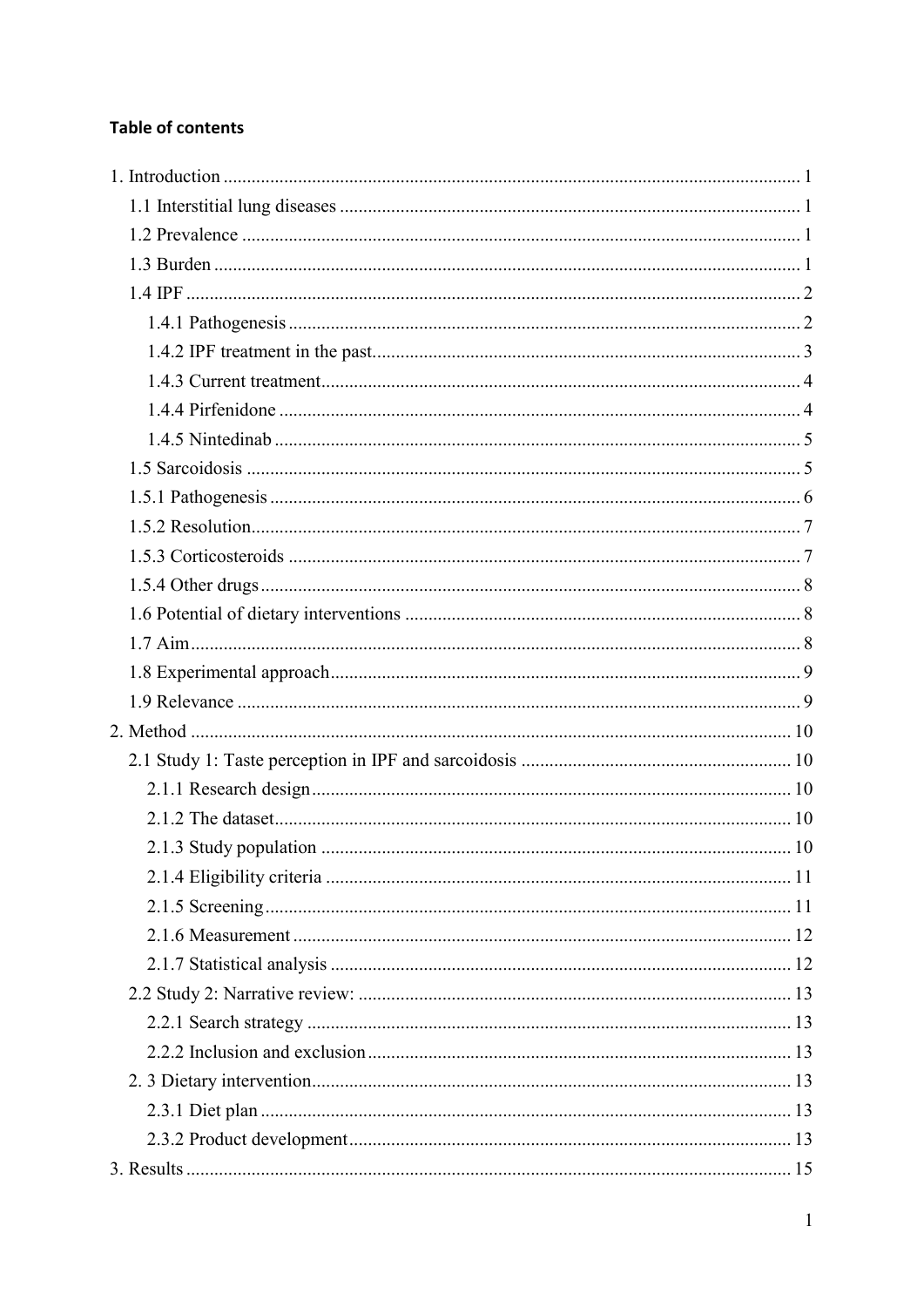| 3.1 Results study 1: The influence of anti-fibrotic drug on taste perceptions 15<br>3.2 Study 2: The influence of dietary components on IPF a narrative review 18<br>Appendix 5: publication 1 self-reported Gastrointestinal Side effects of Anti-fibrotic Drugs 57<br>Appendix 6: publication 2 (in progress) Self-reporterd gastrointesitnal side effects of |  |
|-----------------------------------------------------------------------------------------------------------------------------------------------------------------------------------------------------------------------------------------------------------------------------------------------------------------------------------------------------------------|--|
|                                                                                                                                                                                                                                                                                                                                                                 |  |
|                                                                                                                                                                                                                                                                                                                                                                 |  |
|                                                                                                                                                                                                                                                                                                                                                                 |  |
|                                                                                                                                                                                                                                                                                                                                                                 |  |
|                                                                                                                                                                                                                                                                                                                                                                 |  |
|                                                                                                                                                                                                                                                                                                                                                                 |  |
|                                                                                                                                                                                                                                                                                                                                                                 |  |
|                                                                                                                                                                                                                                                                                                                                                                 |  |
|                                                                                                                                                                                                                                                                                                                                                                 |  |
|                                                                                                                                                                                                                                                                                                                                                                 |  |
|                                                                                                                                                                                                                                                                                                                                                                 |  |
|                                                                                                                                                                                                                                                                                                                                                                 |  |
|                                                                                                                                                                                                                                                                                                                                                                 |  |
|                                                                                                                                                                                                                                                                                                                                                                 |  |
|                                                                                                                                                                                                                                                                                                                                                                 |  |
|                                                                                                                                                                                                                                                                                                                                                                 |  |
|                                                                                                                                                                                                                                                                                                                                                                 |  |
|                                                                                                                                                                                                                                                                                                                                                                 |  |
|                                                                                                                                                                                                                                                                                                                                                                 |  |
|                                                                                                                                                                                                                                                                                                                                                                 |  |
|                                                                                                                                                                                                                                                                                                                                                                 |  |
|                                                                                                                                                                                                                                                                                                                                                                 |  |
|                                                                                                                                                                                                                                                                                                                                                                 |  |
|                                                                                                                                                                                                                                                                                                                                                                 |  |
|                                                                                                                                                                                                                                                                                                                                                                 |  |
|                                                                                                                                                                                                                                                                                                                                                                 |  |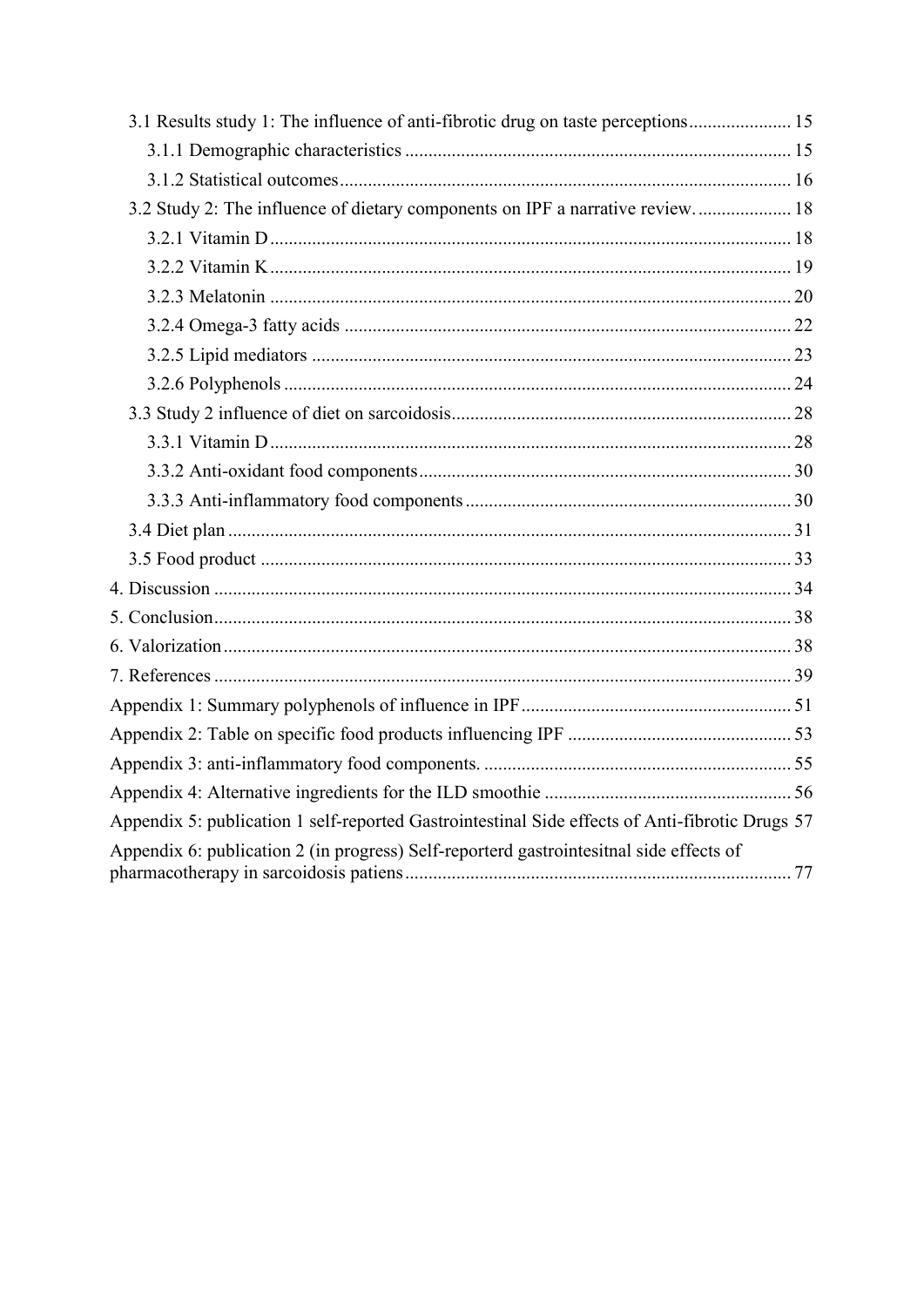# Glossary and abbreviations

25OHD: 25-hydroxyvitamin D, a vitamin D pre-hormone ACE: angiotensin converting enzyme, used as a marker for sarcoidosis severity AEC-II: alveolar epithelial cells type II AKT: protein kinase B AP-1: activator protein 1, transcription factor regulating gene expression APC: antigen presenting cells Bcl-2: B-cell lymphoma 2, protein that regulates apoptosis Calcitriol: active form of vitamin D Caspase: protease enzymes regulating inflammation and programmed cell death CAT: catalase, enzyme with antioxidant capabilities Cathepsin: a protease Caveolin-1: gene that encodes the scaffolding protein for caveolae plasma COX: cyclo-oxygenase CTGF: connective tissue growth factor CXCLX: chemokine DAH: diffuse alveolar haemorrhage DHA: docosahexaenoic acid DLCO: diffusing capacity of the lungs for carbon monoxide ECM: extracellular matrix EMT: epithelial mesenchymal transition, epithelial cells lose cell adhesion and polarity ERK: extracellular-signal-regulated kinase Esat-6: a secretory protein and potent T-cell antigen FGFR: fibroblast growt factor receptors FN protein: fibronectin HFL-1: human fetal lung fibroblast 1 IDH2: isocitrate dehydrogenase (NADP) mitochondrial IRE1 $α$ : inositol-requiring enzyme 1 FasL: fas ligand, transmembrane protein of the TNF family FGF: fibroblast growth factor FVC: forced vital capacity GSH: glutathione, antioxidant GSH-PX: glutathionperoxidase HLA: human leukocyte antigen IFN-y: interferon factor-y pro-inflammatory cytokine IL: interleukin cytokines produced by macrophages and lymphocytes ILD: interstitial lung disease IPF: idiopathic pulmonary fibrosis JNK: c-Jun N-terminal kinase, protein kinase responsive to cytokines LDH: lactate dehydrogenase LTC4: leukotriene C4, inflammatory mediators produced by leukocytes M-tor: mammalian target of rapamycin MAPK: mitogen-activated protein kinase MCP-1: monocyte chemoattractant protein-1 ne of the key chemokines that regulate migration and infiltration of monocytes/macrophages.

mKatG: mycobacterium tuberculosis catalase–peroxidase

MMP9: matrix metallopeptidase 9 an enzyme involved in degradation fo ECM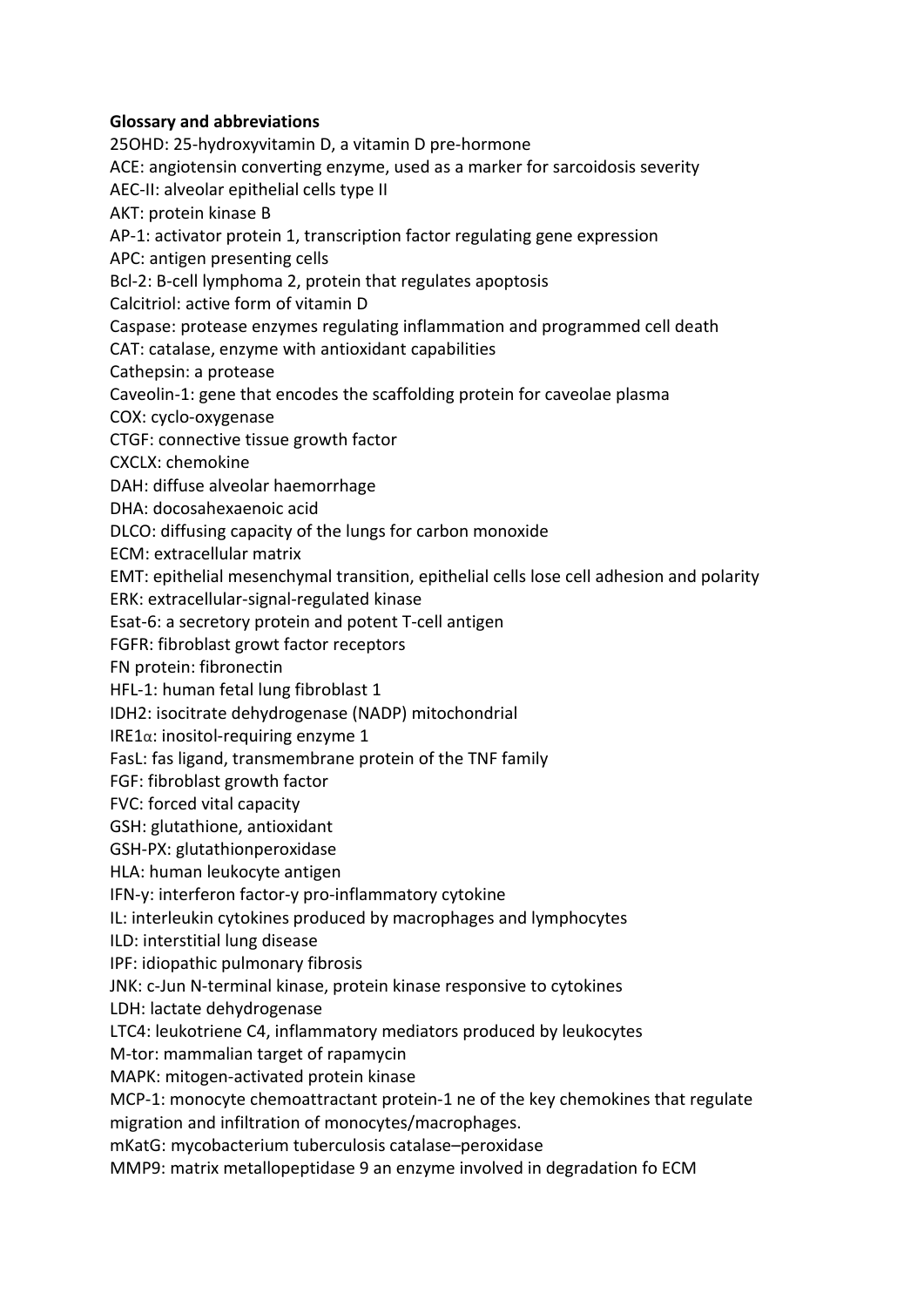MMPs: matrix metallopeptidases

MPO: myeloperoxidase, peroxidase enzyme

NAG: N-Acetylglutamate

NF-κB: nuclear factor kappa light chain enhancer of activated B cells

NRF2: nuclear factor (erythroid-derived 2) a protein regulating antioxidant protein expression

PAI-1: plasminogen activator inhibitor-1, a serine protease inhibitor

PDGF: platelet-derived growth factor

PDGFR-B: Β-type platelet-derived growth factor receptor

PPAR-Y: Peroxisome proliferator-activated receptor gamma a type 2 nuclear receptor

PTH parathyroid hormone

ROS: reactive oxygen species

Sirt-1: sirtuin 1 deacetylates

SOD: superoxide dismutase, antioxidant

SMAD: proteins that are the main signal transducers for recpters of TGF- β

SnoN: regulatory protein

SPHK1: sphingosine kinase 1

SRAGE: soluble receptor of advanced glycation end products

TAK1: transforming growth factor β-activated kinase 1

TβRII: TGF-β type II receptor

TGF-β1: transforming growth factor β1

Th: T-helper cells

Timp-1: TIMP metallopeptidase inhibitor 1

TLR: toll like receptor

TNF-α: tumor necrosis α, inflammatory cytokine

Treg: regulatory t-cell

VEGF: vascular endothelial growth factor

YAP1: yes-associated protein 1: a protein that regulates genes involved in cell proliferation and suppresses apoptic genes.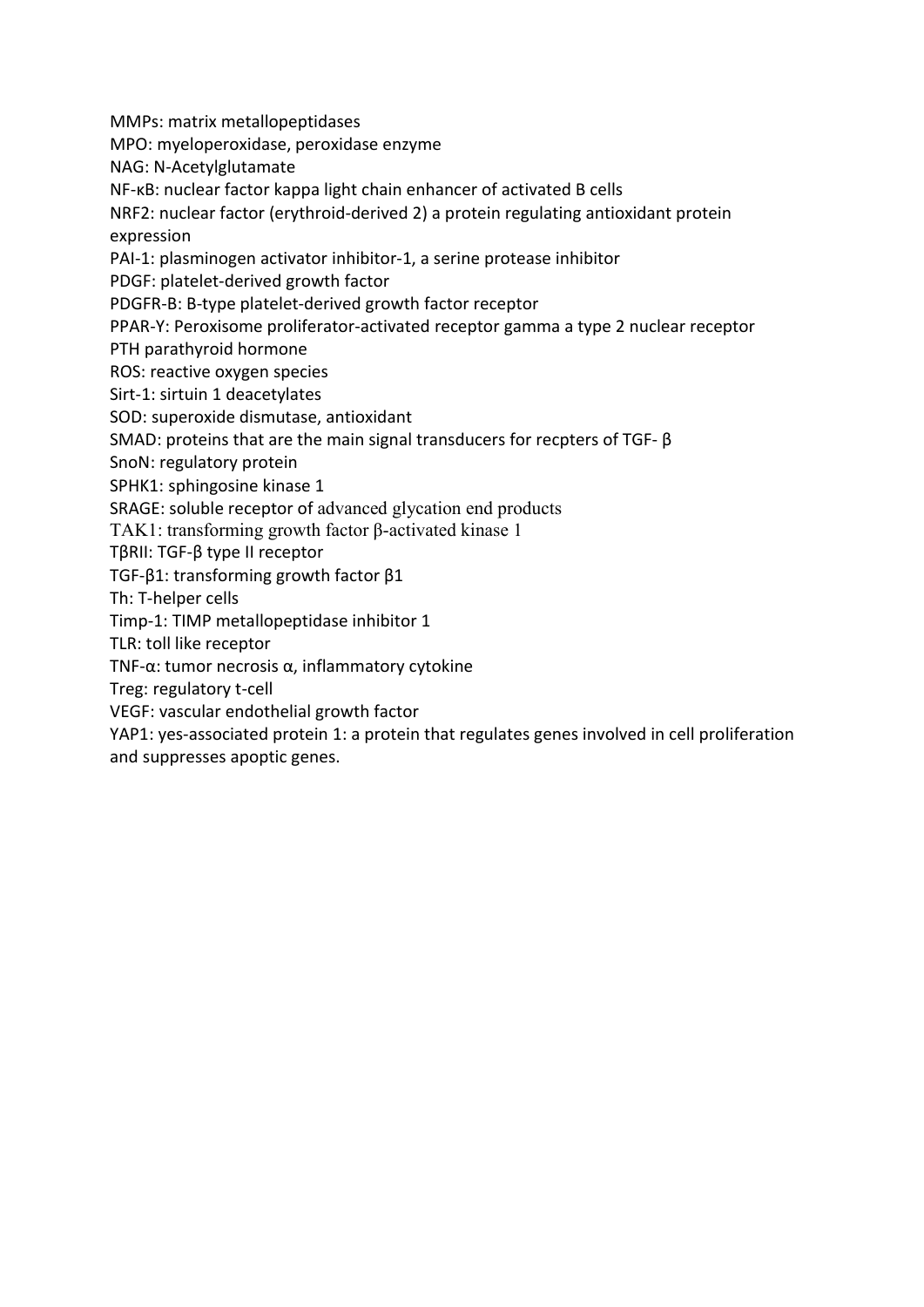## Abstract

Introduction: Interstitial lung diseases (ILDs) compromise a group of lung diseases affecting the interstitium. Despite the high burden is a lot still unknown about the pathology of most ILDs. Because of this multiple ILDs like IPF and sarcoidosis lack effective treatment. Therefore this research aims to explore the possibilities of dietary interventions in the treatment process, in order to provide extra support for the ILD patients in their complex disease process. Method: To get a clear view on how to implement nutritional interventions for ILD patients in an effective way, 2 datasets on the influence of IPF on taste perception were analyzed. Furthermore, a narrative review was conducted to analyze possible beneficial nutrients. Finally, a food product and a diet plan to support patients was developed.

Results: Both IPF and sarcoidosis patients reported to suffer from alterations in taste perception. In sarcoidosis this alteration was mediated by medication, in IPF this was not the case. A narrative review found that both IPF and sarcoidosis patients need a diet high in polyphenols, omega 3 fatty acids, melatonin and vitamin K. A diet plan was developed and a smoothie containing all beneficial nutrients was made.

Conclusion: This research underlines the possibilities to support ILD patients in a more multidisciplinary way. Where dietary and lifestyle interventions could play an important role in the treatment process.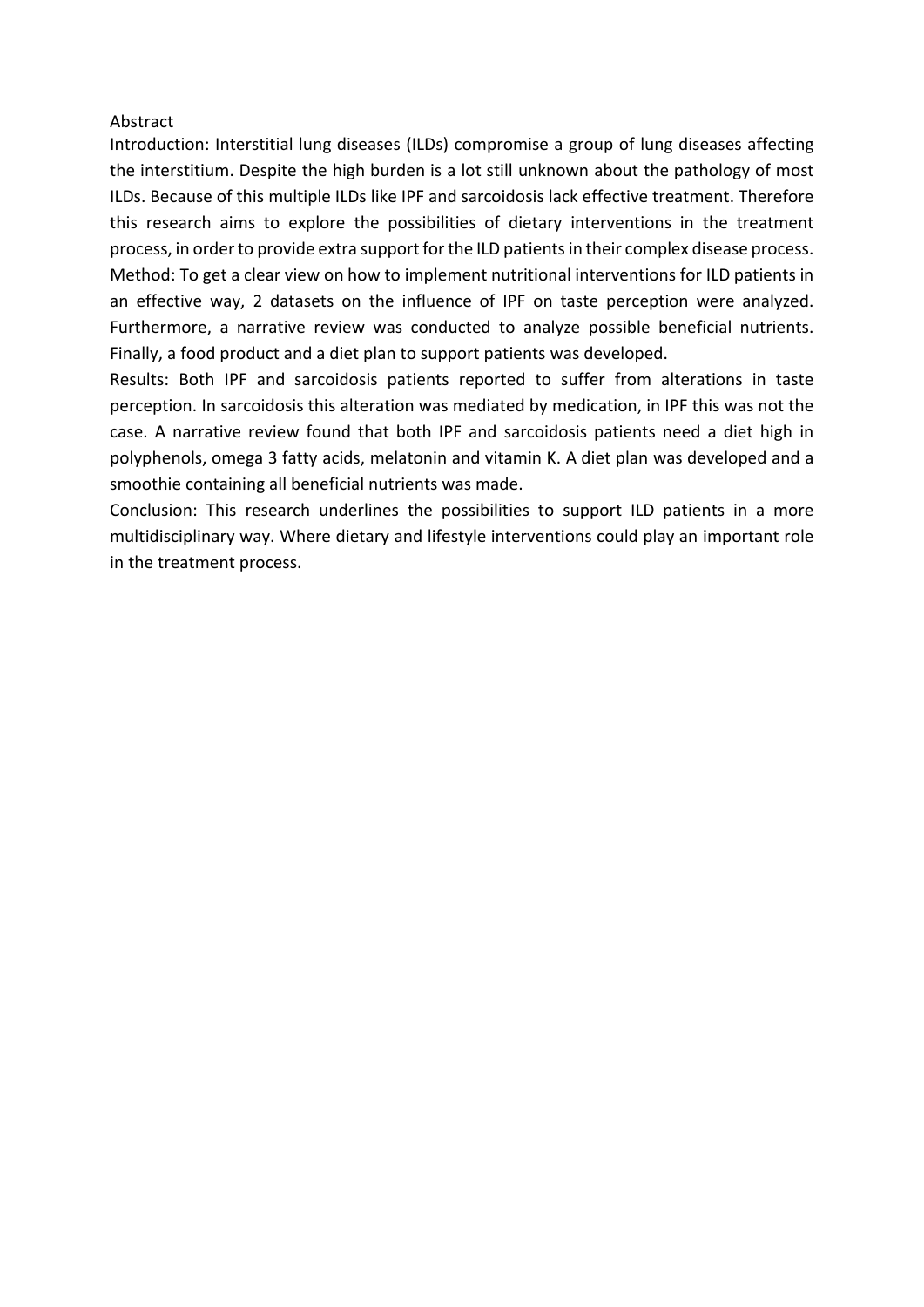# <span id="page-9-0"></span>1. Introduction

#### <span id="page-9-1"></span>*1.1 Interstitial lung diseases*

Interstitial lung diseases (ILDs), in the past also known as diffuse parenchymal lung diseases, confer a group of more than 300 heterogenous lung diseases [1].

These diseases are generally characterised by inflammation or fibrosis of the interstitium leading to dyspnoea, impaired gas exchange and restrictive pulmonary functioning [2]. Frequently occurring symptoms are dry cough, malaise and dyspnoea [3]. Even though most ILDs have a similar clinical presentation, the underlying pathophysiology differs significantly. Approximately 65% has an unknown aetiology and are therefore defined as idiopathic. Other ILDs originate mainly from connective tissue diseases or exposure to environmental substances that could be harmful like asbestos or certain drugs [4]. The idiopathic ILDs, for example idiopathic pulmonary fibrosis (IPF), are likely to have a more complex aetiology with genetic factors, like the MUC5B gene, and environmental factors, like smoking, as an underlying cause of the disease [5–7].

## <span id="page-9-2"></span>*1.2 Prevalence*

ILDs are complex diseases with overlapping disease patterns, in order to establish the right diagnosis a process of exclusion and intense investigation is required [8]. This is not entirely possible in all cases, therefore it can be hard to come up with exact epidemiological numbers and the results can differ between different studies. To illustrate this, recent research in France estimated the prevalence of ILDs at 97.9/100000 and the incidence at 19.4/100000 per year [9]. Registry studies in Greece on the other hand estimated the prevalence of ILDs on 17.3/100000 with an incidence rate of 4.63/100000 [10].

Several studies show that the most prevalent ILDs are IPF and sarcoidosis [11–13]. According to the British Thoracic Society, sarcoidosis has an estimated incidence of 3-5/100000 [14]. While the incidence of IPF has been estimated around 12/100000 [14]. However, these numbers are also dependent on study choice and diagnostic criteria used.

#### <span id="page-9-3"></span>*1.3 Burden*

Despite the difficulty to come up with exact numbers, the estimated burden of ILDs is considered to be rather high. The reported death rate is higher than 2.5 per 100000 in the UK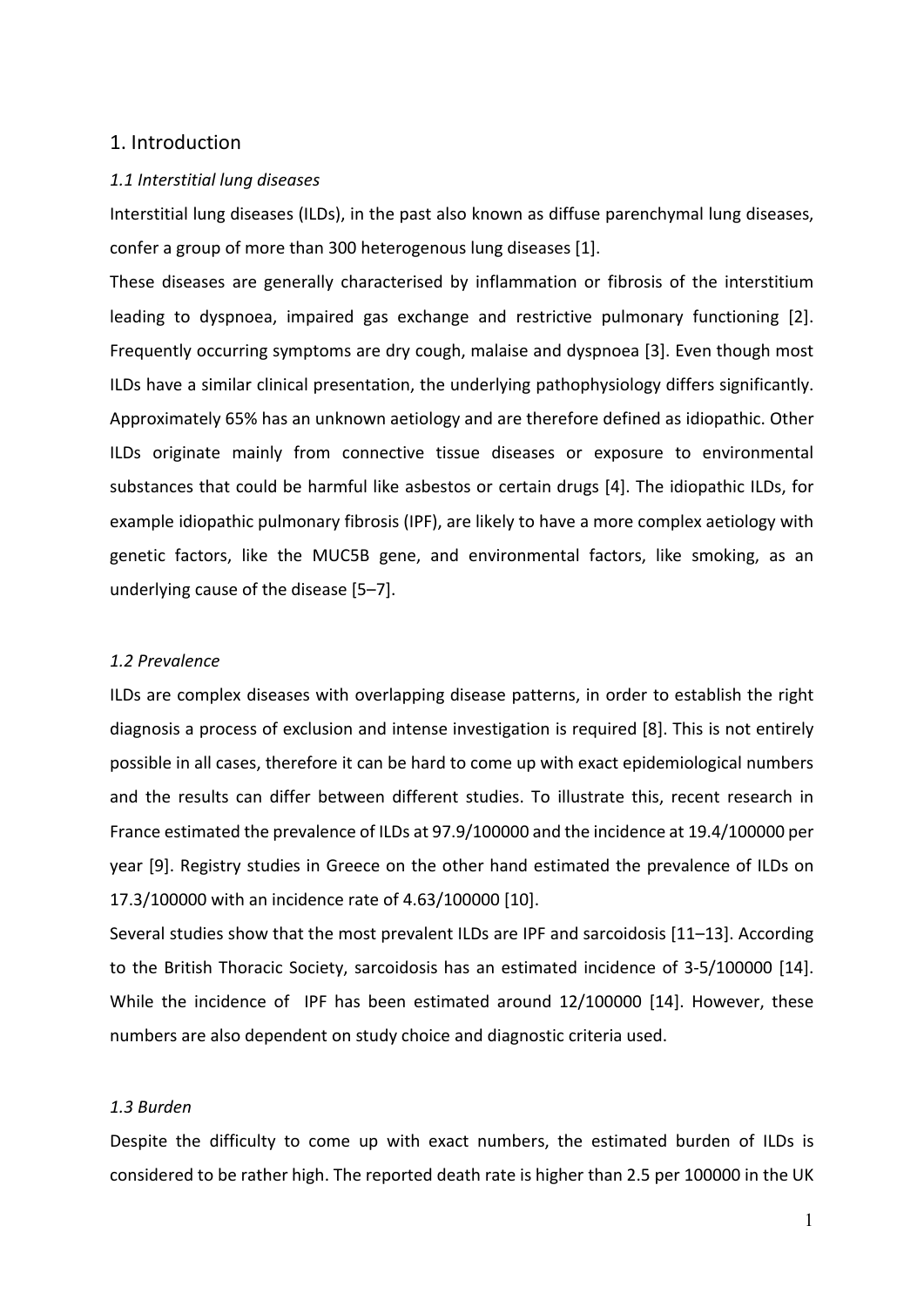and the Netherlands [11,15]. The hospitalization grade is estimated higher than 40/100000 capita in countries like Norway and Denmark [15].

When looking specifically at sarcoidosis and IPF, 25% of the people suffering from sarcoidosis develop chronic diseases and will therefore create a higher burden with regard to health-care use and morbidity [16]. The mortality rate is rather low with 1-5% of the patients dying from sarcoidosis or complications [17].

IPF on the other hand has both a high burden and high mortality, with a median survival of 3 years and illnesses like depression, sleep apnea, hypertension and cancer as comorbidities [18]. Even though IPF has a rather small prevalence and incidence in comparison to other diseases, it does attribute for 1% of the total mortality in the UK [14].

#### <span id="page-10-0"></span>*1.4 IPF*

Idiopathic pulmonary fibrosis is a chronic ILD characterised by progressive fibrosing of the lungs [19]. During this process lung tissue with extracellular matrix, altering the original lung structure [19]. While being described as idiopathic, there is nowadays more scientific clarity on the issue. More insight has been acquired on the pathogenesis and drugs that can slow down the disease process have become available.

#### <span id="page-10-1"></span>*1.4.1 Pathogenesis*

In the past IPF was thought to be an inflammatory disorder that would progress slowly into fibrosis [19,20]. However since anti-inflammatory therapy proved to be unsuccessful, this theory has been rejected. Later research showed that repetitive injuries of alveolar epithelial cells, likely mediated by genetic vulnerability and exposure to environmental factors, triggers a series of events inducing an impaired repair mechanism [21]. This causes a disruption in the epithelial-fibroblast interaction, increased myofibroblast production, excess collagen production and deposition, extracellular matrix (ECM) accumulation, increased epithelialmesenchymal transition (EMT), epithelial cell apoptosis and remodelling of the interstitium [19,22,23]. Eventually this will lead to IPF and could as well happen without inflammatory cells supporting the process.

To give a clearer view, current studies show that after epithelial cells are affected by microinjuries, the epithelial and endothelial cells will respond with the release of different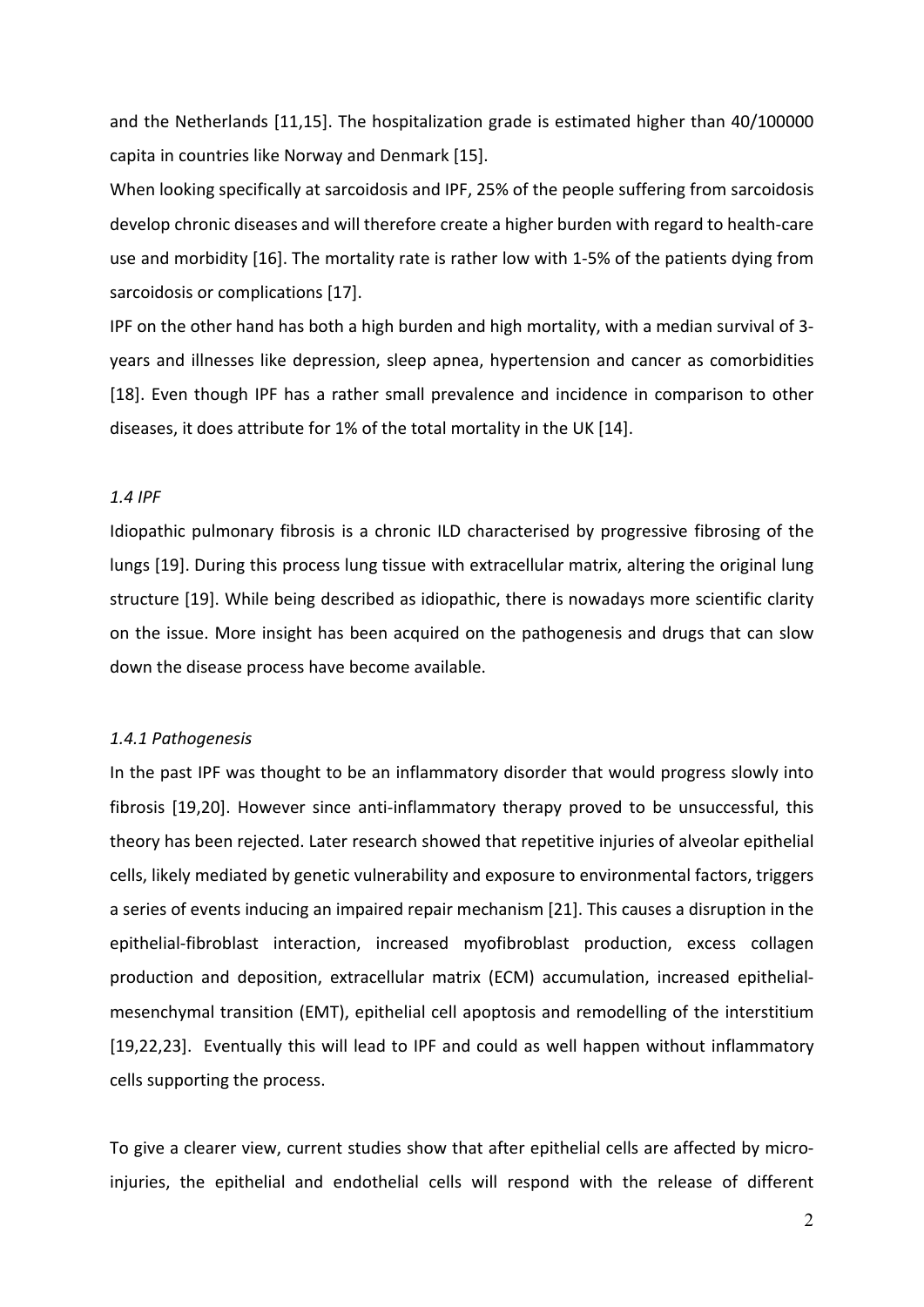inflammatory mediators, cytokines, and growth factors like transforming growth factor  $\beta1$ (TGF-β1), platelet-derived growth factor (PDGF), vascular endothelial growth factor (VEGF) and fibroblast growth factor (FGF), tumour necrosis factor  $\alpha$  (TNF- $\alpha$ ), triggering a series of events [19,22,24].

One of these events is an inflammatory phase [22]. During this phase leukocyte influx to the affected area is triggered and inflammatory mediators like TNF-α and interleukin-1 (IL-1) will influence the disease by triggering a continuous process of abortive regeneration [22,24]. Meanwhile, due to the continuous injury, the epithelial cells also keep producing multiple profibrotic mediators, like TGF-β1 and PDGF (16,19,21). These mediators will affect the epithelial cells by promoting cell apoptosis, epithelial-mesenchymal transition (EMT) and cell migration. This in turn will keep stimulating the production of more mediators in a positive feedback loop.

Furthermore these profibrotic mediators will cause fibroblast recruitment, proliferation and activation. Under normal conditions these mediators structure and re-establish the normal extracellular matrix after which they would undergo apoptosis [19,25]. However in the case of IPF continuous exposure to these mediators leads to fibroblast proliferation and differentiation in myofibroblast [19,25]. These myofibroblastsform fibroblastic foci, which can be seen as the hallmark of IPF. Furthermore, they resist apoptosis and producie even more ECM and collagen. This will eventually lead to excess collagen and ECM production altering the lung architecture causing fibrosis [19,25].

# <span id="page-11-0"></span>*1.4.2 IPF treatment in the past.*

The first international consensus on IPF treatment came in 2000 [26]. After reviewing the studies published before 2000 the experts concluded that no effective remedy for IPF was known. Therefore they came up with the suggestion to use prednisone, azathioprine or cyclophosphamide as a therapy for IPF. This therapy was suggested due to the idea that IPF was an inflammatory disease [19,20]. When it was tested in the PANTHER study, the intervention had to be terminated preliminary, because too many people in the treatment group were dying [27]. In 2011 new guidelines were published, admitting that the previous treatments did not work and that IPF was probably not a simple inflammatory disease [26]. In these guidelines no therapies were recommended, but multiple recommendations on which drugs not to us were stated, even though they were previously suggested to be beneficial.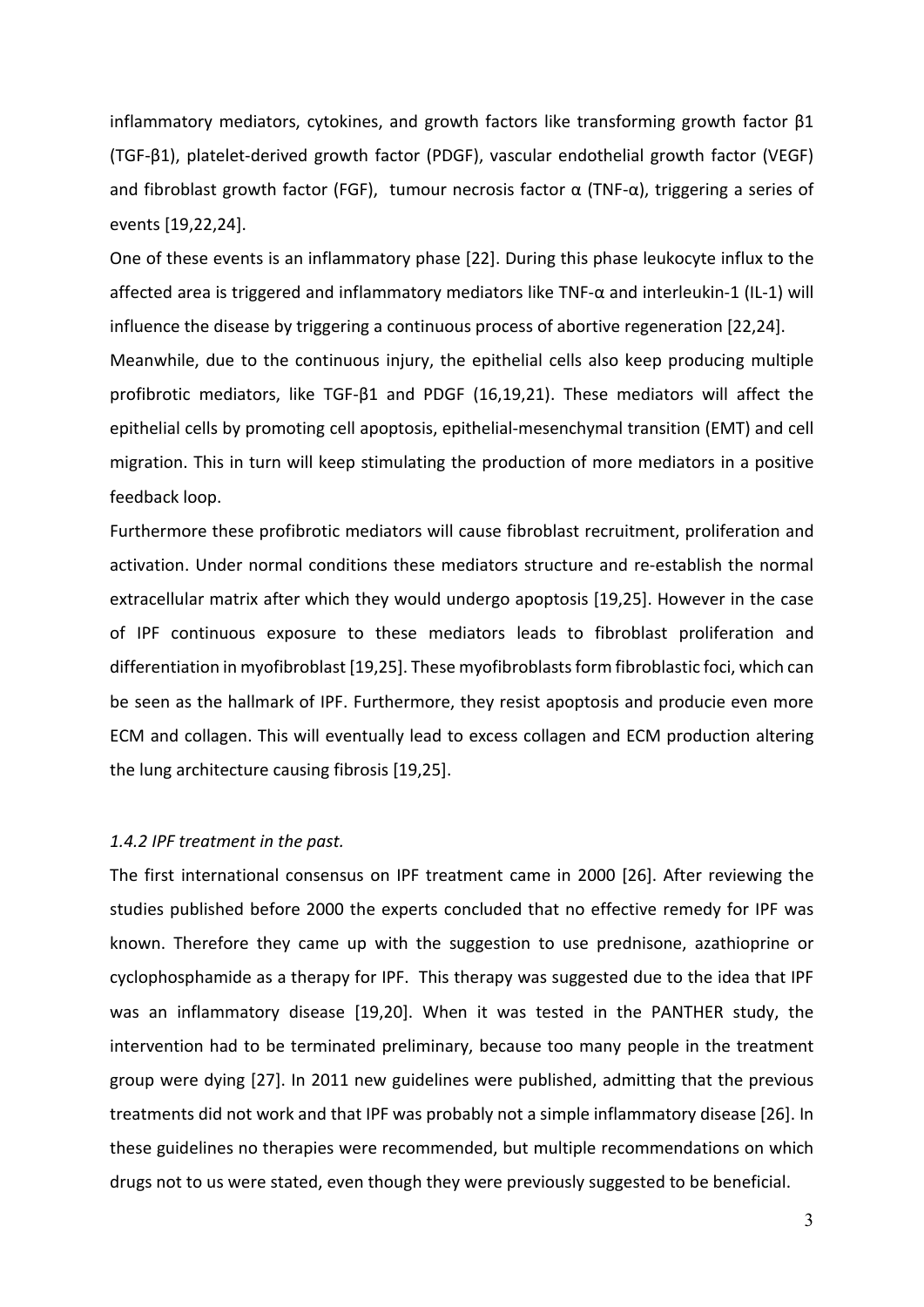#### <span id="page-12-0"></span>*1.4.3 Current treatment*

For a long time a lung transplantation wasthe only successful treatment for IPF [28]. However with an 89% survival rate 3 months after transplantation and a median survival rate of 5.8 years lung transplantations have a higher mortality rate compared to other organs [29]. Furthermore, the lungs available for transplantation are limited and the mortality rate of IPF patients on the waiting list is higher than 30% [30]. Underlining the need for other treatment options.

Nowadays two anti-fibrotic drugs are available for IPF treatment, viz pirfenidone and nintedanib. Both have proven to slow down the disease and have a conditional recommendation in current international guidelines for IPF treatment [31].

## <span id="page-12-1"></span>*1.4.4 Pirfenidone*

Pirfenidone (5-methyl-1-phenyl-2-[1H]-pyridone) is a drug that showed to be able to inhibit fibrosis progression in multiple organs like the heart, liver and lungs [32,33]. The drug has multiple modes of action and is known to have anti-inflammatory, anti-fibrotic and antioxidant properties. While the exact underlying mechanisms remain to a large extent unknown, the antioxidant properties come forward in the ability of pirfenidone to scavenge hydroxyl radicals and reduce lipid peroxidation [32,33]. The anti-inflammatory properties come from the downregulation of TNF-α and TNF-β. Finally animal models show that the anti-fibrotic effect is a result of the inhibition of AKT, p38 and Smad3 phosphorylation, caused by TGF-β1 [32,33]. Furthermore, a decreased collagen synthesis, ECM deposition and reduced fibroblast proliferation and myofibroblast formation are seen in patients following pirfenidone therapy.



Figure 1: Molecular structure pirfenidone [34]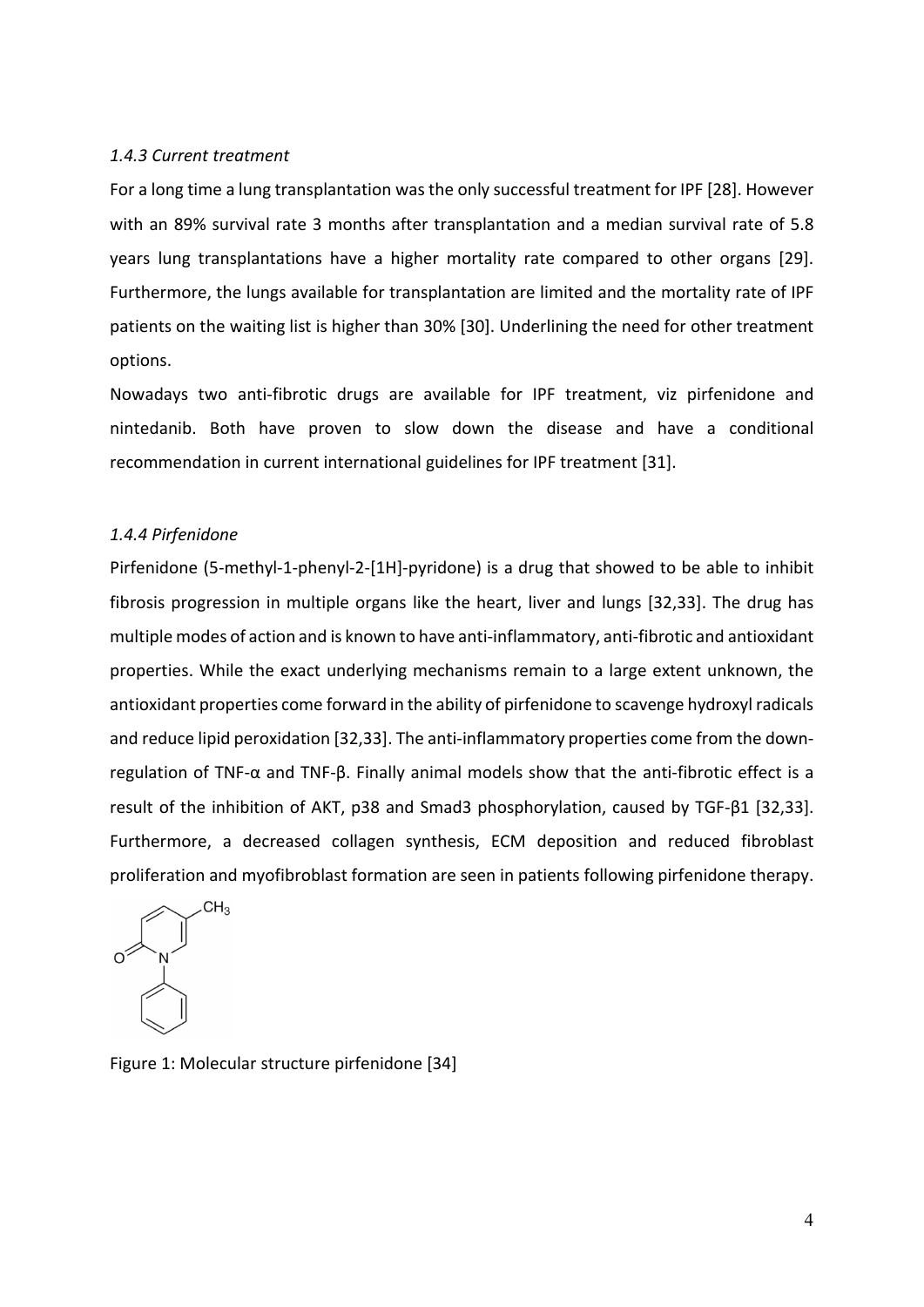#### <span id="page-13-0"></span>*1.4.5 Nintedinab*

Nintedanib originally used as an anti-cancer drug, also showed to be useful in IPF [25]. Nintedanib find its mode of action in its properties as a multiple tyrosine kinase inhibitor, targeting FGF, PDGF and VEGF receptors [25,35]. By competitively binding to adenosine triphosphate binding pocket it inhibits fibroblast proliferation, migration, differentiation and collagen release, countering the IPF process.



Figure 2: molecular structure nintedanib [36]

## *1.4.6 Combination*

While exact pathways of how nintedanib and pirfenidone work remains to a large extent unknown, does the current scientific data suggest they affect the pathology in a different way. Some studies on the safety of a combination of both showed favourable results [37,38]. The effectivity has not been tested on human subjects but shows promising results in vitro [39].

## <span id="page-13-1"></span>*1.5 Sarcoidosis*

Sarcoidosis is an inflammatory disease with an unknown aetiology. current data suggest that the disease is caused by a relation between genetic susceptibility, as seen by the elevated prevalence among people with HLA-DRB1\*1101 alleles, and environmental agents [40–42]. This could be infectious organisms and non-infectious environmental agents like metal dust. Implications of sarcoidosis being an autoimmune disease are considered unlikely [43,44]. The disease is recognised by the formation of non-caseating epithelioid granulomas and will resolve after a given time in most cases. It persists in 30% of the cases and is fatal in 1-4% of the cases [45].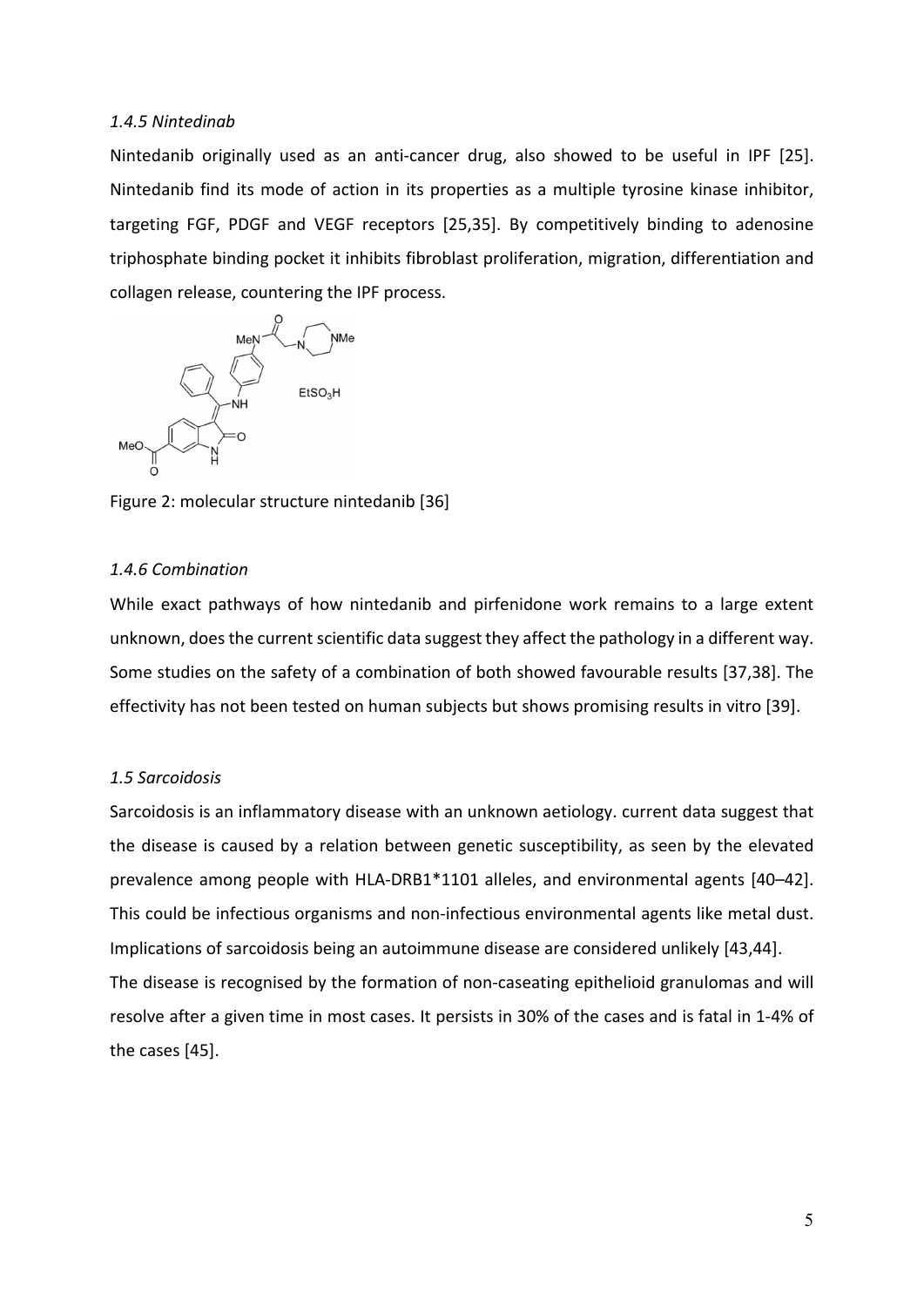#### <span id="page-14-0"></span>*1.5.1 Pathogenesis*

The disease process of sarcoidosis is likely to begin with an unkown antigen entering the body. This antigen activates type II alveolar epithelial cells (AEC-II), dendritic cells and alveolar macrophages by binding to TLR-2 and possibly ESAT-6 or mKatG receptors [46,47]. Both alveolar macrophages and dendritic cells can phagocyte the antigen and act as antigen presenting cells (APC) by presenting the antigen using their human leukocyte antigen (HLA) class II molecules [46,48].

Among these APC, dendritic cells produce TNF- $\alpha$ , IL-12 and IL-18 once they are activated [49]. Furthermore, they are capable to migrate to the lymph node [46,49]. In the lymph node the dendritic cells will present the antigen to naive T lymphocytes, mainly CD4+ cells, causing T cell polarization and proliferation [44]. This interaction will induce polarization of these naive T-lymphocytes to Th1 and Th17 cells, production of more cytokines and recruitment of inflammatory cells [47,50].

Alveolar macrophages, while also being able to act as APCs, cannot migrate to the lymph nodes [46,51]. Once activated they will secrete multiple cytokines like IL-1 and TNF-α. They also secrete chemokines when stimulated by both TNF-α and IFN-y derived by natural killer cells [46]. This will lead to the attraction of monocytes, Th1, Th17, Treg and B cells.

Finally AEC-II cells influence the pathogenesis by producing more cytokines once activated. Due to the continuous triggering of the APCs and AEC-II a continuous influx of cytokines will lead to excess recruitment and expansion of lymphocytes.

Th1 cells once activated will express IFN-y. IFN-y on its turn will influence the macrophages by decreasing PPARy expression which decreases IL-10 and increases the expression of TNF-α, matrix metallopeptidases (MMPs) and CXCLX [49]. Due to the decrease in IL-10, myeloid dendritic cells activation is no longer inhibited creating a positive feedback loop. Due to the high levels of TNF-α and IFN-y, and a continuous increase in chemokines more T cells and myeloid cells are attracted supporting the granuloma formation process [49].

Activated Th17 cells produce IL-17A, IL-17F, IFN-Y and IL-22 further stimulating the genesis of the granulomas [52].

The special feature of sarcoidosis granulomas is that the formation happens in an orchestrated matter due to the CD4+ T-cells regulating macrophage activity.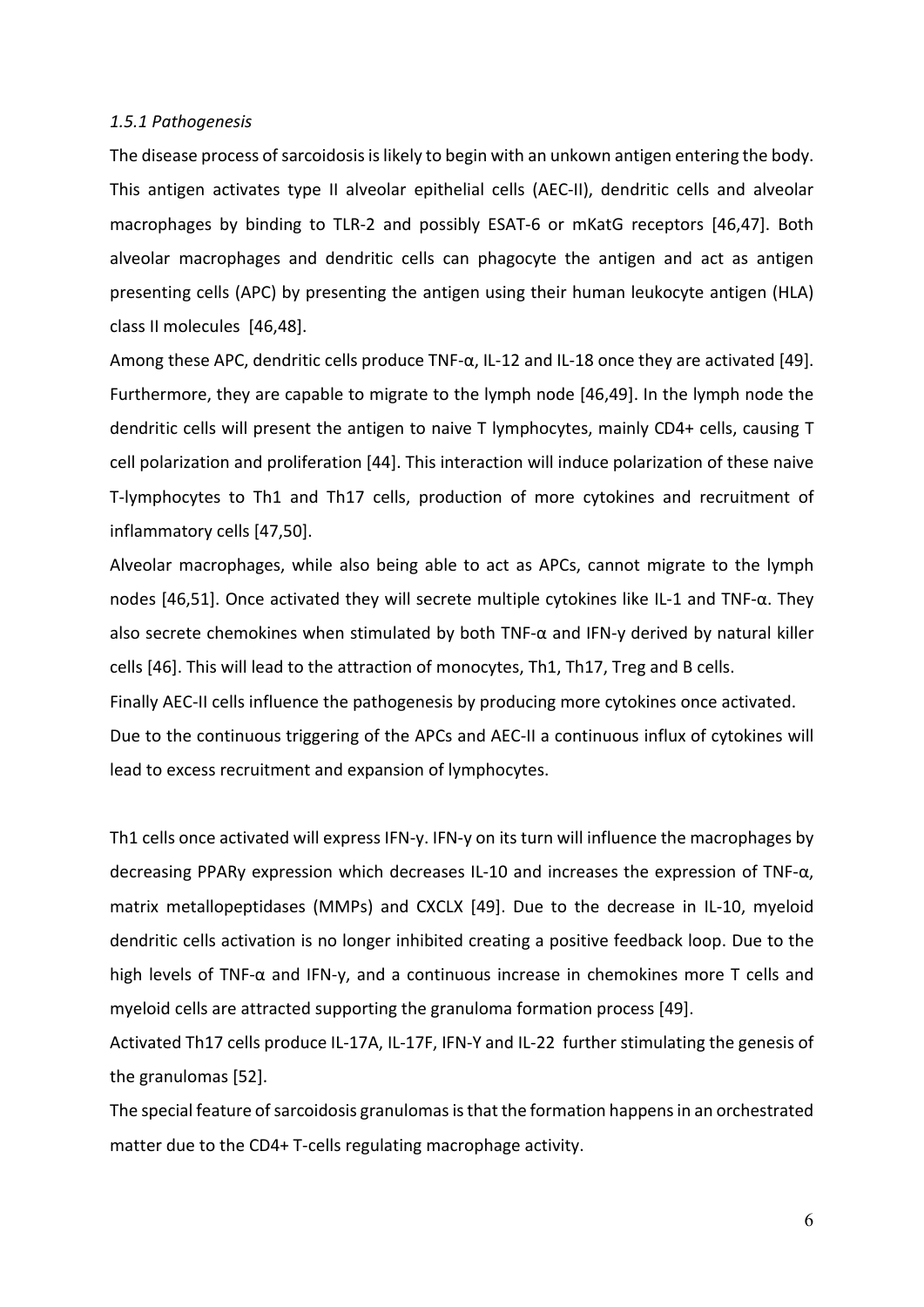

Figure 3: Pathogenesis of sarcoidosis [53]

# <span id="page-15-0"></span>*1.5.2 Resolution*

While it's still not entirely clear how the resolution of sarcoidosis is mediated, the current knowledge suggestsit happens under the influence of Tregs. The amount of Tregs are normally decreased in sarcoidosis patients, they manifest anti sarcoidotic properties by promoting IL-10, TGF-β and IL-35. IL-10 produced by either Treg, monocytes or macrophages, reduces inflammatory mediators like IFN-y and IL-12. TGF-β while being able to be profibrotic and proinflammatory can also inhibit T-cell activation. IL-35 promoted by dendritic and Treg cells is immunosuppressive and possibly influential on Th17 [54]. Another mediator likely to play a role in the resolution of sarcoidosis is IL-27 which stimulates IL-10 and Treg proliferation while inhibiting IL-13 and TNF- $\alpha$  [54].

# <span id="page-15-1"></span>*1.5.3 Corticosteroids*

The first line treatment for sarcoidosis consists of corticosteroids, which is mainly used for its anti-inflammatory properties [55,56]. Their effect establishes by restoration of the Th1 and Th2 balance. While also reducing inflammatory mediators, IL-1 and TNF-α, adhesion molecules and receptors [57].

A suggested pathway on a molecular level would be that corticosteroids bind to the cytosolic glucocorticoid receptor, causing a translocation to the nucleus. Here the transcription of genes is either induced or inhibited. An example would be NF-κB, which when inhibited reduces TNF-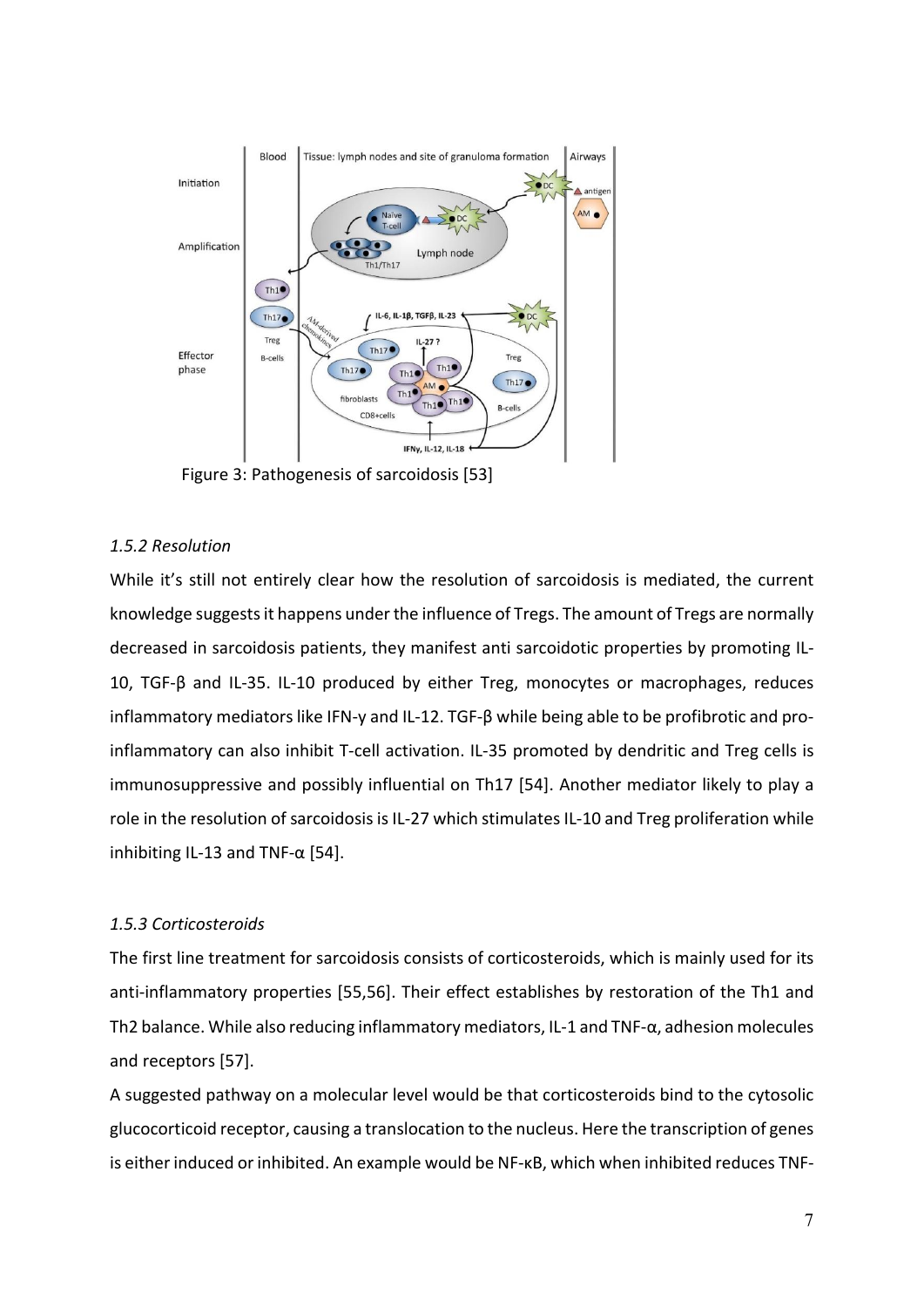α and IL-6 production in macrophages and IFN-y in alveolar T-cells [56,57].

#### <span id="page-16-0"></span>*1.5.4 Other drugs*

Other drugs frequently used according to the ATS (American thoracic society) are methotrexate which acts by inhibiting folic acid metabolism. It is used as an addition when the response to corticosteroids shows to be inadequate or as a sparring partner to reduce sideeffects. Approximately 2/3 of the patients seem to respond to it [56,58].

Azathioprine, hydroxychloroquine, mycophenolate motefil are other drugs used if both methotrexate and corticosteroids do not show to be effective.

Finally when all treatment options are failing, therapeutic monoclonal antibodies infliximab and adalimumab are used [58].

#### <span id="page-16-1"></span>*1.6 Potential of dietary interventions*

With nowadays more attention going to multidisciplinary treatment approaches, it would be useful to consider diet as an important factor in the treatment of lung diseases. Research continuously showed that dietary factors have a significant influence on pulmonary health [59–61]. When looking at fibrosis for example, recent research found that saturated fat and meat intake increases the risk of developing IPF [62]. While fruit and high anti-oxidant intake show to reduce the chances of developing IPF [63]. Furthermore a previous study also found that inflammation in lung disease could be reduced by certain dietary compounds like omega 3 fatty acids and polyphenols [64].

# <span id="page-16-2"></span>*1.7 Aim*

While there have been improvements in the treatment of ILDs, extra support for the patients is needed. The aim of the research therefore is to develop a diet plan and food product specified to the needs and requirements of patients suffering from the ILDs IPF and sarcoidosis.

The research question for this study is: Do changes in taste (dysgeusia/ageusia) occur in patients with interstitial lung disease? Can we, with the obtained knowledge, design new diets or food products that will be acceptable and beneficial for these patients? In order to answer this research question the following hypothesis will be answered.

8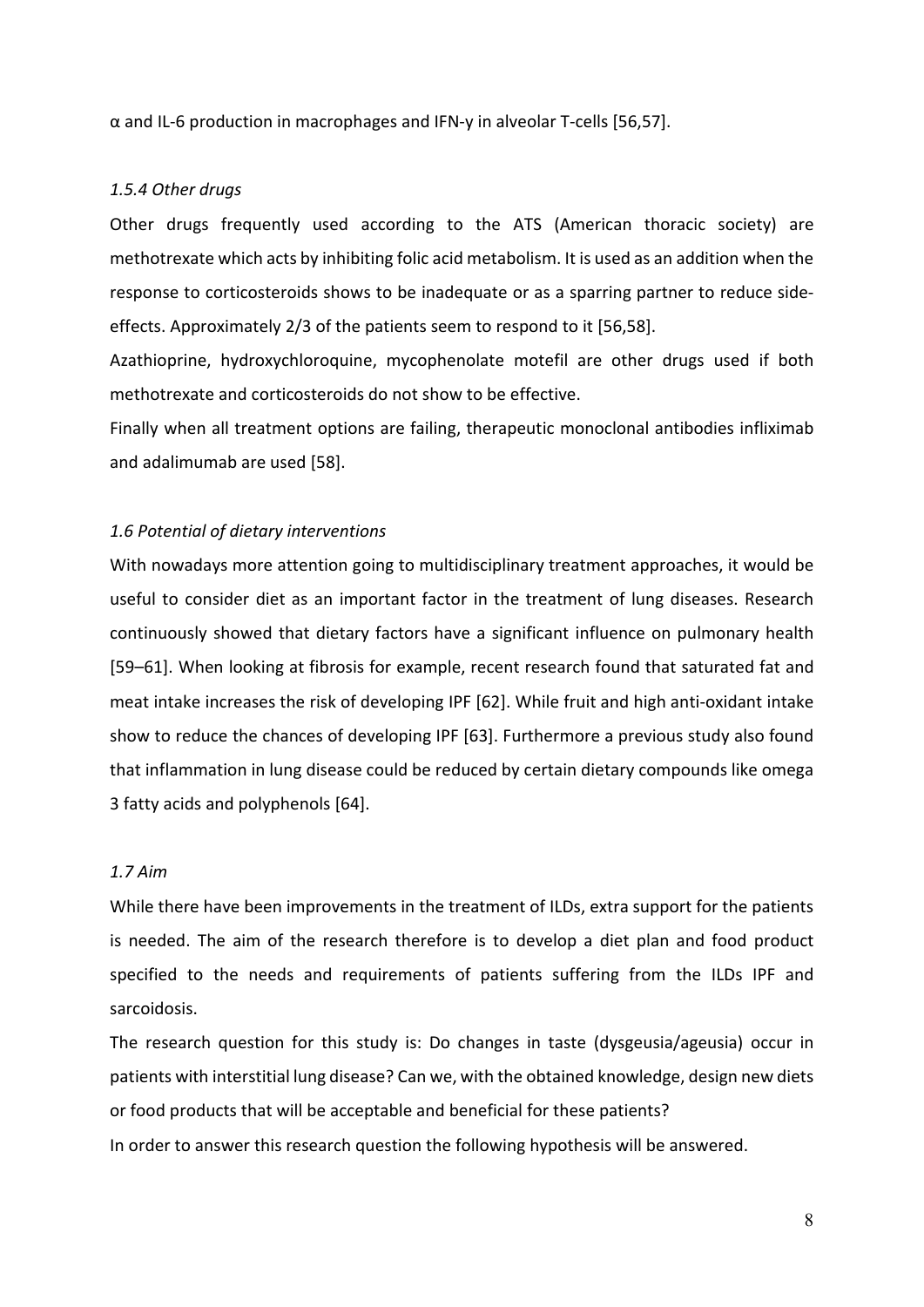Hypothesis 1: patients with interstitial lung disease will experience dysgeusia or ageusia Hypothesis 2: This change in taste perception is due to the disease and not due to the drugs Hypothesis 3: based on the results from the research we can develop food products adapted to the needs of patients.

## <span id="page-17-0"></span>*1.8 Experimental approach*

In order to answer the first hypothesis, a dataset of 246 patients suffering from IPF and a dataset of 1003 patients suffering sarcoidosis was retrieved from the Antonius Ziekenhuis Nieuwegein. A data analysis will answer whether there is a decreased taste perception and whether this can be attributed to the disease itself or to the drugs the patients are taking. Based on the result of this analysis and a further literature search, a diet plan and a food product will be developed and tested. This food product will have beneficial nutritional properties and if needed an adapted taste to make it more convenient for patients to use it frequently.

# <span id="page-17-1"></span>*1.9 Relevance*

Currently much is still unknown about ILDs, when looking at IPF for example only two drugs have proven to be successful in slowing down the fibrosing process [31]. With growing evidence that the right food components would be beneficial for IPF and sarcoidosis patients. Could the development of adapted diet plans and food products support patients in their complex disease and treatment process. The result of this research could also be used in other ILDs due to the overlapping disease patterns with relation to inflammation, oxidative stress and fibrosis [65].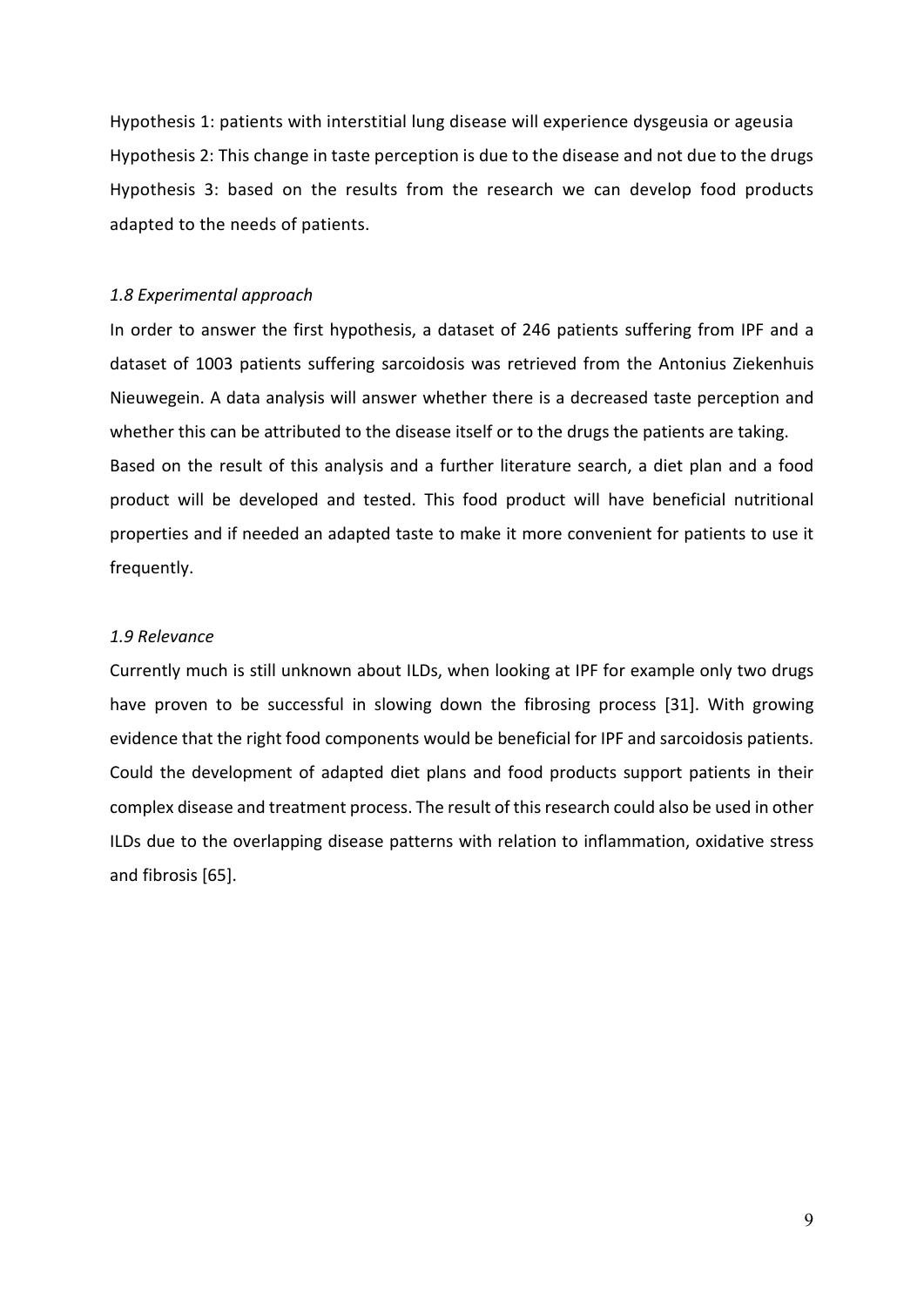# <span id="page-18-0"></span>2. Method

## <span id="page-18-1"></span>*2.1 Study 1: Taste perception in IPF and sarcoidosis*

## <span id="page-18-2"></span>*2.1.1 Research design*

To answer the first 2 hypotheses a cross-sectional study was conducted. This design was chosen because it makes it possible to show an association between side effects and demographic characteristics in a fast and cost-effective way. In order to do this two datasets regarding the side effects of anti-fibrotic drugs and anti-sarcoidotic drugs were obtained from the ILD care foundation.

## <span id="page-18-3"></span>*2.1.2 The dataset*

The dataset for lung fibrosis was acquired in the period between June 2018 and October 2018. The dataset for sarcoidosis was acquired in the period between June 2018 and March 2019 The data was obtained using a questionnaire. First this questionnaire focused on questions regarding the demographic characteristics of the patients, like age and gender. Than questions regarding the drugs they were using and finally a closer look was given to the side effects they were suffering from, for example vomiting or loss of appetite.

The questionnaires were filled in by fibrosis and sarcoidosis patients of the outpatient clinic from the ILD Center of Excellence of the St. Antonius Hospital, by members of the Dutch Pulmonary Fibrosis Patient Society and by sarcoidosis patients of patient associations from the US, the UK and the Netherlands. The questionnaire was anonymous and online, therefore respondents were free to choose where and when they filled it in. In the end 236 patients reacted to the fibrosis questionnaire and 1003 patients reacted to the sarcoidosis questionnaire.

#### <span id="page-18-4"></span>*2.1.3 Study population*

The study population used in the first analysis consisted of people diagnosed with IPF by a multidisciplinary team in accordance with the national guidelines. Each of them took either no anti-fibrotic drugs, pirfenidone or nintedanib. Since the disease is rather rare patients of all age groups were included. In total 236 respondents filled in the questionnaire. The second dataset analysed consisted of people diagnosed with sarcoidosis by a multidisciplinary team in accordance with the national guidelines. The respondents took either prednison,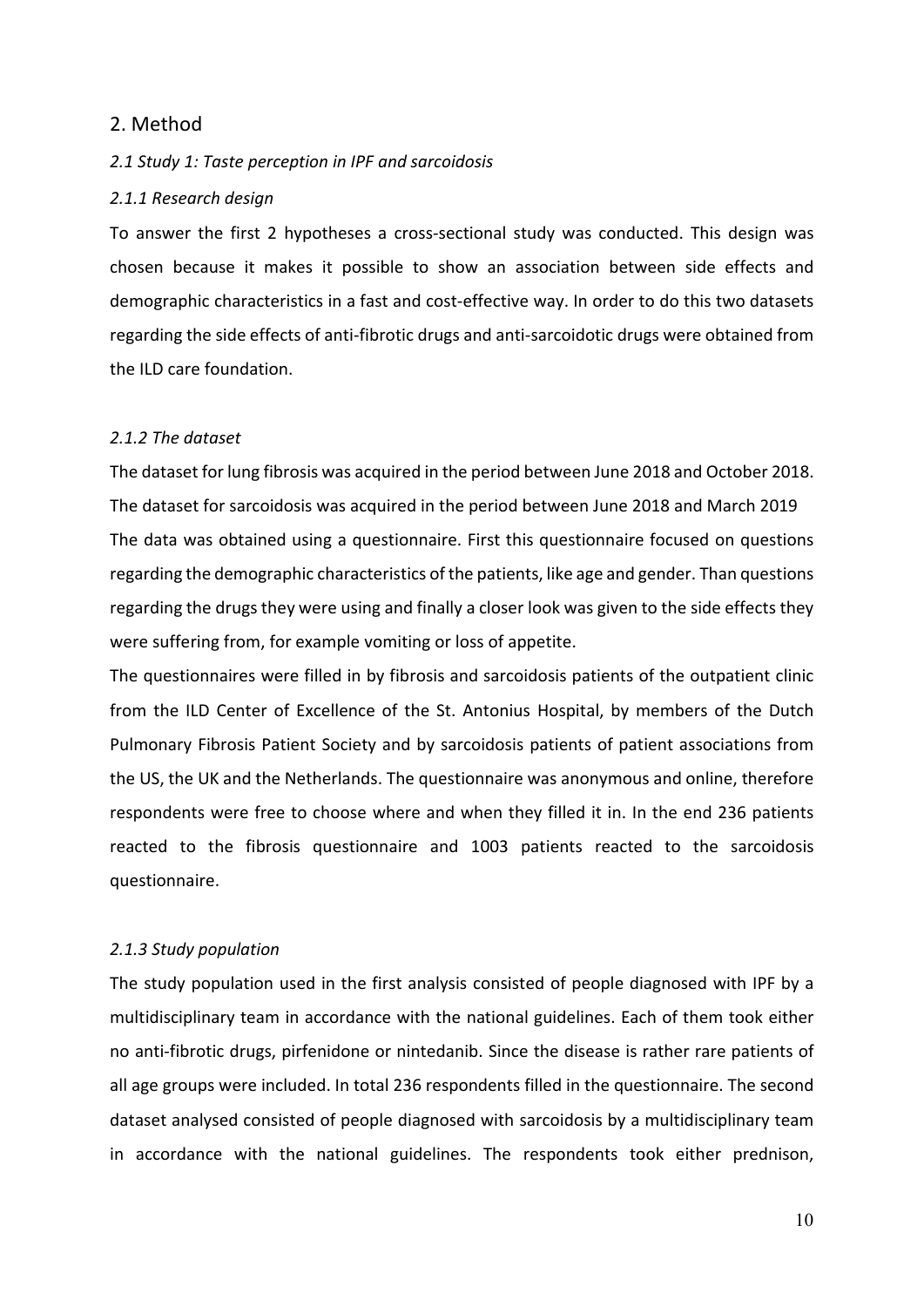methotrexate, azathioprine, Anti-TNF, mycophenolatemotefil or hydroxychloroquine. Also here were all age groups included. The questionnaire was filled in by 1003 respondents.

# <span id="page-19-0"></span>*2.1.4 Eligibility criteria*

In order to include the right patients for the research, the dataset was screened with the inclusion and exclusion criteria summed up in table 1.

| <b>Inclusion criteria fibrosis</b>    | <b>Inclusion criteria sarcoidosis</b>  |
|---------------------------------------|----------------------------------------|
| diagnosed by a multidisciplinary team | diagnosed by a multidisciplinary team  |
| any age group                         | any age group                          |
| man and women                         | man and women                          |
| non anti-fibrotic drug users          | non-antisarcoidosis drug users         |
| nintedinab users                      | prednisone users                       |
| pirfenidone users                     | methotrexate users                     |
|                                       | anti-TNF users                         |
|                                       | azathioprine users                     |
|                                       | hydroxychloroquine users               |
|                                       | mycophenolate motefil users            |
| <b>Exclusion criteria IPF</b>         | <b>Exclusion criteria sarcoidosis:</b> |
| other pulmonary fibrosis diseases     | not suffering from Sarcoidosis         |
| not suffering from IPF                | missing medical data                   |
| people using both pirfenidone and     | missing values for taste perception    |
| nintedanib                            |                                        |
| missing medical data                  |                                        |
| missing values for taste perception   |                                        |

Table 1: inclusion and exclusion criteria for the influence of ILDs on taste perception.

# <span id="page-19-1"></span>*2.1.5 Screening*

The screening procedure is shown in figure 4. 163 IPF patients were included after excluding all non-IPF fibrosis patients, patients with missing medical data and patients with no data on taste perception from the dataset. For sarcoidosis 601 patients were included after excluding patients with missing medical data or missing data on side effects.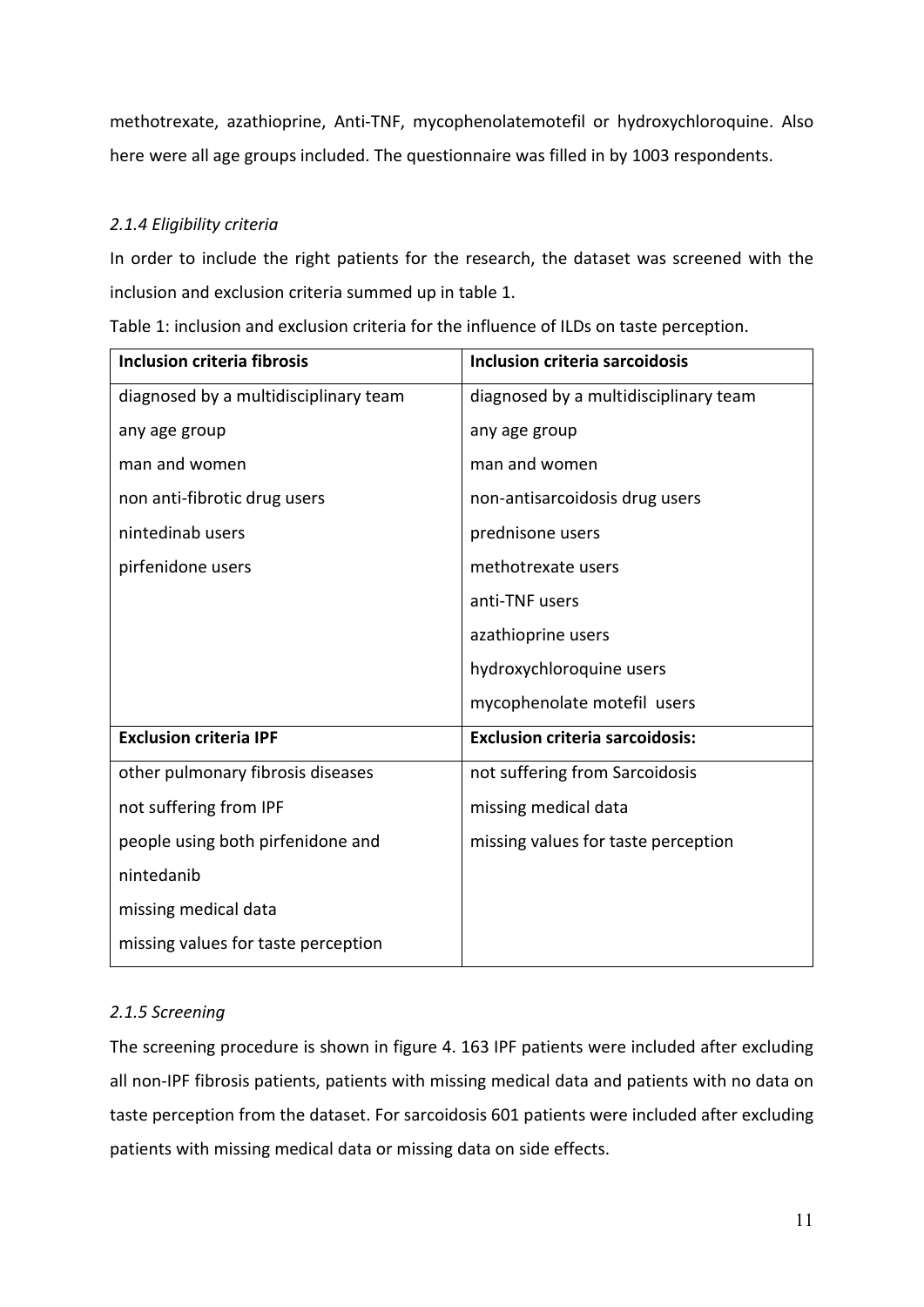#### Screening IPF patients Screening sarcoidosis patients Screening sarcoidosis patients



## Figure 4: Screening sarcoidosis and fibrosis patients

# <span id="page-20-0"></span>*2.1.6 Measurement*

In order to measure whether patients using anti-fibrotic or anti-sarcoidotic drugs would be more likely to report suffering from alterations in taste perception a logistic regression was performed. To prevent bias the most influential covariates were taken into account in the statistical analysis.

## <span id="page-20-1"></span>*2.1.7 Statistical analysis*

In order to perform the statistical analysis R 3.5.2 was used [66]. To measure the effect of IPF and sarcoidosis on taste perception a logistic regression with a logic link was performed for both diseases. The response variable consisted in both cases of loss in taste perception, while the explanatory variables were anti-fibrotic drug use, anti-sarcoidotic drug use, sex, age, time since diagnosis, smoking, antacid use, vitamin K use, vitamin D use and multivitamin use. In order to pick the best model, the AIC criterium corrected for small sample size (AICc) was used to select the most important covariates. In order to do so the glmulti-package was used [67]. The model with the highest AIC score was used for the model.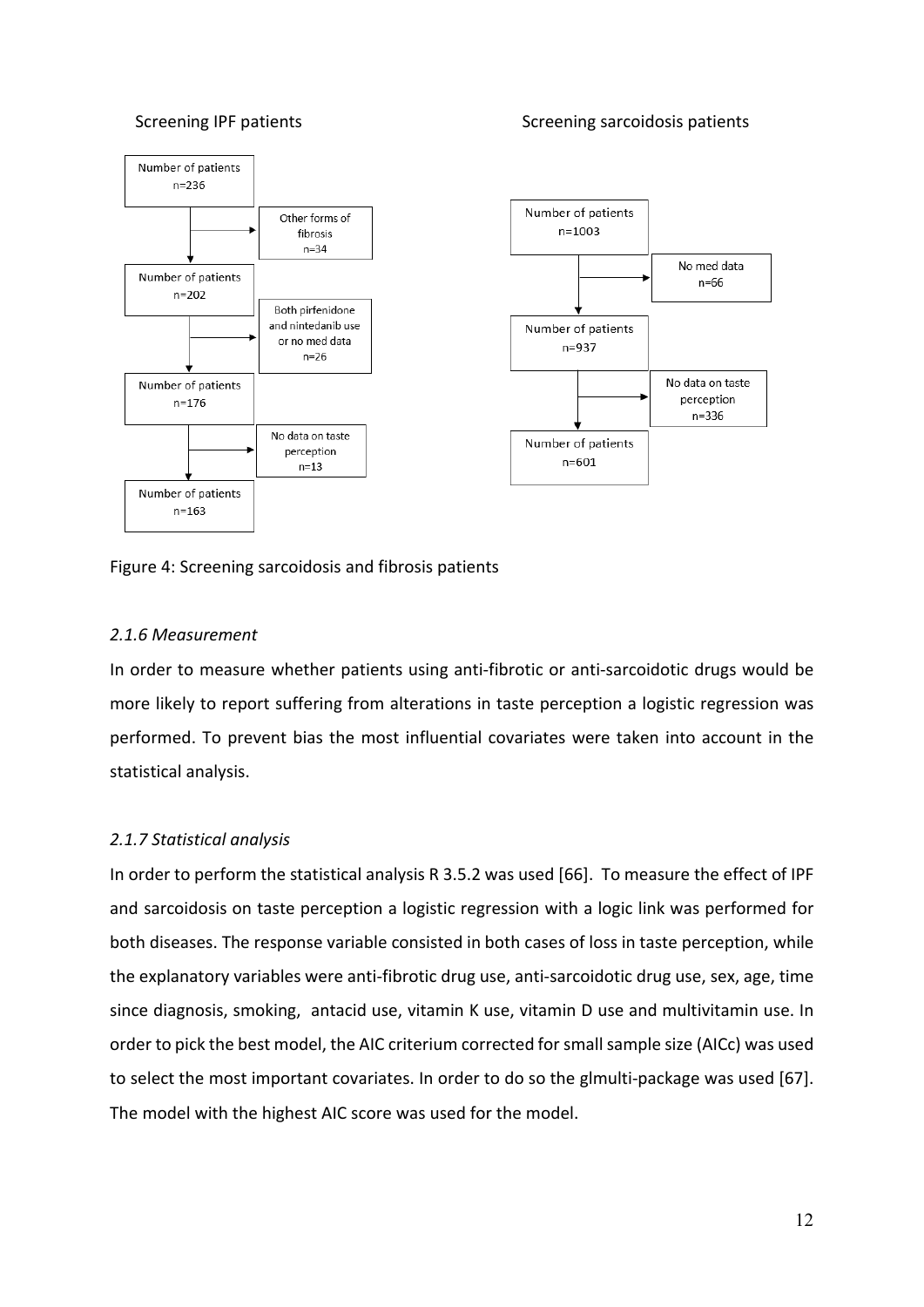#### <span id="page-21-0"></span>*2.2 Study 2: Narrative review:*

In order to answer the third hypothesis, a narrative review of the current literature on the influence of dietary components on pulmonary fibrosis or sarcoidosis was performed. This design was chosen in order to give an overview of the current knowledge on a quite broad theme in a fast and cost-efficient way.

#### <span id="page-21-1"></span>*2.2.1 Search strategy*

In order to gain the required data, the databases google scholar, PubMed and Medline were used. The search terms included diet, nutrition, IPF, pulmonary fibrosis, sarcoidosis, inflammatory lung disease, Vitamin D, 25-dihydroxyvitamin, calcitriol, vitamin K, melatonin, omega 3 fatty acids, lipid mediator, maresin, protectin, polyphenols, flavonoids, curcumin resveratrol and quercetin.

#### <span id="page-21-2"></span>*2.2.2 Inclusion and exclusion*

We included all types of studies on human subjects and all experimental studies performed either in vivo or in vitro. The studies had to be written in English and target specifically pulmonary fibrosis, sarcoidosis or similar inflammatory lung diseases. Furthermore the study had to test the effect of a certain nutrient or diet on the pathology of IPF, sarcoidosis or similar inflammatory lung diseases.

#### <span id="page-21-3"></span>*2. 3 Dietary intervention*

Based on the results with regard to taste perception and the conducted review a diet plan and a food product adapted to the needs of ILD patients was developed.

#### <span id="page-21-4"></span>*2.3.1 Diet plan*

Based on the narrative review a diet plan was developed for both IPF and sarcoidosis patients. This diet plan focused on breakfast, lunch, dinner and snacks for each day of the week. The food products included were rich in beneficial food compounds, consisting either antioxidant, anti-inflammatory or anti-fibrotic properties.

## *2.3.2 Product development*

In order to support the patients a smoothie with all beneficial food components was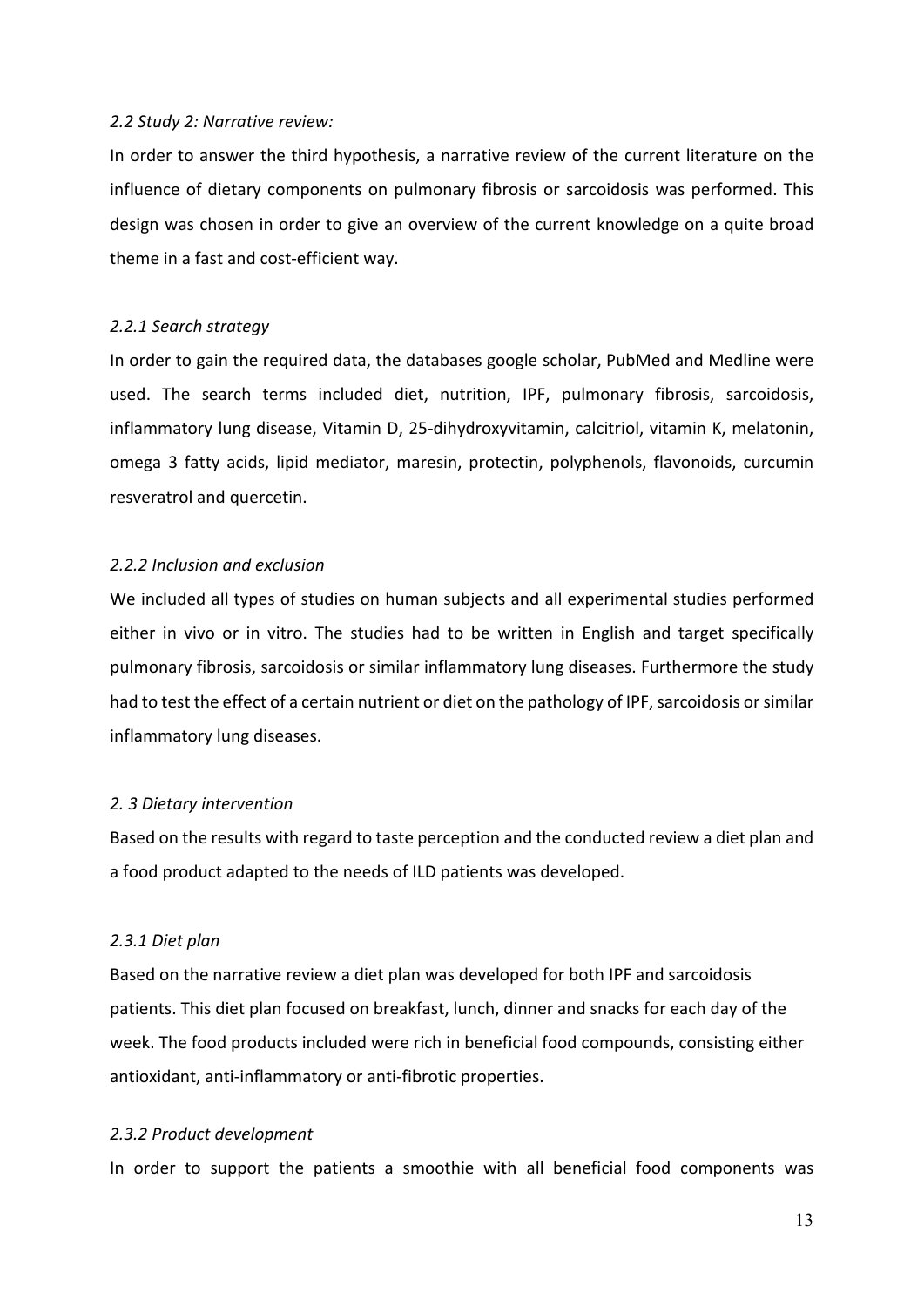developed. The ingredients used in the smoothie are listed in table 1. All ingredients were bought at the "Carrefour Market" in Tongres. The development happened at a kitchen where the different ingredients were combined in a bowl and with the addition of water mixed to a smoothie. The macro nutritional content comes down to 11 grams protein, 79 grams of carbohydrates and 20 grams fat. It is quite a calorie dense in order to support calorie intake in these groups.

| Ingredients  | Content*  | Price (euro) | Price/kg (euro) |
|--------------|-----------|--------------|-----------------|
| Spinach      | 10 grams  | 0.03         | 3.33            |
| Banana's     | 2(200g)   | 0.33         | 1.69            |
| Cranberries  | 28 grams  | 0.39         | 14              |
| Goji berries | 28 grams  | 0.62         | 22.18           |
| Chiaseeds    | 14 grams  | 0.42         | 30.64           |
| Curcuma      | 7 grams   | 0.1          | 14.18           |
| Coconut oil  | 14 grams  | 0.1          | 6.98            |
| Blueberry    | 100 grams | 1.9 of 0.4   | 19.92 of 4.38   |
| Total:       |           | 3.89 of 2.39 |                 |

Table 2: Ingredients used in the anti-ILD smoothie

<span id="page-22-0"></span>\*The content is aimed to be 0.35 litres approximately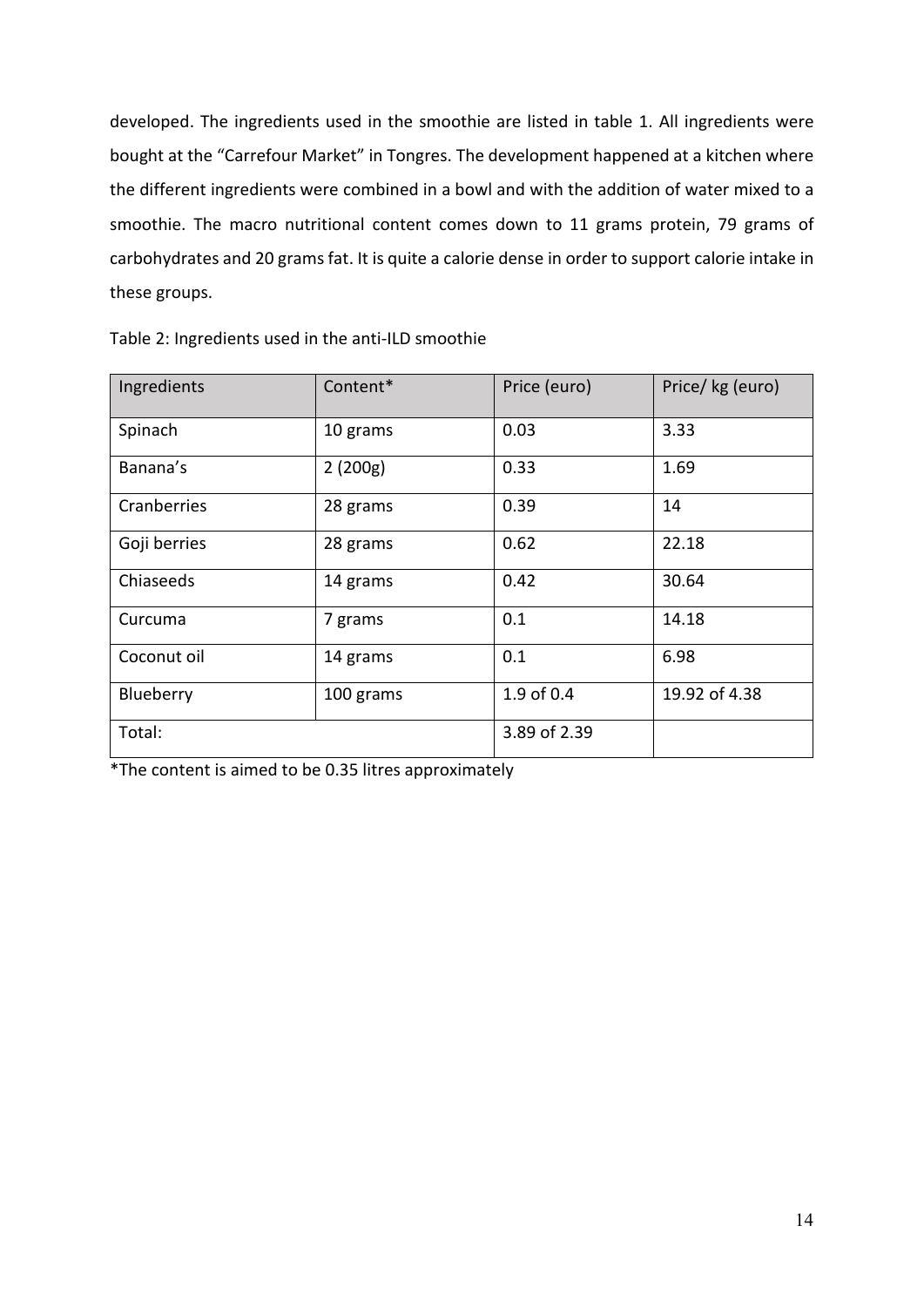<span id="page-23-0"></span>3. Results

<span id="page-23-1"></span>*3.1 Results study 1: The influence of anti-fibrotic drug on taste perceptions*

<span id="page-23-2"></span>*3.1.1 Demographic characteristics*

The data of the 163 IPF and 601 sarcoidosis patients were analyzed and the demographic characteristics are shown in table 3 and 4. Among both disease the percentage of male patients was significantly lower in the non-drug-users group. Furthermore a rather high percentage of people were taking antacids in the IPF group.

|                             | Group I        | Group 2        | Group 3        |
|-----------------------------|----------------|----------------|----------------|
|                             | Non-fibrotic   | pirfenidone    | nintedanib     |
|                             | drug users     |                |                |
| Number                      | 18             | 63             | 82             |
| Age, years (range)          | 63 (44)        | 70 (40)        | 68 (34)        |
|                             | $(35-79)$      | $(43-83)$      | (46-80)        |
| Gender, male%*              | 56             | 82             | 81             |
| Smoker, yes%                | 0              | 3.7            | 1.6            |
| Time since diagnosis, years | $2.7 \pm 0.7$  | $2.7 \pm 0.7$  | $2.1 \pm 0.7$  |
| <b>BMI</b>                  | $26.9 \pm 3.7$ | $26.6 \pm 3.9$ | $26.6 \pm 3.6$ |
| VitaminD, yes%              | 56             | 37             | 32             |
| VitaminK, yes%              | 28             | 17             | 16             |
| Multivitamin, yes%          | 17             | 11             | 13             |
| Antacid, yes% <sup>a</sup>  | 77             | 71             | 73             |

Table 3: Summary of the demographic and clinical data of the studied IPF patient sample

Data are expressed in mean ± SD if appropriate.

 $*p$ -value < 0.01 group 1 vs 2+3

<sup>a</sup> One missing value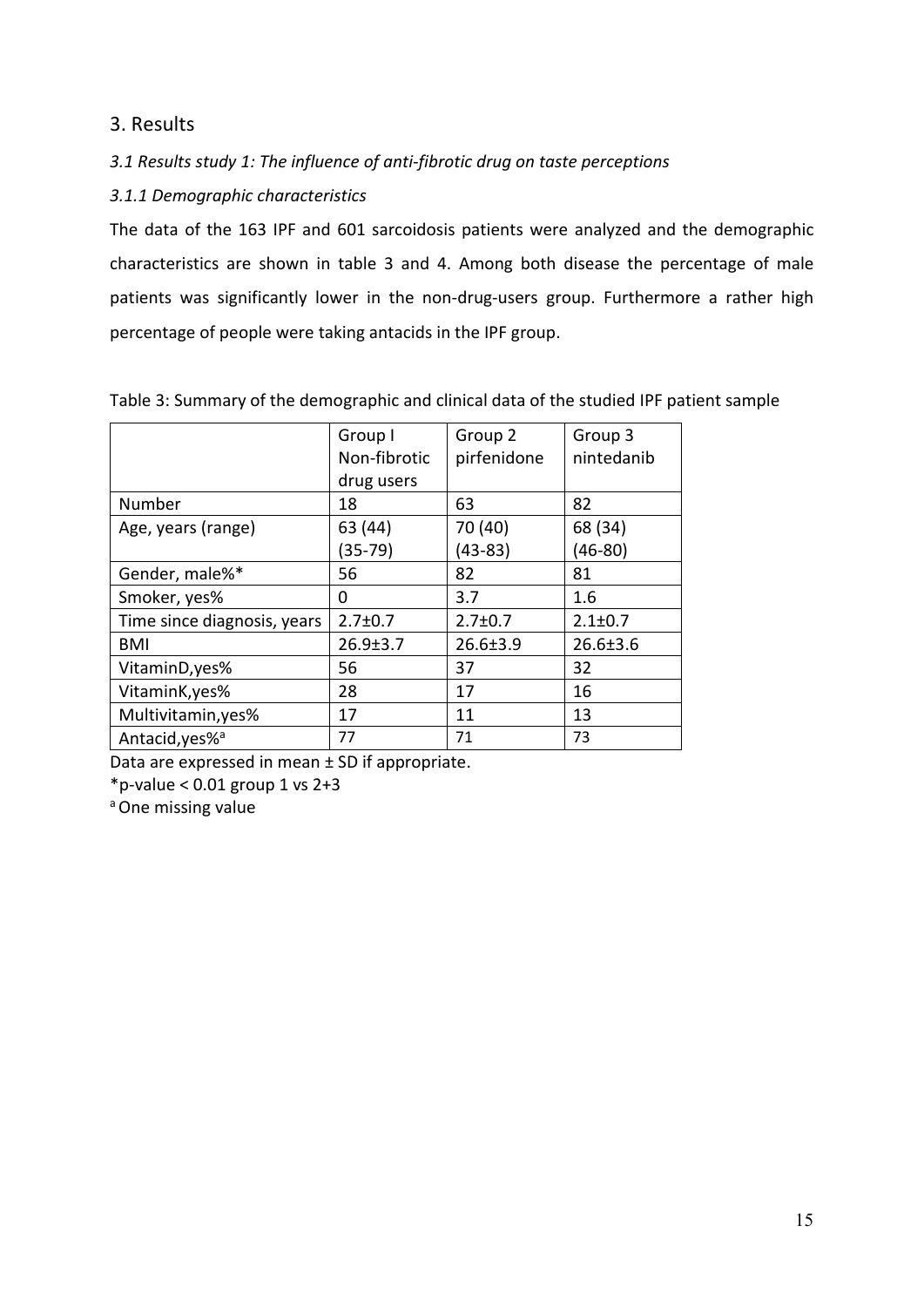|                    |              | control        | pred           | <b>MTX</b>     | anti-TNF       | Aza            | <b>HCQ</b>     | <b>MMF</b>     |
|--------------------|--------------|----------------|----------------|----------------|----------------|----------------|----------------|----------------|
| Number             |              | 282            | 416            | 272            | 128            | 53             | 107            | 29             |
| Age, years (range) |              | 56 (58)        | 54 (67)        | 54 (59)        | 53 (58)        | 53 (49)        | 52 (49)        | 56 (41)        |
|                    |              | $(24-82)$      | $(21-88)$      | $(22-81)$      | $(22 - 80)$    | $(28-77)$      | $(23-72)$      | $(33 - 74)$    |
| Gender, male%      |              | 32,3           | 37,0           | $41,5*$        | 35,2           | 39,6           | $23,4*$        | 27,6           |
| BMI mean(SD)       |              | $28.8 \pm 6.0$ | $29.6 \pm 7.0$ | $30.1 \pm 6.7$ | $31.3 \pm 6.9$ | $30.6 \pm 6.7$ | $30.5 \pm 6.3$ | $29.4 \pm 5.9$ |
| Smoker             | yes%         | 4,7            | 4,2            | 4,2            | 5,6            | 5,7            | 3,9            | 0,0            |
|                    | In the past% | 39,6           | 33,3           | 32,5           | 34,7           | 37,7           | 37,3           | 42,3           |
|                    | No           | 55,6           | 62,4           | 63,4           | 59,7           | 56,6           | 58,8           | 57,7           |
| Time since         | $<$ 1 jaar%  | 9,7            | 13,5           | 7,4            | 0,8            | 3,8            | 4,7            | 3,4            |
| diagnosis          |              |                |                |                |                |                |                |                |
|                    | $1-2$ jaar%  | 10,8           | 12,6           | 12,6           | 7,1            | 13,2           | 17,8           | 13,8           |
|                    | $2-5$ jaar%  | 24,7           | 25,6           | 33,0           | 31,0           | 34,0           | 26,2           | 24,1           |
|                    | >5 jaar%     | 54,8           | 48,3           | 47,0           | 61,1           | 49,1           | 51,4           | 58,6           |

Table 4: Summary of the demographic data of the studied sarcoidosis patient sample

Pred= prednisone MTX= methotrexate, aza= Azathiorpine, HCQ = hydroxychloroquine, MMF = Mycophenolate motefil

Data are expressed in mean ± SD if appropriate

\*p-value < 0.01 vs group 1

# <span id="page-24-0"></span>*3.1.2 Statistical outcomes*

Table 5 shows the effect of anti-fibrotic drug use on taste perception. After conducting an AICC test, sex and antacid used seemed to be the most influential covariates therefore they were included in the logistic regression.

The table shows no significant difference in taste perception between the drug and non-drug users. Even though in total 31% of all respondents reported to suffer from appetite loss, is this probably not mediated by anti-fibrotic drug use. The included covariates show that antacid use significantly increase loss in taste perception and that men are less prone to loss in taste perception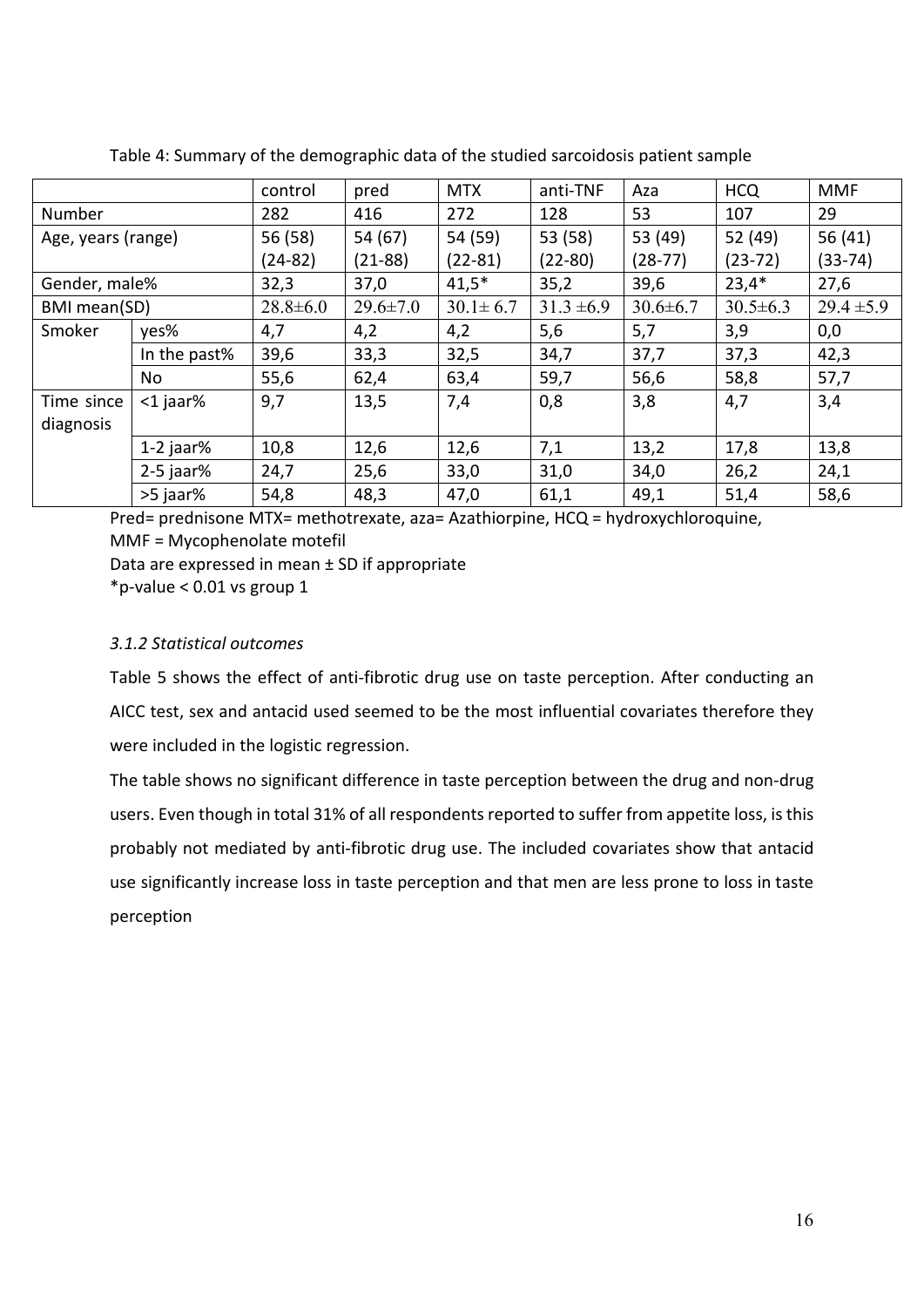|             | Estimate | Std E | z-value | Pr(>z)  |
|-------------|----------|-------|---------|---------|
| Intercept   | $-1.24$  | 0.736 | $-1.7$  | 0.09    |
| Nintedanib  | 0.42     | 0.67  | 0.63    | 0.53    |
| Pirfenidone | 0.96     | 0.68  | 1.41    | 0.16    |
| Sex         | $-1.49$  | 0.43  | $-3.43$ | p<0.001 |
| Antacid     | 1.188    | 0.48  | 2.48    | 0.013   |

Table 5: The effect of anti-fibrotic drug on taste perception.

Degrees of freedom= 161

When looking at the data of sarcoidosis 37% of all respondents reported to suffer from changes in taste perception. Table 5 shows the effect of anti-sarcoidotic drugs on taste perception, no extra covariates were taken up. The table shows that alterations in taste perception were mediated by prednisone, azathioprine, hydroxychloroquine and mycophenolate motefil (p<0.05).

|                    | Estimate | Std E | z-value | Pr(>z)  |
|--------------------|----------|-------|---------|---------|
| Intercept          | $-1.18$  | 0.17  | $-6.92$ | p<0.001 |
| Prednsion          | 0.60     | 0.18  | 3.32    | p<0.001 |
| <b>MTX</b>         | 0.28     | 0.19  | 1.48    | 0.14    |
| Anti-TNF           | 0.15     | 0.24  | 0.62    | 0.535   |
| Azathioprine       | 0.78     | 0.35  | 2.22    | 0.026   |
| Hydroxychloroquine | 0.83     | 0.25  | 3.29    | p<0.001 |
| Mycophenolate      | 1.27     | 0.53  | 2.40    | 0.017   |
| motefil            |          |       |         |         |

Table 5: The effect of anti-sarcoidotic drug on taste perception.

Figure 5 shows how the taste perception of the respondents is altered. From the 45 IPF patients who reported to suffer from an altered taste perception 11% states that sweet taste perception is affected, 9% reported an altered salty taste perception and 7% mentioned an altered bitter taste perception. From the 222 sarcoidosis patients 11% reported to suffer from alteration in sweet taste perception, 12% reported an altered bitter taste perception and 21% had an altered sour taste perception. Finally 73% of the IPF patients and 56% of the sarcoidosis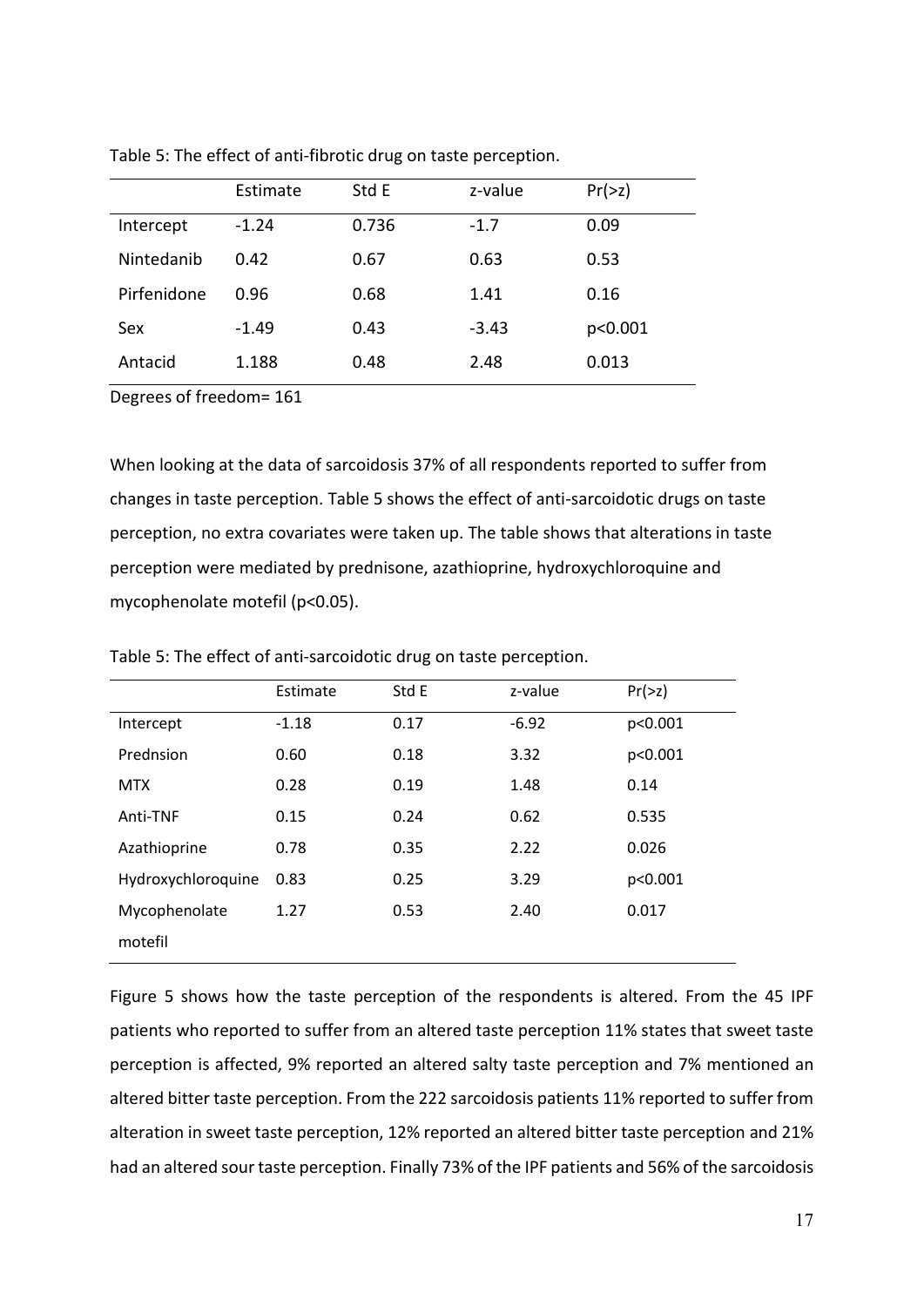patients mentioned that a combination of tastes is altered, however, this was not further specified in the dataset.



Figure 5: Difference in taste perception

## <span id="page-26-0"></span>*3.2 Study 2: The influence of dietary components on IPF a narrative review.*

In order to get a clear view on which food components would be beneficial for IPF patients a narrative review was conducted. During this paragraph the suggested effects that each nutrient might have on IPF are analysed.

## <span id="page-26-1"></span>*3.2.1 Vitamin D*

Vitamin D is a steroid hormone mainly obtained via skin to solar UVB exposure. It can however also be acquired via food products like oily fish [68]. While vitamin D is still mainly associated with bone health multiple studies found a relation between vitamin D deficiencies and chronic lung diseases like IPF and other ILDs [69,70]. Therefore it is not surprising that bone fragility and osteoporosis are frequently occurring ILD comorbidities [71–73]. Looking specifically at IPF, a previous study found a higher mortality rate among IPF patients in winter, when there is less sun exposure. Suggesting an effect of vitamin D status on the IPF prognosis [74]. In an experimental setting, a previous in vivo study found that vitamin D deficiency among

mice could induce lung fibrosis via activation of the renin-angiotensin system [75].

Possible preventive effects were further confirmed in other in vivo studies with TGF-β1 or bleomycin (BLM) treated mice [76–78]. In these studies vitamin D showed to decrease BLM induced hydroxyproline accumulation and inhibition of myofibroblast proliferation [76,77]. Furthermore vitamin D deficiency also correlated with a lower forced vital capacity (FVC), a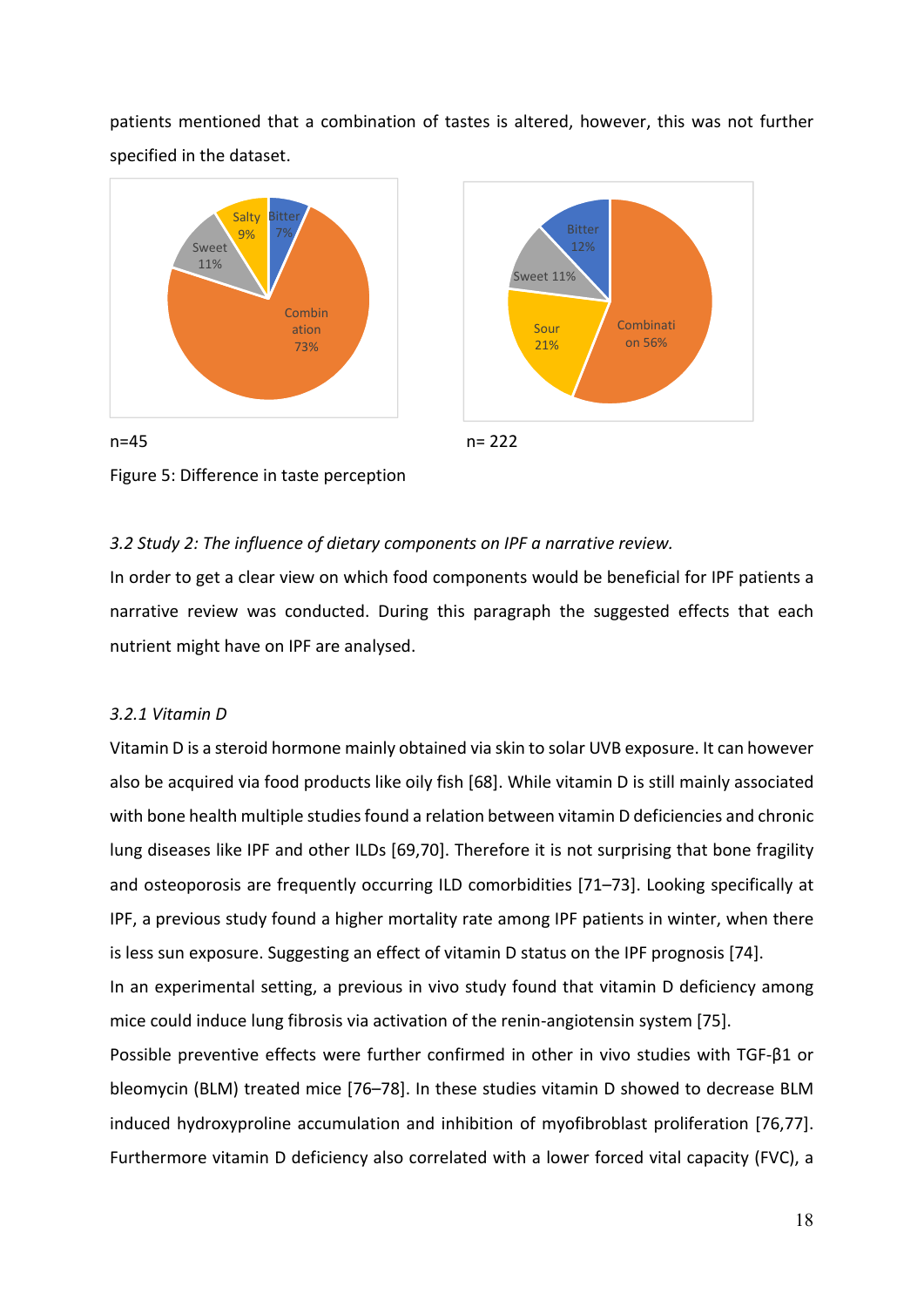higher diffusing capacity of the lungs for carbon monoxide (DLCO) and higher mortality [76]. Underlying mechanisms of the possible effects are suggested to be due to the inhibitory effect of vitamin D on TGF- β /Smad signalling and due to the inhibition of PI3K/Akt, NF-κB and p38 MAPK expression [76,78].

Two in vitro studies found anti-fibrotic effects in early stage bleomycin exposure and TGF-β1 induced fibrosis, This effect establishes by inhibition of TGF-β1 mediated alteration and expression of EMT transcription factors and ECM gene expression [79,80].

Finally one study consisting of an in vivo and an in vitro experiment when BLM already caused a fibrotic state, found that supplementation of vitamin D has anti-fibrotic effects on myofibroblasts of IPF patients due to inhibition of TGF-β1, Collagen I and III, ACTA2 and VIMENTIN expression [81]. However, the study also reported negative treatment effects of vitamin D. Vitamin D supplementation caused an alteration in the DNA double-Strand break leading to cellular senescence in ATII cells and A549 in vitro cells, worsening the pathology of IPF. Therefore the study advises not to use vitamin D as a treatment [81]. The reason for this rather contradictory results in comparison to other studies is likely because the previous in vivo studies were focused on prevention and pre-treatment rather than on treatment or posttreatment. Furthermore the study reported that this negative effect only occurs when there is both a fibrotic state and vitamin D supplementation, underlining that the negative effect of vitamin D is mediated by the fibrotic state. Therefore it would be reasonable to consider vitamin D as a useful preventive agent, but using it in the treatment could be rather controversial.

#### <span id="page-27-0"></span>*3.2.2 Vitamin K*

Vitamin K is a vitamin known for its function in blood coagulation and bone homeostasis. The vitamin is mainly present in green leafy vegetables and vegetable oils [82].

Current data suggests that vitamin K has a beneficial effect on people suffering from pulmonary fibrosis for different reasons [83]. First there is data showing an association between IPF and vitamin K deficiency, pointing at vitamin K as a possible nutrient to support people suffering from IPF [84]. Second there is the similarity between IPF and diffuse alveolar haemorrhage (DAH), a lung disease caused by iron accumulation in the lungs leading to oxidative stress and inflammation, which is clearly aggravated by vitamin K deficiency [85,86]. Thirdly even though vitamin K itself has not been tested in vivo or in vitro studies yet, several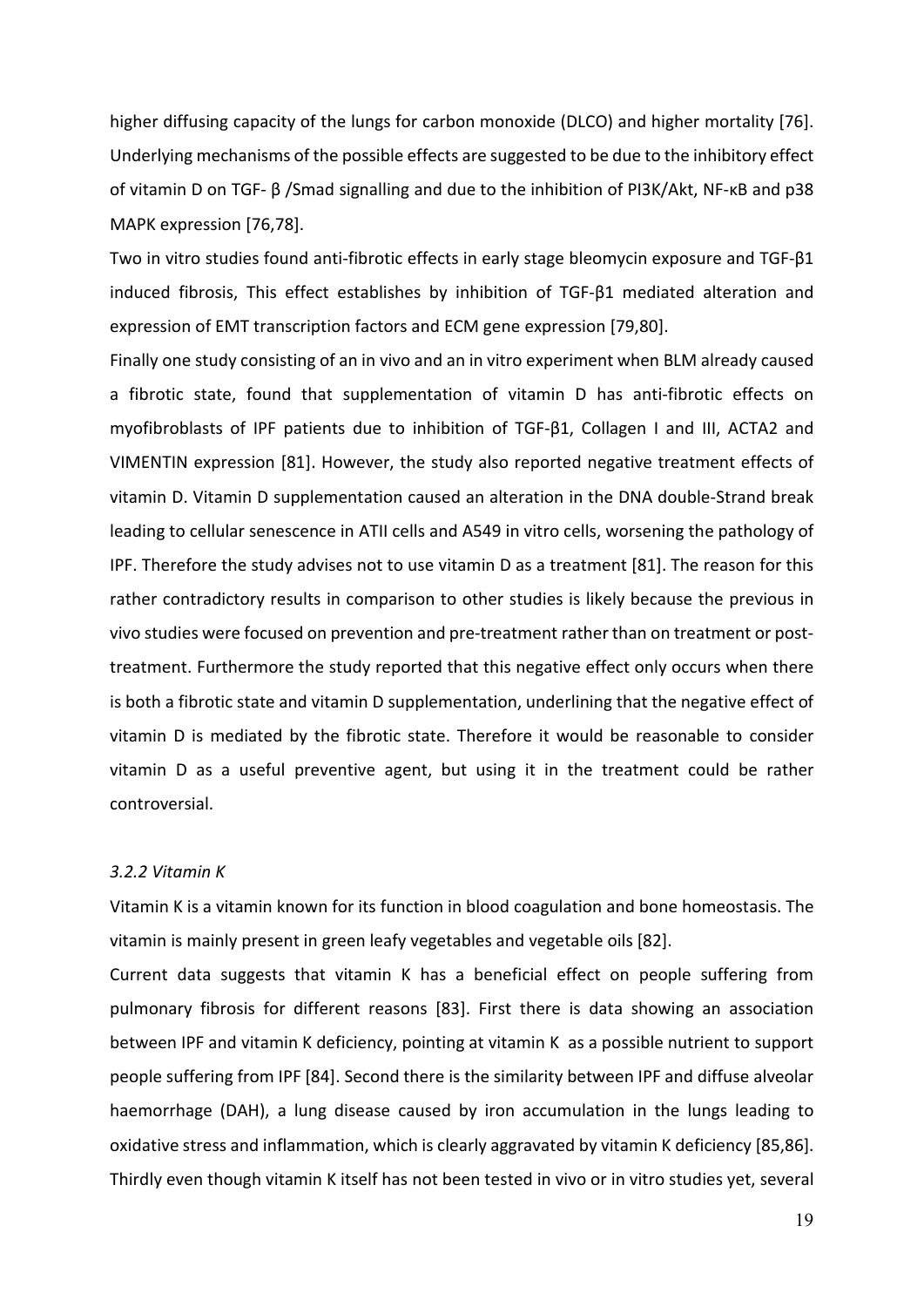studies on vitamin K antagonist have found an aggravating effect on the disease process.

For example a placebo derived controlled double-blind RCT found that high warfarin intake was associated with acceleration in mortality, supporting the importance of the coagulation cascade [87].

A retrospective cohort study showed that anticoagulant therapy leads to faster disease progression and higher mortality [88]. A post hoc analysis showed that IPF patients who underwent anticoagulant therapy had a significantly higher mortality rate (67). The suggested underlying reason for the increased mortality is that anticoagulants have an inhibitory effect on activated protein C worsening the disease [90]. Only one prospective cohort study found a beneficial effect of anticoagulants, with the anti-coagulants and corticosteroids therapy decreasing the mortality rate after acute exacerbation [91]. Due to the majority of data suggesting the negative effects of anticoagulants the ATS expressed a conditional negative recommendation on anticoagulants like warfarin [31]. Therefore it would be reasonable to use vitamin K as a nutrient to counter IPF.

## <span id="page-28-0"></span>*3.2.3 Melatonin*

Melatonin is a hormone mainly known for its role in the sleep-wake cycle [24]. It is found in many food sources, however the content varies significantly [92]. Examples of food sources rich in melatonin are nuts and medical herbs. With a recent review underlining possible antifibrotic effects of melatonin a closer look will be given to experiments measuring the influence of melatonin on IPF [93].

Several studies conducted on BLM treated mice found a protective effect of melatonin [94– 98]. Inflammation neutrophil influx and polymorphonuclear leukocyte accumulation were inhibited and lower levels of TNF- $\alpha$  and IL-1 $\beta$  were noted among melatonin-treated mice [97,98].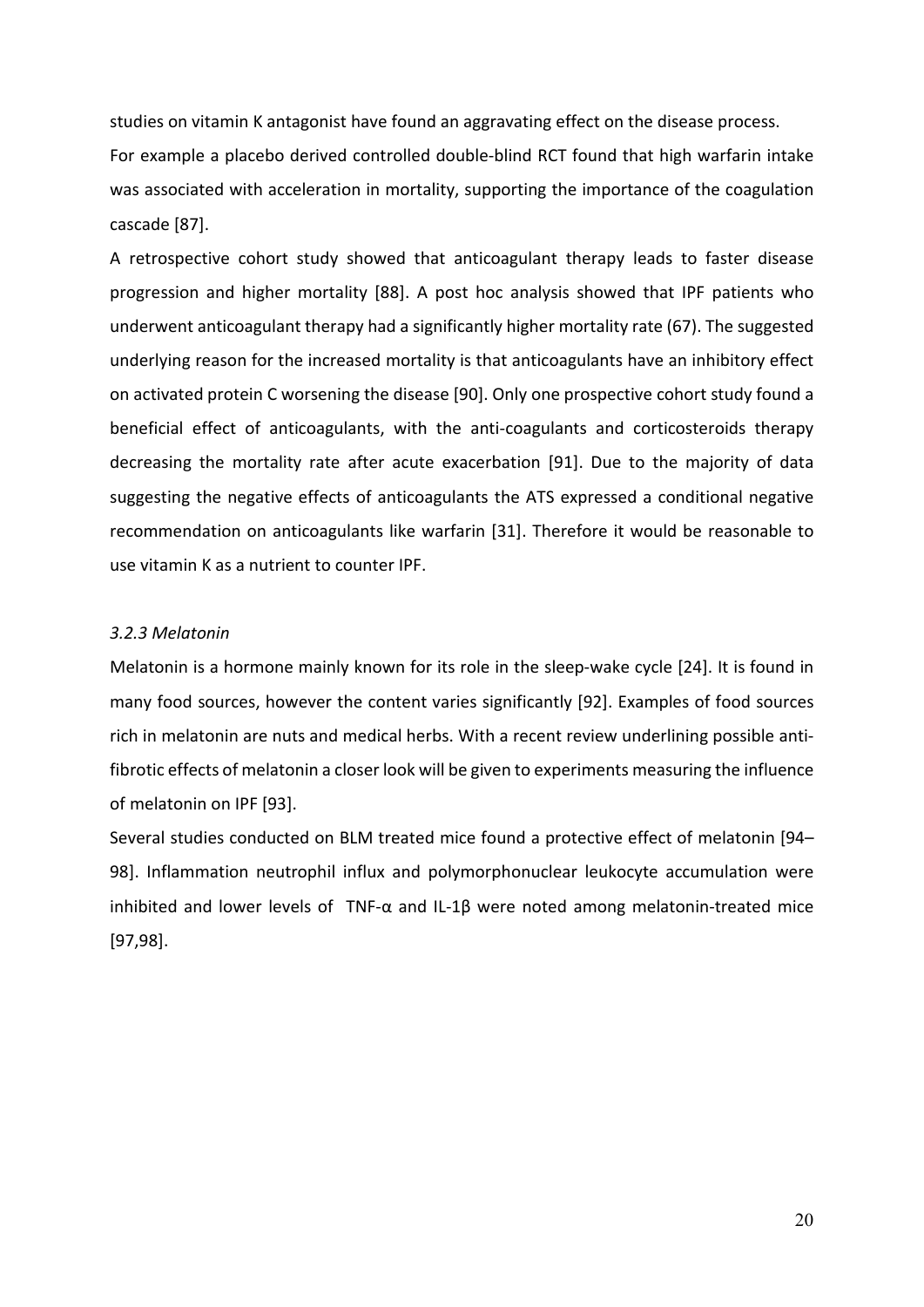Anti-fibrotic effects were established by inhibition of TGF-β1 expression. The suggested underlying mechanism was that melatonin activates the Hippo pathway, leading to inhibition of YAP1, restraining TGF-β1 fibrotic effects as seen by the lower Col1α1 and Col3α1 expression, by less fibroblast proliferation and myofibroblast activation found both in vivo and in vitro [94]. This lower expression of Col1 $\alpha$ 1 was further confirmed in other studies by a lower grade of collagen 1 deposition in IPF patients [95–97,99].



Figure 6: The influence of melatonin on the Hippo/YAP pathway[94].

Another effect of melatonin was established by a reduction in EMT as seen by the lower levels of α-SMA which suggests a lesser increase in myofibroblasts [99,100]. A possible underlying mechanism was the in vitro finding that melatonin mediated the inhibition of Wnt/β-catenin and Smad signalling, therefore decreasing the TGF-β1 induced EMT [100].

Furthermore melatonin did inhibit ER stress and ameliorated the rise in GRP78 and EIF2 $\alpha$ which are targets of the ATF6 and PERK pathway respectively. IRE1α phosphorylation was also inhibited restraining the IRE1 pathway and alleviating BLM evoked XP-1 and JNK activation [99].

Further anti-fibrotic effects were established by inhibiting the upregulation of cyclooxygenases 2 (COX-2) and edema formation and by inhibiting BLM induced changes in immunoreactivity to nitrotyrosine, poly-ADP- ribose and prevention of further collapsing of alveolar space [95,96,98,99].

Antioxidant properties were established in one study by amelioration of BLM induced alterations in SOD, GSH-PX and CAT activity [95]. While another study found that melatonin was only able to restore normal CAT functioning [97]. Finally increased lipid peroxidation in IPF mice was also inhibited by melatonin treatment [95,97].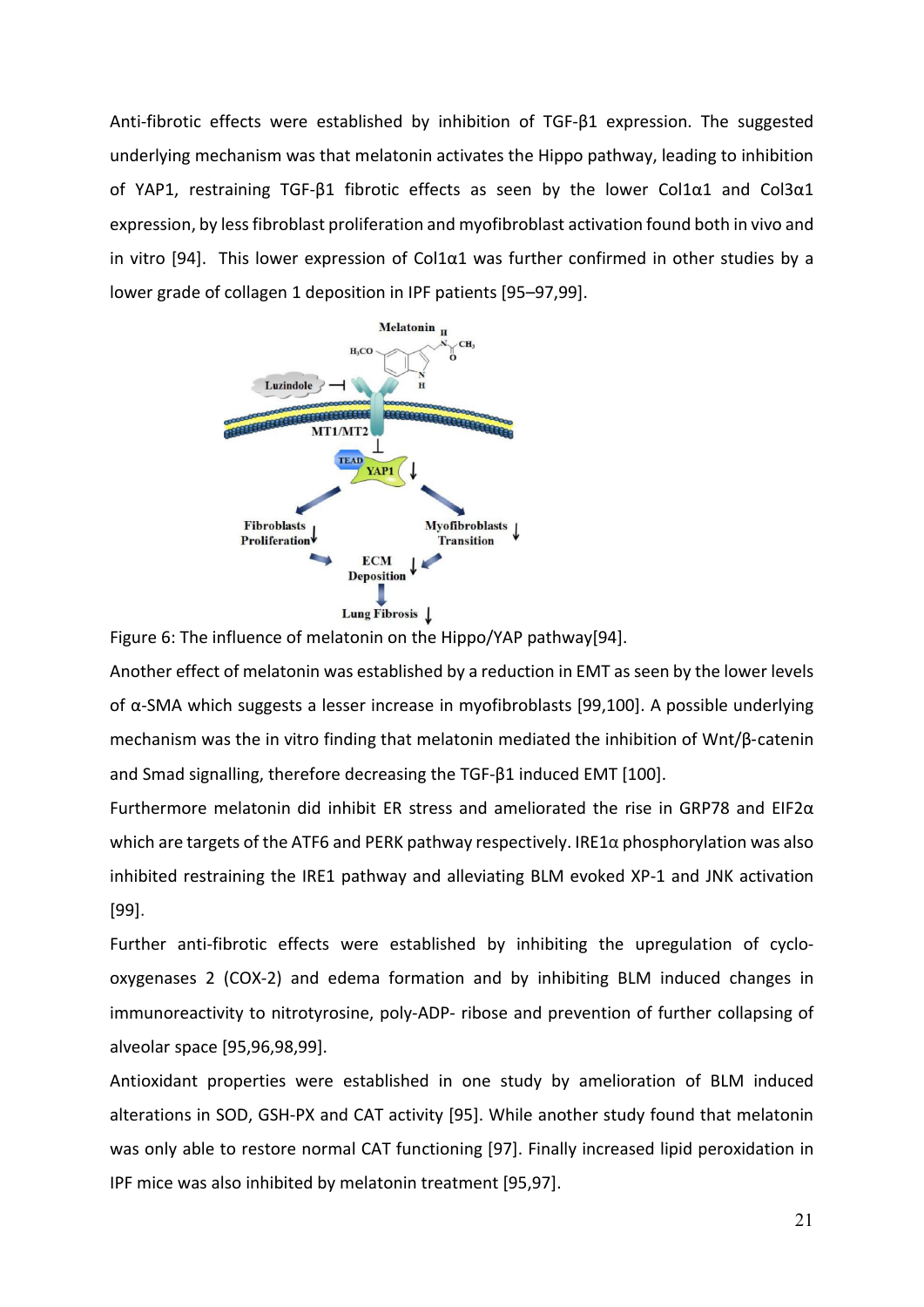In conclusion melatonin did show multiple anti-fibrotic, antioxidant and anti-inflammatory effects, suggesting a beneficial effect on IPF patients.

# <span id="page-30-0"></span>*3.2.4 Omega-3 fatty acids*

Omega-3 fatty acids, are essential fatty acid mainly found in fatty fish which are frequently suggested to have a beneficial effect on the immune system [101,102]. There are three types of omega-3 fatty acids α-linolenic acid (ALA), eicosapentaenoic acid (EPA), and docosahexaenoic acid (DHA). Pre-treatment with DHA showed to be beneficial in mice [103,104]. From a histological perspective less inflammation, fibrosis and alterations in lung structure were seen [103,104]. Furthermore the mice suffered less from weight loss and had lower mortality.

Anti-inflammatory effects among DHA treated groups were established by the lower levels of dendritic cells and the decrease in neutrophil and lymphocyte infiltration [104]. Also a decrease in the pro-inflammatory cytokines and mediators IL-6, LTB4 and PGE2 were noticed. While normal levels of the anti-inflammatory cytokine IL-10 was restored [104].

Furthermore, DHA established anti-fibrotic effects as seen by the decrease in collagen accumulation and restoration of the lower degree of fibrosis according to the wet to dry weight ratio [103]. One of the suggested underlying pathways was inhibition of TGF-β1 by upregulation of Smad 7 and SnoN [103].

An experiment on perinatal mice showed that DHA supplementation attenuated pulmonary fibrosis, due to less macrophage infiltration, and amelioration of increased MCP-1 expression and sRAGE concentrations. Treatment also showed to increase MMP2 and MMP9 expression. Anti-fibrotic effects were established by inhibition of TGF-β mRNA expression and by attenuation of SMAD2 and SMAD3 phosphorylation showing a decrease in TGF-β signalling. Anti-fibrotic properties were further confirmed histologically as seen by the lower collagen deposition [105].

Another omega-3 fatty acid, γ -linolenic acid also showed to have anti-fibrotic properties. This was established by its ability to reduce collagen deposition and inhibit morphological alterations in vivo. Furthermore it suppressed BLM-induced elevation of leukotriene B4 and increased prostaglandin E1 and 15-hydroxyeicosatrienoic acid which are known to be antiinflammatory [106]

22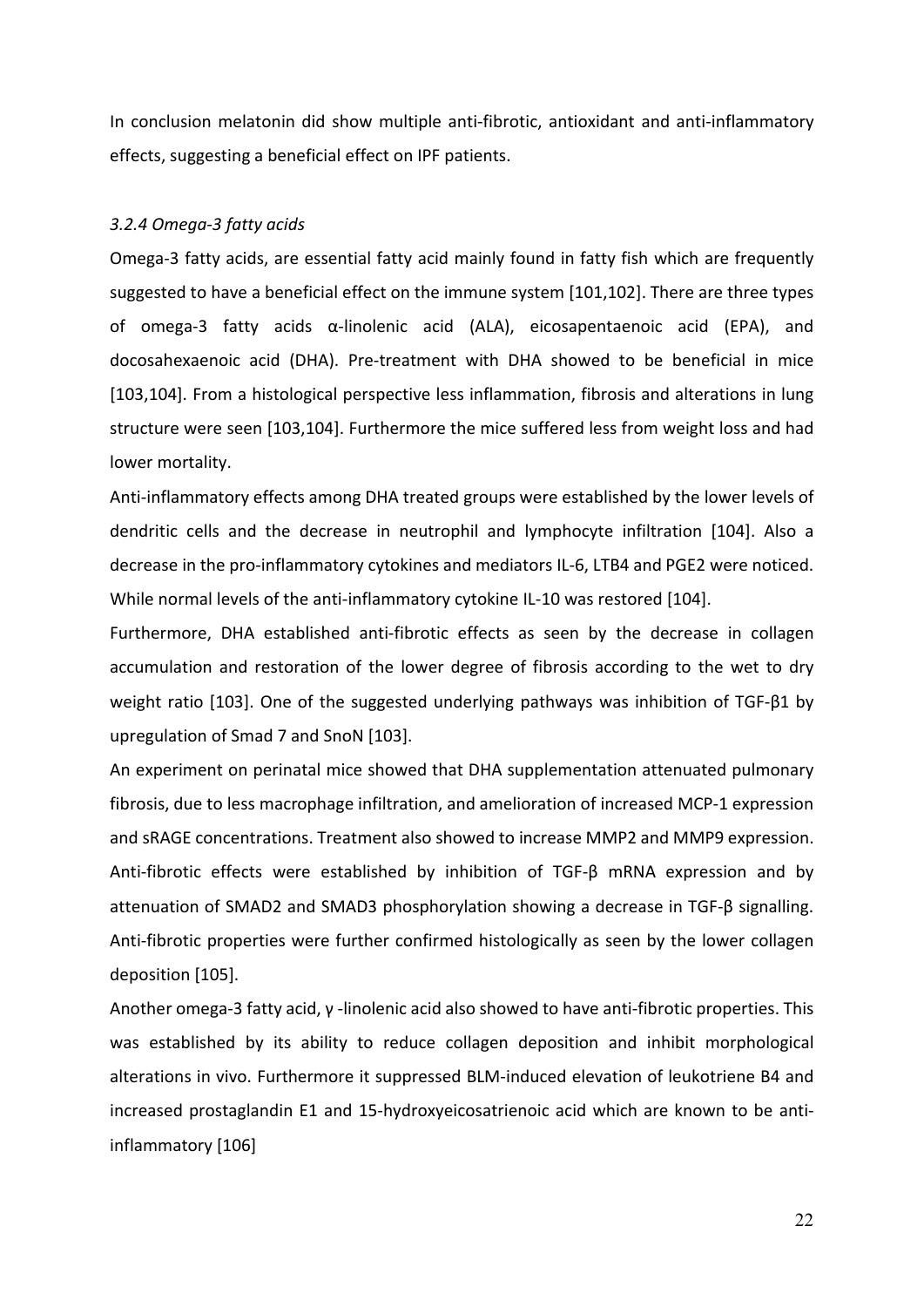Finally pre-treatment with flaxseed oil, rich in omega-3 fatty acids, also reduced edema formation and inflammatory cell infiltration [107]. Physiological changes were established by less weight loss, a decrease in vasculitis, decrease in pulmonary lumen patency and reduced septal thickness, [107].

#### <span id="page-31-0"></span>*3.2.5 Lipid mediators*

With inflammation being an important factor in IPF, is controlling this process essential. One of the actors playing an essential role in acute inflammatory responses are lipid mediators like maresins, protectins and resolvins [108]. These mediators inhibit leukocyte infiltrate and lowers the release of proinflammatory mediators [108].

When looking specifically at IPF, resolvin showed to have multiple anti-inflammatory and antifibrotic properties. One In vivo study with mice found that 17(R)-resolvin D1 injection as pretreatment reduced neutrophil and macrophage infiltration in the lung. Also an attenuation of NF-κB activation and IL-1β was noted. Furthermore resolvin restored MMP9 mRNA and Timp-1 expression. Anti-fibrotic properties were established by reduction of fibrotic mediators TGFβ1 and connective tissue growth factor (CTGF) and by decreased type 1 collagen expression and deposition, suggesting even curative properties [109]. These effects were confirmed via a histological analysis among the resolvin D1 treated mice.

The same study was conducted using resolvin D1 as post-treatment when fibrosis was already settled. This showed quite similar results with less ECM accumulation, reduction in hydroxyproline, an increase in MMP9 gene expression and restoration of Timp-1 expression and inflammation. Only type 1 collagen mRNA remained constant in the experiment [109].

Protectin also showed to be effective in the post-treatment of fibrosis as seen by the decrease in mortality rates and weight loss. Protectin showed to inhibit inflammation by reducing inflammatory cell infiltration and inflammatory cytokine expression, as seen by the reduced IL-1β, IL-17 and TNF-α content [110].

Second protectin showed to be anti-fibrotic by reducing collagen deposition and EMT as seen by the decrease in α -SMA, fibronectin and N-cadherin. While E-cadherin levels increased TGFβ levels decreased both in vivo and in vitro under protectin exposure. Finally lung functioning was improved as seen by the improved blood-gas exchange due to the increased PaO2 and SaO2 content [110].

23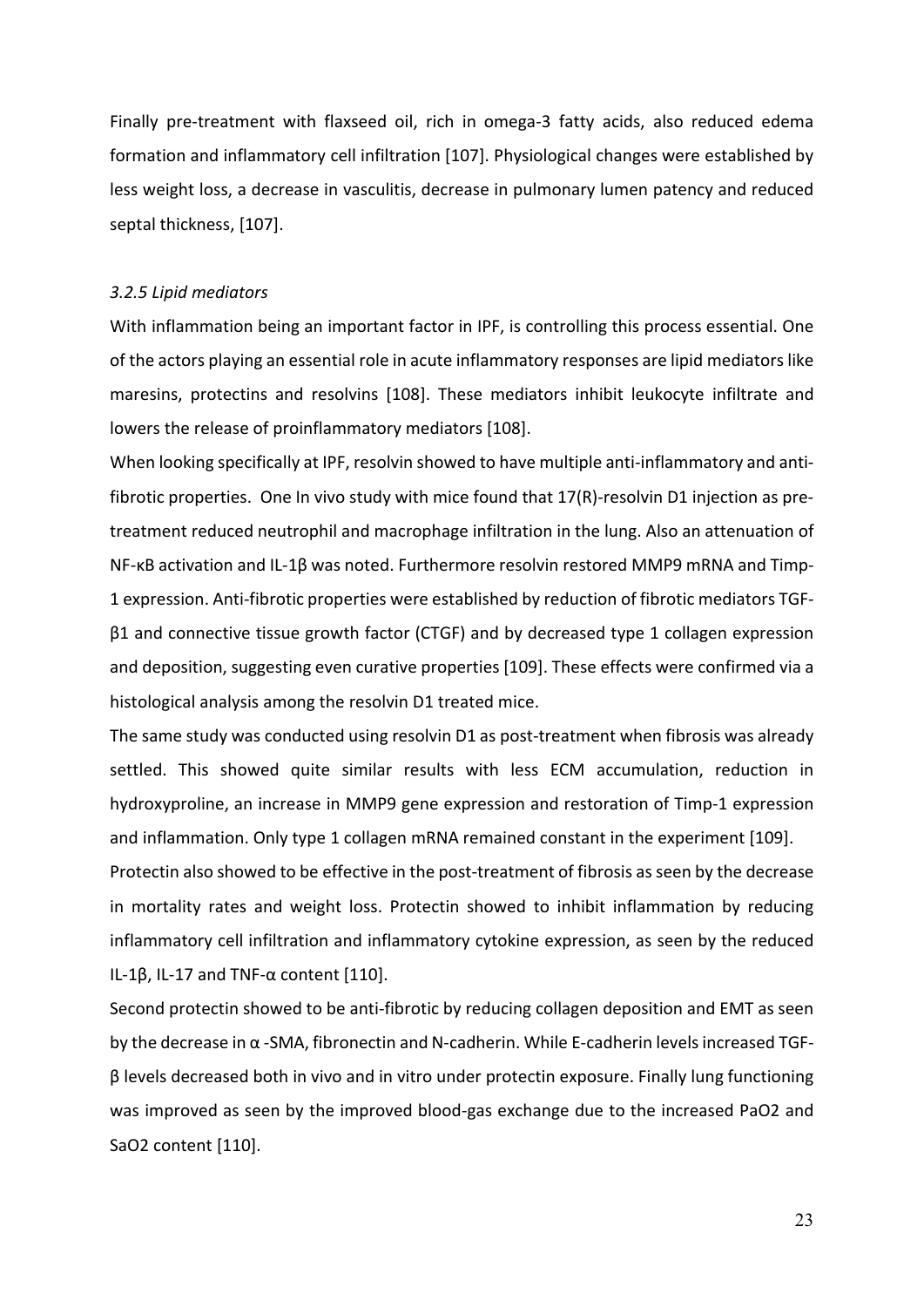#### <span id="page-32-0"></span>*3.2.6 Polyphenols*

Other food derived components showing positive effects on lung functioning are polyphenols [111]. As mentioned in appendix 1 multiple polyphenols have been tested on their influence on pulmonary fibrosis (appendix 1). Among these the most studied in relation to pulmonary fibrosis are curcumin, resveratrol and quercetin.

#### Curcumin

Curcumin is a flavonoid of which beneficial properties have been suggested. Previous data found anti-inflammatory, anti-fibrotic and antioxidant properties while increasing survival rate [112].

Pre-treatment with curcumin in vivo showed anti-inflammatory properties among mice, dependent on the dose and bioavailability. Two studies found a decrease in macrophage infiltration at a dose of 200mg curcumin [113,114]. No effect with regard to this issue was found in another study using a 5% curcumin diet [112]. Furthermore curcumin caused a decrease in inflammatory mediators as seen by the decreased IL-1β, histamine, TNF-α, TNFR1, NF-κB and COX-2 [112,115,116]. Curcumin did not seem to have an effect on TNFR2 [116].

Anti-fibrotic effects were also established in three studies, which showed a decrease in TGFβ1 expression [113,114,116]. One study however did not find a significant difference in TGF $β1$  [115].

In the experiments where the curcumin content was about 5% of the diet or 200mg/kg body weight a decreased collagen, c-jun deposition and hydroxyproline content was noted [112– 114]. The suggested cause is inhibition of collagen gene expression and collagen deposition due to lower TGF-β1 and CTGF expression [115,116]. Furthermore LTC4, protein levels, edema formation, N-Acetylglucosaminidase (NAG) activity, LDH content and cell count also decreased by curcumin in 2 studies [114,115].

Both in vivo and in vitro, curcumin established antioxidant properties, by reducing oxidative stress, restoring normal NO levels and MPO activity, and normalising MDA and GSH levels [112,114,115].

One in vivo study on rats found that oral curcumin administration (300mg/kg) as pretreatment had no effect on rats with regard to anti-inflammatory, anti-fibrotic or mortality reducing properties. If however the curcumin was administered intraperitoneally, similar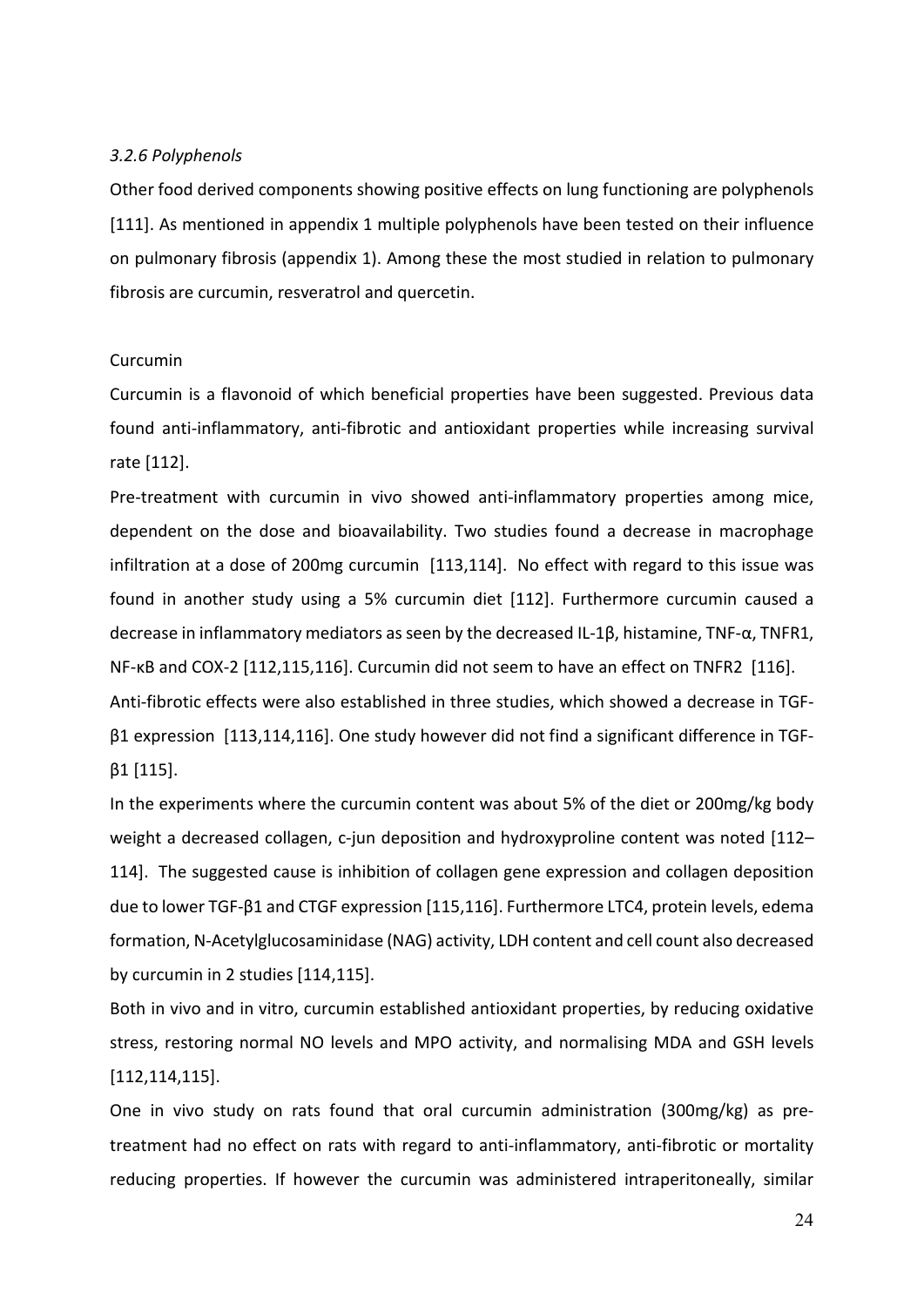beneficial results were found as in previous studies [117]. A possible explanation would be that oral injection of curcumin has a low bioavailability, furthermore is the bioavailability of curcumin in rats also low compared to humans [117]. Another study underlines this bioavailability issue by noting that oral supplementation was less effective than inhaling large porous microparticles (LPMPs) [113].

In vitro studies also showed beneficial effects of curcumin treatment, both pretreatment and post-treatment showed to inhibit TGF- $\beta$  and TGF- $\beta$ 2 levels and expression, with pre-treatment being more effective. The effect on TGF-β1 was further noticed due to the decrease in TGF-β induced collagen production and deposition, PAI-1 and FN protein production and myofibroblast differentiation [117–121]. Also human fetal lung fibroblast 1 (HFL-1) migration and proliferation was inhibited.

Further anti-fibrotic effects were established by the ability of curcumin to inhibit Smad 1/2, ERK 1/2 Smad 2/3 at a high enough dose [117,121]. Underlying mechanisms for the antifibrotic properties are through down-regulation of TβRII expression, and probably through inhibition of the transcription factor c-jun/AP-1 [121]. Also PDGFR-β mRNA expression and upregulation of PPAR-y induced by curcumin decreased [120]

Furthermore, curcumin decreased upregulation of crystatin C and increased PPAR-y expression causing an increased expression of cathepsins B, K and L restoring the cathepsin/cystatin balance [118,119].

Finally an increase in caspase 3 expression and Bax/Bcl-2 was noted in bleomycin HFL-1 cells increasing apoptosis rates. In conclusion does curcumin show to have multiple anti-fibrotic, anti-inflammatory and antioxidant properties, however the required content and bioavailability should be considered.

#### Resveratrol

Resveratrol (3, 4′, 5 trihydroxystilbene) is a stilbene present in grapes, berries and peanuts (103). It has antioxidant and anti-inflammatory properties. Furthermore resveratrol has the ability to modulate lipid metabolism and inhibit platelet aggregation [122].

In vitro studies found that resveratrol was unsuccessful in countering fibroblast proliferation or apoptosis, but had properties to reverse myofibroblast phenoconversion (99). Further anti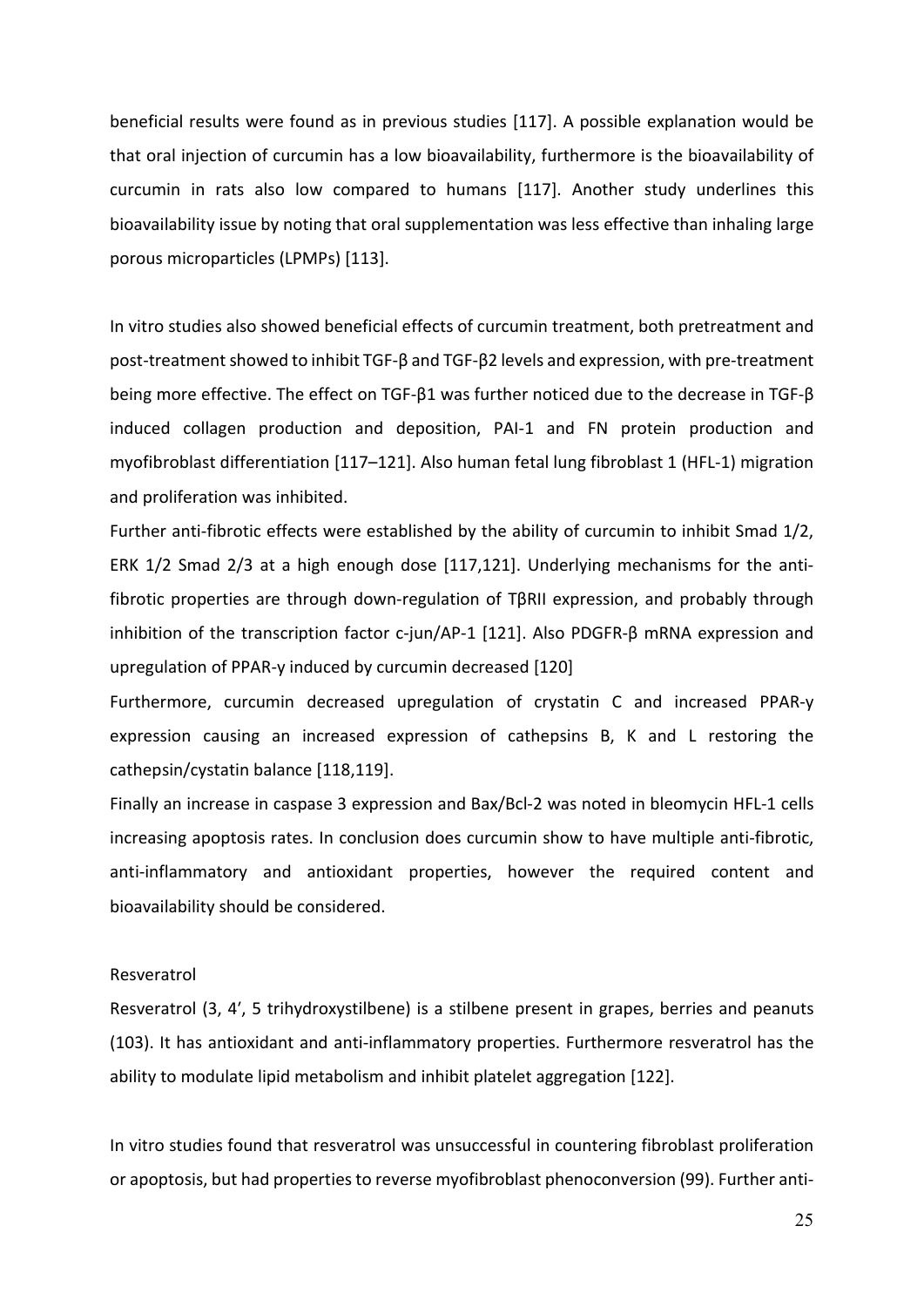fibrotic effects of Resveratrol were noticed by inhibition of TGF-β mediated cell proliferation and differentiation in lung fibroblasts [124,125]. The underlying mechanisms suggested were inhibition of TGF-β induced phosphorylation of ERK1/2 and Akt, a decrease in phosphatase and tensin homolog restoration (PTEN) expression and inhibition of paraquat-induced oxidative stress related to the NRF2 pathway [124,125].

In vivo pre-treatment with resveratrol showed to inhibit BLM induced fibrosis, weight loss and mortality among treated mice. Antioxidant properties established by restoring malondialdehyde and reduction of ROS while restoring GSH levels [126]. Anti-inflammatory effects caused less neutrophil influx as seen by the MPO activity and reduction of inflammatory mediators, TNF-α, IL-1β, IL-6 and TGF-β [126].

Furthermore resveratrol restored normal Sirt 1 expression resulting in downregulation of inflammation due to inhibition of NF-κB and TGF-β/mTOR signalling [127,128]. The decrease in TGF-β1 signalling also resulted in attenuation of TGF-β1 mediated fibroblast differentiation. Inhibition of EMT was noted and resveratrol restored normal E-Cadherin levels [127].

Another in vivo study showed resveratrol constitutes anti-fibrotic properties by promoting SOD2 and IDH2 deacetylation, restoring cellular homeostasis and inhibiting myofibroblast differentiation [129]. Multiple studies also show a decrease in type 1 collagen deposition [126,127,130].

Underlying anti-fibrotic mechanisms in vivo are suggested by the possible influence of resveratrol on the expression of sirt 1, sirt 2 and sirt 3. It can ameliorate the BLM-induced Sirt 1 expression or increase sirt 3 expression decreasing the susceptibility for fibrosis [127– 129,131]. Another suggestion is that resveratrol inhibits Tak1 leading to an anti-fibrotic effect [132]. Finally a study of Impellizzeri et al suggested downregulation of COX-2, reduction of NFκB p65 translocation and extracellular signal-regulated kinase phosphorylated expression as the mechanism behind the anti-fibrotic effect of quercetin and Resveratrol supplementation [138].

Post-treatment of resveratrol in vivo showed to be anti-inflammatory as measured by the decreased cell count, and the decreased percentage neutrophils to lymphocytes and macrophages [139]. A decrease in inflammatory cytokines TNF-α, TGF-β, IL-1β, and IL-6 was also noted. Furthermore resveratrol showed to have antioxidant properties by reducing lipid peroxidation as seen by the MDA content [130,134]. And histopathological alterations were

26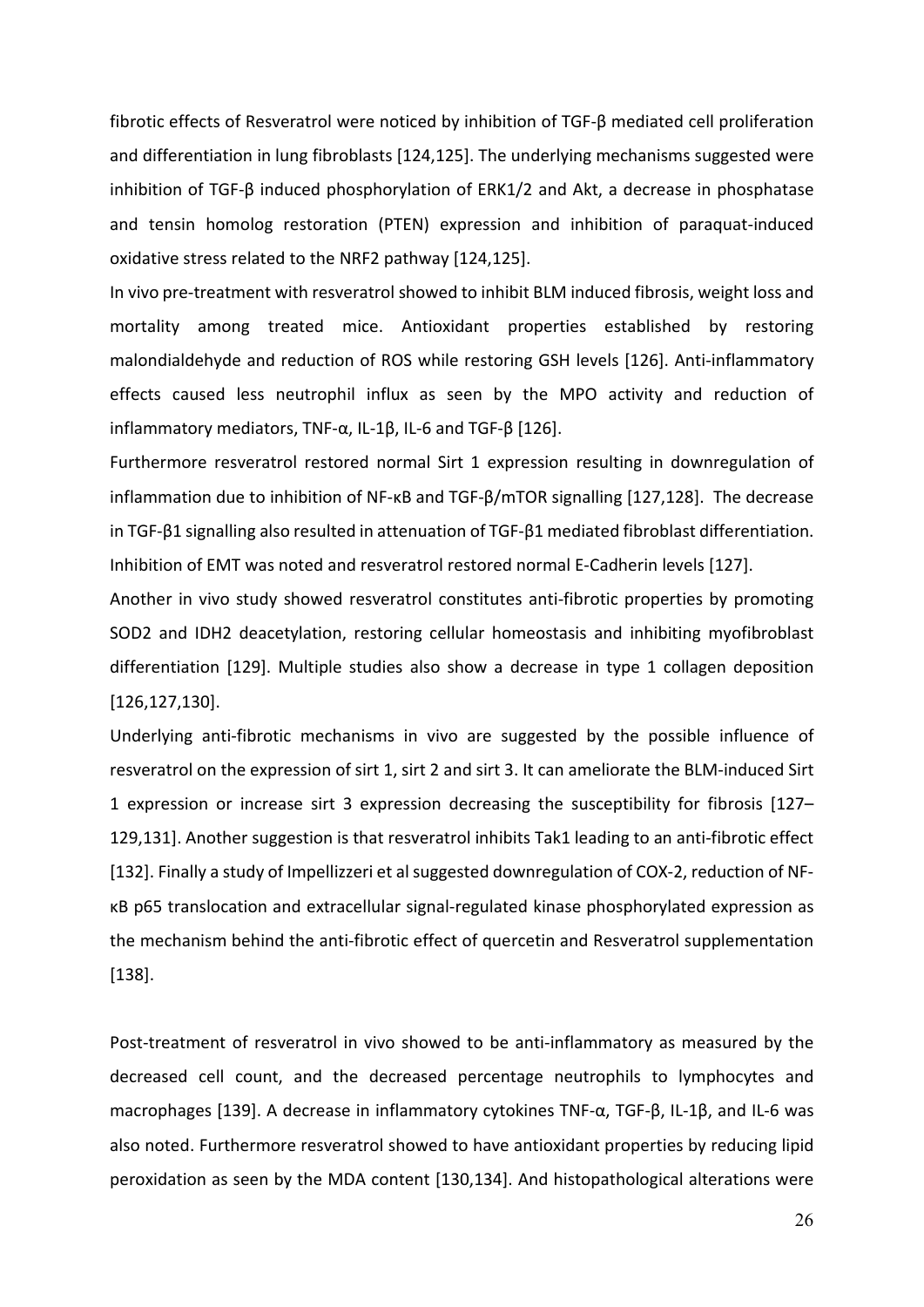reversed. Anti-fibrotic effects were further confirmed by a reduced fibrosis score and lower hydroxyproline levels [130].

#### Quercetin

Quercetin is a flavonoid of which multiple beneficial effects are suggested like antiinflammatory and antioxidant properties [135,136]. It occurs in multiple dietary food products like fruit, tea, wine and vegetables [141].

Furthermore an in vitro study found that TGF-β mediated collagen production in fibroblasts is inhibited by quercetin-induced heme-oxygenase-1. This production of heme-oxygenase-1 is likely to be related to quercetin-induced Nrf2 activation [142].

An in vitro study found that quercetin boosts antioxidant capacity by improving Nrf2 activity Furthermore quercetin reduced inflammatory cytokines IL-8 and TNF-α [143]. These results were also seen ex vivo [143].

In vivo, quercetin showed to have anti-inflammatory properties due to lower septal thickness, lower malondialdehyde levels and less neutrophil, leukocyte and macrophage infiltration among quercetin treated groups [133,139,140]. It also illustrated this by reducing TNF-α, IL-1β and IL-6 levels [146]. Furthermore inflammatory cytokines were suppressed by leukocyte and macrophage infiltration and malondialdehyde levels.

Anti-fibrotic effects were seen by the decrease in protein-bound carbonyls hydroxyproline, MMP-7, TGF-β1 expression and collagen production and deposition [139,141,142]. One study however did not find a significant effect on the hydroxyproline content [99].

Quercetin also inhibited SphK1/SAP in both in vivo and in vitro studies [94].

Finally, quercetin boosted antioxidant functioning by activating Nrf2 and decreasing the production of inflammatory cytokines [148].

Post-treatment with quercetin reversed fibrosis, inhibited weight loss and decreased senescence markers p21 and p19-arf in mice. Furthermore resistance toward apoptosis was inhibited, the underlying reason would be AKT activation and promoting FasL receptor and caveolin-1 expression [144]. Expression of Fas was increased and fibroblast apoptosis by FasL and TRAIL increased. Quercitin also stimulated upregulation of caveolin-1 expression and downregulation AKT activation increasing fibroblast apoptosis and attenuating fibrosis [144].

27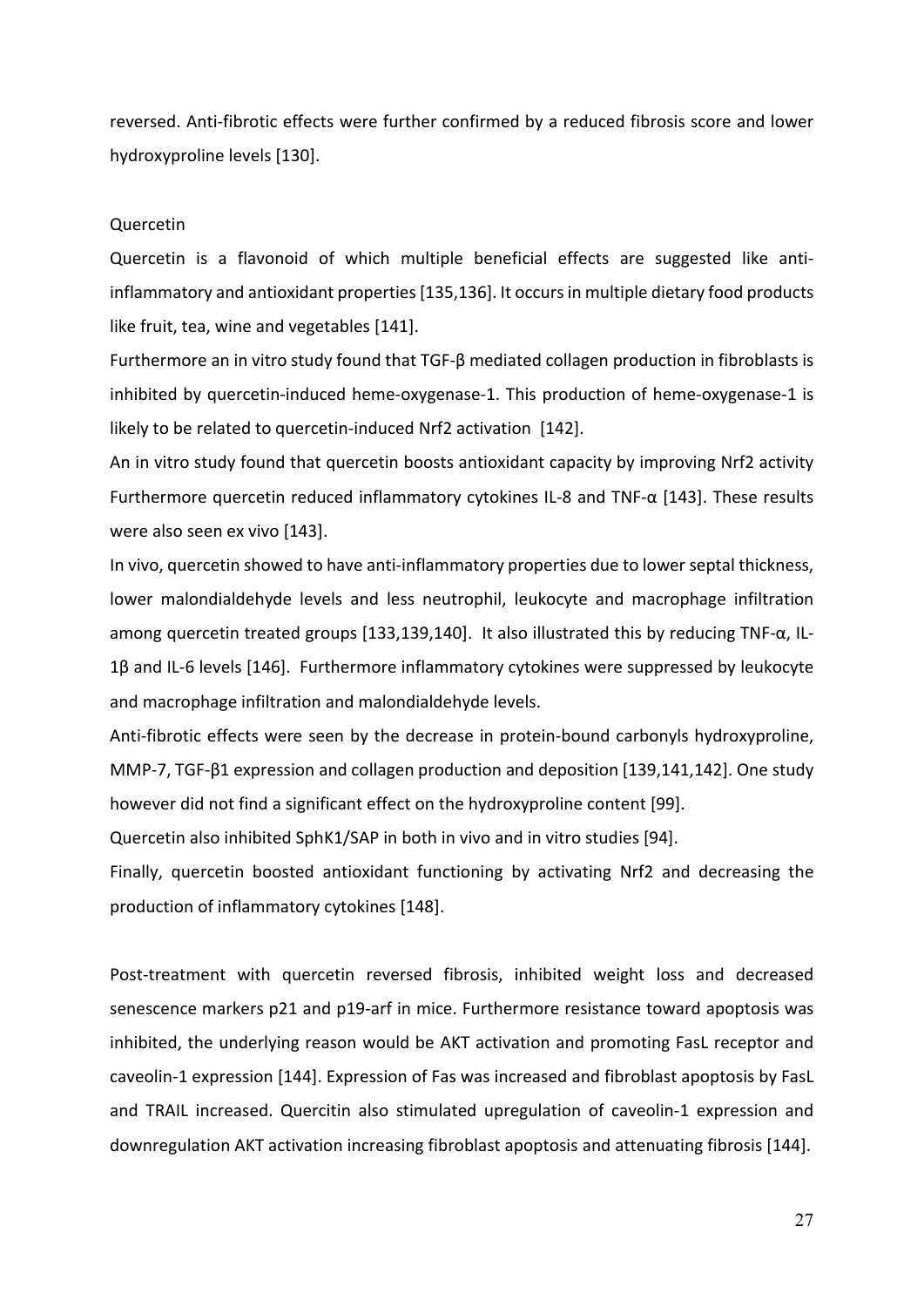### *3.3 Study 2 influence of diet on sarcoidosis*

### *3.3.1 Vitamin D*

In contrast to most food components, the influence of vitamin D on sarcoidosis is well studied. The idea of a possible influence of vitamin D already came up in 1939, when a rather high prevalence of hypercalcemia among sarcoidosis patients was found [150]. The possible influence of vitamin D was further confirmed by a previous review that found an increased sarcoidosis risk in winter, in people with darker pigment and among people who live in places with less sun exposure [151]. Another study also reported that chronic sarcoidosis is correlated with vitamin D deficiency and that it could bring sarcoidosis further to stage 2-4 of lung involvements[152].

An explanation of this vitamin D related burden can be found in the altered vitamin D metabolism in sarcoidosis patients [151,154].

As seen in figure 7 we can ingest vitamin D either by diet, supplementation or sun exposure. In the liver both vitamin D2 and vitamin D3 get transformed by 25-hydroxylase to 25 hydroxyvitamin D (25OHD). 25 OHD will under normal conditions be transformed to its active form calcitriol mainly by the kidneys under influence of PTH (parathyroid hormone) and calcium. In sarcoidosis however, under the influence of multiple cytokines, like IFN-y, mainly released by Th17 and Th1 do macrophages have an increase 25-hydroxyvitamin D 1- $\alpha$ hydroxylase gene expression and block 24-hydroxylase expression [145,148]. Stimulating the transformation to calcitriol [150].



Figure 7: altered vitamin D metabolism in sarcoidosis [150]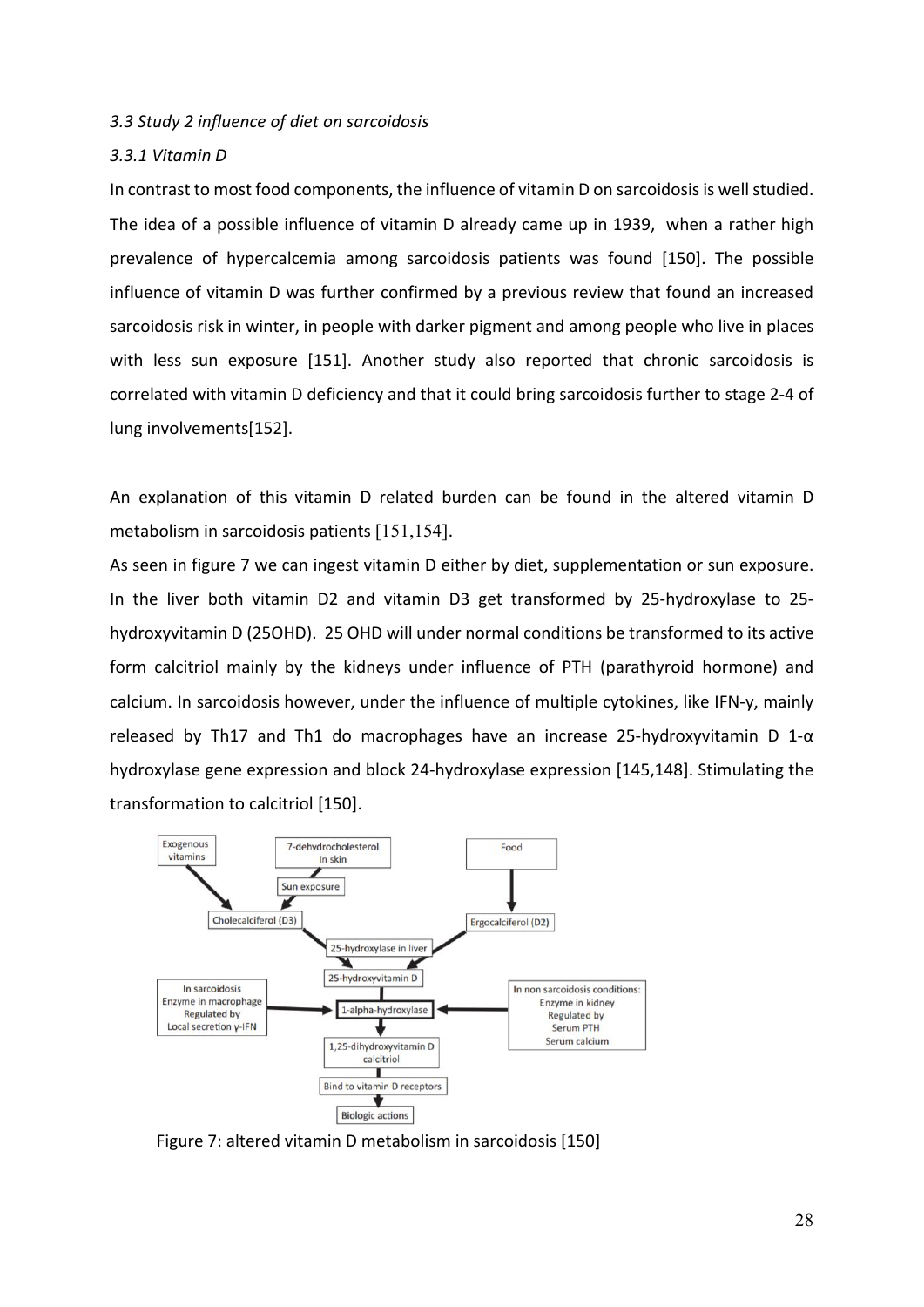This however also means that even though some previous studies found preventive properties of vitamin D, it could have negative effects on the prognosis. Since vitamin D metabolism is altered in sarcoidosis by an increase in calcitriol synthesis, there is an increased risk of hypercalcemia, hypercalciuria and a reduced bone mineral density [145,149,150]. To illustrate this, recent studies found that hypercalcemia and hypercalciuria occur in approximately 5- 10% and 30% of the sarcoidosis patients [145,151].

Moreover is there an increased level of VDR (vitamin D receptor) expression in the immune cells[148]. When activated these VDR promote and suppress several products related to bone health like osteocalcin, PTH, calbindin, CYP24A, or CYP27B1. A review from Burke et al. found that increased levels of calcitriol reduce IL-12 levels, antigen uptake by APC, mHC and CD40, CD80/86 expression, T-cell proliferation, IFN-y production, IL-2 production and cellular proliferation [148].

A study of Cappolongo et al showed that vitamin D does not improve the disease pathology unless 25-OHD levels are decreased in the patients [157]. Repletion of 25-OHD is associated with a decrease in calcitriol by suppression of granuloma induced transformation and angiotensin-converting enzyme (ACE) levels and a decrease in serum y-globulins [152]. A decreased chance of hypercalciuria was also found when 25-OHD was repleted [153]. Low 25- OHD levels on the other hand are correlated with higher sarcoidosis activity [154]. Furthermore, repletion of 25-OHD decreases the chance on a reduced bone mineral density. However too much supplementation 25-OHD is again associated with increased chances on hypercalcemia and bone fractures [155]. In sarcoidosis between 10 and 20 ng/ml 25-(OH)D has been associated with the lowest risk on bone fractures.

Therefore we can conclude that it is important to have a balanced level of vitamin D, since a deficiency is related to low calcium absorption, osteoporosis and poorly formed granulomas while an excess can cause too high calcium absorption, hypercalcemia and hypercalciuria [155].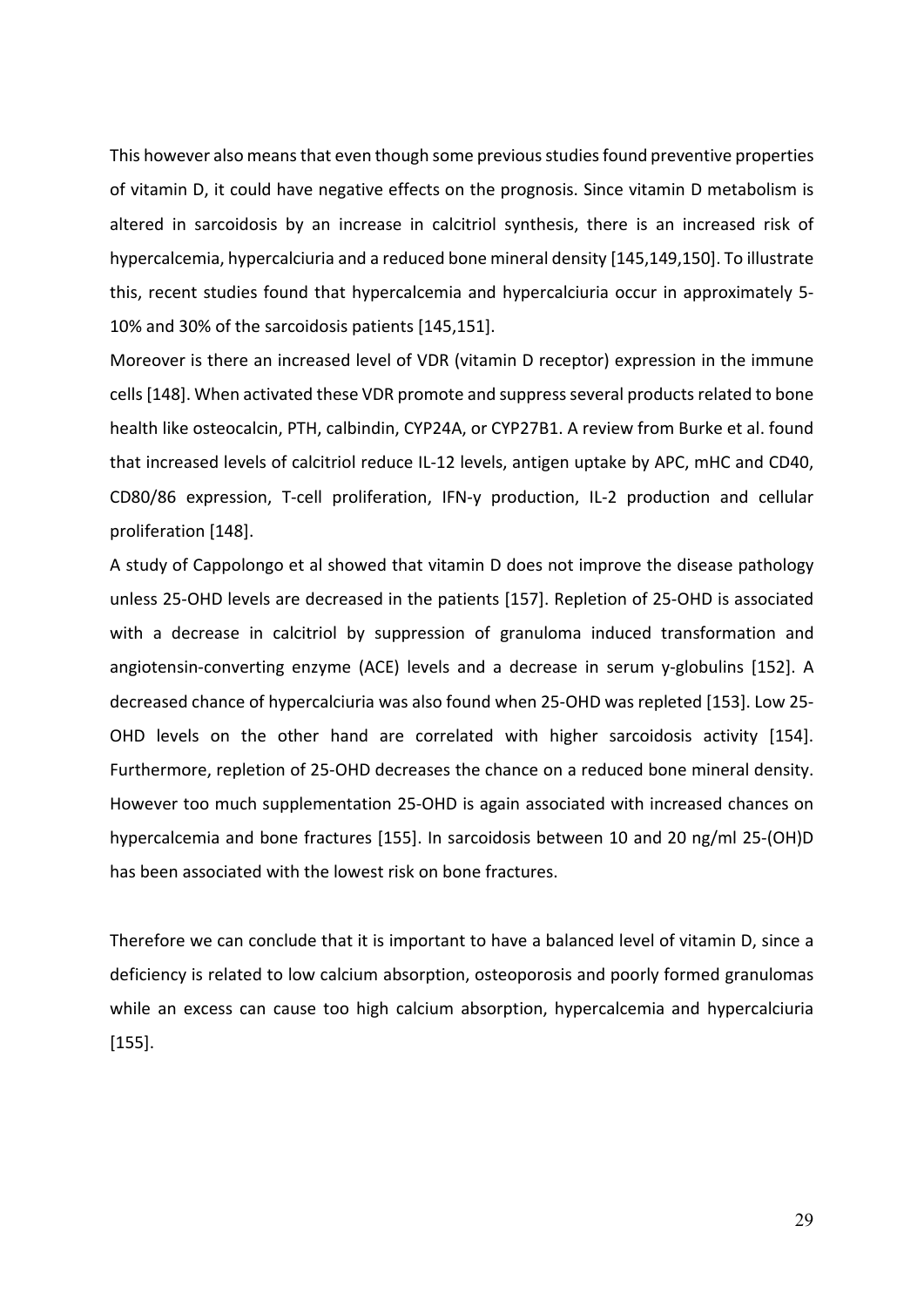#### *3.3.2 Anti-oxidant food components*

Sarcoidosis is associated with an increase in ROS generation and oxidative stress [161]. A previous study found lower antioxidant capacity in sarcoidosis patients as seen by the significantly lower levels of total antioxidant levels measured by the Trolox equivalent, uric acid, glutathione and vitamin C levels. Furthermore were inflammatory cytokines increased among sarcoidosis patients resulting in a significant increased TNF-α/IL-10 and IL-8/IL-10 ratio. Two ex vivo studies showed that quercetin administration improved this state by reducing TNF- $\alpha$  and IL-8 levels [156,157]. The reason for quercetins anti-inflammatory properties besides its anti-oxidant properties, would be the reduction NF-κB modulating TNFα gene expression. When supplementing quercetin to sarcoidosis patients, total antioxidants levels measured by the Trolox equivalent increased significantly.

Melatonin also showed to be successful in chronic pulmonary sarcoidosis due to its antioxidant properties [163]. One experiment where 18 patients got supplemented with melatonin for two years showed to increase FVC and the DLCO percentage while also normalizing ACE levels. Furthermore skin lesions with lupus pernio disappeared [163].

### *3.3.3 Anti-inflammatory food components*

With sarcoidosis being an inflammatory disease, it is likely that an anti-inflammatory diet could help to suppress the disease process, a review of 162 studies conducted in 2016 by de Boer et al found an effect of different food components on inflammatory lung diseases (appendix 3) [64].

First polyphenols like Epigallocatechin-3-gallate (EGCG), resveratrol, quercetin and flavonoids were found to be anti-inflammatory. A suggested mode of action of these polyphenols is inhibition of NF-κB activation due to the antioxidant properties of EGCG. Furthermore, did EGCG also show to enhance nitric oxide synthases and inhibit collagen production in fibroblast and chemokine expression.

Vitamin E also showed to have anti-inflammatory effects due to its ability to reduce immunoglobulin E levels, COX enzymes and leukotriene synthesis affecting the arachidonic acid metabolism. Other anti-inflammatory effects of vitamin E are upregulation of PPARy, inhibition of lysyl oxidase and protein kinase B, which inhibits NF-κB activation and pro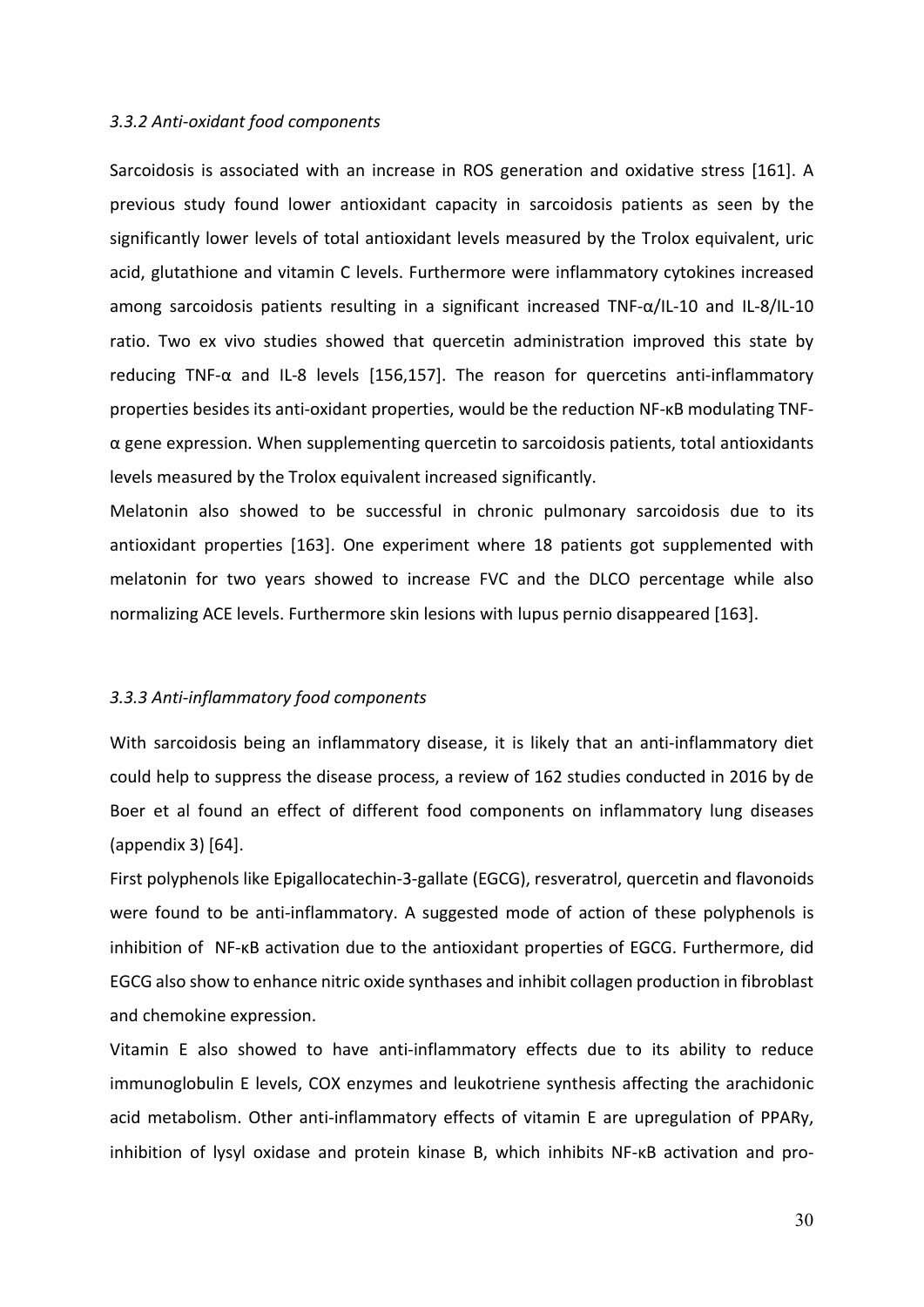inflammatory cytokines production.

Probiotics also showed to be anti-inflammatory. However since probiotics is a broad term comprising multiple bacterial strains of which not all have shown to be anti-inflammatory. Those who do, act via different mechanisms which are currently not known. Therefore the mode of action of probiotics remains uncertain.

Omega 3 fatty acids establish their anti-inflammatory function by competing with omega 6 fatty acids for absorption. With omega 3 fatty acids being anti-inflammatory and omega 6 fatty acids being pro-inflammatory can an increase in omega 3 fatty acids reduce inflammation. Omega 3 fatty acids activate receptors bound the plasma membrane or in the cytosol like- Gprotein coupled receptor, PPAR, transcription factors, establishing its anti-inflammatory effect. It also inhibits LTB4 which promotes inflammatory cytokine production while also inhibiting the generation of IL-1, IL-6 and TNF-α in leukocytes. Finally, it also activates the antiinflammatory pathways of lipid mediators like resolvins and protectins.

### *3.4 Diet plan*

From the above it can be concluded that both sarcoidosis and fibrosis would have similar dietary requirements. The only difference would be a vitamin E requirement in sarcoidosis and a vitamin K requirement in fibrosis. The need for unsaturated fatty acids, mainly omega 3 fatty acids, melatonin and polyphenols are present in both cases. Because of this our dietary recommendation will be quite similar to the so-called Mediterranean diet which is rich in vegetables, olive oil and polyphenols [164]. In table 5 a diet plan is established for ILD patients, the diet consists of polyphenols due to its high fruit and vegetable content. Furthermore, does it recommend fish 3 times in the week and flaxseed on other days to ensure a high omega 3 fatty acid intake. Melatonin levels are boosted due to tryptophan content in vegetables like spinach, the magnesium in flaxseed and the vitamin B6 in foods like spinach or banana's [160–162]. Direct melatonin is also found in nuts and flaxseed. Finally, the amount of leafy green vegetables is responsible for vitamin K content and can the products high in unsaturated fatty acids like the oils and fish provide the required vitamin E.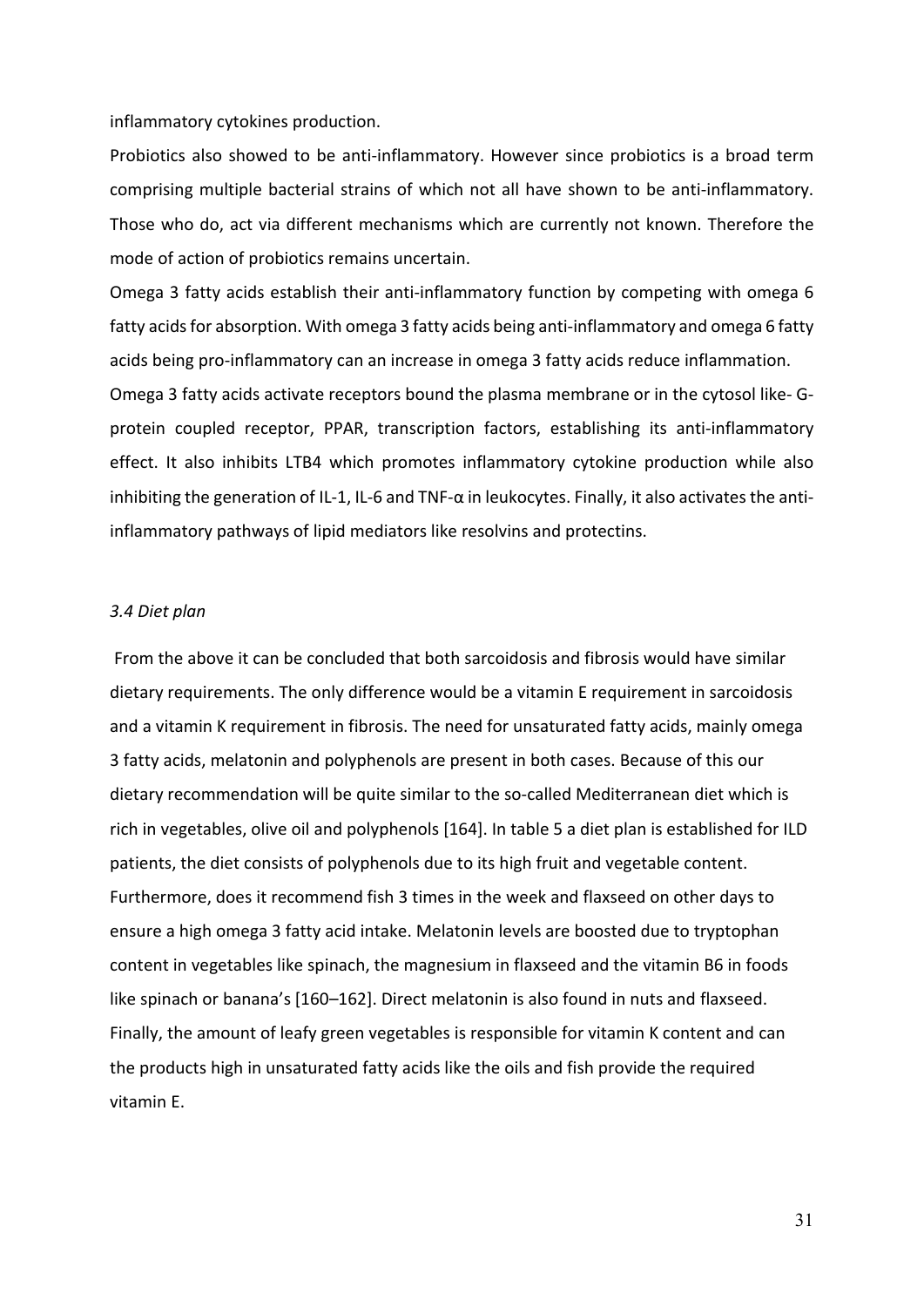# Table 5: ILD diet plan

| IPF diet  | <b>Breakfast</b>                                                                         | Lunch                                              | Dinner                                                                            | Snack                                                                                              |
|-----------|------------------------------------------------------------------------------------------|----------------------------------------------------|-----------------------------------------------------------------------------------|----------------------------------------------------------------------------------------------------|
| Monday    | Black tea or green<br>tea<br>rolled oats,<br>blueberries and<br>flaxseed<br>with yoghurt | Whole grain<br>sandwich with<br>roasted vegetables | A glass of Red wine<br><b>Broccoli</b><br>sweet potatoes<br>red onion<br>mackerel | Vegetables like<br>carrots or tomatoes<br>fruits like<br>watermelon, grapes,<br>apples, at least 3 |
| Tuesday   | Black tea or green<br>tea<br><b>Black beans and rice</b>                                 | Toast<br>with avocado, eggs<br>and flaxseed oil    | Applesauce<br>tomatoes<br>sweet potatoes<br>poultry                               | servings a day<br>black chocolate                                                                  |
| Wednesday | Black tea or green<br>tea<br>yoghurt with<br>strawberries<br>blueberries and nuts        | Roasted vegetables<br>with some turmeric           | White beans<br>salmon<br>spinach<br>olive oil                                     |                                                                                                    |
| Thursday  | Golden Milk<br>Rolled oats<br>blueberries and<br>flaxseed<br>with yoghurt                | Bread with banana<br>and peanut butter             | Tomato paste<br>olives<br>whole grain pasta<br>tuna                               |                                                                                                    |
| Friday    | Black tea or green<br>tea<br>Eggs with<br>mushrooms,<br>tomatoes and unions              | Vegetable curry soup<br>some slices of bread       | Tuna<br><b>Broccoli</b><br>mushrooms<br>potatoes                                  |                                                                                                    |
| Saturday  | Black tea or green<br>tea<br>bread and hummus<br>and tomatoes                            | Bread with banana<br>and peanut butter             | <b>Barley</b><br>courgette<br>paprika<br>poultry                                  |                                                                                                    |
| Sunday    | Golden milk green<br>tea<br>Bread with olive oil<br>and eggs                             | Vegetable soup<br>some slice of bread              | Applesauce<br>sweet potatoes<br>poultry                                           |                                                                                                    |

\*golden milk is a mixture of coconut milk, honey and turmeric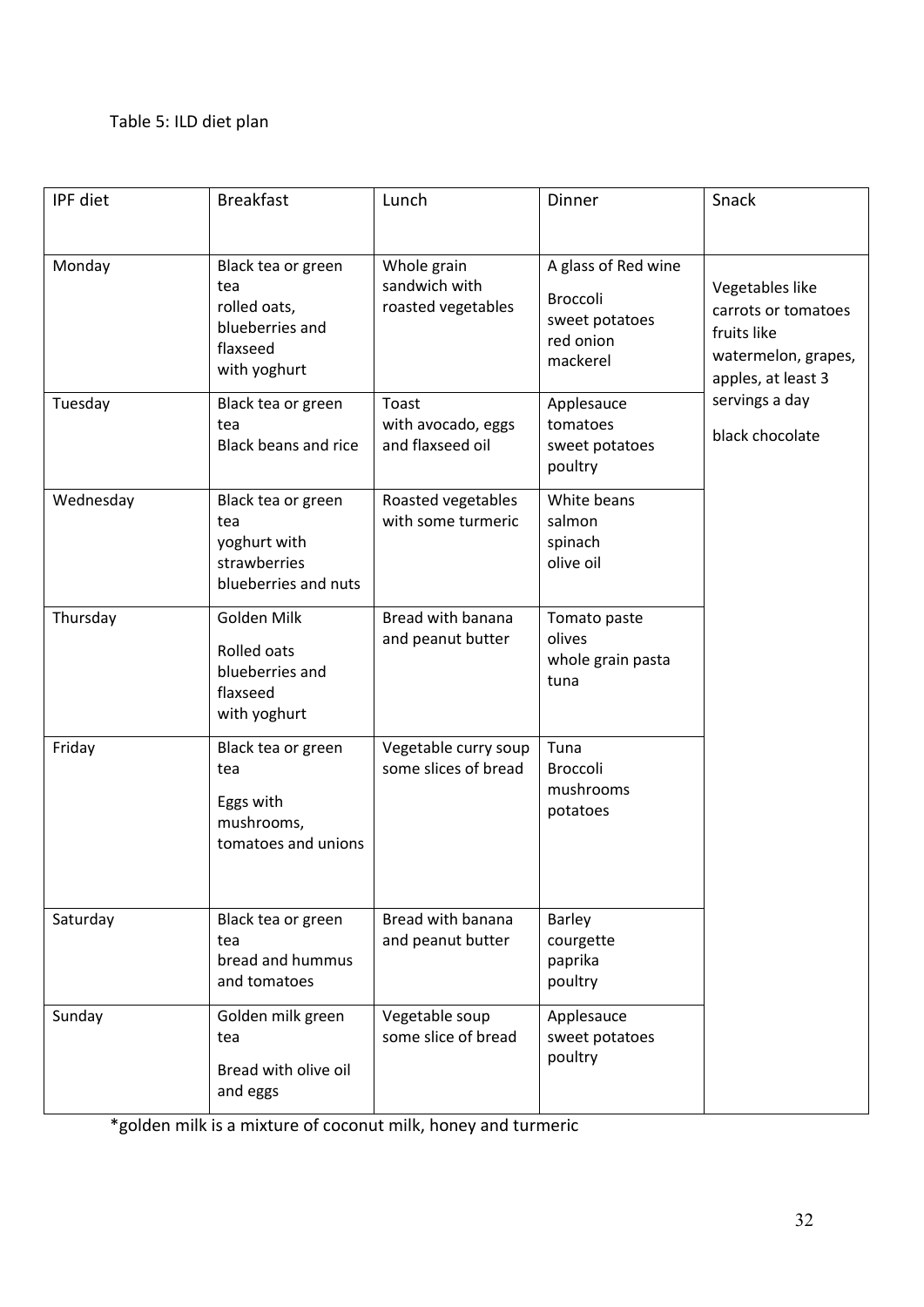### *3.5 Food product*

Based on the results of the narrative review (3.2 and 3.3) a smoothie was developed to support ILD patients (figure 8). This smoothie was rich in vitamin K, due to its banana and spinach content, rich in quercetin and resveratrol because of the cranberries, goji berries and blueberries, contained curcumin by its Curcuma levels and rich in omega 3 fatty acid by its chia seeds [163–166]. Finally the smoothie would improve melatonin production due to the tryptophan in spinach, the magnesium in flaxseed, the vitamin B6 in both banana's and spinach and the direct melatonin levels in flaxseed [160–162].



Figure 8: the developed product

Because the taste perception in IPF might be affected in various ways alternative ingredients are suggested in appendix 4.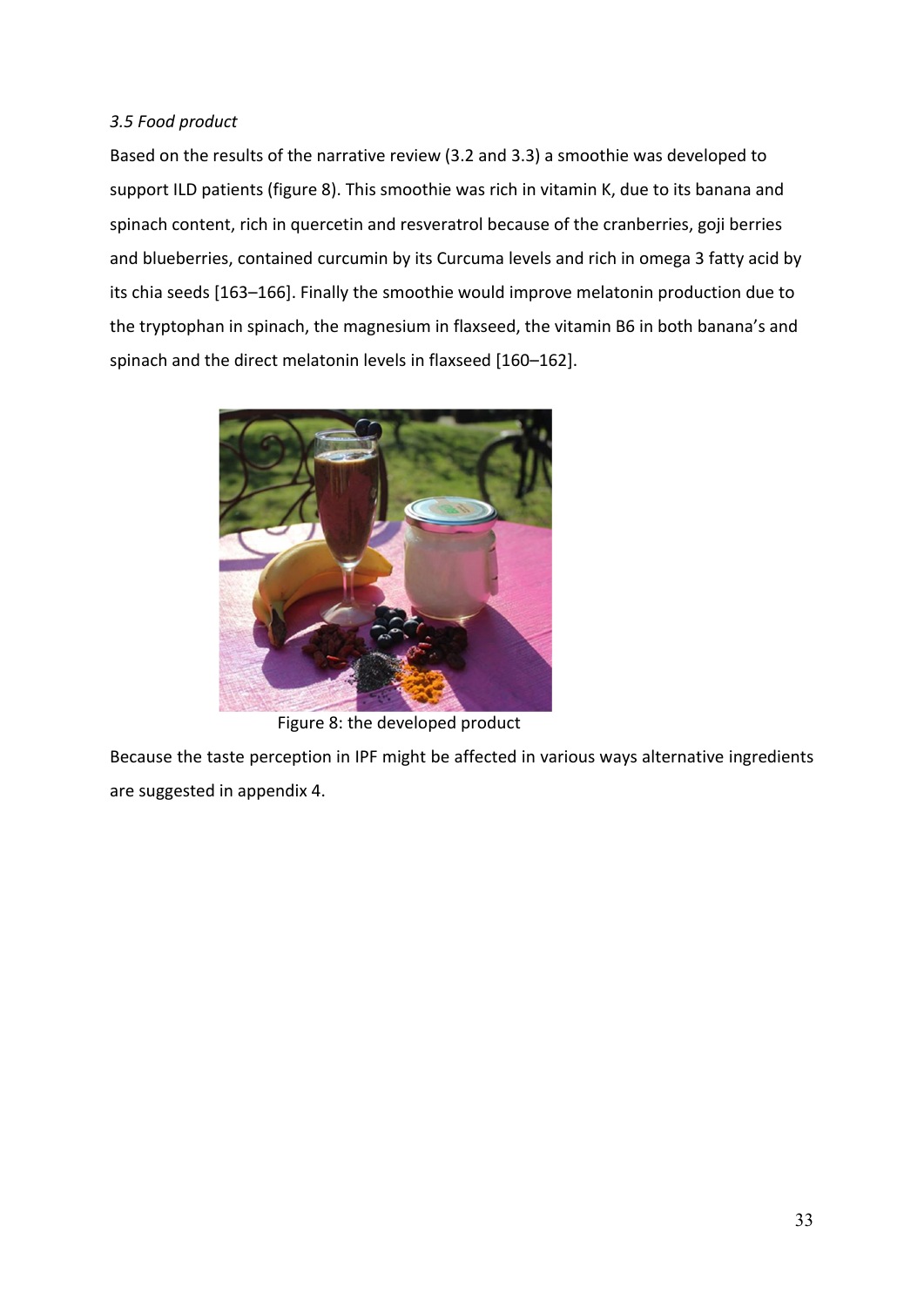### 4. Discussion

This research investigated the possibilities for implementing dietary interventions in the ILD treatment. First alterations in the taste perception of IPF and sarcoidosis patients were measured. Then a narrative review was conducted in order to analyze which nutrients have beneficial properties for patients suffering from one of these ILDs. In both inflammatory lung diseases and pulmonary fibrosis data showed that a diet high in polyphenols, omega 3 fatty acids and melatonin has beneficial effects with regard to inflammation, oxidative stress and fibrosis. Vitamin K also showed to be beneficial in the case of pulmonary fibrosis. While probiotics and vitamin E established anti-inflammatory effects in inflammatory lung diseases. Finally a beneficial diet plan and a smoothie for ILD patients was developed.

Among the sarcoidosis patients 37% reported suffering from alterations in taste perception. According to our data this effect was mediated by the anti-sarcoidotic drugs prednisone, azathioprine, hydroxychloroquine and mycophenolate motefil. Which taste was altered differed from case to case. Among the pulmonary fibrosis patients 31% of all respondents reported suffering from alteration taste perception. Our data also showed that this effect was not mediated by anti-fibrotic drugs use. Which taste was altered here also differed from case to case. The reason for this alteration in taste perception among IPF patients remains unknown. Covariates can have a certain influence, antacid use for example showed to have a significant influence on taste perception. It is also possible that a decrease in lung function might have an impact. Other lung diseases like COPD and cancer also caused alterations in taste perception independent from treatment [167–170]. A possible explanation would be that lung retention which is decreased among IPF patients causes a decrease in taste perception [171,172]. According to a study of Verhagen retronasal smell perception which depends on lung retention, has an important influence on taste and smell perception is [169]. However further data is required to fully understand the reason behind this alteration in taste perception.

In the second part of the research a review was conducted to get a clear overview of the available data on the influence of dietary components on interstitial lung disease. The nutrients which showed to have beneficial effects in both IPF and sarcoidosis were melatonin,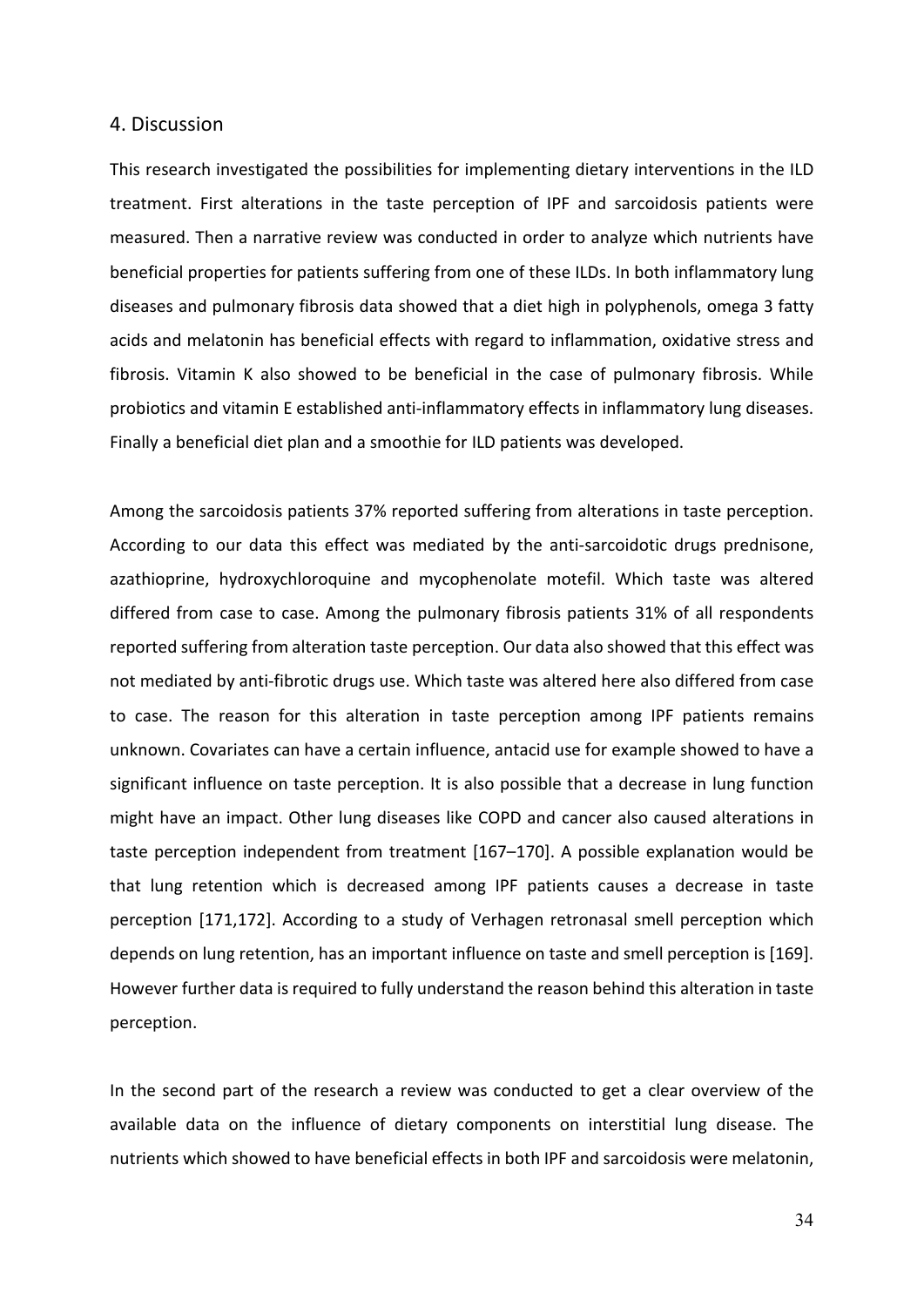omega 3 fatty acids and polyphenols like quercetin and resveratrol. It should be noted however that this is mainly based on studies on animal and in vitro studies the effect may therefore differ in humans. It is also important to make a separation between preventive and therapeutic food components. Vitamin D, the first food component analysed for example showed to be protective against both sarcoidosis and fibrosis. However when used in excess therapeutically it could aggravate the situation in both diseases, due to side effects like hypercalcemia, hypercalciuria or cellular senescence. Therefore vitamin D levels of the patient should be taken into consideration before supplementing patients.

Vitamin K is presumably effective in IPF, considering to the disadvantageous effect of anticoagulant therapy and the beneficial effects vitamin K has in DAH, which has many similarities to IPF. Furhtermore the idea of vitamin K being beneficial in IPF is increasingly suggested by various researchers [83,174].

Other food components like melatonin, omega 3 fatty acids lipid mediators and polyphenols like quercetin, EGGC, curcumin and resveratrol showed to be beneficial in both diseases due to antioxidant, anti-inflammatory and anti-fibrotic properties. Quercetin and melatonin both even showed to be beneficial in humans. It should however be taken into consideration that spùe polyphenols especially curcumin in this study, have a rather low bioavailability which could inhibit the possible beneficial effects of the food component.

In the third part of the research the previously obtained data were used to create a diet plan and a food product. For the diet plan a week menu high in food components that showed to be beneficial in the review was created. It is clear that in both sarcoidosis and fibrosis a diet rich in polyphenols, melatonin, vitamin E, vitamin K and omega 3 fatty acids would be beneficial. Therefore, the recommended diet is comparable to Mediterranean diet [164]. This is also in line with previous studies which found a positive effect of the Mediterranean diet on lung functioning and a preventive effect against lung cancer [175–177]. A week menu including food products with all these beneficial nutrients was developed and could therefore be used to support patients.

However it should be noted that the banana apple rice toast (BRAT) diet which is already used in IPF patients suffering from diarrhea as a consequence of nintedinab use is not in line with this diet. Therefore it would advisable to carefully consider which diet would be best applicable to taking the possible side-effects into account or to choose for a combination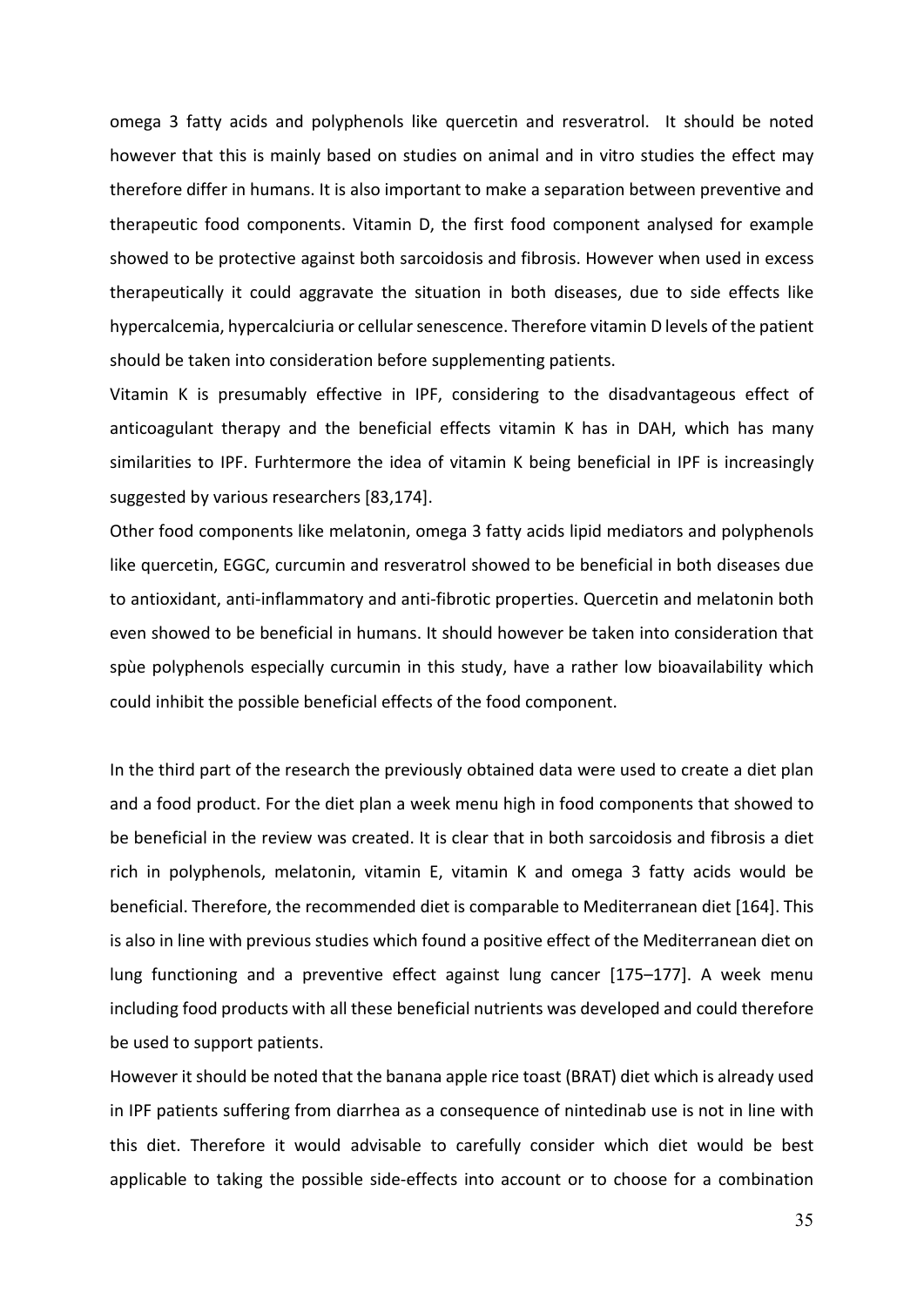#### between both diets.

Finally a smoothie high in polyphenols, omega 3 fatty acids , vitamin K and vitamin E was developed. Due to the added food components this smoothie should have anti-inflammatory, anti-oxidant and anti-fibrotic properties, and therefore contribute to a healthy diet for IPF and sarcoidosis patients. The smoothie is also likely to be beneficial in other inflammatory lung diseases and possibly also in other ILDs since the pathology of most ILDs is quite similar. Furthermore are smoothies easy to ingest and calorie dense it was, it could also be useful in countering weight loss [175].

#### Supplementation or diet

When the efficacy of nutrients on disease has been proven, it is important to consider what the best way of administration would be. Most studies conducted were in animal models or in vitro, multiple factors like bioavailability may differ in humans and therefore cause alterations in effect. Some food components and in this case especially polyphenols, have low bioavailability and normal administration via diet could have a too low absorption to cause a significant effect. Furthermore the given amount of food components in experiments is often rather large and not always achievable via normal dietary intake. The question therefore remains whether it would be more beneficial to provide individuals with these specific food components via diets or via supplements. When looking at vitamin K, phylloquinone which is the vitamin K that comes from leafy green vegetables is for 80% absorbed in its free form, in spinach it would only be 4-17% of that amount [176], [177]. However absorption could be increased by consuming it with fat [178]. Vitamin E showed to be absorbed best when it is combined with fat, sufficient amounts of this food component could be taken in by diet [179]. Studies found that quercetin is better absorbed when taken in as a cereal bar rather than as a capsule [183]. Also, the addition of dietary fat or fructo-oligosaccharides and vitamin C status showed to further improve absorption [180]. Resveratrol is one of the polyphenols with the highest absorption with 75% being absorbed. However it has a low bioavailability which can be enhanced either by using naturally occurring resveratrol analogues or by using synthetic derivatives [184,185]. This low bioavailability also poses a problem in other polyphenols like curcumin [183]. EGGC is better absorbed in capsules without food [184]. The bioavailability of omega 3 fatty acids is similar in dietary sources and supplements. Therefore the ADA (American Dietetic Association) recommends intake via diet [185]. So in order to use diet as a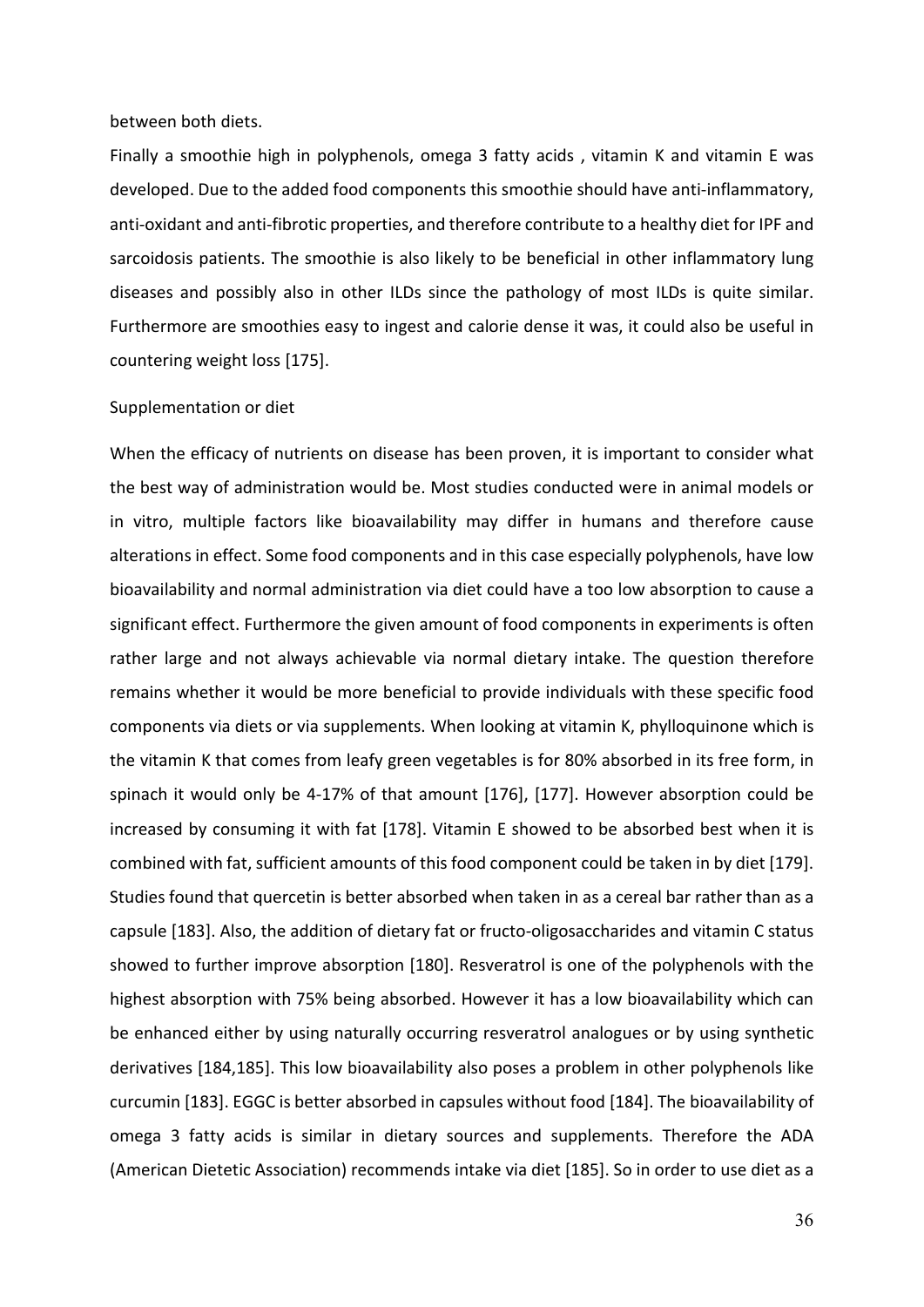tool in the treatment of ILD it is important to consider how food components could be taken up in the most efficient way.

### Limitations

During this study there were also some limitations. First of all alterations in taste perception were self-reported and therefore more vulnerable to bias. Furthermore in the case of IPF it is not entirely possible to establish whether the disease is the exact cause of the altered taste perception. Our data took multiple covariates into account and found that antacid use and sex also have an influence on alterations in taste perceptions. Covariates that were not measured in the questionnaire might also have an influence.

If a person reported that the perception of a combination of tastes was altered, the current dataset did not further specify which tastes were altered. Therefore, it was not possible to adapt the food product to one specific taste which would fit all ILD patients.

For the review a limitation would be that there are rather few studies conducted on humans, therefore it would be possible that some food components are less effective in humans. Also most studies measured preventive effects of food components instead of therapeutic effect. When it comes to the diet plan and the food development the biggest limitation is that it was not possible to test the efficacy in fibrosis and that the bioavailability is rather hard to estimate. Therefore further research is required to analyse the efficacy of dietary compounds in ILD patients.

### Future recommendations.

The current study results underline possible beneficial effects of dietary components on interstitial lung diseases. With limited treatment options and a rather high burden of side effects it would be advisable to act in a multidisciplinary way to counter the disease. The American lung foundation suggests that lifestyle interventions like physical activity, coping with stress and stopping with smoking could improve energy, mood, sleep and quality of life in IPF patients [178]. Furthermore does it suggest treatment with drugs to reduce side effects or slow the disease progression down. Finally with the addition of good nutrition it would be possible to enhance the previously mentioned effects and further improve the quality of life of IPF patients. Therefore a multidisciplinary treatment as suggested in figure 9 could provide patients with extra support in their complex disease process.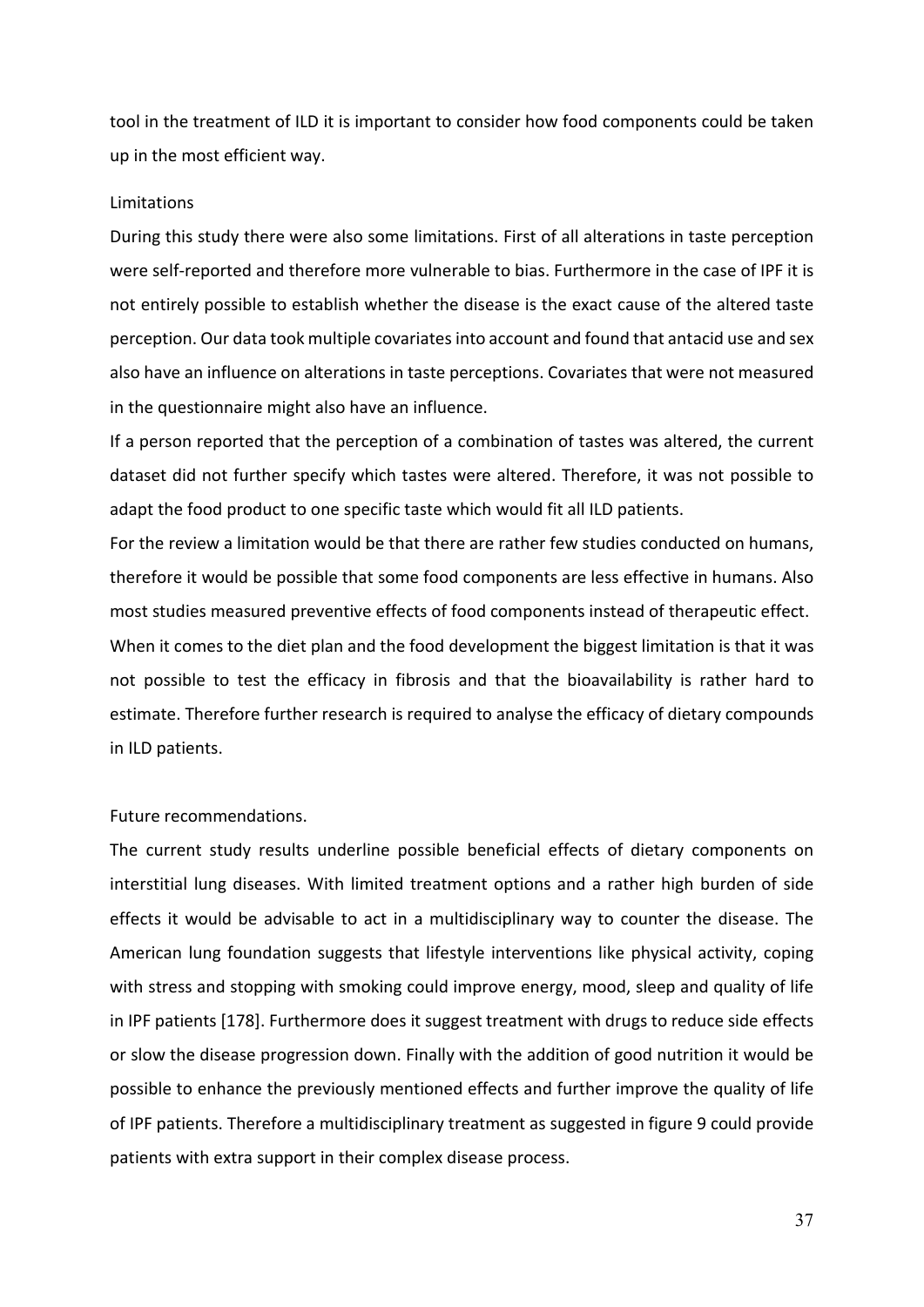

Figure 9: Suggested lifestyle intervention on IPF

The same could also be said about sarcoidosis, while the disease has a significantly lower burden. It can be useful in order to reduce the burden and decrease the chances of sarcoidosis to become chronic. Although studies specifically focussed on the influence of dietary components on sarcoidosis are rather limited, with the current body of knowledge on the influence of diet on inflammatory lung diseases it would be possible to provide patients from the required dietary interventions.

## 5. Conclusion

Interstitial lung diseases are complex diseases with limited treatment options. This research underlines the possibilities of a more multidisciplinary approach in ILD treatment using both dietary interventions and medical treatment in order to provide the required support.

### 6. Valorization

By implementing dietary interventions into the treatment of ILDs it would be possible to slow down disease progression, reduce drug requirements and prevent further complications. Therefore the consumer has a higher quality of life, while health care costs are reduced.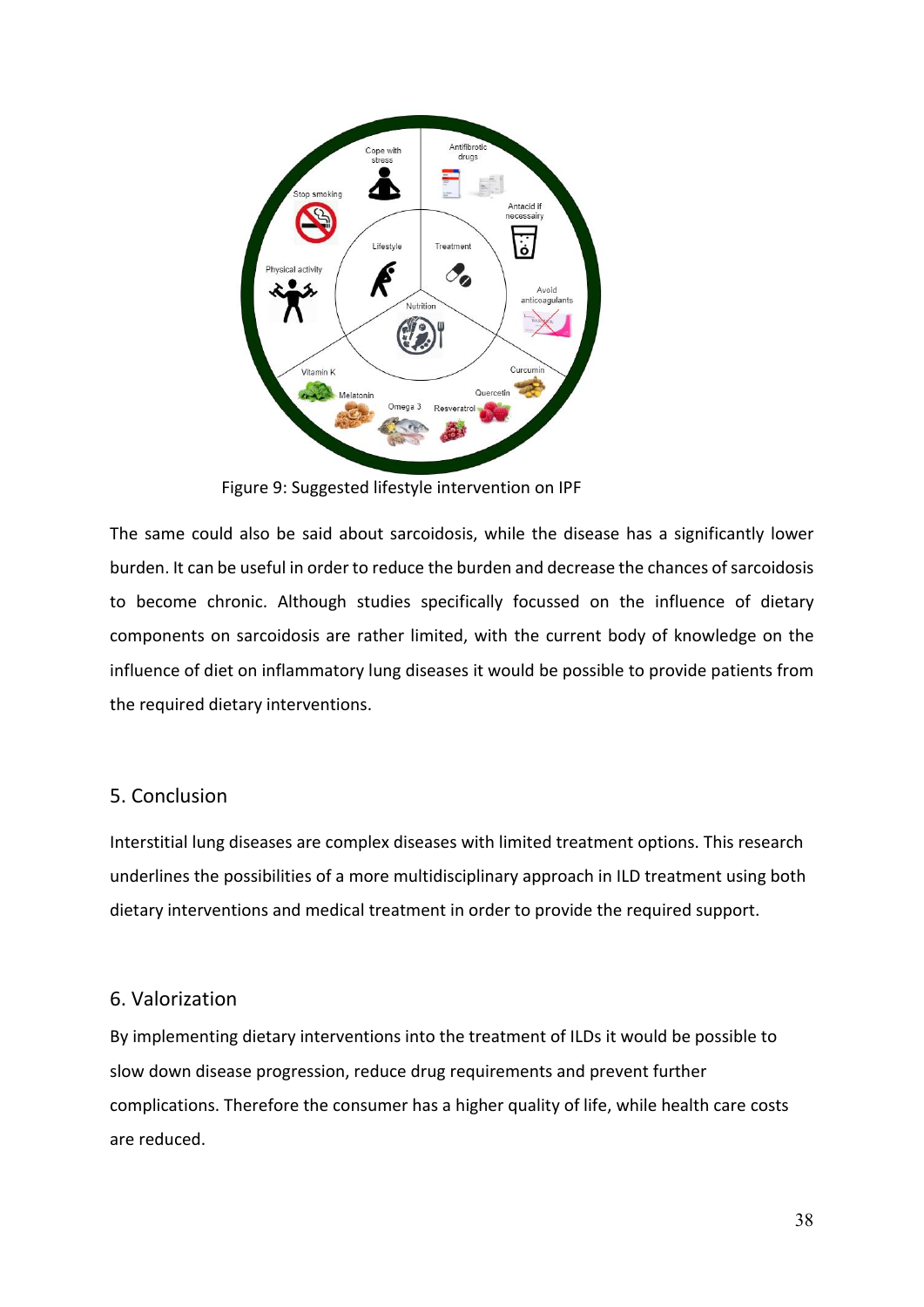## 7. References

- 1. Panagiotou M, Polychronopoulos V, Strange C. Respiratory and lower limb muscle function in interstitial lung disease. Chron Respir Dis. 2016 May;13(2):162–72.
- 2. Veltkamp M, Schimmelpennink MC. Behandeling met biologicals bij systeemziekten en ILD. Bijblijven. 2018 Apr 1;34(2):117–28.
- 3. Wallis A, Spinks K. The diagnosis and management of interstitial lung diseases. BMJ. 2015 May 7;350(may07 17):h2072–h2072.
- 4. Bagnato G, Harari S. Cellular interactions in the pathogenesis of interstitial lung diseases. Eur Respir Rev. 2015 Mar 1;24(135):102–14.
- 5. Verleden GM, Bois RM du, Bouros D, Drent M, Millar A, Müller-Quernheim J, et al. Genetic predisposition and pathogenetic mechanisms of interstitial lung diseases of unknown origin. Eur Respir J. 2001 Jul 1;18(32 suppl):17S – 29s.
- 6. Yang IV, Schwartz DA. Epigenetics of idiopathic pulmonary fibrosis. Transl Res. 2015 Jan 1;165(1):48–60.
- 7. Yang IV, Fingerlin TE, Evans CM, Schwarz MI, Schwartz DA. MUC5B and Idiopathic Pulmonary Fibrosis. Ann Am Thorac Soc. 2015 Nov;12(Suppl 2):S193–9.
- 8. Walsh SLF, Hansell DM. Diffuse interstitial lung disease: overlaps and uncertainties. Eur Radiol. 2010 Aug 1;20(8):1859–67.
- 9. Duchemann B, Annesi-Maesano I, Naurois CJ de, Sanyal S, Brillet P-Y, Brauner M, et al. Prevalence and incidence of interstitial lung diseases in a multi-ethnic county of Greater Paris. Eur Respir J. 2017 Aug 1;50(2):1602419.
- 10. Kreuter M, Herth FJF, Wacker M, Leidl R, Hellmann A, Pfeifer M, et al. Exploring Clinical and Epidemiological Characteristics of Interstitial Lung Diseases: Rationale, Aims, and Design of a Nationwide Prospective Registry—The EXCITING-ILD Registry [Internet]. BioMed Research International. 2015 [cited 2019 Jan 10]. Available from: https://www.hindawi.com/journals/bmri/2015/123876/
- 11. Interstitial lung diseases ERS [Internet]. [cited 2018 Dec 29]. Available from: https://www.erswhitebook.org/chapters/interstitial-lung-diseases/
- 12. Gulati M. Diagnostic assessment of patients with interstitial lung disease. Prim Care Respir J. 2011;20(2):120.
- 13. Karakatsani A, Papakosta D, Rapti A, Antoniou KM, Dimadi M, Markopoulou A, et al. Epidemiology of interstitial lung diseases in Greece. Respir Med. 2009 Aug 1;103(8):1122–9.
- 14. The British Thoracic Society Interstitial Lung Disease Registry Programme [Internet]. British Thorac Society; 2016 [cited 2019 Jan 10] p. 20. (Annual report). Report No.: 3. Available from: https://www.brit-thoracic.org.uk/document-library/audit-and-quality-improvement/lungdisease-registry/bts-ild-registry-annual-report-201516/
- 15. Interstitial lung disease [Internet]. European Lung Foundation ELF. [cited 2018 Dec 29]. Available from: https://www.europeanlung.org/en/lung-disease-and-information/lungdiseases/interstitial-lung-disease
- 16. Pulmonary sarcoidosis- ClinicalKey [Internet]. [cited 2019 Jan 21]. Available from: https://www-clinicalkey-com.ezproxy.ub.unimaas.nl/#!/content/playContent/1-s2.0- S221326001830064X
- 17. Gerke AK. Morbidity and mortality in sarcoidosis. Curr Opin Pulm Med. 2014 Sep;20(5):472–8.
- 18. Lee AS, Mira-Avendano I, Ryu JH, Daniels CE. The burden of idiopathic pulmonary fibrosis: an unmet public health need. Respir Med. 2014 Jul;108(7):955–67.
- 19. Richeldi L, Collard HR, Jones MG. Idiopathic pulmonary fibrosis. The Lancet. 2017;389(10082):1941–1952.
- 20. Selman M, King TE, Pardo A. Idiopathic Pulmonary Fibrosis: Prevailing and Evolving Hypotheses about Its Pathogenesis and Implications for Therapy. Ann Intern Med. 2001 Jan 16;134(2):136.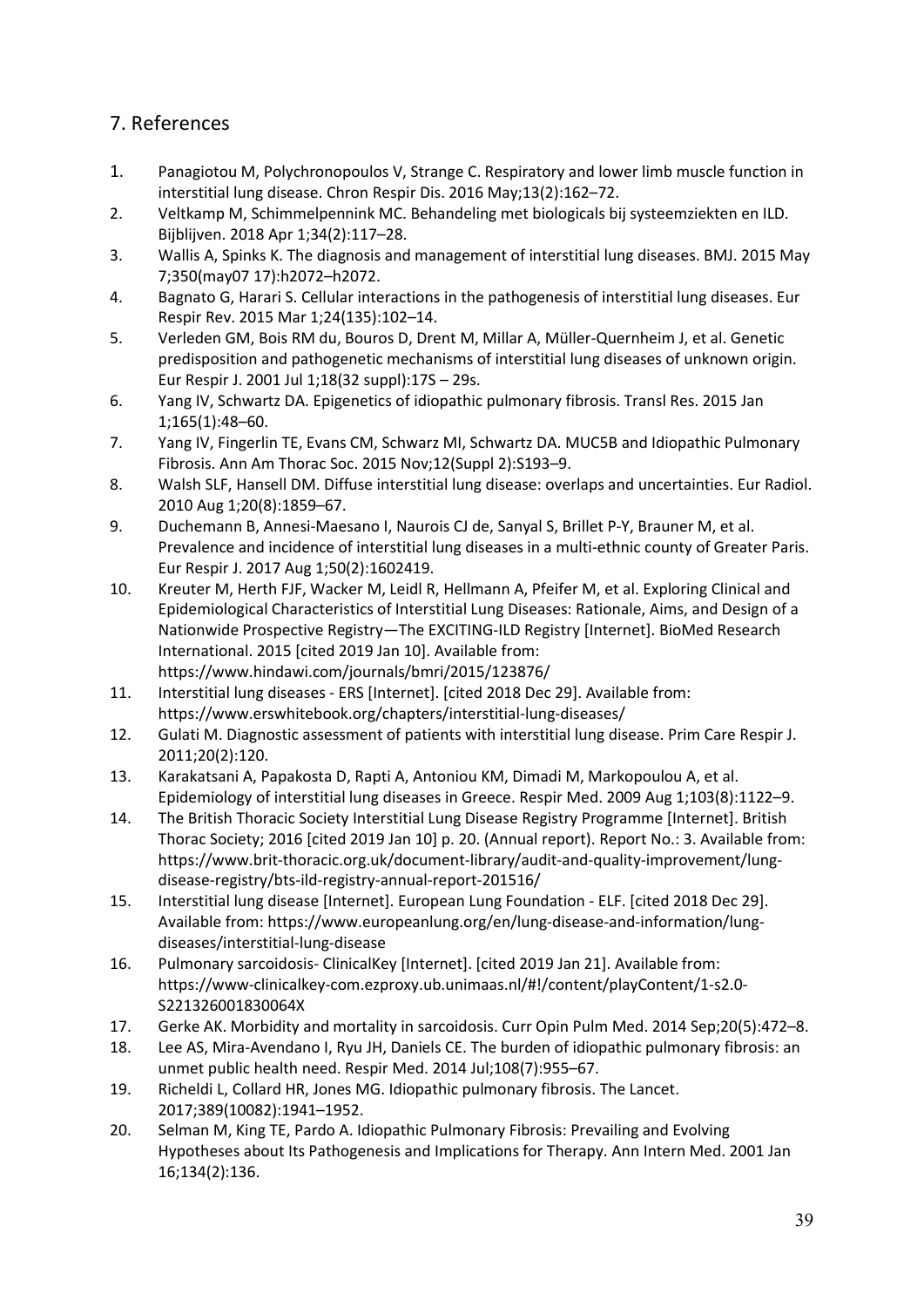- 21. Vancheri C. Common pathways in idiopathic pulmonary fibrosis and cancer. Eur Respir Rev. 2013 Sep 1;22(129):265–72.
- 22. Sgalla G, Iovene B, Calvello M, Ori M, Varone F, Richeldi L. Idiopathic pulmonary fibrosis: pathogenesis and management. Respir Res [Internet]. 2018 [cited 2019 Jan 20];19. Available from: https://www.ncbi.nlm.nih.gov/pmc/articles/PMC5824456/
- 23. Todd NW, Atamas SP, Luzina IG, Galvin JR. Permanent alveolar collapse is the predominant mechanism in idiopathic pulmonary fibrosis. Expert Rev Respir Med. 2015 Jul 4;9(4):411–8.
- 24. Hosseinzadeh A, Javad-Moosavi SA, Reiter RJ, Hemati K, Ghaznavi H, Mehrzadi S. Idiopathic pulmonary fibrosis (IPF) signaling pathways and protective roles of melatonin. Life Sci. 2018 May 15;201:17–29.
- 25. Wollin L, Wex E, Pautsch A, Schnapp G, Hostettler KE, Stowasser S, et al. Mode of action of nintedanib in the treatment of idiopathic pulmonary fibrosis. Eur Respir J. 2015;45(5):1434– 1445.
- 26. Meyer K, Nathan S. Idiopathic Pulmonary Fibrosis: A Comprehensive Clincical Guide. second. Vol. Past Therapies in IPF. 2019. 475 p.
- 27. Network IPFCR. Prednisone, azathioprine, and N-acetylcysteine for pulmonary fibrosis. N Engl J Med. 2012;366(21):1968–1977.
- 28. George TJ, Arnaoutakis GJ, Shah AS. Lung transplant in idiopathic pulmonary fibrosis. Arch Surg. 2011;146(10):1204–1209.
- 29. Thabut G, Mal H. Outcomes after lung transplantation. J Thorac Dis. 2017 Aug;9(8):2684–91.
- 30. Verleden GM, Dupont L, Yserbyt J, Schaevers V, Van Raemdonck D, Neyrinck A, et al. Recipient selection process and listing for lung transplantation. J Thorac Dis. 2017 Sep;9(9):3372–84.
- 31. Raghu G, Rochwerg B, Zhang Y, Garcia CAC, Azuma A, Behr J, et al. An Official ATS/ERS/JRS/ALAT Clinical Practice Guideline: Treatment of Idiopathic Pulmonary Fibrosis. An Update of the 2011 Clinical Practice Guideline. Am J Respir Crit Care Med. 2015 Jul 15;192(2):e3–19.
- 32. Noble PW, Albera C, Bradford WZ, Costabel U, Glassberg MK, Kardatzke D, et al. Pirfenidone in patients with idiopathic pulmonary fibrosis (CAPACITY): two randomised trials. The Lancet. 2011;377(9779):1760–1769.
- 33. Collard HR, Richeldi L. Interstitial Lung Disease. Vol. The advent of pirfenidone. 2018. 190 p.
- 34. Hilberg O, Simonsen U, Bois R du, Bendstrup E. Pirfenidone: significant treatment effects in idiopathic pulmonary fibrosis. Clin Respir J. 2012;6(3):131–43.
- 35. Case AH, Johnson P. Clinical use of nintedanib in patients with idiopathic pulmonary fibrosis. BMJ Open Respir Res. 2017 Jun 1;4(1):e000192.
- 36. Roth GJ, Binder R, Colbatzky F, Dallinger C, Schlenker-Herceg R, Hilberg F, et al. Nintedanib: From Discovery to the Clinic. J Med Chem. 2015 Feb 12;58(3):1053–63.
- 37. Flaherty KR, Fell CD, Huggins JT, Nunes H, Sussman R, Valenzuela C, et al. Safety of nintedanib added to pirfenidone treatment for idiopathic pulmonary fibrosis. Eur Respir J. 2018 Aug 1;52(2):1800230.
- 38. Vancheri C, Kreuter M, Richeldi L, Ryerson CJ, Valeyre D, Grutters JC, et al. Nintedanib with Add-on Pirfenidone in Idiopathic Pulmonary Fibrosis. Results of the INJOURNEY Trial. Am J Respir Crit Care Med. 2017 Sep 10;197(3):356–63.
- 39. Lehtonen ST, Veijola A, Karvonen H, Lappi-Blanco E, Sormunen R, Korpela S, et al. Pirfenidone and nintedanib modulate properties of fibroblasts and myofibroblasts in idiopathic pulmonary fibrosis. Respir Res. 2016 Feb 4;17:14.
- 40. Chen ES, Moller DR. Etiologies of Sarcoidosis. Clin Rev Allergy Immunol. 2015 Aug 1;49(1):6– 18.
- 41. Kreider ME, Christie JD, Thompson B, Newman L, Rose C, Barnard J, et al. Relationship of Environmental Exposures to the Clinical Phenotype of Sarcoidosis. Chest. 2005 Jul 1;128(1):207–15.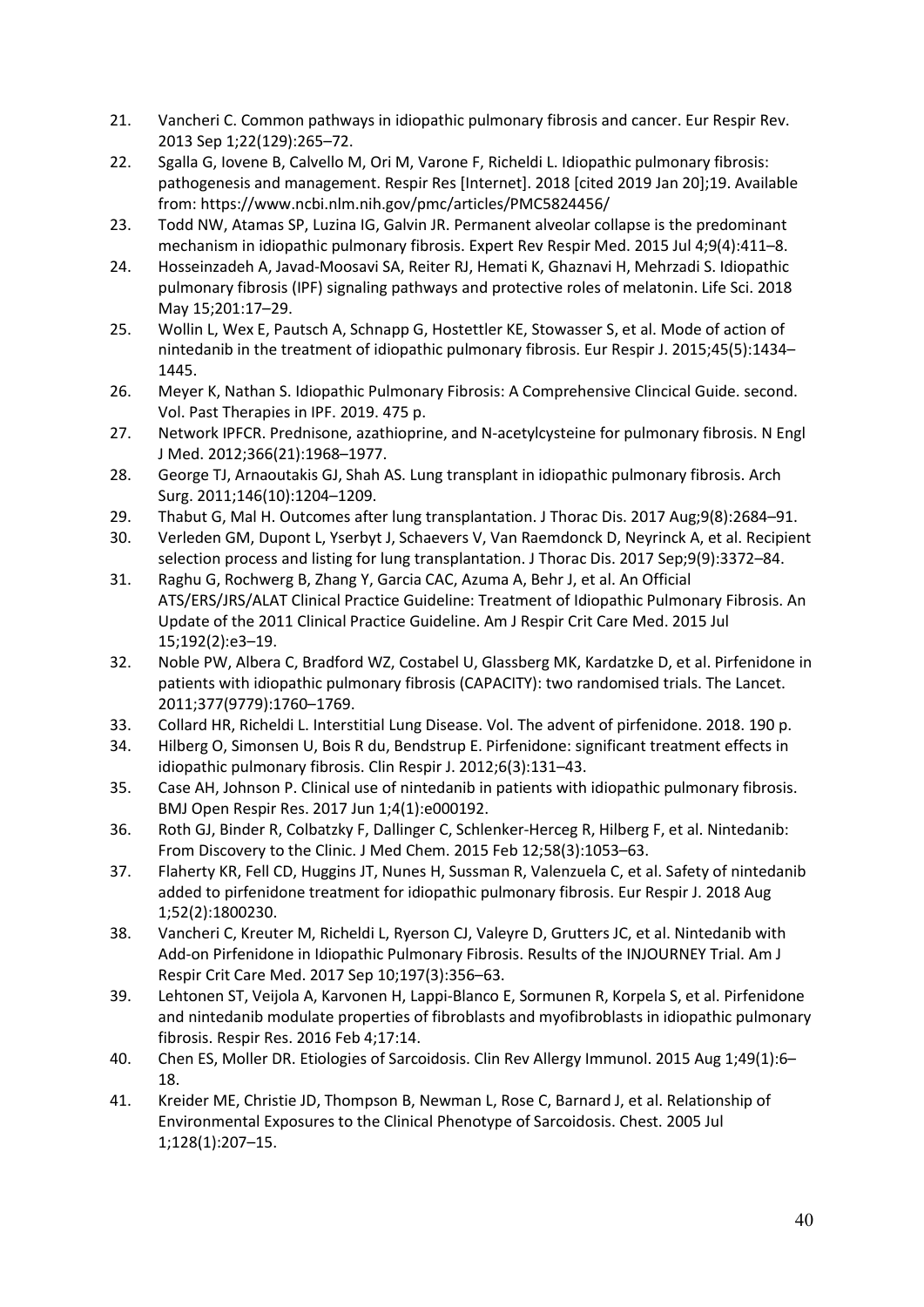- 42. Rossman MD, Thompson B, Frederick M, Maliarik M, Iannuzzi MC, Rybicki BA, et al. HLA-DRB1\*1101: A Significant Risk Factor for Sarcoidosis in Blacks and Whites. Am J Hum Genet. 2003 Oct;73(4):720–35.
- 43. Statement on Sarcoidosis. Am J Respir Crit Care Med. 1999 Aug 1;160(2):736–55.
- 44. Baughman RP, Culver DA, Judson MA. A Concise Review of Pulmonary Sarcoidosis. Am J Respir Crit Care Med. 2011 Mar 1;183(5):573–81.
- 45. Lynch JP, Ma YL, Koss MN, White ES. Pulmonary sarcoidosis. In: Seminars in respiratory and critical care medicine. Copyright\copyright 2007 by Thieme Medical Publishers, Inc., 333 Seventh Avenue, New …; 2007. p. 053–074.
- 46. Broos CE, van Nimwegen M, Hoogsteden HC, Hendriks RW, Kool M, van den Blink B. Granuloma Formation in Pulmonary Sarcoidosis. Front Immunol [Internet]. 2013 Dec 10 [cited 2019 Feb 28];4. Available from: https://www.ncbi.nlm.nih.gov/pmc/articles/PMC3857538/
- 47. Patterson KC, Chen ES. The Pathogenesis of Pulmonary Sarcoidosis and Implications for Treatment. Chest. 2018 Jun 1;153(6):1432–42.
- 48. Vecchiarelli A, Dottorini M, Pietrella D, Monari C, Retini C, Todisco T, et al. Role of human alveolar macrophages as antigen-presenting cells in Cryptococcus neoformans infection. Am J Respir Cell Mol Biol. 1994 Aug;11(2):130–7.
- 49. Zaba LC, Smith GP, Sanchez M, Prystowsky SD. Dendritic Cells in the Pathogenesis of Sarcoidosis. Am J Respir Cell Mol Biol. 2010 Jan;42(1):32–9.
- 50. Miedema JR, Kaiser Y, Broos CE, Wijsenbeek MS, Grunewald J, Kool M. Th17-lineage cells in pulmonary sarcoidosis and Löfgren's syndrome: Friend or foe? J Autoimmun. 2018 Feb 1;87:82–96.
- 51. Silva E, Souchelnytskyi S, Kasuga K, Eklund A, Grunewald J, Wheelock ÅM. Quantitative intact proteomics investigations of alveolar macrophages in sarcoidosis. Eur Respir J. 2013 Jun 1;41(6):1331–9.
- 52. Herbert C, Ahmadzai H, Thomas PS. Chapter 8 Proinflammatory and Regulatory Cytokines in Sarcoidosis. In: Foti M, Locati M, editors. Cytokine Effector Functions in Tissues [Internet]. Academic Press; 2017 [cited 2019 Mar 27]. p. 129–38. Available from: http://www.sciencedirect.com/science/article/pii/B9780128042144000075
- 53. Ringkowski S, Thomas PS, Herbert C. Interleukin-12 family cytokines and sarcoidosis. Front Pharmacol. 2014;5:233.
- 54. Herbert C, Ahmadzai H, Thomas PS. Proinflammatory and Regulatory Cytokines in Sarcoidosis. In: Cytokine Effector Functions in Tissues. Elsevier; 2017. p. 129–138.
- 55. Judson MA, Boan AD, Lackland DT. The clinical course of sarcoidosis: presentation, diagnosis, and treatment in a large white and black cohort in the United States. Sarcoidosis Vasc Diffuse Lung Dis. 2012 Dec 1;29(2):119–27.
- 56. Beegle SH, Barba K, Gobunsuy R, Judson MA. Current and emerging pharmacological treatments for sarcoidosis: a review. Drug Des Devel Ther. 2013 Apr 12;7:325–38.
- 57. Grutters JC, Bosch JMM van den. Corticosteroid treatment in sarcoidosis. Eur Respir J. 2006 Sep 1;28(3):627–36.
- 58. American Thorac Society. Treatment of Sarcoidosis [Internet]. 2018 p. 9–10. (Am J Respir Crit Care Med Vol. 197). Available from: https://www.thoracic.org/patients/patientresources/resources/sarcoidosis-pt-2-treatment.pdf
- 59. Walda IC, Tabak C, Smit HA, Räsänen L, Fidanza F, Menotti A, et al. Diet and 20-year chronic obstructive pulmonary disease mortality in middle-aged men from three European countries. Eur J Clin Nutr. 2002;56(7):638.
- 60. Tabak C, Smit HA, Heederik D, Ocke MC, Kromhout D. Diet and chronic obstructive pulmonary disease: independent beneficial effects of fruits, whole grains, and alcohol (the MORGEN study). Clin Exp Allergy. 2001;31(5):747–755.
- 61. The role of vitamin D in pulmonary disease: COPD, asthma, infection, and cancer | Respiratory Research | Full Text [Internet]. [cited 2019 Feb 2]. Available from: https://respiratoryresearch.biomedcentral.com/articles/10.1186/1465-9921-12-31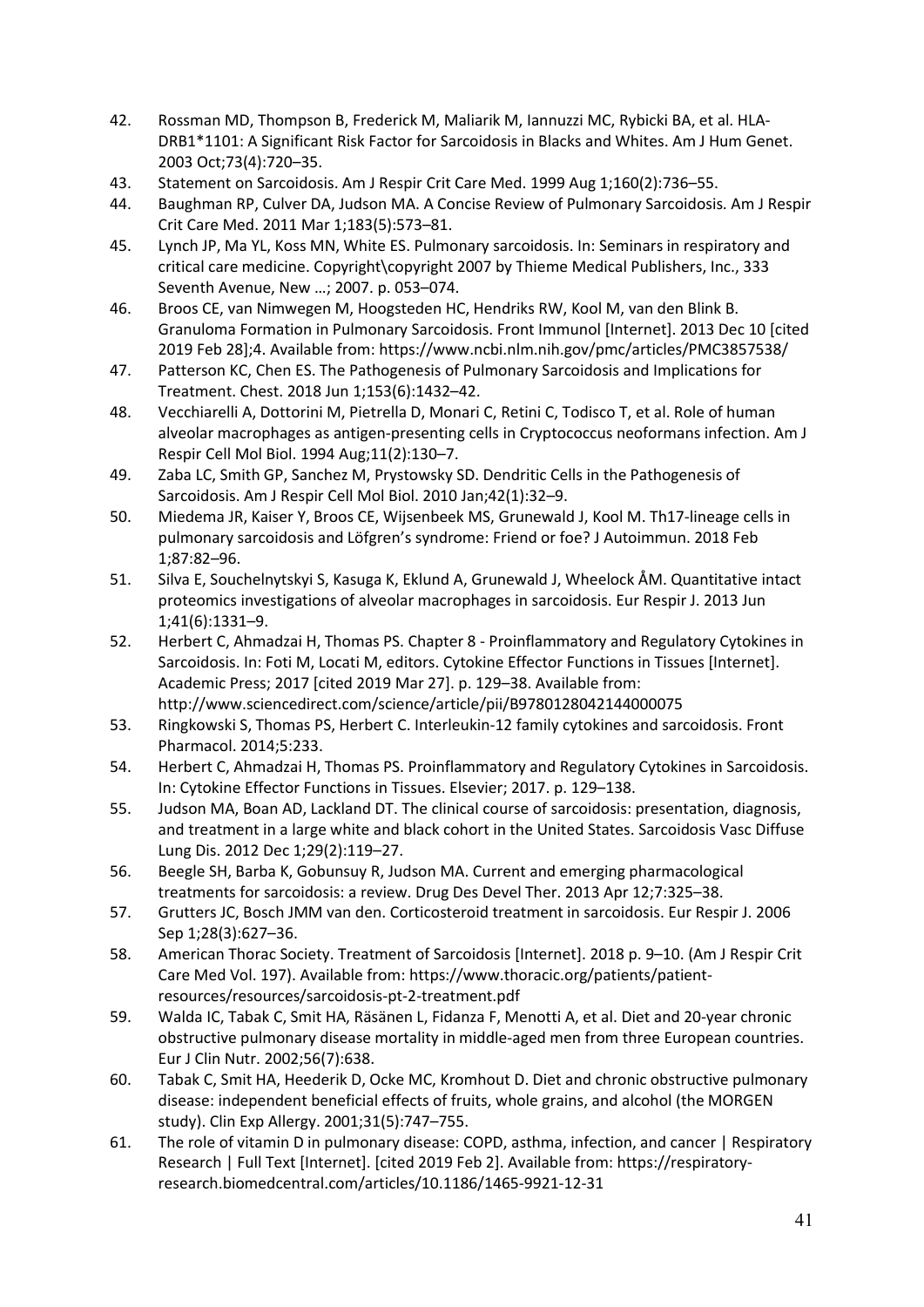- 62. Miyake Y. Case-Control Study of Idiopathic Pulmonary Fibrosis in Japan. In: Washio M, Kobashi G, editors. Epidemiological Studies of Specified Rare and Intractable Disease [Internet]. Singapore: Springer Singapore; 2019 [cited 2019 Jan 23]. p. 103–16. (Current Topics in Environmental Health and Preventive Medicine). Available from: https://doi.org/10.1007/978- 981-13-1096-6\_7
- 63. Miyake Y, Sasaki S, Yokoyama T, Chida K, Azuma A, Suda T, et al. Vegetable, Fruit, and Cereal Intake and Risk of Idiopathic Pulmonary Fibrosis in Japan. Ann Nutr Metab. 2004;48(6):390–7.
- 64. de Boer A, van de Worp WRPH, Hageman GJ, Bast A. The effect of dietary components on inflammatory lung diseases – a literature review. Int J Food Sci Nutr. 2017 Oct 3;68(7):771–87.
- 65. Greiffo FR, Eickelberg O, Fernandez IE. Systems medicine advances in interstitial lung disease. Eur Respir Rev. 2017 Sep 30;26(145):170021.
- 66. R Core Team. R: A language and environment for statistical computing. R Foundation for Statistical Computing, Vienna, Austria. [Internet]. Available from: https://www.R-project.org/
- 67. Calcagno V, Mazancourt C de. glmulti: An R Package for Easy Automated Model Selection with (Generalized) Linear Models. J Stat Softw. 2010 May 31;34(1):1–29.
- 68. Factors that influence the cutaneous synthesis and dietary sources of vitamin D ScienceDirect [Internet]. [cited 2019 Jan 29]. Available from: https://www-sciencedirectcom.ezproxy.ub.unimaas.nl/science/article/pii/S000398610600508X
- 69. Finklea JD, Grossmann RE, Tangpricha V. Vitamin D and Chronic Lung Disease: A Review of Molecular Mechanisms and Clinical Studies. Adv Nutr. 2011 May 1;2(3):244–53.
- 70. Vitamin D and respiratory health Hughes 2009 Clinical & amp; Experimental Immunology -Wiley Online Library [Internet]. [cited 2019 Jan 29]. Available from: https://onlinelibrarywiley-com.ezproxy.ub.unimaas.nl/doi/full/10.1111/j.1365-2249.2009.04001.x
- 71. Xie Z, He Y, Sun Y, Lin Z, Yang M, Liu Q, et al. Association between pulmonary fibrosis and osteoporosis in the elderly people: A case-control study. Medicine (Baltimore). 2016 Nov;95(44):e5239.
- 72. al CC et. Idiopathic pulmonary fibrosis a rare disease with severe bone fragility. PubMed NCBI [Internet]. [cited 2019 Jan 24]. Available from: https://www.ncbi.nlm.nih.gov/pubmed/27393142
- 73. Alhamad EH, Nadama R. Bone mineral density in patients with interstitial lung disease. Sarcoidosis Vasc Diffuse Lung Dis Off J WASOG. 2015 Jul 22;32(2):151–9.
- 74. Olson AL, Swigris JJ, Raghu G, Brown KK. Seasonal variation: mortality from pulmonary fibrosis is greatest in the winter. Chest. 2009 Jul;136(1):16–22.
- 75. Shi Y, Liu T, Yao L, Xing Y, Zhao X, Fu J, et al. Chronic vitamin D deficiency induces lung fibrosis through activation of the renin-angiotensin system. Sci Rep. 2017 Jun 12;7(1):3312.
- 76. Tzilas V, Bouros E, Barbayianni I, Karampitsakos T, Kourtidou S, Ntassiou M, et al. Vitamin D prevents experimental lung fibrosis and predicts survival in patients with idiopathic pulmonary fibrosis. Pulm Pharmacol Ther. 2019 Jan 16;
- 77. Zhang Z, Yu X, Fang X, Liang A, Yu Z, Gu P, et al. Preventive effects of vitamin D treatment on bleomycin-induced pulmonary fibrosis. Sci Rep. 2015 Dec 2;5:17638.
- 78. Tan Z-X, Chen Y-H, Xu S, Qin H-Y, Zhang C, Zhao H, et al. Calcitriol inhibits bleomycin-induced early pulmonary inflammatory response and epithelial-mesenchymal transition in mice. Toxicol Lett. 2016 Jan 5;240(1):161–71.
- 79. Jiang F, Yang Y, Xue L, Li B, Zhang Z. 1α,25-dihydroxyvitamin D3 Attenuates TGF-β-Induced Pro-Fibrotic Effects in Human Lung Epithelial Cells through Inhibition of Epithelial– Mesenchymal Transition. Nutrients [Internet]. 2017 Sep [cited 2019 Jan 24];9(9). Available from: https://www.ncbi.nlm.nih.gov/pmc/articles/PMC5622740/
- 80. Ramirez AM, Wongtrakool C, Welch T, Steinmeyer A, Zügel U, Roman J. Vitamin D inhibition of pro-fibrotic effects of transforming growth factor beta1 in lung fibroblasts and epithelial cells. J Steroid Biochem Mol Biol. 2010 Feb 15;118(3):142–50.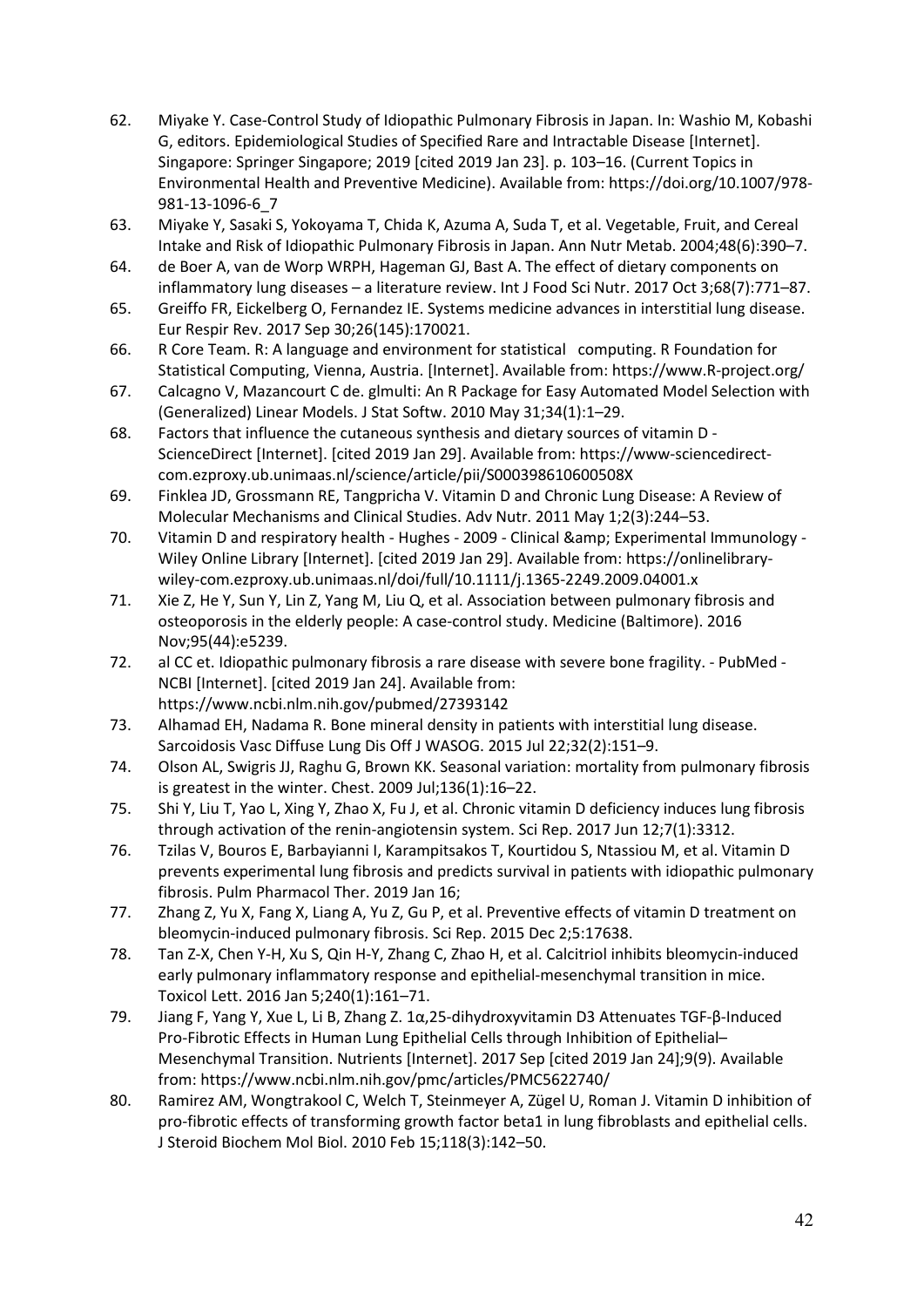- 81. Guijarro T, Magro-Lopez E, Manso J, Garcia-Martinez R, Fernandez-Aceñero MJ, Liste I, et al. Detrimental pro-senescence effects of vitamin D on lung fibrosis. Mol Med Camb Mass. 2018 19;24(1):64.
- 82. Dietary Intake and Adequacy of Vitamin K | The Journal of Nutrition | Oxford Academic [Internet]. [cited 2019 Jan 29]. Available from: https://academic.oup.com/jn/article/128/5/785/4722398
- 83. De Brouwer B, Piscaer I, Von Der Thusen JH, Grutters JC, Schutgens RE, Wouters EF, et al. Should vitamin K be supplemented instead of antagonised in patients with idiopathic pulmonary fibrosis? Expert Rev Respir Med. 2018;12(3):169–75.
- 84. de Brouwer B, White E s., Janssen R. Low Vitamin K Status in Idiopathic Pulmonary Fibrosis. In: A43 ILD SCIENTIFIC ABSTRACTS: GENERAL [Internet]. American Thoracic Society; 2018 [cited 2019 Jan 24]. p. A1698–A1698. (American Thoracic Society International Conference Abstracts). Available from: https://www.atsjournals.org/doi/abs/10.1164/ajrccmconference.2018.197.1\_MeetingAbstracts.A1698
- 85. Drent M, Wijnen P, Bast A. Pharmacogenetic variants and vitamin K deficiency: a risk factor or trigger for fibrosing interstitial pneumonias? Curr Opin Pulm Med. 2018;24(3):287–95.
- 86. Wijnen PA, Linssen CF, Haenen GR, Bekers O, Drent M. Variant VKORC1 and CYP2C9 Alleles in Patients with Diffuse Alveolar Hemorrhage Caused by Oral Anticoagulants. Mol Diagn Ther. 2010 Feb 1;14(1):23–30.
- 87. Noth I, Anstrom KJ, Calvert SB, de Andrade J, Flaherty KR, Glazer C, et al. A placebo-controlled randomized trial of warfarin in idiopathic pulmonary fibrosis. Am J Respir Crit Care Med. 2012 Jul 1;186(1):88–95.
- 88. The effect of anticoagulant therapy for idiopathic pulmonary fibrosis in real life practice | Sarcoidosis vasculitis and diffuse lung disease [Internet]. [cited 2019 Jan 29]. Available from: http://mattioli1885journals.com/index.php/sarcoidosis/article/view/3023
- 89. Kreuter M, Wijsenbeek MS, Vasakova M, Spagnolo P, Kolb M, Costabel U, et al. Unfavourable effects of medically indicated oral anticoagulants on survival in idiopathic pulmonary fibrosis. Eur Respir J. 2016;47(6):1776–84.
- 90. Lin C, von der Thüsen J, van der Poll T, Borensztajn K, Spek CA. Increased Mortality during Bleomycin-induced Pulmonary Fibrosis due to Low Endogenous Activated Protein C Levels. Am J Respir Crit Care Med. 2015 Nov 15;192(10):1257–9.
- 91. Kubo H, Nakayama K, Yanai M, Suzuki T, Yamaya M, Watanabe M, et al. Anticoagulant Therapy for Idiopathic Pulmonary Fibrosis. Chest. 2005 Sep 1;128(3):1475–82.
- 92. Meng X, Li Y, Li S, Zhou Y, Gan R-Y, Xu D-P, et al. Dietary Sources and Bioactivities of Melatonin. Nutrients [Internet]. 2017 Apr 7 [cited 2019 Jan 25];9(4). Available from: https://www.ncbi.nlm.nih.gov/pmc/articles/PMC5409706/
- 93. Hosseinzadeh A, Javad-Moosavi SA, Reiter RJ, Yarahmadi R, Ghaznavi H, Mehrzadi S. Oxidative/nitrosative stress, autophagy and apoptosis as therapeutic targets of melatonin in idiopathic pulmonary fibrosis. Expert Opin Ther Targets. 2018 Dec 2;22(12):1049–61.
- 94. Zhao X, Sun J, Su W, Shan H, Zhang B, Wang Y, et al. Melatonin Protects against Lung Fibrosis by Regulating the Hippo/YAP Pathway. Int J Mol Sci. 2018 Apr 9;19(4).
- 95. Arslan SO, Zerin M, Vural H, Coskun A. The effect of melatonin on bleomycin-induced pulmonary fibrosis in rats. J Pineal Res. 2002 Jan;32(1):21–5.
- 96. Karimfar MH, Rostami S, Haghani K, Bakhtiyari S, Noori-Zadeh A. MELATONIN ALLEVIATES BLEOMYCIN-INDUCED PULMONARY FIBROSIS IN MICE. J Biol Regul Homeost Agents. 2015 Jun;29(2):327–34.
- 97. Yildirim Z, Kotuk M, Erdogan H, Iraz M, Yagmurca M, Kuku I, et al. Preventive effect of melatonin on bleomycin-induced lung fibrosis in rats. J Pineal Res. 2006 Jan;40(1):27–33.
- 98. Genovese T, Di Paola R, Mazzon E, Muià C, Caputi AP, Cuzzocrea S. Melatonin limits lung injury in bleomycin treated mice. J Pineal Res. 2005 Sep;39(2):105–12.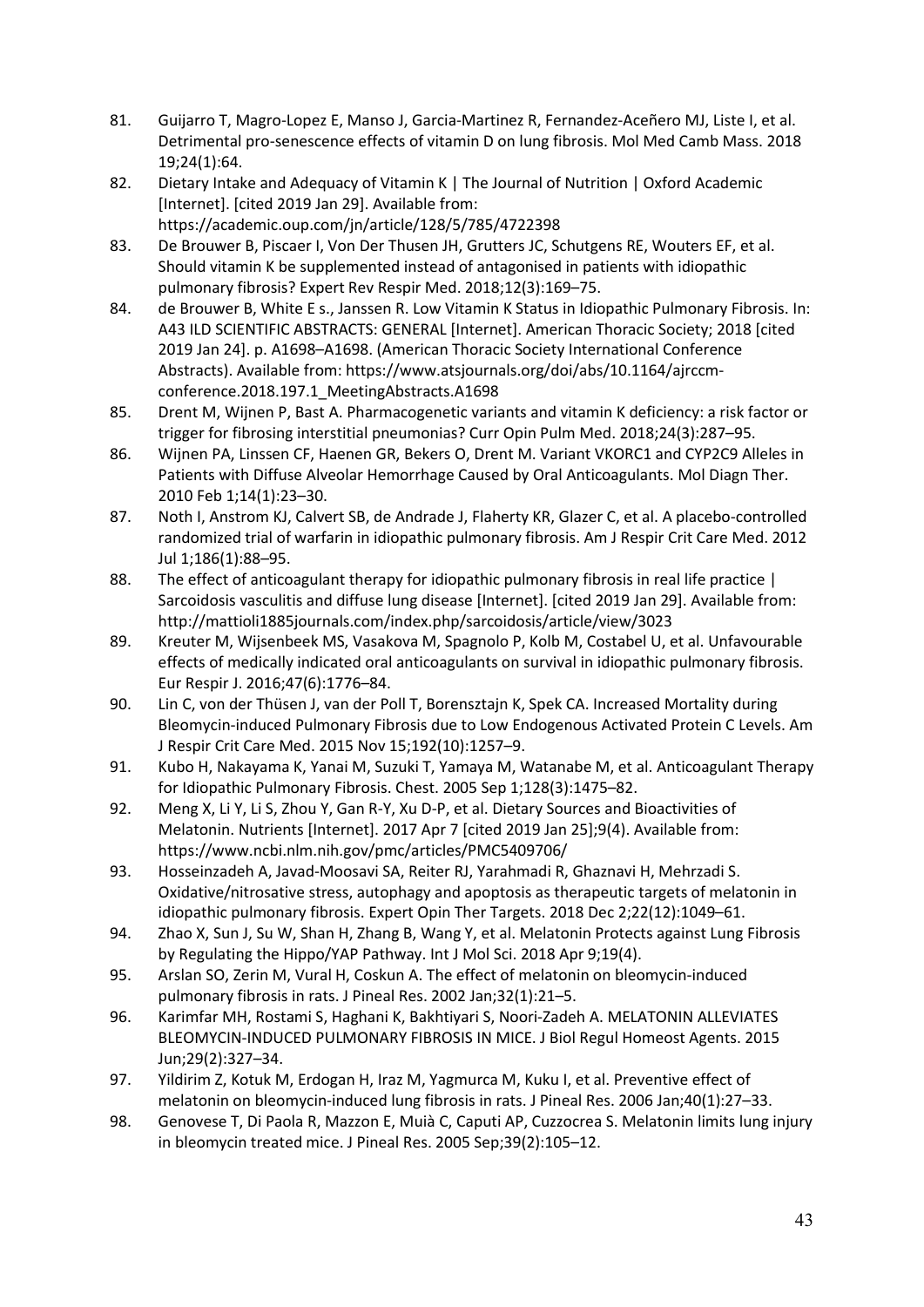- 99. Zhao H, Wu Q-Q, Cao L-F, Qing H-Y, Zhang C, Chen Y-H, et al. Melatonin inhibits endoplasmic reticulum stress and epithelial-mesenchymal transition during bleomycin-induced pulmonary fibrosis in mice. PloS One. 2014;9(5):e97266.
- 100. Yu N, Sun Y-T, Su X-M, He M, Dai B, Kang J. Melatonin attenuates TGFβ1-induced epithelialmesenchymal transition in lung alveolar epithelial cells. Mol Med Rep. 2016 Dec;14(6):5567– 72.
- 101. Wall R, Ross RP, Fitzgerald GF, Stanton C. Fatty acids from fish: the anti-inflammatory potential of long-chain omega-3 fatty acids. Nutr Rev. 2010 May 1;68(5):280–9.
- 102. Simopoulos AP. Omega-3 fatty acids in health and disease and in growth and development. Am J Clin Nutr. 1991 Sep 1;54(3):438–63.
- 103. Chen J, Zeng T, Zhao X, Xiea K, Bi Y, Zhong Z, et al. Docosahexaenoic acid (DHA) ameliorates paraquat-induced pulmonary fibrosis in rats possibly through up-regulation of Smad 7 and SnoN. Food Chem Toxicol Int J Publ Br Ind Biol Res Assoc. 2013 Jul;57:330–7.
- 104. Zhao H, Chan-Li Y, Collins SL, Zhang Y, Hallowell RW, Mitzner W, et al. Pulmonary delivery of docosahexaenoic acid mitigates bleomycin-induced pulmonary fibrosis. BMC Pulm Med. 2014 Apr 18;14:64.
- 105. Velten M, Britt RD, Heyob KM, Tipple TE, Rogers LK. Maternal dietary docosahexaenoic acid supplementation attenuates fetal growth restriction and enhances pulmonary function in a newborn mouse model of perinatal inflammation. J Nutr. 2014 Mar;144(3):258–66.
- 106. Ziboh VA, Yun M, Hyde DM, Giri SN. gamma-Linolenic acid-containing diet attenuates bleomycin-induced lung fibrosis in hamsters. Lipids. 1997 Jul;32(7):759–67.
- 107. Lawrenz J, Herndon B, Kamal A, Mehrer A, Dim DC, Baidoo C, et al. Dietary Flaxseed Oil Protects against Bleomycin-Induced Pulmonary Fibrosis in Rats. Pulm Med. 2012;2012:457031.
- 108. Serhan CN, Chiang N, Dalli J, Levy BD. Lipid Mediators in the Resolution of Inflammation. Cold Spring Harb Perspect Biol [Internet]. 2015 Feb [cited 2019 Feb 4];7(2). Available from: https://www.ncbi.nlm.nih.gov/pmc/articles/PMC4315926/
- 109. Yatomi M, Hisada T, Ishizuka T, Koga Y, Ono A, Kamide Y, et al. 17(R)-resolvin D1 ameliorates bleomycin-induced pulmonary fibrosis in mice. Physiol Rep. 2015 Dec;3(12).
- 110. Li H, Hao Y, Zhang H, Ying W, Li D, Ge Y, et al. Posttreatment with Protectin DX ameliorates bleomycin-induced pulmonary fibrosis and lung dysfunction in mice. Sci Rep. 2017 May 3;7:46754.
- 111. Pounis G, Arcari A, Costanzo S, Di Castelnuovo A, Bonaccio M, Persichillo M, et al. Favorable association of polyphenol-rich diets with lung function: Cross-sectional findings from the Molisani study. Respir Med. 2018;136:48–57.
- 112. Lee JC, Kinniry PA, Arguiri E, Serota M, Kanterakis S, Chatterjee S, et al. Dietary curcumin increases antioxidant defenses in lung, ameliorates radiation-induced pulmonary fibrosis, and improves survival in mice. Radiat Res. 2010 May;173(5):590–601.
- 113. Hu Y, Li M, Zhang M, Jin Y. Treatment of idiopathic pulmonary fibrosis with curcumin large porous microparticles. Int J Pharm. 2018 Nov 15;551(1–2):212–22.
- 114. Punithavathi D, Venkatesan N, Babu M. Protective effects of curcumin against amiodaroneinduced pulmonary fibrosis in rats. Br J Pharmacol. 2003 Aug;139(7):1342–50.
- 115. Hamdy MA, El-Maraghy SA, Kortam MAEA. Modulatory Effects of Curcumin and Green Tea Extract against Experimentally Induced Pulmonary Fibrosis: A Comparison with N-Acetyl Cysteine. J Biochem Mol Toxicol. 2012;26(11):461–8.
- 116. Cho YJ, Yi CO, Jeon BT, Jeong YY, Kang GM, Lee JE, et al. Curcumin attenuates radiationinduced inflammation and fibrosis in rat lungs. Korean J Physiol Pharmacol Off J Korean Physiol Soc Korean Soc Pharmacol. 2013 Aug;17(4):267–74.
- 117. Smith MR, Gangireddy SR, Narala VR, Hogaboam CM, Standiford TJ, Christensen PJ, et al. Curcumin inhibits fibrosis-related effects in IPF fibroblasts and in mice following bleomycininduced lung injury. Am J Physiol Lung Cell Mol Physiol. 2010 May;298(5):L616-625.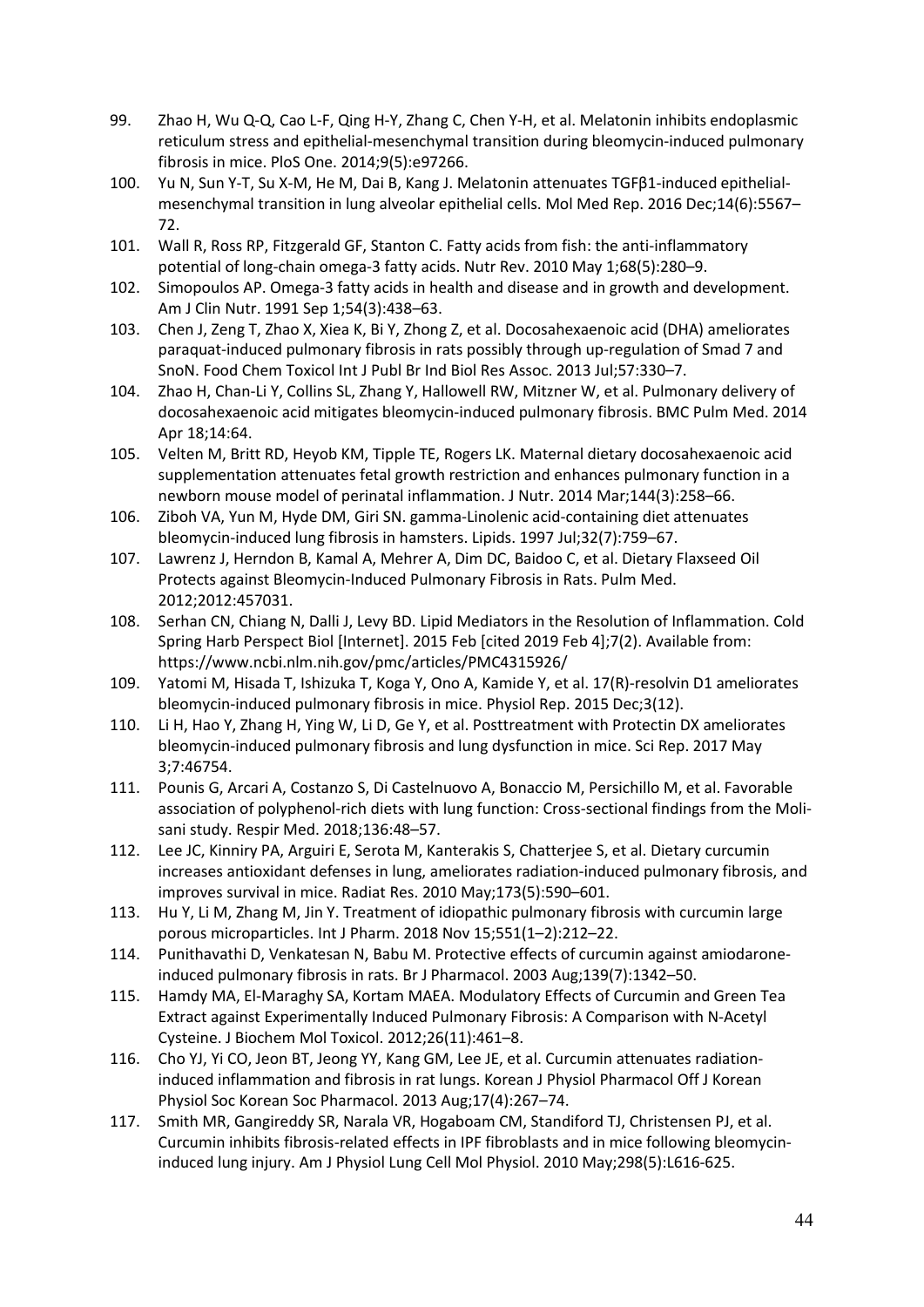- 118. Zhang D, Huang C, Yang C, Liu RJ, Wang J, Niu J, et al. Antifibrotic effects of curcumin are associated with overexpression of cathepsins K and L in bleomycin treated mice and human fibroblasts. Respir Res. 2011 Nov 29;12:154.
- 119. Saidi A, Kasabova M, Vanderlynden L, Wartenberg M, Kara-Ali GH, Marc D, et al. Curcumin inhibits the TGF-β1-dependent differentiation of lung fibroblasts via PPARγ-driven upregulation of cathepsins B and L. Sci Rep. 2019 Jan 24;9(1):491.
- 120. Liu D, Gong L, Zhu H, Pu S, Wu Y, Zhang W, et al. Curcumin Inhibits Transforming Growth Factor β Induced Differentiation of Mouse Lung Fibroblasts to Myofibroblasts. Front Pharmacol. 2016;7:419.
- 121. Gaedeke J, Noble NA, Border WA. Curcumin blocks multiple sites of the TGF-beta signaling cascade in renal cells. Kidney Int. 2004 Jul;66(1):112–20.
- 122. Frémont L. Biological effects of resveratrol. Life Sci. 2000 Jan 14;66(8):663–73.
- 123. Gharaee-Kermani M, Moore BB, Macoska JA. Resveratrol-Mediated Repression and Reversion of Prostatic Myofibroblast Phenoconversion. PloS One. 2016;11(7):e0158357.
- 124. Fagone E, Conte E, Gili E, Fruciano M, Pistorio MP, Lo Furno D, et al. Resveratrol inhibits transforming growth factor-β–induced proliferation and differentiation of ex vivo human lung fibroblasts into myofibroblasts through ERK/Akt inhibition and PTEN restoration. Exp Lung Res. 2011;37(3):162–174.
- 125. He X, Wang L, Szklarz G, Bi Y, Ma Q. Resveratrol inhibits paraquat-induced oxidative stress and fibrogenic response by activating the nuclear factor erythroid 2-related factor 2 pathway. J Pharmacol Exp Ther. 2012;342(1):81–90.
- 126. Şener G, Topaloğlu N, Şehirli AÖ, Ercan F, Gedik N. Resveratrol alleviates bleomycin-induced lung injury in rats. Pulm Pharmacol Ther. 2007;20(6):642–649.
- 127. Rong L, Wu J, Wang W, Zhao R-P, Xu X-W, Hu D. Sirt 1 activator attenuates the bleomycininduced lung fibrosis in mice via inhibiting epithelial-to-mesenchymal transition (EMT). Eur Rev Med Pharmacol Sci. 2016;20(10):2144–50.
- 128. Chu H, Jiang S, Liu Q, Ma Y, Zhu X, Liang M, et al. Sirtuin1 Protects against Systemic Sclerosisrelated Pulmonary Fibrosis by Decreasing Proinflammatory and Profibrotic Processes. Am J Respir Cell Mol Biol. 2018;58(1):28–39.
- 129. Sosulski ML, Gongora R, Feghali-Bostwick C, Lasky JA, Sanchez CG. Sirtuin 3 Deregulation Promotes Pulmonary Fibrosis. J Gerontol A Biol Sci Med Sci. 2017 May 1;72(5):595–602.
- 130. Akgedik R, Akgedik Ş, Karamanlı H, Uysal S, Bozkurt B, Ozol D, et al. Effect of resveratrol on treatment of bleomycin-induced pulmonary fibrosis in rats. Inflammation. 2012;35(5):1732– 1741.
- 131. Zeng Z, Cheng S, Chen H, Li Q, Hu Y, Wang Q, et al. Activation and overexpression of Sirt1 attenuates lung fibrosis via P300. Biochem Biophys Res Commun. 2017 13;486(4):1021–6.
- 132. Li J, Liang C, Zhang Z-K, Pan X, Peng S, Lee W-S, et al. TAK1 inhibition attenuates both inflammation and fibrosis in experimental pneumoconiosis. Cell Discov. 2017;3:17023.
- 133. Impellizzeri D, Talero E, Siracusa R, Alcaide A, Cordaro M, Maria Zubelia J, et al. Protective effect of polyphenols in an inflammatory process associated with experimental pulmonary fibrosis in mice. Br J Nutr. 2015 Sep 28;114(6):853–65.
- 134. al SG et. Resveratrol alleviates bleomycin-induced lung injury in rats. PubMed NCBI [Internet]. [cited 2019 Jan 30]. Available from: https://www.ncbi.nlm.nih.gov/pubmed/17035056
- 135. Formica JV, Regelson W. Review of the biology of quercetin and related bioflavonoids. Food Chem Toxicol. 1995;33(12):1061–1080.
- 136. Boots AW, Haenen GR, Bast A. Health effects of quercetin: from antioxidant to nutraceutical. Eur J Pharmacol. 2008;585(2–3):325–337.
- 137. Nakamura T, Matsushima M, Hayashi Y, Shibasaki M, Imaizumi K, Hashimoto N, et al. Attenuation of transforming growth factor-β-stimulated collagen production in fibroblasts by quercetin-induced heme oxygenase-1. Am J Respir Cell Mol Biol. 2011 May;44(5):614–20.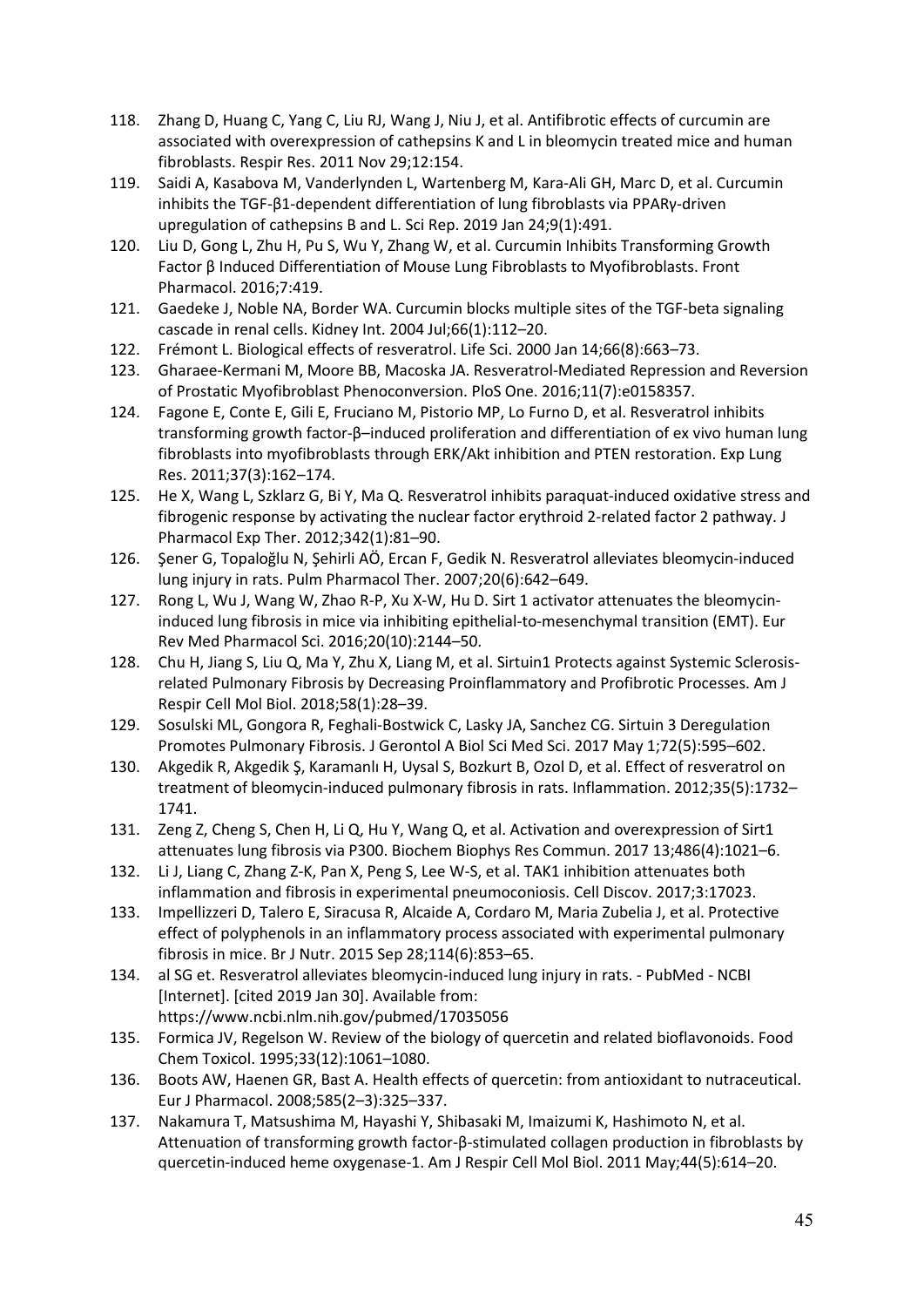- 138. Veith C, Drent M, Bast A, van Schooten FJ, Boots AW. The disturbed redox-balance in pulmonary fibrosis is modulated by the plant flavonoid quercetin. Toxicol Appl Pharmacol. 2017 Dec 1;336:40–8.
- 139. Baowen Q, Yulin Z, Xin W, Wenjing X, Hao Z, Zhizhi C, et al. A further investigation concerning correlation between anti-fibrotic effect of liposomal quercetin and inflammatory cytokines in pulmonary fibrosis. Eur J Pharmacol. 2010 Sep 10;642(1–3):134–9.
- 140. Taslidere E, Esrefoglu M, Elbe H, Cetin A, Ates B. Protective effects of melatonin and quercetin on experimental lung injury induced by carbon tetrachloride in rats. Exp Lung Res. 2014 Mar;40(2):59–65.
- 141. Verma R, Kushwah L, Gohel D, Patel M, Marvania T, Balakrishnan S. Evaluating the Ameliorative Potential of Quercetin against the Bleomycin-Induced Pulmonary Fibrosis in Wistar Rats. Pulm Med. 2013;2013:921724.
- 142. Boadi WY, Johnson D. Effects of low doses of quercetin and genistein on oxidation and carbonylation in hemoglobin and myoglobin. J Diet Suppl. 2014 Sep;11(3):272–87.
- 143. al VC et. The disturbed redox-balance in pulmonary fibrosis is modulated by the plant flavonoid quercetin. - PubMed - NCBI [Internet]. [cited 2019 Jan 30]. Available from: https://www.ncbi.nlm.nih.gov/pubmed/28987380
- 144. Hohmann MS, Habiel DM, Coelho AL, Verri WA, Hogaboam CM. Quercetin Enhances Ligandinduced Apoptosis in Senescent Idiopathic Pulmonary Fibrosis Fibroblasts and Reduces Lung Fibrosis In Vivo. Am J Respir Cell Mol Biol. 2019 Jan;60(1):28–40.
- 145. Baughman RP, Papanikolaou I. Current concepts regarding calcium metabolism and bone health in sarcoidosis. Curr Opin Pulm Med. 2017;23(5):476–481.
- 146. Sharma OP. Vitamin D and sarcoidosis. Curr Opin Pulm Med. 2010;16(5):487–488.
- 147. Kiani A, Abedini A, Adcock IM, Mirenayat MS, Taghavi K, Mortaz E, et al. Association Between Vitamin D Deficiencies in Sarcoidosis with Disease Activity, Course of Disease and Stages of Lung Involvements. J Med Biochem. 2018 Apr 1;37(2):103–9.
- 148. Burke RR, Rybicki BA, Rao DS. Calcium and Vitamin D in Sarcoidosis: How to Assess and Manage. Semin Respir Crit Care Med. 2010 Aug;31(4):474–84.
- 149. Sharma OP. Vitamin D, Calcium, and Sarcoidosis. Chest. 1996 Feb 1;109(2):535–9.
- 150. Baughman RP, Lower EE. Goldilocks, vitamin D and sarcoidosis. Arthritis Res Ther. 2014 May 23;16(3):111.
- 151. Watts RA, Scott DGI. Landmark Papers in Rheumatology. Oxford University Press; 2015. 379 p.
- 152. Capolongo G, Xu LHR, Accardo M, Sanduzzi A, Stanziola AA, Colao A, et al. Vitamin-D status and mineral metabolism in two ethnic populations with sarcoidosis. J Investig Med Off Publ Am Fed Clin Res. 2016 Jun;64(5):1025–34.
- 153. Filipovic S, Violeta V, Jelica V, Mihailo S, Aleksandar J. Vitamin D deficiency and activity of sarcoidosis. Eur Respir J. 2016 Sep 1;48(suppl 60):PA827.
- 154. Kamphuis LS, Bonte-Mineur F, Laar JA van, Hagen PM van, Daele PL van. Calcium and Vitamin D in Sarcoidosis: Is Supplementation Safe? J Bone Miner Res. 2014;29(11):2498–503.
- 155. Saidenberg-Kermanac'h N, Semerano L, Nunes H, Sadoun D, Guillot X, Boubaya M, et al. Bone fragility in sarcoidosis and relationships with calcium metabolism disorders: a cross sectional study on 142 patients. Arthritis Res Ther. 2014 Apr;16(2):R78.
- 156. Boots AW, Drent M, Swennen ELR, Moonen HJJ, Bast A, Haenen GRMM. Antioxidant status associated with inflammation in sarcoidosis: A potential role for antioxidants. Respir Med. 2009 Mar 1;103(3):364–72.
- 157. Boots AW, Drent M, de Boer VCJ, Bast A, Haenen GRMM. Quercetin reduces markers of oxidative stress and inflammation in sarcoidosis. Clin Nutr. 2011 Aug 1;30(4):506–12.
- 158. Pignone AM, Rosso AD, Fiori G, Matucci-Cerinic M, Becucci A, Tempestini A, et al. Melatonin is a safe and effective treatment for chronic pulmonary and extrapulmonary sarcoidosis. J Pineal Res. 2006;41(2):95–100.
- 159. Davis C, Bryan J, Hodgson J, Murphy K. Definition of the Mediterranean Diet: A Literature Review. Nutrients. 2015 Nov 5;7(11):9139–53.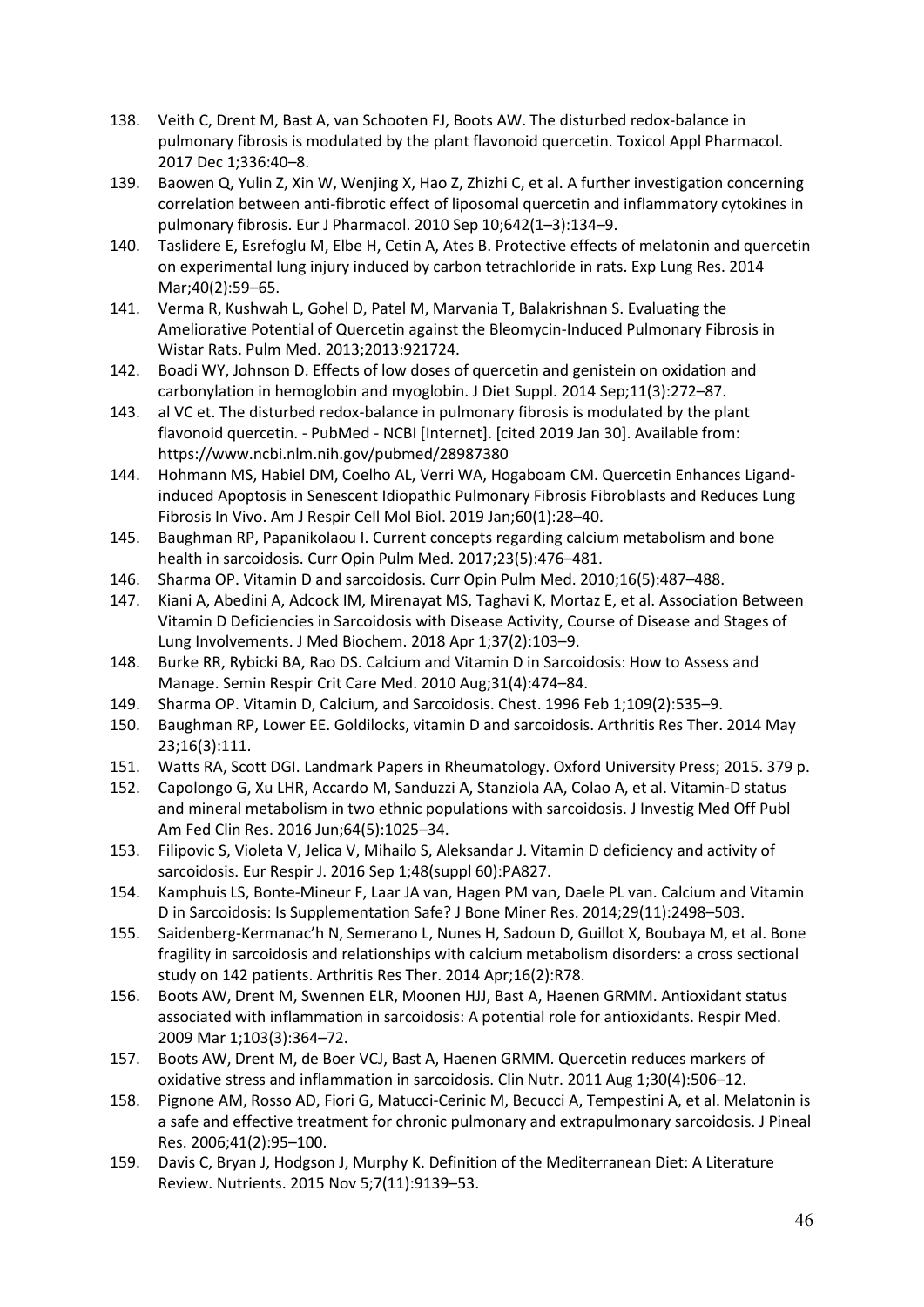- 160. Huether G, Poeggeler B, Reimer A, George A. Effect of tryptophan administration on circulating melatonin levels in chicks and rats: Evidence for stimulation of melatonin synthesis and release in the gastrointestinal tract. Life Sci. 1992 Jan 1;51(12):945–53.
- 161. Abbasi B, Kimiagar M, Sadeghniiat K, Shirazi MM, Hedayati M, Rashidkhani B. The effect of magnesium supplementation on primary insomnia in elderly: A double-blind placebocontrolled clinical trial. J Res Med Sci Off J Isfahan Univ Med Sci. 2012 Dec;17(12):1161–9.
- 162. Wada K, Yata S, Akimitsu O, Krejci M, Noji T, Nakade M, et al. A tryptophan-rich breakfast and exposure to light with low color temperature at night improve sleep and salivary melatonin level in Japanese students. J Circadian Rhythms. 2013 Dec;11(1):4.
- 163. Lippi G, Franchini M. Vitamin K in neonates: facts and myths. Blood Transfus. 2011 Jan;9(1):4– 9.
- 164. Heuer M, Clement K, Shan C, Thomas M. Resveratrol-containing compositions for general health and vitality. 2008.
- 165. Häkkinen SH, Kärenlampi SO, Heinonen IM, Mykkänen HM, Törrönen AR. Content of the Flavonols Quercetin, Myricetin, and Kaempferol in 25 Edible Berries. J Agric Food Chem. 1999 Jun 1;47(6):2274–9.
- 166. Ayerza R, Coates W, Lauria M. Chia seed (Salvia hispanica L.) as an omega-3 fatty acid source for broilers: influence on fatty acid composition, cholesterol and fat content of white and dark meats, growth performance, and sensory characteristics. Poult Sci. 2002 Jun 1;81(6):826–37.
- 167. Wardwell L, Chapman-Novakofski K, Brewer MS. Effects of age, gender and chronic obstructive pulmonary disease on taste acuity. Int J Food Sci Nutr. 2009 Jan 1;60(sup6):84–97.
- 168. Ito K, Kohzuki M, Takahashi T, Ebihara S. Improvement in taste sensitivity following pulmonary rehabilitation in patients with chronic obstructive pulmonary disease. J Rehabil Med. 2014;46(9):932–6.
- 169. Dewan NA, Bell CW, Moore J, Anderson B, Kirchain W, O'Donohue WJ. Smell and Taste Function in Subjects with Chronic Obstructive Pulmonary Disease: Effect of Long-term Oxygen via Nasal Cannulas. CHEST. 1990 Mar 1;97(3):595–9.
- 170. Williams LR, Cohen MH. Altered taste thresholds in lung cancer. Am J Clin Nutr. 1978 Jan 1;31(1):122–5.
- 171. Sweeney TD, Brain JD, Tryka AF, Godleski JJ. Retention of inhaled particles in hamsters with pulmonary fibrosis. Am Rev Respir Dis. 1983 Jul;128(1):138–43.
- 172. Ikeda H, Itasaka M, Takahashi K, Komatani A. Prolonged lung retention of 123I-IMP in pulmonary fibrosis. Ann Nucl Med. 1992 Aug;6(3):147–51.
- 173. Verhagen JV. A role for lung retention in the sense of retronasal smell. Chemosens Percept. 2015 Aug 1;8(2):78–84.
- 174. Drent M. Vitamine K tekort: risicofactor bij longfibrose? 2017. (ildCARE Winter2017).
- 175. Fortes C, Forastiere F, Farchi S, Mallone S, Trequattrinni T, et al. The protective effect of the Mediterranean diet on lung cancer. Nutr Cancer. 2003;46(1):30–7.
- 176. Gutiérrez-Carrasquilla L, Sánchez E, Hernández M, Polanco D, Salas-Salvadó J, Betriu À, et al. Effects of Mediterranean Diet and Physical Activity on Pulmonary Function: A Cross-Sectional Analysis in the ILERVAS Project. Nutrients [Internet]. 2019 Feb 3 [cited 2019 Apr 27];11(2). Available from: https://www.ncbi.nlm.nih.gov/pmc/articles/PMC6413220/
- 177. Sorli-Aguilar M, Martin-Lujan F, Flores-Mateo G, Arija-Val V, Basora-Gallisa J, Sola-Alberich R. Dietary patterns are associated with lung function among Spanish smokers without respiratory disease. BMC Pulm Med [Internet]. 2016 Nov 25 [cited 2019 Apr 27];16. Available from: https://www.ncbi.nlm.nih.gov/pmc/articles/PMC5123418/
- 178. Nutrition and Pulmonary Fibrosis | American Lung Association [Internet]. [cited 2019 Apr 25]. Available from: https://www.lung.org/lung-health-and-diseases/lung-diseaselookup/pulmonary-fibrosis/patients/living-well-with-pulmonary-fibrosis/nutrition.html
- 179. Booth SL. Vitamin K: food composition and dietary intakes. Food Nutr Res [Internet]. 2012 Apr 2 [cited 2019 Apr 25];56. Available from:

https://www.ncbi.nlm.nih.gov/pmc/articles/PMC3321250/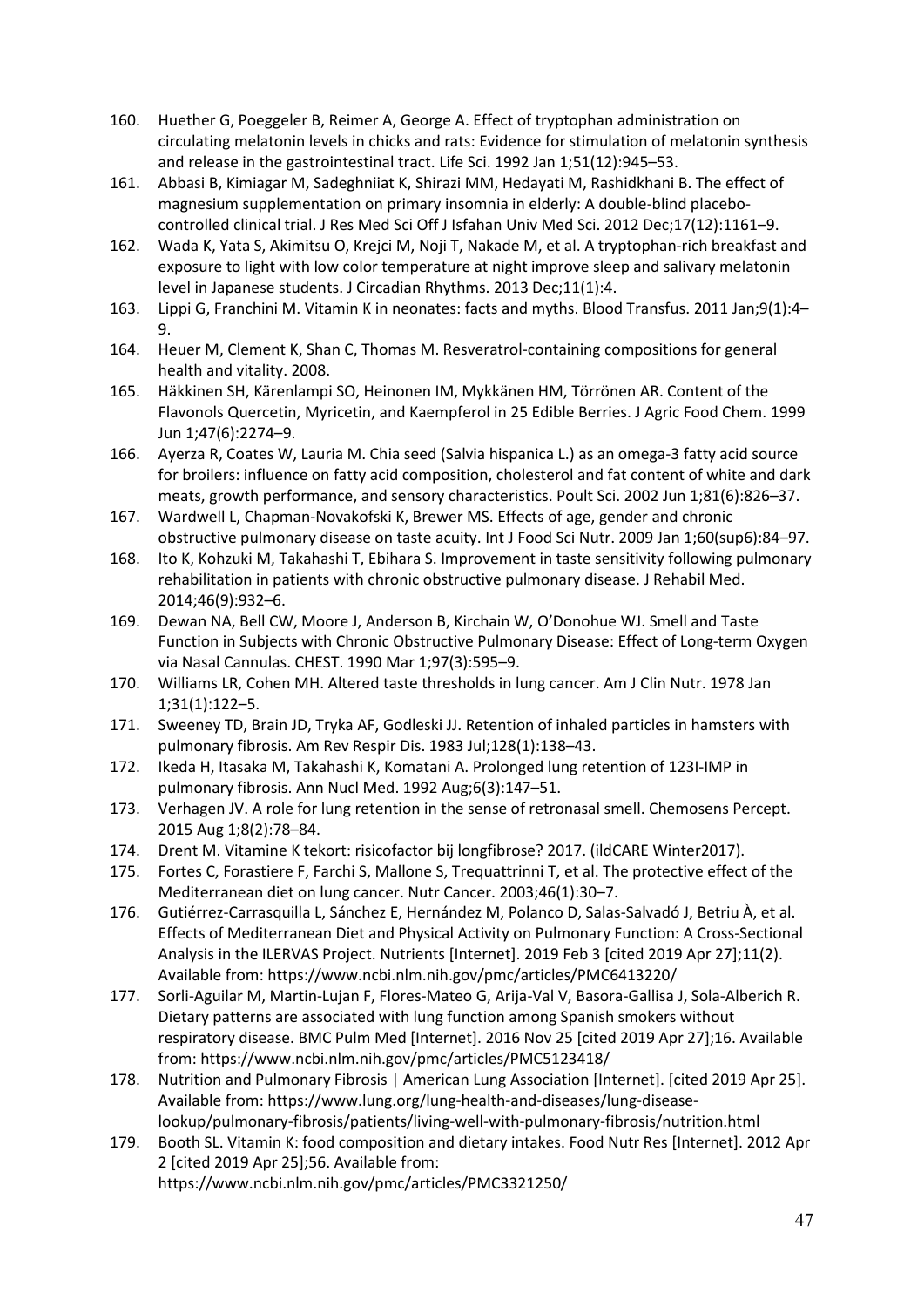- 180. Gijsbers BL, Jie K-SG, Vermeer C. Effect of food composition on vitamin K absorption in human volunteers. Br J Nutr. 1996;76(2):223–229.
- 181. Erdman JW, International Life Sciences Institute, editors. Present knowledge in nutrition. 10. ed. Ames, Iowa: Wiley; 2012. 1305 p.
- 182. Borel P, Preveraud D, Desmarchelier C. Bioavailability of vitamin E in humans: an update. Nutr Rev. 2013 Jun;71(6):319–31.
- 183. Kaşıkcı MB, Bağdatlıoğlu N. Bioavailability of Quercetin. Curr Res Nutr Food Sci J. 2016 Oct 25;4(Special Issue Nutrition in Conference October 2016):146–51.
- 184. Walle T. Bioavailability of resveratrol. Ann N Y Acad Sci. 2011;1215(1):9–15.
- 185. de Vries K, Strydom M, Steenkamp V. Bioavailability of resveratrol: Possibilities for enhancement. J Herb Med. 2018 Mar 1;11:71–7.
- 186. Anand P, Kunnumakkara AB, Newman RA, Aggarwal BB. Bioavailability of Curcumin: Problems and Promises. Mol Pharm. 2007 Dec 1;4(6):807–18.
- 187. Naumovski N, Blades BL, Roach PD. Food Inhibits the Oral Bioavailability of the Major Green Tea Antioxidant Epigallocatechin Gallate in Humans. Antioxidants. 2015 May 27;4(2):373–93.
- 188. Kris-Etherton PM, Hill AM. N-3 fatty acids: food or supplements? J Am Diet Assoc. 2008 Jul;108(7):1125–30.
- 189. Tao L, Cao J, Wei W, Xie H, Zhang M, Zhang C. Protective role of rhapontin in experimental pulmonary fibrosis in vitro and in vivo. Int Immunopharmacol. 2017 Jun;47:38–46.
- 190. Huang X, He Y, Chen Y, Wu P, Gui D, Cai H, et al. Baicalin attenuates bleomycin-induced pulmonary fibrosis via adenosine A2a receptor related TGF-β1-induced ERK1/2 signaling pathway. BMC Pulm Med. 2016 Sep 23;16(1):132.
- 191. Hu C, Wang Y, Fan Y, Li H, Wang C, Zhang J, et al. Lipidomics Revealed Idiopathic Pulmonary Fibrosis-Induced Hepatic Lipid Disorders Corrected with Treatment of Baicalin in a Murine Model. AAPS J. 2015 May 1;17(3):711–22.
- 192. Gao Y, Lu J, Zhang Y, Chen Y, Gu Z, Jiang X. Baicalein attenuates bleomycin-induced pulmonary fibrosis in rats through inhibition of miR-21. Pulm Pharmacol Ther. 2013 Dec;26(6):649–54.
- 193. Ge A, Ma Y, Liu Y-N, Li Y-S, Gu H, Zhang J-X, et al. Diosmetin prevents TGF-β1-induced epithelial-mesenchymal transition via ROS/MAPK signaling pathways. Life Sci. 2016 May 15;153:1–8.
- 194. Soumyakrishnan S, Divya T, Kalayarasan S, Sriram N, Sudhandiran G. Daidzein exhibits antifibrotic effect by reducing the expressions of Proteinase activated receptor 2 and TGFβ1/smad mediated inflammation and apoptosis in Bleomycin-induced experimental pulmonary fibrosis. Biochimie. 2014 Aug;103:23–36.
- 195. Sriram N, Kalayarasan S, Manikandan R, Arumugam M, Sudhandiran G. Epigallocatechin gallate attenuates fibroblast proliferation and excessive collagen production by effectively intervening TGF-β1 signalling. Clin Exp Pharmacol Physiol. 2015 Aug;42(8):849–59.
- 196. Chen C-Y, Peng W-H, Wu L-C, Wu C-C, Hsu S-L. Luteolin ameliorates experimental lung fibrosis both in vivo and in vitro: implications for therapy of lung fibrosis. J Agric Food Chem. 2010 Nov 24;58(22):11653–61.
- 197. Du G, Jin L, Han X, Song Z, Zhang H, Liang W. Naringenin: a potential immunomodulator for inhibiting lung fibrosis and metastasis. Cancer Res. 2009 Apr 1;69(7):3205–12.
- 198. Zhang H, Liu X, Chen S, Wu J, Ye X, Xu L, et al. Tectorigenin inhibits the in vitro proliferation and enhances miR-338\* expression of pulmonary fibroblasts in rats with idiopathic pulmonary fibrosis. J Ethnopharmacol. 2010 Aug 19;131(1):165–73.
- 199. Chen Y, Nie Y, Luo Y, Lin F, Zheng Y, Cheng G, et al. Protective effects of naringin against paraquat-induced acute lung injury and pulmonary fibrosis in mice. Food Chem Toxicol Int J Publ Br Ind Biol Res Assoc. 2013 Aug;58:133–40.
- 200. Turgut NH, Kara H, Elagoz S, Deveci K, Gungor H, Arslanbas E. The Protective Effect of Naringin against Bleomycin-Induced Pulmonary Fibrosis in Wistar Rats. Pulm Med. 2016;2016:7601393.
- 201. Dong Z-W, Yuan Y-F. Juglanin suppresses fibrosis and inflammation response caused by LPS in acute lung injury. Int J Mol Med. 2018 Jun;41(6):3353–65.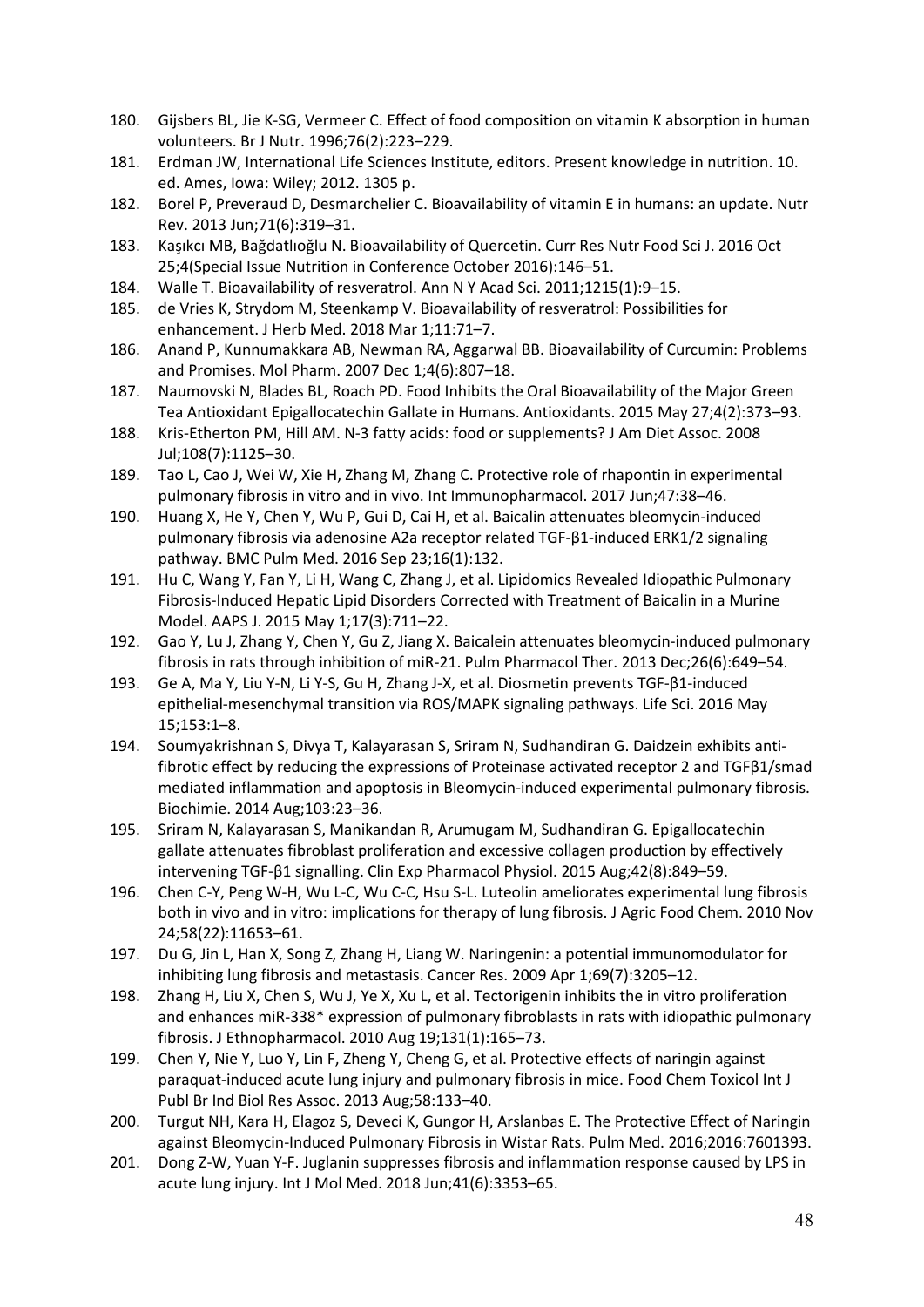- 202. Zhang J, Chao L, Liu X, Shi Y, Zhang C, Kong L, et al. The potential application of strategic released apigenin from polymeric carrier in pulmonary fibrosis. Exp Lung Res. 2017 Nov 26;43(9–10):359–69.
- 203. Zheng Q, Tong M, Ou B, Liu C, Hu C, Yang Y. Isorhamnetin protects against bleomycin-induced pulmonary fibrosis by inhibiting endoplasmic reticulum stress and epithelial-mesenchymal transition. Int J Mol Med. 2019 Jan;43(1):117–26.
- 204. Zhou C, Han W, Zhang P, Cai M, Wei D, Zhang C. Lycopene from tomatoes partially alleviates the bleomycin-induced experimental pulmonary fibrosis in rats. Nutr Res N Y N. 2008 Feb;28(2):122–30.
- 205. Zhang J, Liu H, Song C, Zhang J, Wang Y, Lv C, et al. Astilbin ameliorates pulmonary fibrosis via blockade of Hedgehog signaling pathway. Pulm Pharmacol Ther. 2018;50:19–27.
- 206. Jin M, Wang L, Wu Y, Zang B-X, Tan L. Protective effect of hydroxysafflor yellow A on bleomycin- induced pulmonary inflammation and fibrosis in rats. Chin J Integr Med. 2018 Jan;24(1):32–9.
- 207. Jin M, Wu Y, Wang L, Zang B, Tan L. Hydroxysafflor Yellow A Attenuates Bleomycin-induced Pulmonary Fibrosis in Mice. Phytother Res PTR. 2016 Apr;30(4):577–87.
- 208. Pan R, Zhang Y, Zang B, Tan L, Jin M. Hydroxysafflor yellow A inhibits TGF-β1-induced activation of human fetal lung fibroblasts in vitro. J Pharm Pharmacol. 2016 Oct;68(10):1320– 30.
- 209. Abidi A, Serairi Beji R, Kourda N, Ennigrou S, Ksouri R, Jameleddine S. Effect of Pistacia lentiscus oil on experimental pulmonary fibrosis. Tunis Med. 2016 Jul;94(7):401–6.
- 210. Abidi A, Aissani N, Sebai H, Serairi R, Kourda N, Ben Khamsa S. Protective Effect of Pistacia lentiscus Oil Against Bleomycin-Induced Lung Fibrosis and Oxidative Stress in Rat. Nutr Cancer. 2017 Apr;69(3):490–7.
- 211. Kennedy JI, Chandler DB, Fulmer JD, Wert MB, Grizzle WE. Dietary fish oil inhibits bleomycininduced pulmonary fibrosis in the rat. Exp Lung Res. 1989 Mar;15(2):315–29.
- 212. Baybutt RC, Rosales C, Brady H, Molteni A. Dietary fish oil protects against lung and liver inflammation and fibrosis in monocrotaline treated rats. Toxicology. 2002 Jun 14;175(1–3):1– 13.
- 213. Silva LP, Lemos APC, Curi R, Azevedo RB. Effects of fish oil treatment on bleomycin-induced pulmonary fibrosis in mice. Cell Biochem Funct. 2006 Oct;24(5):387–96.
- 214. Liu L, Qian H, Yin H, He J, Zhang P, Wang Z. [Unsaturated fatty acid of Actinidia chinesis Planch seed oil enhances the antioxidative stress ability of rats with pulmonary fibrosis through activating Keap 1/Nrf 2 signaling pathway]. Xi Bao Yu Fen Zi Mian Yi Xue Za Zhi Chin J Cell Mol Immunol. 2016 Apr;32(4):479–83.
- 215. Tahir I, Khan MR, Shah NA, Aftab M. Evaluation of phytochemicals, antioxidant activity and amelioration of pulmonary fibrosis with Phyllanthus emblica leaves. BMC Complement Altern Med [Internet]. 2016 Oct 24 [cited 2019 Feb 9];16. Available from: https://www.ncbi.nlm.nih.gov/pmc/articles/PMC5078946/
- 216. Tao L, Yang J, Cao F, Xie H, Zhang M, Gong Y, et al. Mogroside IIIE, a Novel Anti-Fibrotic Compound, Reduces Pulmonary Fibrosis through Toll-Like Receptor 4 Pathways. J Pharmacol Exp Ther. 2017;361(2):268–79.
- 217. Bahri S, Abdennabi R, Mlika M, Neji G, Jameleddine S, Ali RB. Effect of Phoenix dactylifera L. Sap Against Pulmonary Fibrosis and Oxidative Stress in Rats: Phytochemical and Therapeutic Assessment. Nutr Cancer. 2019 Jan 9;1–11.
- 218. Javad-Mousavi SA, Hemmati AA, Mehrzadi S, Hosseinzadeh A, Houshmand G, Rashidi Nooshabadi MR, et al. Protective effect of Berberis vulgaris fruit extract against Paraquatinduced pulmonary fibrosis in rats. Biomed Pharmacother. 2016 Jul 1;81:329–36.
- 219. Chilakapati SR, Serasanambati M, Manikonda PK, Chilakapati DR, Watson RR. Passion fruit peel extract attenuates bleomycin-induced pulmonary fibrosis in mice. Can J Physiol Pharmacol. 2014 Aug;92(8):631–9.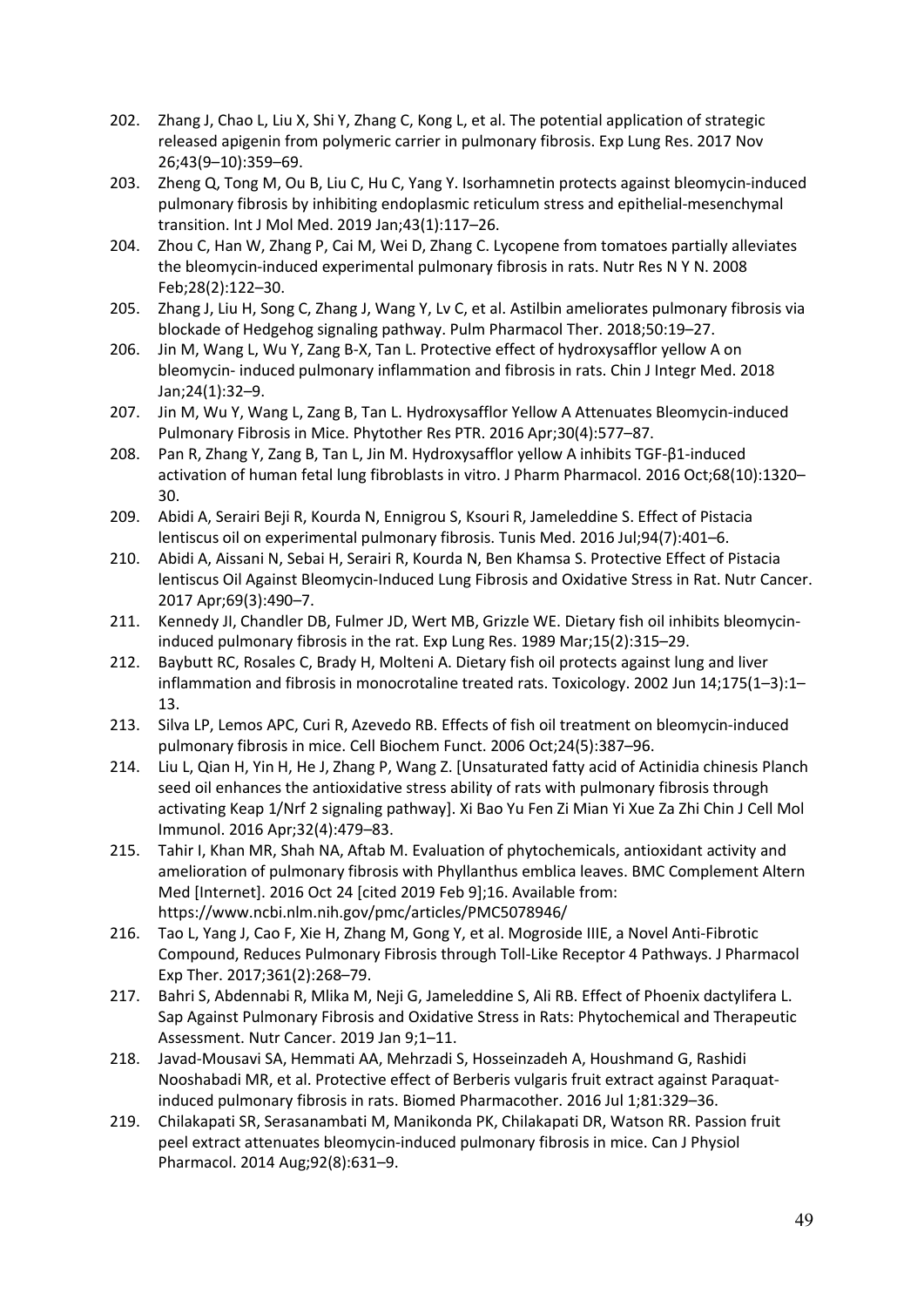- 220. Chakraborty K, Dey A, Bhattacharyya A, Dasgupta SC. Anti-fibrotic effect of black tea (Camellia sinensis) extract in experimental pulmonary fibrosis. Tissue Cell. 2019 Feb;56:14–22.
- 221. You H, Wei L, Sun W-L, Wang L, Yang Z-L, Liu Y, et al. The green tea extract epigallocatechin-3 gallate inhibits irradiation-induced pulmonary fibrosis in adult rats. Int J Mol Med. 2014 Jul;34(1):92–102.
- 222. Sriram N, Kalayarasan S, Sudhandiran G. Enhancement of antioxidant defense system by epigallocatechin-3-gallate during bleomycin induced experimental pulmonary fibrosis. Biol Pharm Bull. 2008 Jul;31(7):1306–11.
- 223. Kim H-R, Park B-K, Oh Y-M, Lee Y-S, Lee D-S, Kim H-K, et al. Green tea extract inhibits paraquat-induced pulmonary fibrosis by suppression of oxidative stress and endothelin-l expression. Lung. 2006 Oct;184(5):287–95.
- 224. Donà M, Dell'Aica I, Calabrese F, Benelli R, Morini M, Albini A, et al. Neutrophil restraint by green tea: inhibition of inflammation, associated angiogenesis, and pulmonary fibrosis. J Immunol Baltim Md 1950. 2003 Apr 15;170(8):4335–41.
- 225. INRA. Phenol-explorer [Internet]. 2015 [cited 2019 Jul 5]. Available from: http://phenolexplorer.eu/contents/polyphenol/592
- 226. USDA. Food Composition Databases Show Nutrients List [Internet]. 2019 [cited 2019 Jul 5]. Available from: https://ndb.nal.usda.gov/ndb/nutrients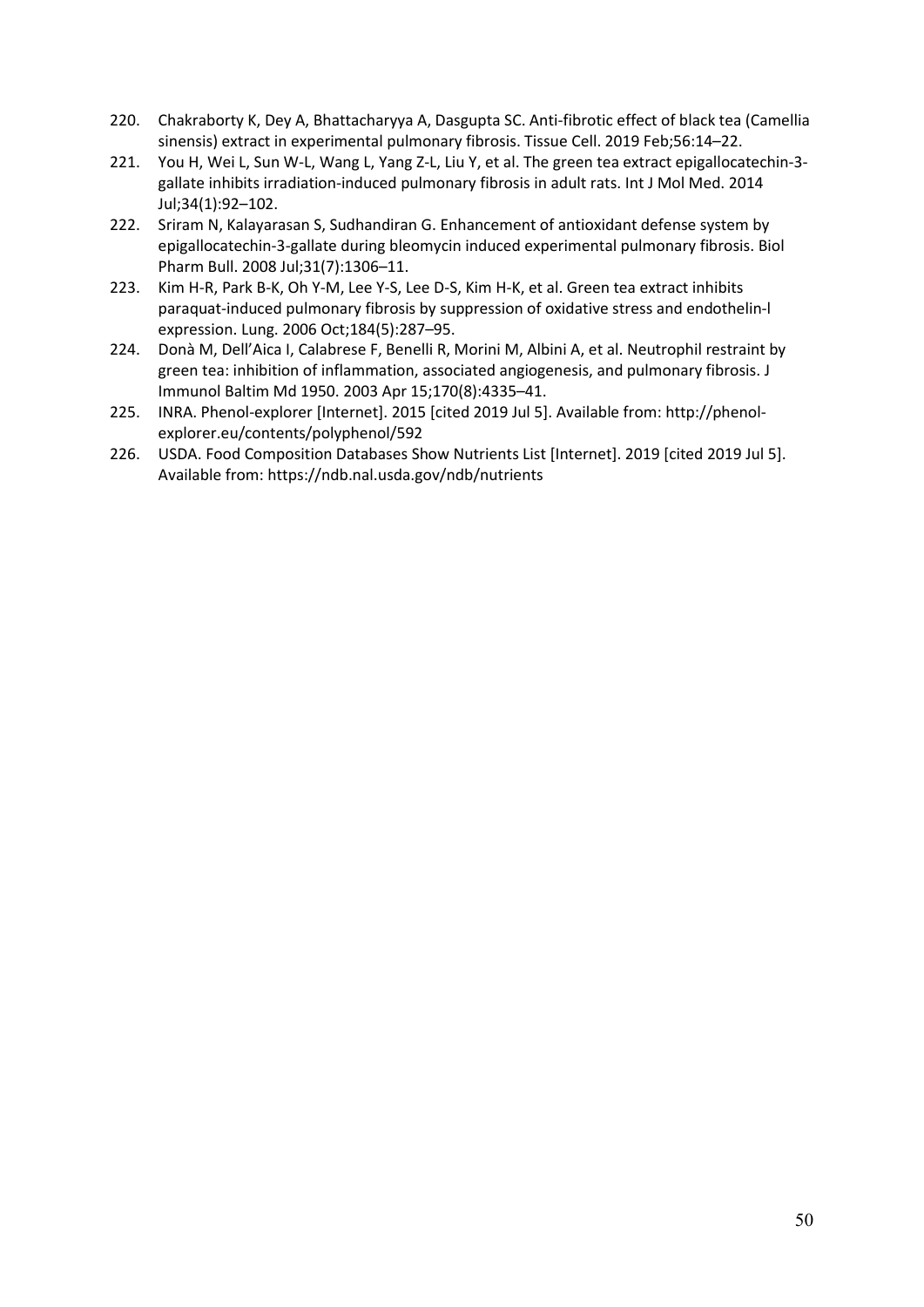| Nutrient         | Amount of studies      | Suggested anti-fibrotic mechanisms                 | Source            |
|------------------|------------------------|----------------------------------------------------|-------------------|
| Rhapontin        | 1 in vivo and in vitro | -reduction of LOX 2 and TGF- $\beta$ 1             | $[186]$           |
|                  | study                  | -increase AMPK expression.                         |                   |
|                  |                        | - less collagen deposition                         |                   |
|                  |                        | - Less $\alpha$ -SMA and HIF-1 $\alpha$ expression |                   |
|                  |                        | - Reverse of ECM                                   |                   |
| <b>Baicalin</b>  | 2 in vivo studies      | -inhibt p-ERK 1/2                                  | $[187]$ , $[188]$ |
|                  |                        | $-TFG-\beta1 inhibition$                           |                   |
|                  |                        | -heaptic lipid disorder                            |                   |
| <b>Baicalein</b> | 1 in vivo study        | -P inhibits TGF- $\beta$ 1 and p-smad-2/3by        | $[192]$           |
|                  |                        | repression of miR-21 levels                        |                   |
|                  |                        | - decrease in hydroxyproloine and $\alpha$ -SMA    |                   |
|                  |                        | -increase in lung index                            |                   |
| Diosmetin        | 1 in vitro study       | - counteracts TGF-β1 induced EMT by                | $[190]$           |
|                  |                        | inhibiting ROS generation                          |                   |
|                  |                        | - Inhibition of the PI3K/Akt and MAPK              |                   |
|                  |                        | pathways                                           |                   |
| Daidzein         | 1 in vivo study        | -Reduce COX2 and NFk- $\beta$                      | $[194]$           |
|                  |                        | - Reduces expression of MMP-2                      |                   |
|                  |                        | - Increase of TMP1 expression                      |                   |
|                  |                        | -Regulating apoptosis                              |                   |
| Epigallocatechin | 1 in vivo and in vitro | -Less p-Smad, type collagen and $\alpha$ smooth    | [192]             |
|                  | study                  | muscle actin                                       |                   |
| Luteolin         | 1 in vivo and in vitro | -less E-cadherin                                   | $[193]$           |
|                  | study                  | -less $TGF-\beta1$                                 |                   |
|                  |                        | -less Smad 3 phosporylation                        |                   |
| Naringenin       | 1 in vivo study        | -downregulates TGF- $\beta$                        | $[194]$           |
|                  |                        | -reduction of regulatory t Cells                   |                   |
| Tectorigenin     | 1 in vitro study       | -inhibit fibroblast proliferation                  | [195]             |
|                  |                        | -enhances miR-338 expression                       |                   |
|                  |                        | -less LPA1                                         |                   |
|                  |                        |                                                    |                   |

# Appendix 1: Summary polyphenols of influence in IPF.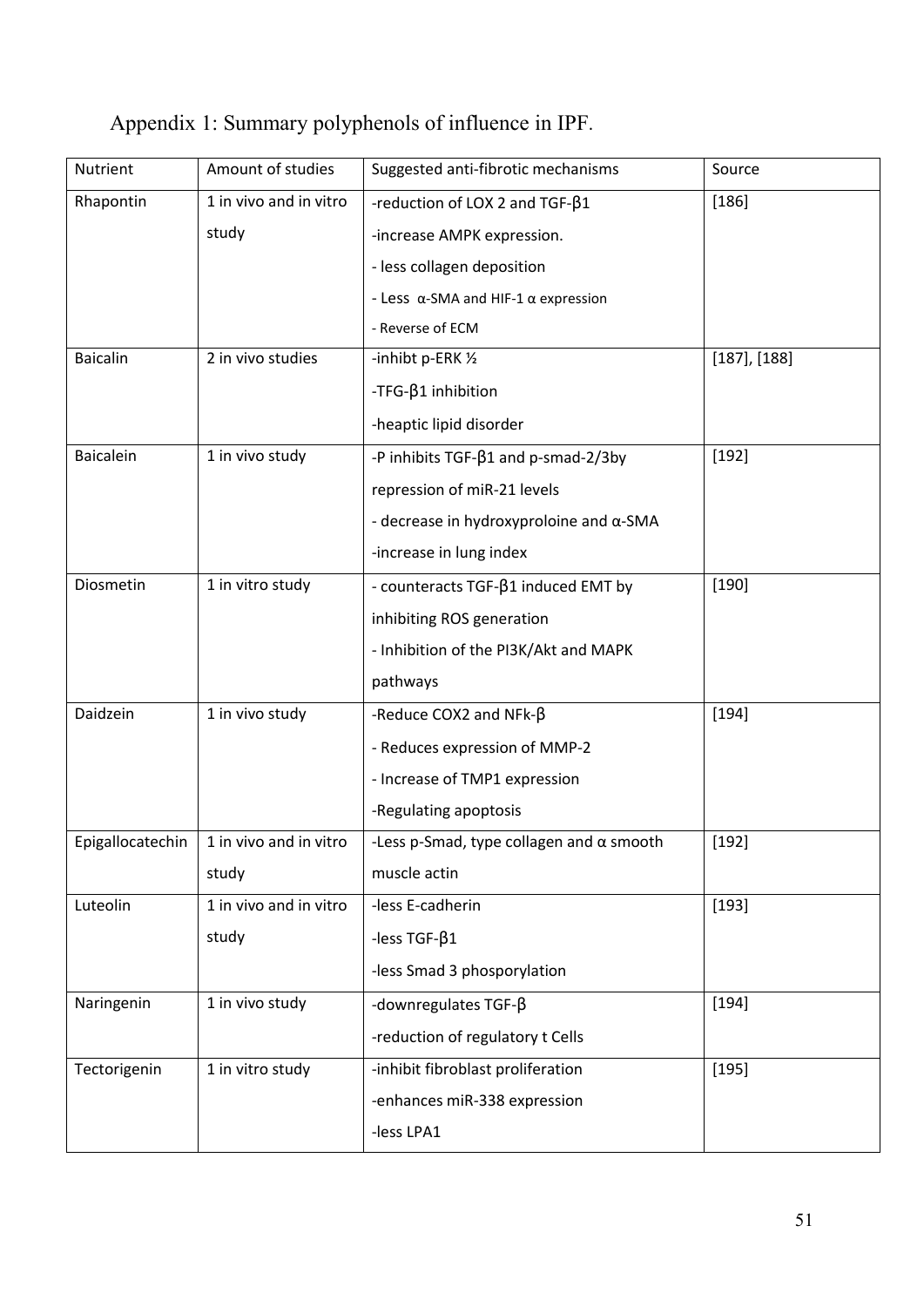| Naringin       | 1 in vivo study        | -reduce TNF- $\alpha$ , TGF- $\beta$ 1, MMP-9 and TIMP-1,        | $[196]$ , $[197]$ |
|----------------|------------------------|------------------------------------------------------------------|-------------------|
|                |                        | and increase antioxidant activities of SOD,                      |                   |
|                |                        | GSH-Px and HO-1                                                  |                   |
|                |                        | -decrease inMDA levels.                                          |                   |
| juglanin       | 1 in vivo study        | -lower levels of $\alpha$ -smooth muscle-actin ( $\alpha$ -SMA), | [198]             |
|                |                        | collagen type I, collagen type III, and transforming             |                   |
|                |                        | growth factor-β1                                                 |                   |
| apigenin       | 1 in vivo study        | -inhibit cell growth                                             | $[199]$           |
|                |                        | -inhibit TNF- $\alpha$ and TGF- $\beta$ cytokines                |                   |
|                |                        | -increase in CCN5 expression decrase in CCN2                     |                   |
|                |                        | expression                                                       |                   |
| Isorhamnetin   | 1 in vivo and in vitro | -reduce type-1 collagen and $\alpha$ -SMA expression             | $[200]$           |
|                | study                  | -reduce EMT and ERS                                              |                   |
|                |                        | -less fibrosis                                                   |                   |
| Lycopene       | 1 in vivo study        |                                                                  | [201]             |
| (carotenoid)   |                        | -reduction of TNF- $\alpha$                                      |                   |
|                |                        | -less NO                                                         |                   |
|                |                        | -less malondialdehyde.                                           |                   |
|                |                        | -higher SOD                                                      |                   |
| Astilbin       | 1 in vivo and in vitro | $-\alpha$ -SMA                                                   | $[202]$           |
|                | study                  | -snail                                                           |                   |
|                |                        | -increase in E-cadherin                                          |                   |
|                |                        | -increase in SP-C                                                |                   |
|                |                        | -blocks the hedgehog pathway                                     |                   |
| Hydroxysafflor | 2 in vitro             | -Decrease in TNF- $\alpha$ , IL-1 $\beta$ , and IL-6 expression  | $[203] - [205]$   |
| yellow A       | 2 in vivo studies      | -less NF-KB p65                                                  |                   |
|                |                        | -less TGF- $\beta$ 1, $\alpha$ -SMA, and collagen I              |                   |
|                |                        | -inhibit mad3 phosphorylation                                    |                   |
|                |                        | -activation of MRC-5 cells                                       |                   |
|                |                        |                                                                  |                   |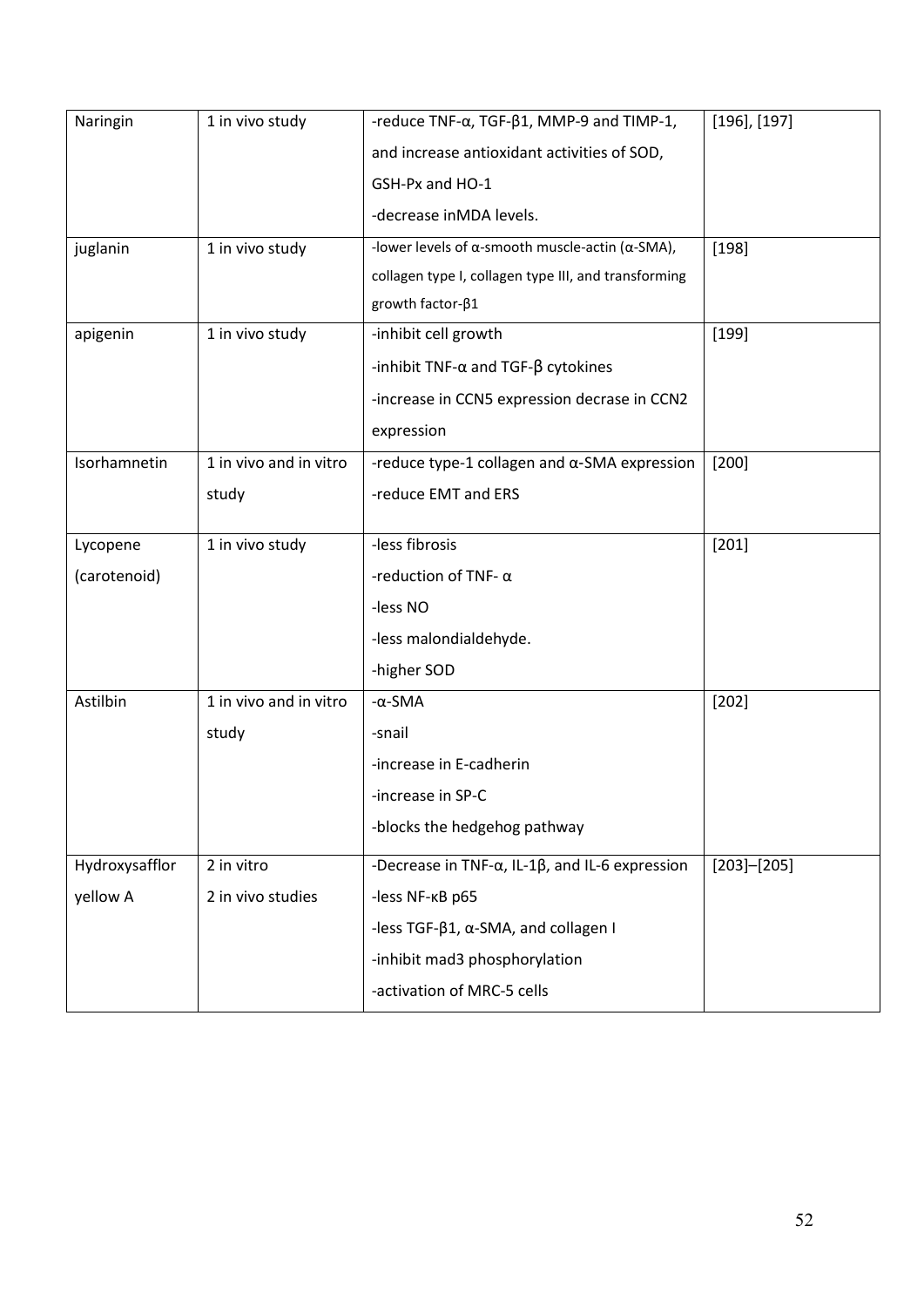| Food product                          | Influential nutrients                                                                        | studies                      | Result                                                                                                                                                          |                      |  |
|---------------------------------------|----------------------------------------------------------------------------------------------|------------------------------|-----------------------------------------------------------------------------------------------------------------------------------------------------------------|----------------------|--|
| Oil                                   |                                                                                              |                              |                                                                                                                                                                 |                      |  |
| Pistacia Lentiscus Oil                | Rich in Linoilic acid<br>and palmitic aid                                                    | 1 in vivo                    | -decrease in TGF- <sub>B</sub><br>-antioxidant<br>-no effect on fibrosis and<br>inflammation<br>lipid per, SOD & CAT                                            | $[206]$ ,<br>[207]   |  |
| Fish oil                              | <b>Essential fatty acids</b><br>eicosapentaenoic<br>acid                                     | 3 in vivo                    | -less increase in lung protein<br>-less increasehydroxyproline<br>-less inflammation<br>-no preventive properties                                               | $[208]$ -<br>$[210]$ |  |
| Planch seed oil                       |                                                                                              | 1 in vivo                    | -regulation of Keap1/Nrf2<br>-antioxidant                                                                                                                       | $[211]$              |  |
| Flaxseed oil                          | Long-chain omega-3<br>fatty acids, $\alpha$ linoleic<br>acid                                 | 1 in vivo                    | -reduced septal thickness<br>-delayed edema formation<br>-inflammatory cell infiltration<br>-reduced pulmonary arterial<br>lumen<br>-decreased septal thickness | $[107]$              |  |
| Plant extract                         |                                                                                              |                              |                                                                                                                                                                 |                      |  |
| Phyllanthus Emblica<br>leaves extract | gallic acid, rutin,<br>caffeic acid,<br>kaempferol and<br>other active<br>phytoconstituents. | 1 in vitro                   | -scavenging of NO and lipid<br>peroxidation<br>-increase in GSH, SOD and<br>catalase.<br>ameliorate CCI4 induced<br>injury<br>-decreases TBARS, H2O2            | $[212]$              |  |
| Mogroside IIIE                        |                                                                                              | 1 in vitro<br>and in<br>vivo | -inhibit collagen deposition<br>-inhibit fibroblast activation<br>-inhibition of TLR4 signals                                                                   | $[213]$              |  |
| Date palm sap                         |                                                                                              | in vivo                      | -restore normal MDA, SOD and<br><b>CAT levels</b><br>-decrease hydroxyproline                                                                                   | $[214]$              |  |
| Fruit                                 |                                                                                              |                              |                                                                                                                                                                 |                      |  |

# Appendix 2: Table on specific food products influencing IPF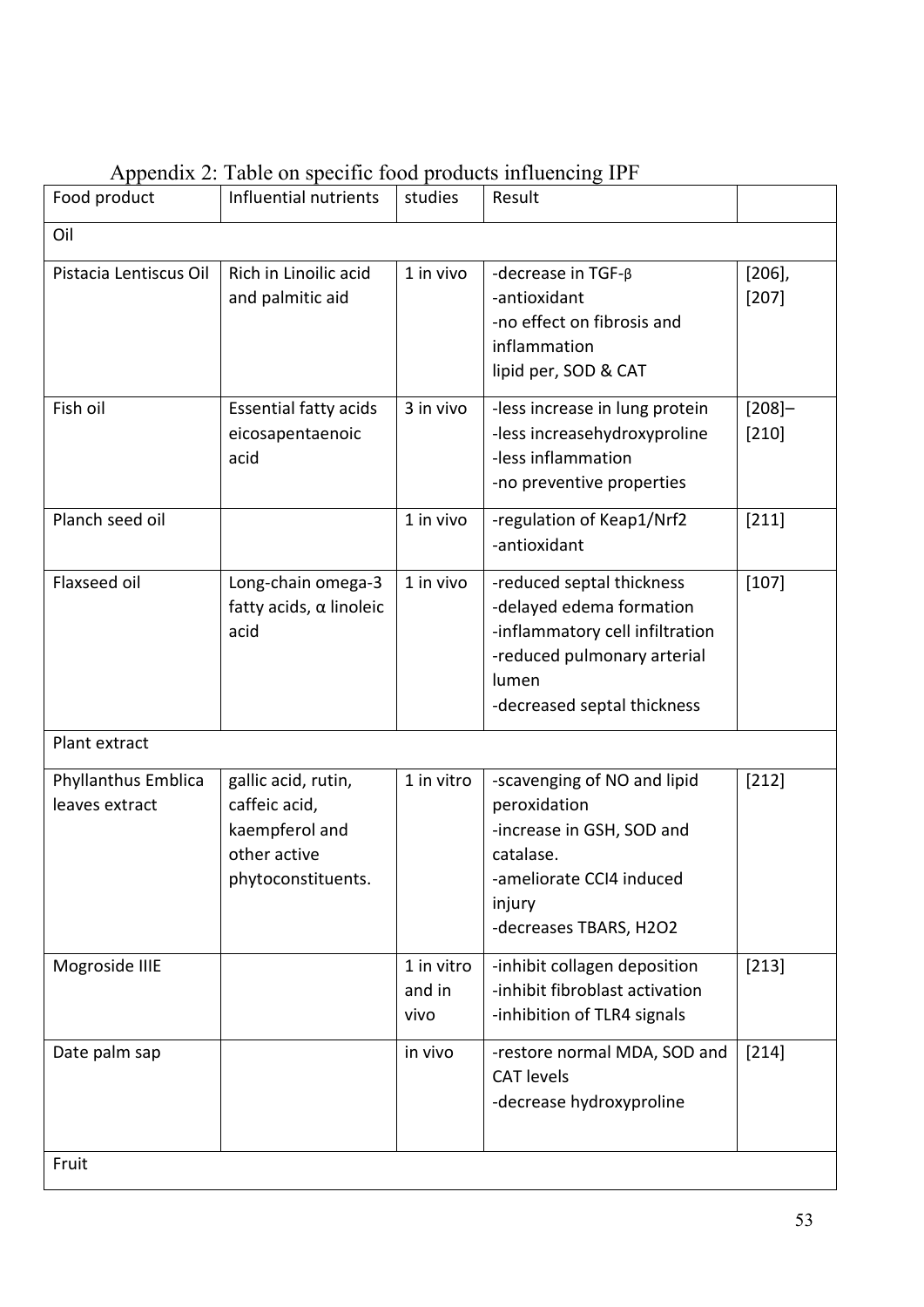| Berberis vulgaris<br>fruit extract                 | in vivo             | -reduction of TNF- $\alpha$ , IL-6 and<br>$TGF-\beta1$                                                                                                                                                                                                                                         | $[215]$            |
|----------------------------------------------------|---------------------|------------------------------------------------------------------------------------------------------------------------------------------------------------------------------------------------------------------------------------------------------------------------------------------------|--------------------|
| Passion fruit peel<br>extract                      | in vivo             | -less type 1 collagen<br>-less inflammatory cell<br>infiltration<br>-less hydroxyproline<br>deposition                                                                                                                                                                                         | [216]              |
| Tea                                                |                     |                                                                                                                                                                                                                                                                                                |                    |
| <b>Black tea</b>                                   | in vivo             | -decreased expression in $\alpha$ -<br><b>SMA</b><br>-down-regulation of TGF- $\beta$<br>-upregulation of IFN-y                                                                                                                                                                                | [217]              |
| Green tea extract<br>epigallocatechin 3<br>gallate | in vivo             | -reduce collagen depositions,<br>MDA, enhanced SOD, inhibited<br>(myo)fibroblast proliferation,<br>protect (AE2) cells, regulated<br>serum levels of TGF- $\beta$ 1, IL-6,<br>IL-10, and TNF- $\alpha$ .<br>activate Nrf-2<br>-inhibit weight loss<br>-antioxidant propertie<br>-hydroxyprline | $[218]$ ,<br>[219] |
| Green tea extract                                  | in vivo             | -less malondialdehyde<br>-endothelin-1<br>-preproet-1 mRna expression                                                                                                                                                                                                                          | [220]              |
| Green tea                                          | in vitro<br>in vivo | -scavenge ROS<br>-inhibit neutrophil apoptosis<br>-inhibit neutrophil<br>angiogenesis                                                                                                                                                                                                          | $[221]$            |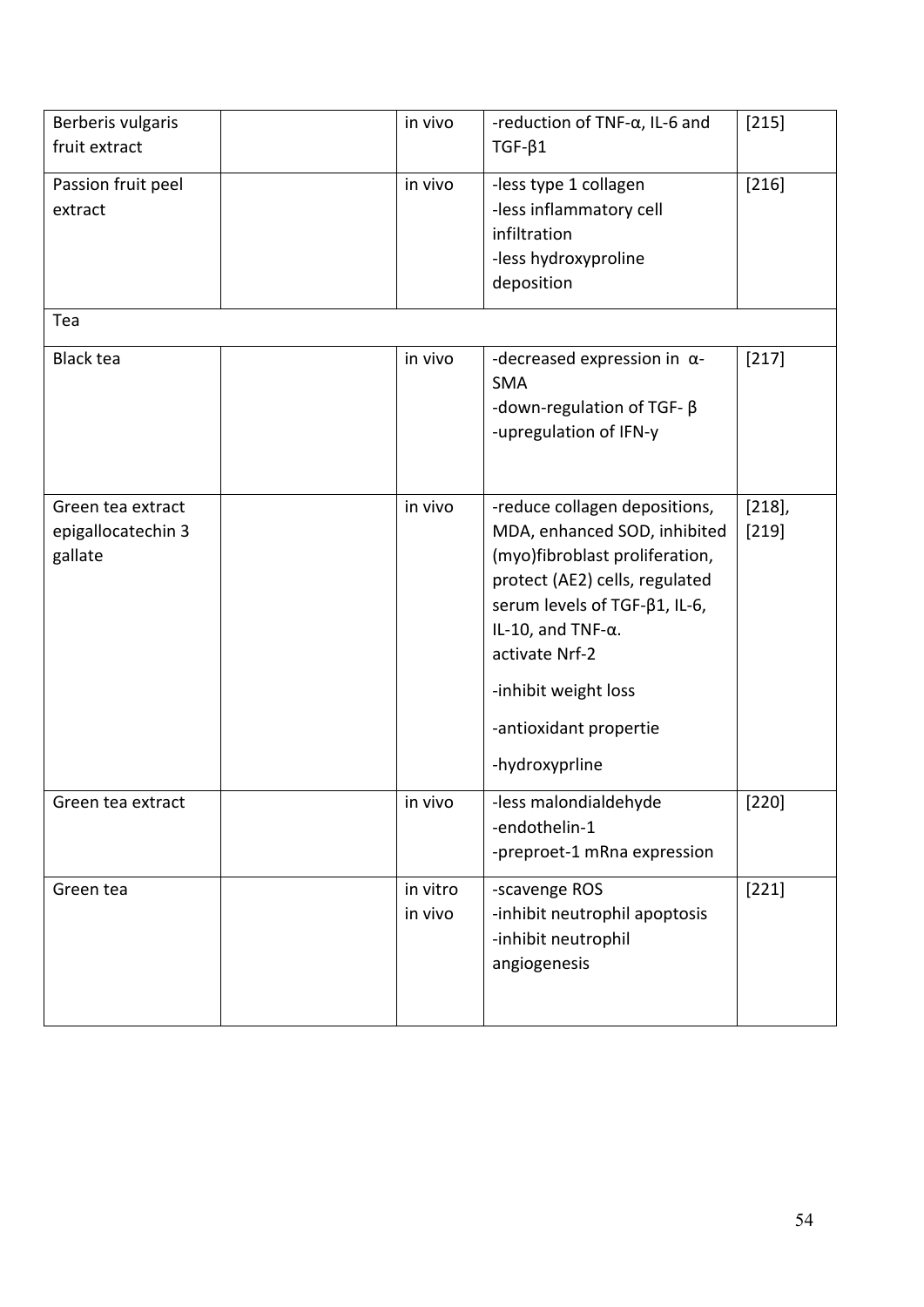# Appendix 3: anti-inflammatory food components.

| Food item                           | $\mu$ repondix $\sigma$ , and immainmatory rood components.<br>Inflammatory effect<br>score | references                                                                                                                                                                                                                                                                                                                             |
|-------------------------------------|---------------------------------------------------------------------------------------------|----------------------------------------------------------------------------------------------------------------------------------------------------------------------------------------------------------------------------------------------------------------------------------------------------------------------------------------|
| Epigallocatechin-3gallate<br>(EGCG) | $-1.000$                                                                                    | (Chen et al. 2002; Wheeler et al. 2004; Bani et al. 2006;<br>Kim et al. 2006; Qin et al. 2011; Chan et al. 2012; Lee et<br>al. 2013; You et al. 2014)                                                                                                                                                                                  |
| Vitamin D                           | $-1.000$                                                                                    | (Dimeloe et al. 2012; Kuo et al. 2012; Agrawal et al.<br>2013; Zhong et al. 2013)                                                                                                                                                                                                                                                      |
| Vitamin E                           | $-1.000$                                                                                    | (Okamoto et al. 2006; Wagner et al. 2007; Wagner et<br>al. 2008; Wiser et al. 2008; Mabalirajan et al. 2009;<br>Geiser et al. 2013; Hernandez et al. 2013)                                                                                                                                                                             |
| Resveratrol                         | $-0.889$                                                                                    | (Culpitt 2003; Donnelly et al. 2004; Birrell 2005; Lee et<br>al. 2009; Knobloch et al. 2010)                                                                                                                                                                                                                                           |
| Quercetin                           | $-0.864$                                                                                    | (Donnelly et al. 2004; Boots et al. 2009; Boots et al.<br>2011; Verma et al. 2013)                                                                                                                                                                                                                                                     |
| N-3 PUFAs                           | $-0.743$                                                                                    | (Payan et al. 1986; Arm et al. 1988; Broughton et al.<br>1997; Hodge et al. 1998; Okamoto et al. 2000;<br>Mickleborough et al. 2003; Matsuyama et al. 2005;<br>Mickleborough et al. 2006; de Batlle et al. 2012;<br>Kunitsugu et al. 2012; Jang et al. 2014; Schuster et al.<br>2014)                                                  |
| Flavonoids                          | $-0.714$                                                                                    | (Park et al. 2007; Geraets et al. 2009; Xie et al. 2009;<br>Wu et al. 2011; Kim et al. 2013)                                                                                                                                                                                                                                           |
| Fatty acid<br>supplementation       | $-0.667$                                                                                    | (Kanwar et al. 2008; Wood et al. 2010)                                                                                                                                                                                                                                                                                                 |
| Probiotics                          | $-0.538$                                                                                    | (Charng et al. 2006; Feleszko et al. 2007; Forsythe et al.<br>2007; Moreira et al. 2007; Karimi et al. 2009; Lim et al.<br>2009; Hougee et al. 2010; Lyons et al. 2010; Kukkonen<br>et al. 2011; Jan et al. 2012; MacSharry et al. 2012;<br>Miraglia Del Giudice et al. 2012; Zhang et al. 2012; Harb<br>et al. 2013; Kim et al. 2013) |
| $n-3 + n-6$ PUFAs                   | $-0.500$                                                                                    | (Surette et al. 2003; Broekhuizen et al. 2005)                                                                                                                                                                                                                                                                                         |

Data was retrieved from a previous study from de Boer et al. [64]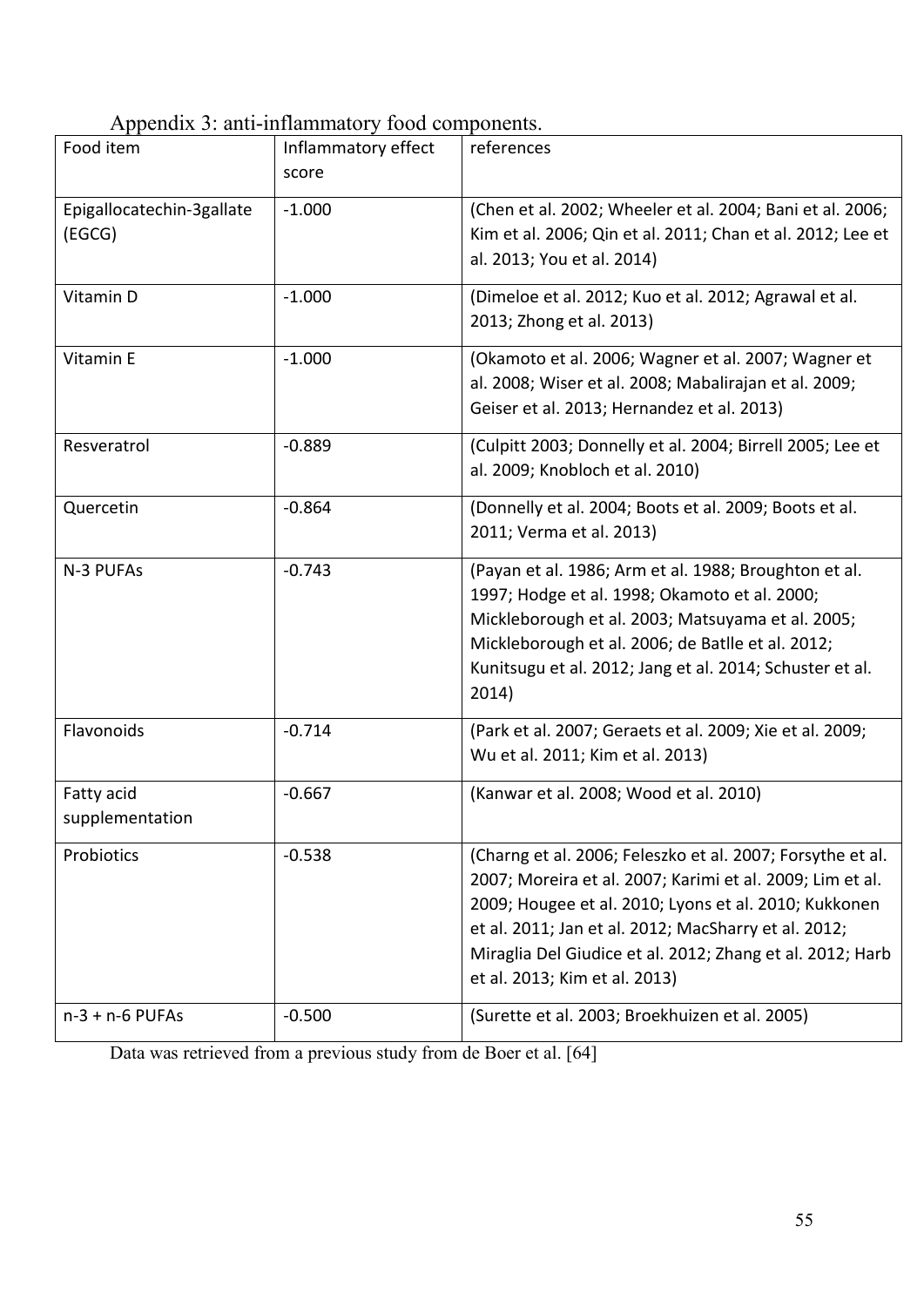# Appendix 4: Alternative ingredients for the ILD smoothie

| <b>Beneficial food</b> | used               | Alternative 1 | Alternative 2 |
|------------------------|--------------------|---------------|---------------|
| components             |                    |               |               |
| Vitamin K              | Spinach            | Kale          | basil         |
|                        | Banana             |               |               |
| Quercetin/             | Cranberries        | Grapes        | Dark          |
| Resveratrol            | <b>Blueberries</b> | Cranberries   | chocolate     |
|                        | gojiberries        |               |               |
| Curcumin               | curcuma            | turmeric      |               |
| Omega 3                | chiaseed           | flaxseed      | seaweed       |
|                        |                    |               |               |
| $5 - 1$                |                    |               |               |

[225,226]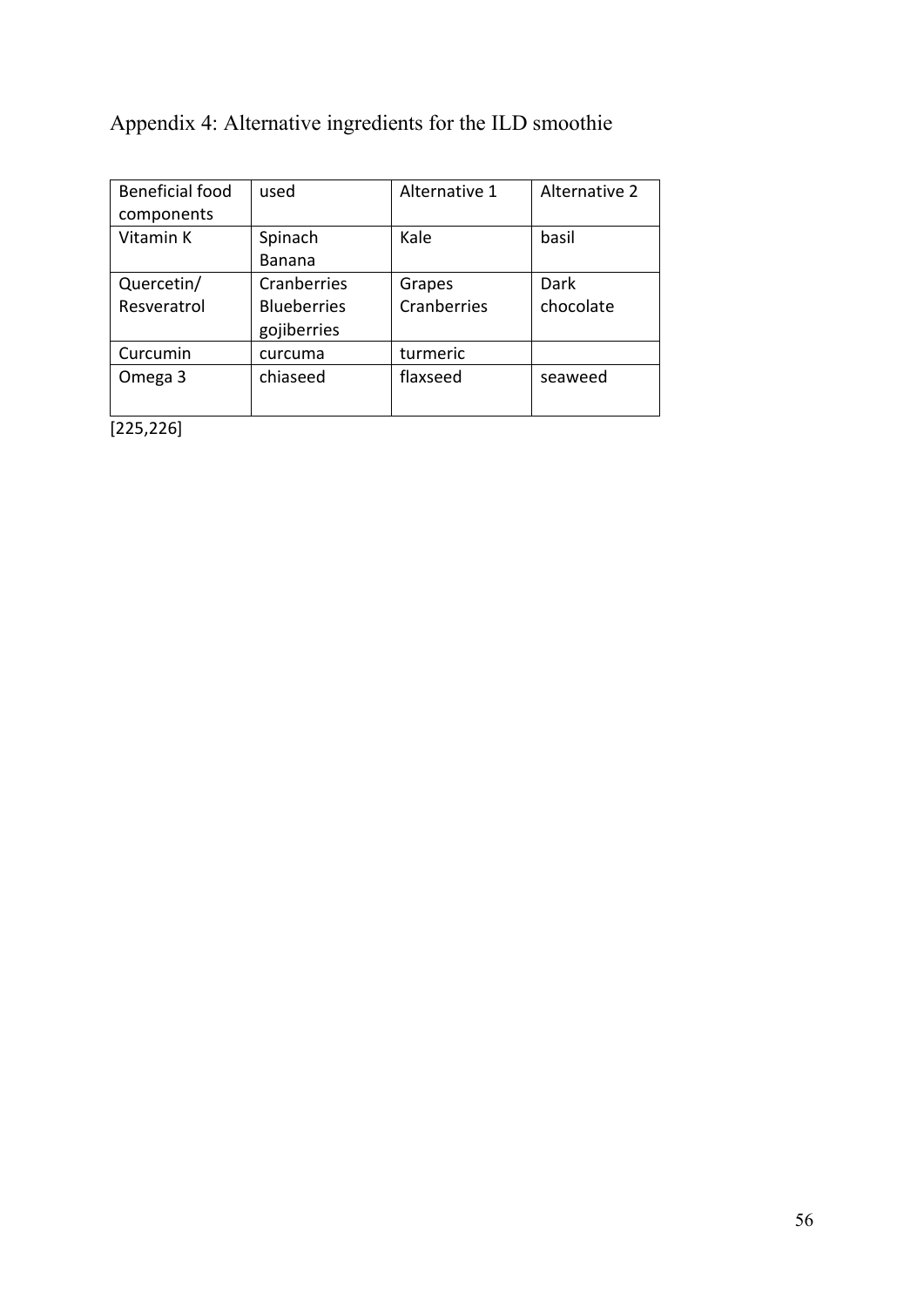Appendix 5: publication 1 self-reported Gastrointestinal Side effects of Antifibrotic Drugs

## Self-reported Gastrointestinal Side effects of Anti-fibrotic Drugs

# in Dutch Idiopathic Pulmonary Fibrosis patients

V.L.J. Proesmans<sup>1,4</sup>, M. Drent<sup>2,3,4</sup>, M.D.P. Elfferich<sup>4</sup>, P.A.H.M. Wijnen<sup>4,5</sup>, N.T. Jessurun<sup>6</sup>, A.  $Bast<sup>1,3,4</sup>$ 

- 1. Venlo Campus, Maastricht University, Venlo, the Netherlands
- 2. ILD Center of Excellence, Department of Pulmonology, St. Antonius Hospital, Nieuwegein, the Netherlands
- 3. Department of Pharmacology and Toxicology, FHML, Maastricht University, Maastricht, the Netherlands
- 4. ild care foundation research team, Ede, the Netherlands
- 5. Central Diagnostic Laboratory, Maastricht University Medical Centre, Maastricht, the Netherlands
- 6. Netherlands' Pharmacovigilance Centre Lareb, 's-Hertogenbosch, the Netherlands

### Correspondence

Prof. Marjolein Drent, MD, PhD ILD Center of Excellence, Department of Pulmonology, St Antonius Hospital Koekoekslaan 1 3435 CM Nieuwegein The Netherlands telephone number: +31883201482 email: [m.drent@antoniusziekenhuis.nl](mailto:m.drent@antoniusziekenhuis.nl)

## **Keywords**

Anti-fibrotic drugs · Idiopathic pulmonary fibrosis · IPF · Nintedanib · Pirfenidone · Side effects · Treatment

Running title Gastrointestinal Side effects of Anti-fibrotic Drugs in IPF

## Abstract

Purpose Idiopathic pulmonary fibrosis (IPF) is an inexorably progressive disease, which has

a great impact on patients' lives. Pirfenidone and nintedanib are approved and recommended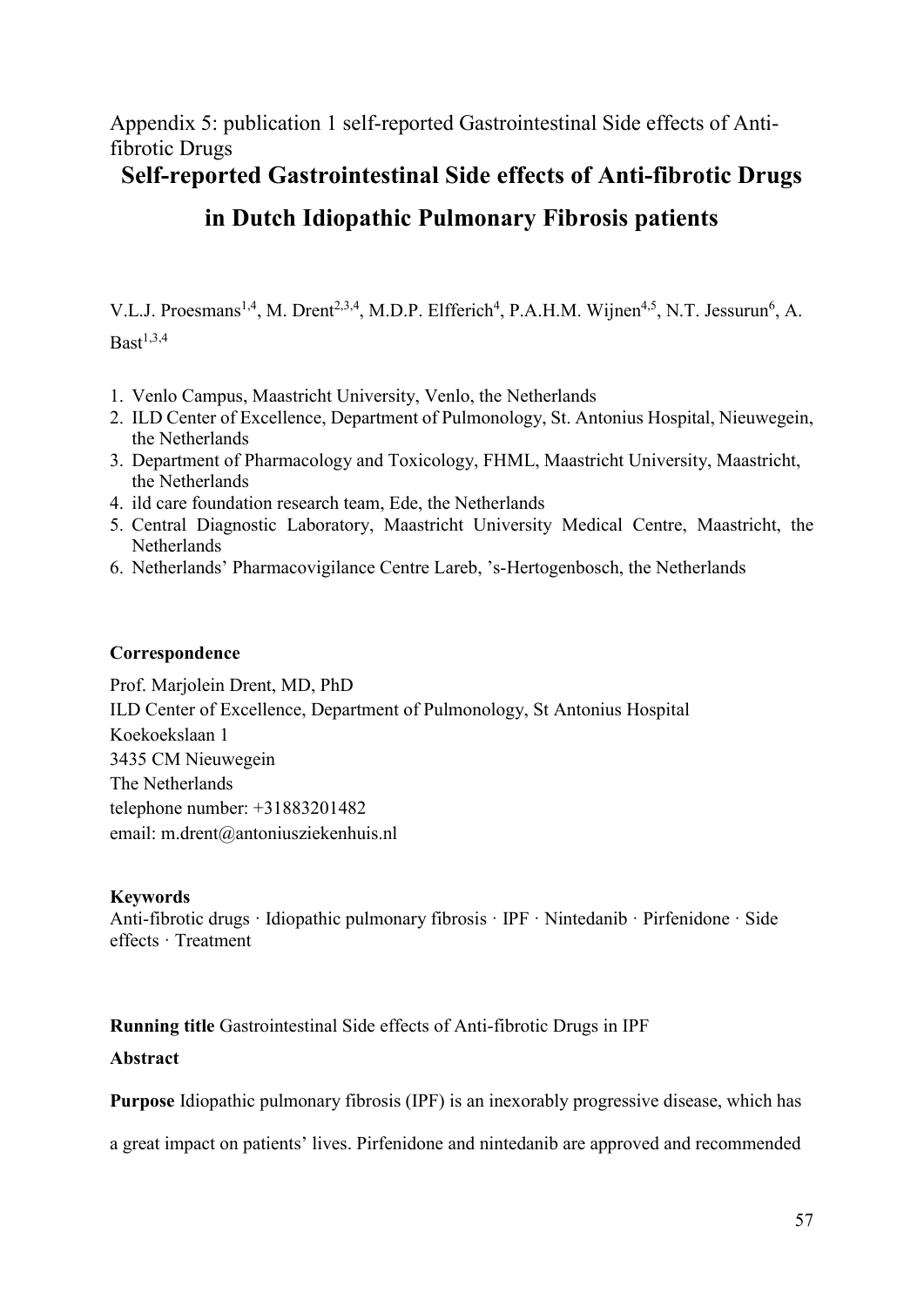anti-fibrotic drugs for patients with IPF. The aim of this study was to evaluate self-reported gastrointestinal side effects of anti-fibrotic drugs in 176 Dutch IPF patients.

Methods A cross-sectional web-based anonymous survey about complaints and side effects was conducted among IPF patients in the Netherlands. Logistic regression was used to quantify whether pirfenidone and nintedanib caused complaints of nausea, vomiting, diarrhea, appetite loss, weight loss or loss of taste or smell perception.

Results The questionnaire was completed by 176 IPF patients, 71 of whom used pirfenidone and 85 nintedanib, while 20 patients did not use any anti-fibrotic drugs. Nintedanib users reported complaints of diarrhea, vomiting, weight loss, and loss of appetite (*p*<0.01). Nausea was significantly increased ( $p$ <0.05). Pirfenidone caused increased appetite loss ( $p$ <0.01) and the risk of weight loss  $(p<0.05)$ . The increasein loss of appetite and weight loss did not differ significantly between the two drugs.

Conclusion The current study showed that nintedanib causes a significant increase in diarrhea, vomiting, weight loss and loss of appetite, while pirfenidone led to loss of appetite. Our results suggests new avenues regarding dietary recommendations for IPF patients.

Word count abstract 207

Word count manuscript 2607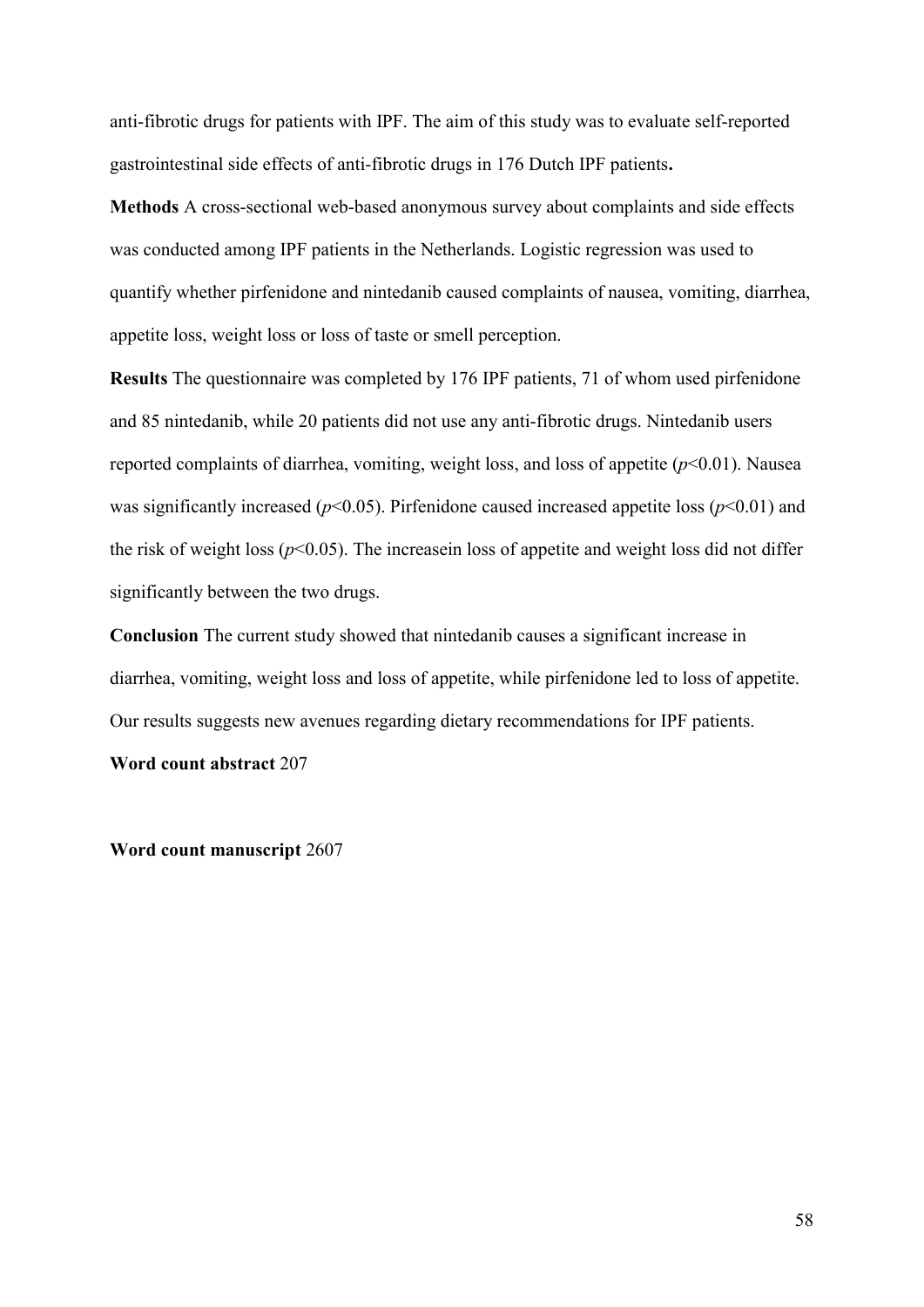### Introduction

Idiopathic pulmonary fibrosis (IPF) is a serious, inexorably progressive disease, which usually affects middle-aged and older adults. While IPF is by definition "idiopathic" (i.e., of unknown cause), the list of potential fibrogenic triggers that have been associated with IPF includes smoking, chronic microaspiration of gastric content and chronic infection. IPF varies from person to person. In some cases, fibrosis develops quickly, while in others, the process is much slower and the disease remains stable for years. It carries a 5-year survival rate of approximately 20%, which is worse than that of several types of cancer [\[1,](#page-81-0) [2\]](#page-81-1) . Although IPF is the first or second most commonly encountered form of interstitial lung disease (ILD) (range 17%–86%), its overall incidence and prevalence are unclear. Published incidence rates have ranged from 0.6 to 17.4 per 100,000 person years. To date, there is no cure for IPF. In addition to other care options endorsed by the ATS guidelines, including pulmonary rehabilitation, long-term oxygen therapy, lung transplantation and antacid therapy, new antifibrotic drugs have recently become available [\[3\]](#page-81-2). Pirfenidone and nintedanib, two compounds with anti-fibrotic properties and pleiotropic mechanisms of action, have consistently proven to be effective in reducing functional decline and disease progression in IPF, and have been approved as standard of care worldwide [\[3,](#page-81-2) [4\]](#page-81-3). Despite substantial differences in the mechanism of action of these two compounds, their treatment effect is strikingly similar, reducing the decline of forced vital capacity (FVC) by approximately 100 mL/year. Individual treatment options should therefore be discussed with each newly diagnosed IPF patient, considering not only the potential benefits but also the side effects, which are not completely identical for these two drugs.

A chronic condition such as IPF may have a substantial impact on patients' quality of life (QoL) [\[5\]](#page-81-4), and the same is true for the possible side effects of drugs used to treat this progressive disorder. Common side effects of both drugs include nausea, diarrhea, weight loss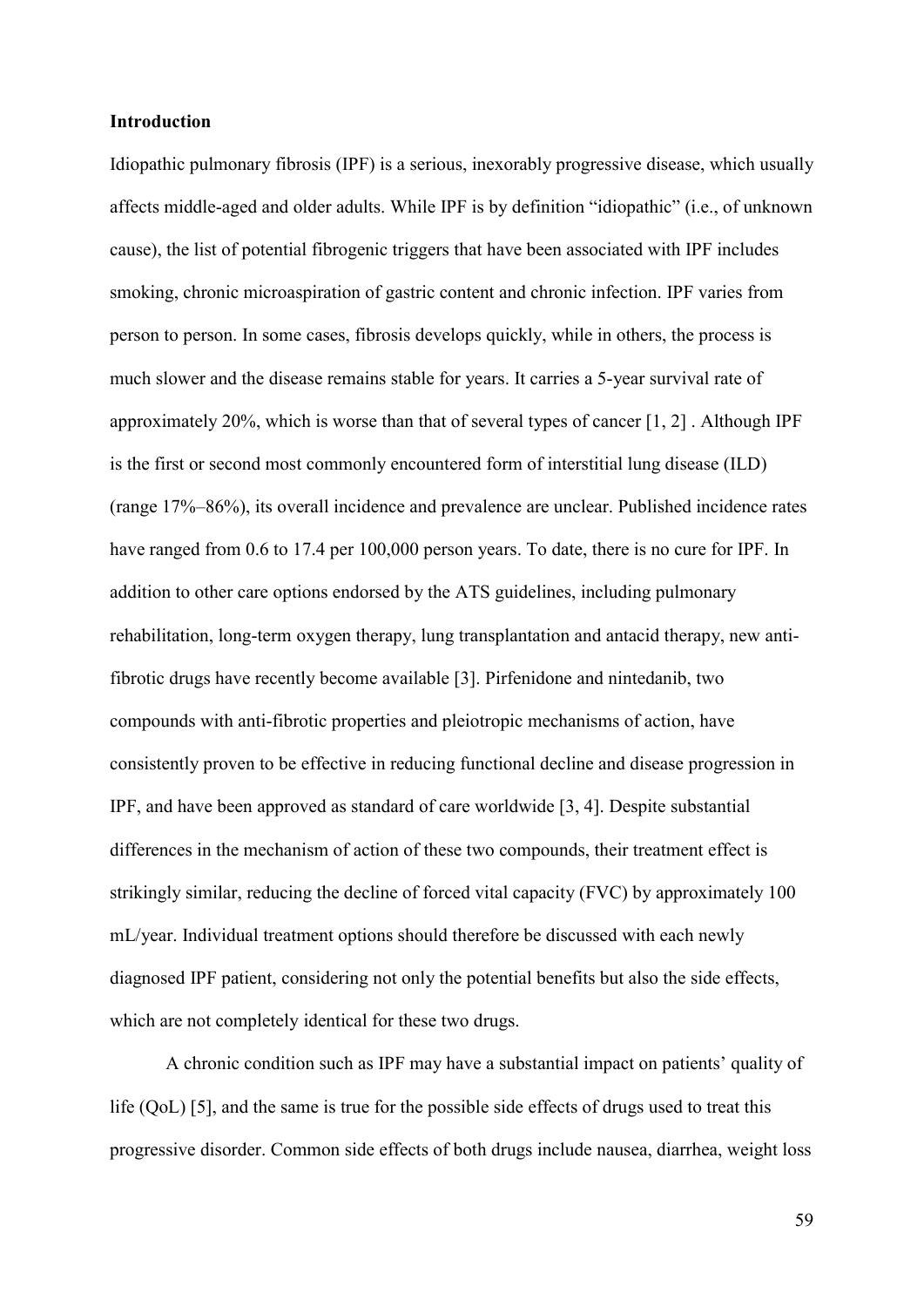and loss of appetite. Pirfenidone is also known to cause changes in taste and smell perception [[6\]](#page-81-5), while similar effects have not been reported for nintedanib. These side effects are regularly reported by patients, but relatively little is known about their real prevalence. We therefore studied the self-reported side effects of anti-fibrotic drugs in a Dutch sample of IPF patients.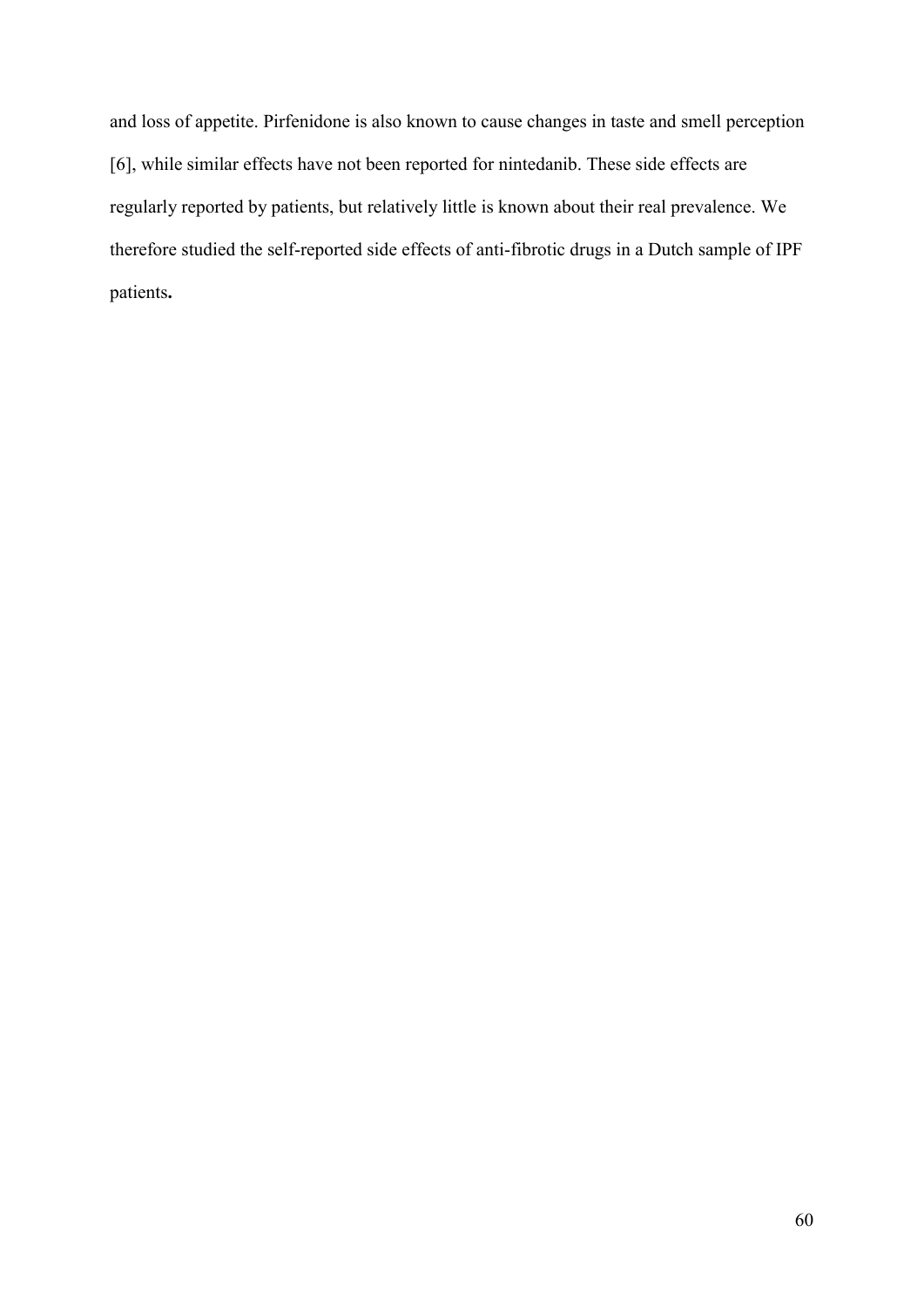### Materials and methods

### *Study design*

In cooperation with the Dutch Pulmonary Fibrosis Patient Society

(Longfibrosepatiëntenvereniging Nederland), the ild care foundation has designed a questionnaire about side effects of anti-fibrotic drugs. This questionnaire includes questions about their disease and any problems these patients may have experienced regarding the use of anti-fibrotic drugs as well as other medication. In addition, it concerns the burden of disease and the symptoms experienced by patients with IPF. Respondents were asked to complete the questionnaire even if they had never experienced any problems with drug use. The questionnaire was used in a cross-sectional web-based anonymous survey, conducted from June 2018 to October 2018 among a sample of IPF patients in the Netherlands.

This study was performed in accordance with the Declaration of Helsinki and its amendments.

### *Study subjects and procedure*

The overall study sample included IPF patients who were known at the outpatient clinic of the ILD Center of Excellence of the St. Antonius Hospital, Nieuwegein, the Netherlands, and/or who were members of the Dutch Pulmonary Fibrosis Patient Society. All subjects had been diagnosed with IPF by a multidisciplinary team according to international guidelines [\[7\]](#page-81-6). They were invited to complete the questionnaire by means of an advertisement in the ILD Newsletter of the ILD Center of Excellence at Nieuwegein, while patients visiting the centre's outpatient clinic were also approached. Patients were recruited without incentives, since the survey was anonymous. All patients had sufficient command of the Dutch language and internet access. The survey was developed using the online questionnaire tool *Surveymonkey* (www.surveymonkey.com). The questions concerned the burden of disease and symptoms experienced by the patients with IPF. Further questions concerned demographics (gender, age, duration of IPF), and the use of medication.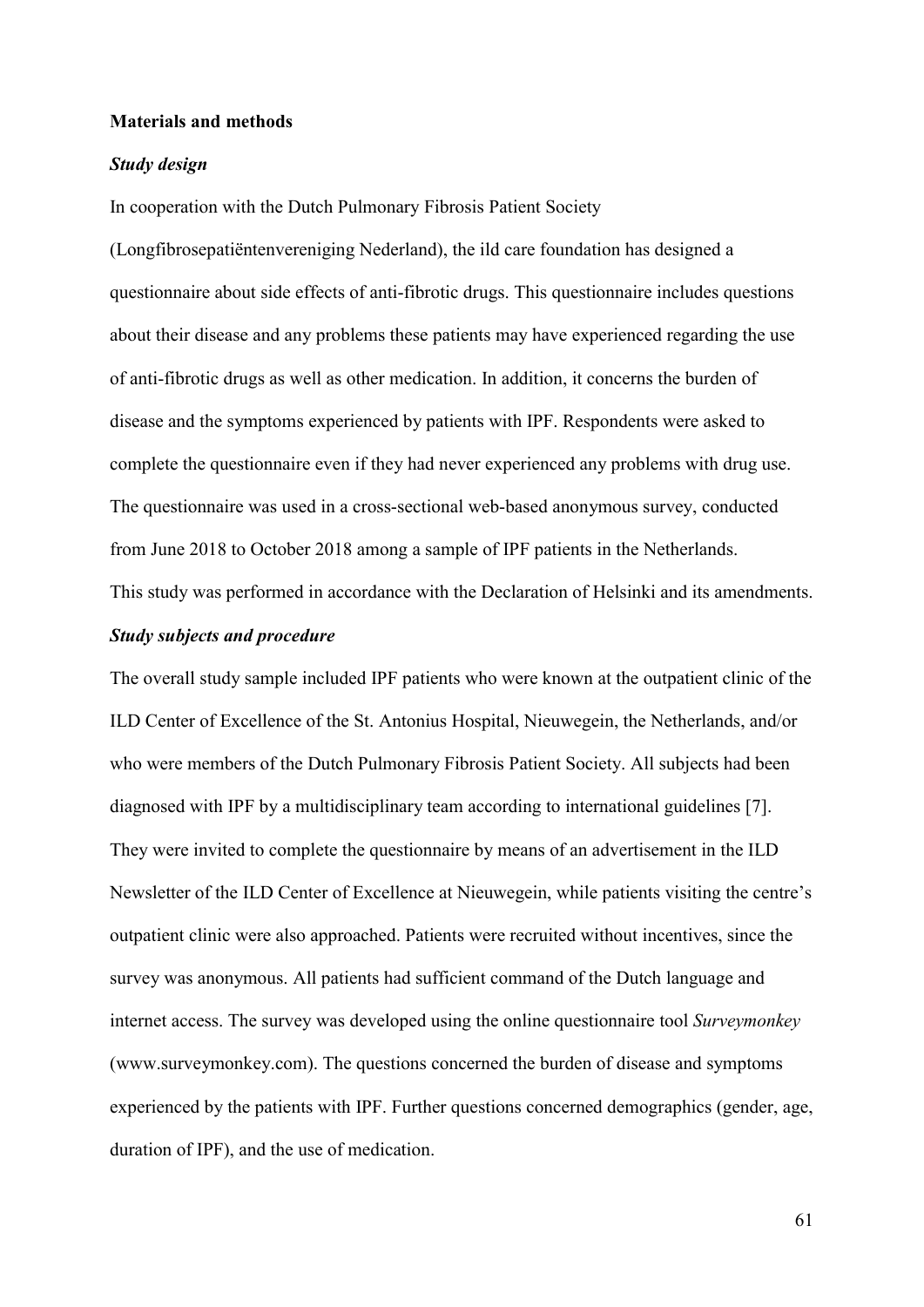### *Statistical analysis*

All statistical analyses were performed using R version 3.5.2, retrieved from the R Foundation for Statistical Computing [\[8\]](#page-81-7). To test the adverse effects of pirfenidone and nintedanib, the variables nausea, vomiting, diarrhea, weight loss, appetite loss and loss of taste or smell perception were evaluated using logistic regression analysis with a logit link. Drug use was included as an explanatory variable, with three factors: pirfenidone (*n*=71), nintedanib (*n*=85) and non-drug users  $(n=20)$ . A correlation matrix (appendix 1) was used to select which of the covariates of age, gender, smoking, time since diagnosis, BMI, antacid use, vitamin D, vitamin K and multivitamin supplementation should be included. If any of the covariates correlated with any of the adverse side effects at a significance level  $p<0.05$  or lower, it was included in the final model.

### **Results**

Table 1 shows demographic and clinical data from 176 Dutch patients suffering from IPF, 20 of whom did not use any anti-fibrotic drugs (Group 1). Pirfenidone was used by 71 patients (Group 2) and 85 patients used nintedanib (Group 3). The non-drug users (Group 1) included significantly fewer men ( $p < 0.01$ ) than the drug users (Groups 2 and 3). Other factors did not differ significantly between these groups (Table 1).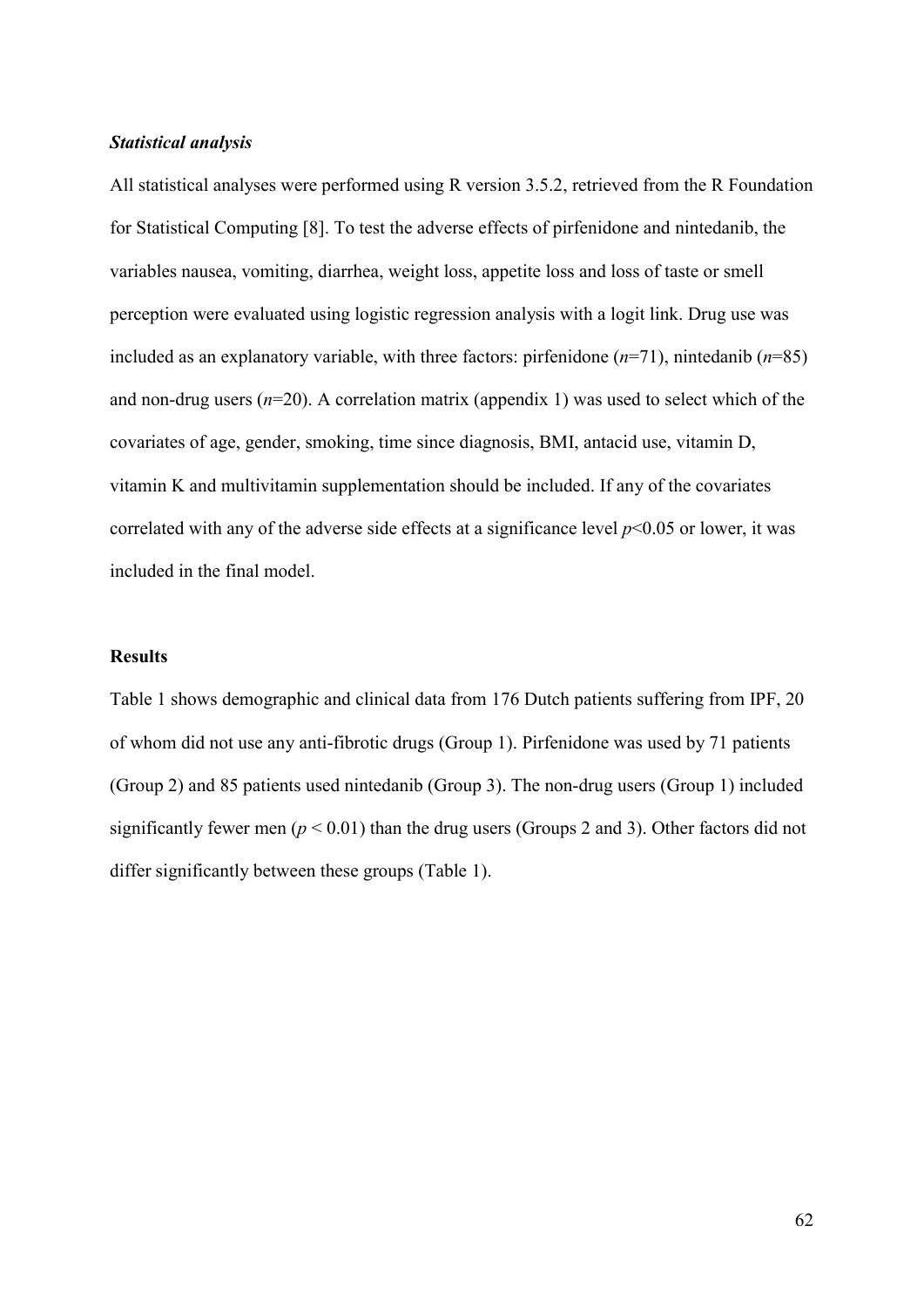|                                                         | Group 1<br>Non-drug users | Group 2<br>Pirfenidone users | Group 3<br>Nintedanib users |
|---------------------------------------------------------|---------------------------|------------------------------|-----------------------------|
| Number                                                  | 20                        | 71                           | 85                          |
| Age, (range, min-max), years                            | $63(35-79)$               | $70(43-83)$                  | 68 (46-80)                  |
| Gender, male %                                          | $55*$                     | 81.7                         | 78.8                        |
| Smoker, yes %                                           | $\theta$                  | 1.4                          | 3.5                         |
| Time since diagnosis, years                             | $2.7 \pm 0.7$             | $2.7 \pm 0.7$                | $2.1 \pm 0.7$               |
| Having used medication<br>longer<br>than 12 months $\%$ | NA                        | 68.1                         | 56.6                        |
| Oxygen use, $\%$                                        | 31.6                      | 45.5                         | 45.1                        |
| BMI $(kg/m2)$                                           | $27.2 \pm 3.6$            | $26.4 \pm 3.6$               | $26.6 \pm 3.8$              |
| Vitamin D, yes %                                        | 50                        | 32.4                         | 37.6                        |
| Vitamin K, yes $\%$                                     | 25                        | 15.5                         | 18.8                        |
| Multivitamin, yes %                                     | 15                        | 11.1                         | 11.8                        |
| Antacid, yes%                                           | 78.9                      | 73.2                         | 71.8                        |

Table 1 Summary of the demographic and clinical data of the three idiopathic pulmonary fibrosis (IPF) patient groups

Data are expressed as mean  $\pm$  SD or percentage if appropriate. BMI=body mass index. NA=not applicable

\**p*-value < 0.01 group 1 vs  $2+3$ 

Figure 1 shows the side effects among the three IPF patients groups.

Nintedanib users reported significantly more diarrhea and weight loss than Group 1. Because none of the respondents in Group 1 reported vomiting, it was not possible to statistically test for a direct effect. However, there was a significant difference between pirfenidone and nintedanib users in the incidence of vomiting, which was higher among nintedanib users. Pirfenidone users were more likely to suffer weight loss than subjects in Group 1.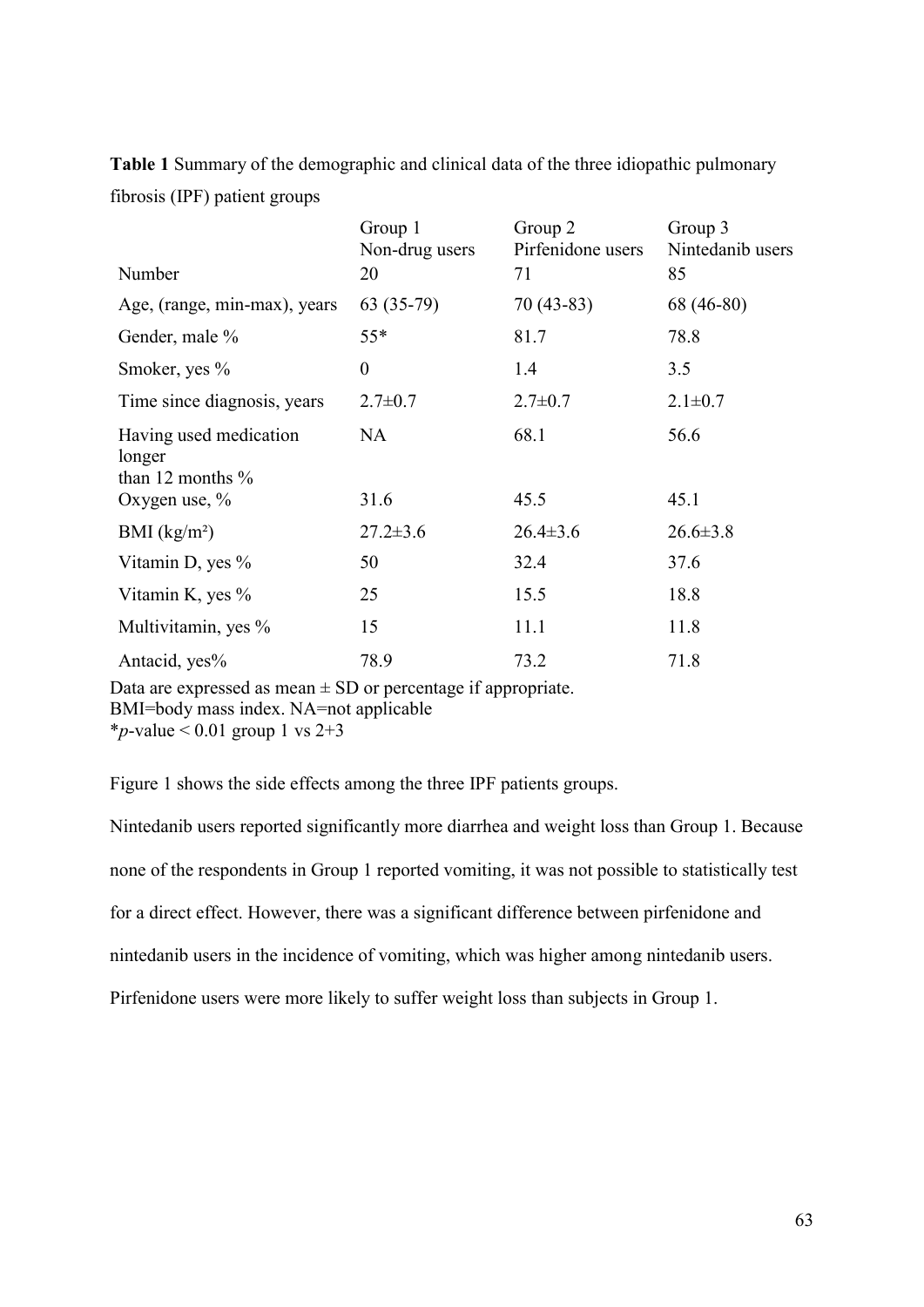



\*Value differs significantly from controls (*p*<0.05)

#Value differs significantly from other drug group  $(p<0.05)$ 

Table 2 shows the effect of both drugs on the occurrence of side effects, taking correlated covariates into account (Appendix 1).

Nintedanib ( $p=0.02$ ) showed an effect on nausea, while pirfenidone ( $p=0.11$ ) did not have a significant influence. Adding gender as a covariate  $(p<0.01)$  showed that the men were significantly less likely to suffer from nausea than the women.

As regards diarrhea, nintedanib was associated with significantly increased (*p*<0.01) diarrhea complaints, while pirfenidone ( $p=0.41$ ) did not show any effect. Both nintedanib ( $p<0.01$ ) and pirfenidone ( $p$ <0.01) users reported significantly reduced appetite, with women ( $p$ <0.01) reporting significantly more appetite loss than men. Antacid use  $(p<0.05)$  also increased appetite loss.

Weight loss appeared to be significantly higher among nintedanib users  $(p<0.01)$  compared with non-drug users, while pirfenidone  $(p=0.015)$  seemed to be associated with to have a less weight loss. A higher BMI was associated with a lower risk of weight loss  $(p<0.05)$ , whereas vitamin D use increased weight loss. Antacid use  $(p<0.01)$  was also associated with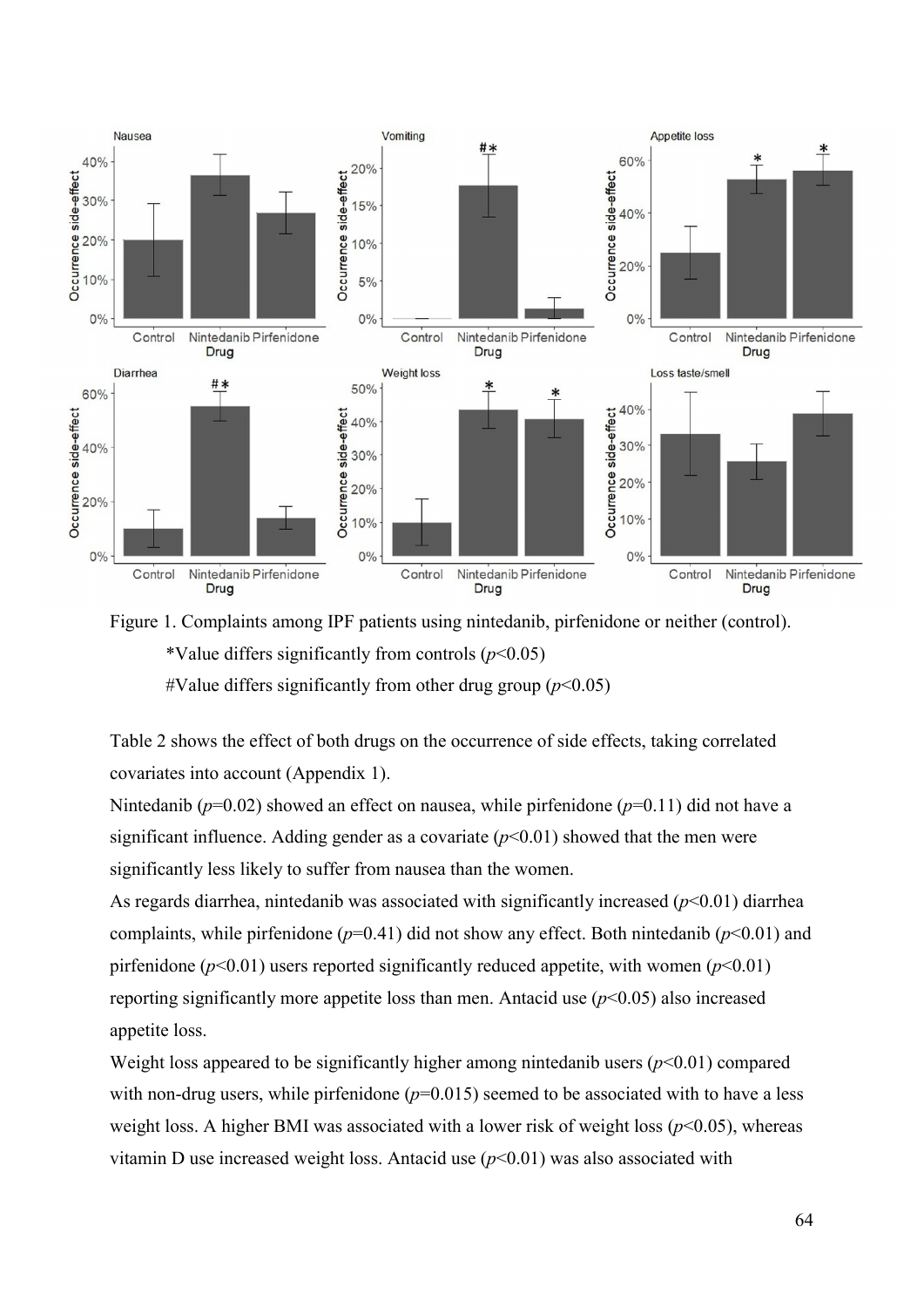significantly increased weight loss.

Finally, even though 31% of the respondents reported to suffer from a decrease in appetite or smell perception, table 1 shows that this cannot be attributed to their drug use. Other covariates that tended to have an effect included gender  $(p=0.01)$ , as women were significantly more likely to suffer from loss of appetite or smell, and antacid use  $(p=0.021)$ , which increased the risk of loss of taste or smell perception.

|                            | Coefficient             | Std. Error | Z Value | $p$ -Value |
|----------------------------|-------------------------|------------|---------|------------|
| Nausea                     |                         |            |         |            |
| Intercept                  | $-0.62$                 | 0.61       | $-1.03$ | 0.30       |
| Nintedanib                 | 1.51                    | 0.68       | 2.24    | $0.02*$    |
| Pirfenidone                | 1.03                    | 0.69       | 1.50    | 0.13       |
| Gender                     | $-1.84$                 | 0.42       | $-4.39$ | $< 0.01*$  |
| Diarrhea                   |                         |            |         |            |
| Intercept                  | $-2.20$                 | 0.75       | $-2.95$ | $< 0.01*$  |
| Nintedanib                 | 2.41                    | 0.78       | 3.10    | $< 0.01*$  |
| Pirfenidone                | 0.39                    | 0.82       | 0.48    | 0.64       |
| Appetite loss <sup>a</sup> |                         |            |         |            |
| Intercept                  | $-1.48$                 | 0.71       | $-2.10$ | $0.036*$   |
| Nintedanib                 | 2.34                    | 0.72       | 3.24    | $< 0.01*$  |
| Pirfenidone                | 2.50                    | 0.73       | 3.42    | $< 0.01*$  |
| Gender                     | $-1.69$                 | 0.49       | $-3.46$ | $< 0.01*$  |
| Antacid                    | 0.92                    | 0.38       | 2.42    | $0.016*$   |
| Weight loss <sup>a</sup>   |                         |            |         |            |
| Intercept                  | $-0.89$                 | 1.62       | $-0.55$ | 0.58       |
| Nintedanib                 | 2.08                    | 0.8        | 2.59    | $< 0.01*$  |
| Pirfenidone                | 1.98                    | 0.81       | 2.43    | $0.015*$   |
| <b>BMI</b>                 | $-0.11$                 | 0.05       | $-2.09$ | $0.036*$   |
| Vit.D                      | 0.8                     | 0.36       | 2.24    | $0.025*$   |
| Antacid                    | 1.37                    | 0.44       | 3.08    | $< 0.01*$  |
| Loss of taste or           | perception <sup>b</sup> |            |         |            |
| smell                      |                         |            |         |            |
| Intercept                  | $-2.25$                 | 0.95       | $-2.37$ | $0.018*$   |
|                            |                         |            |         |            |

Table 2 Occurrence of side effects among drug users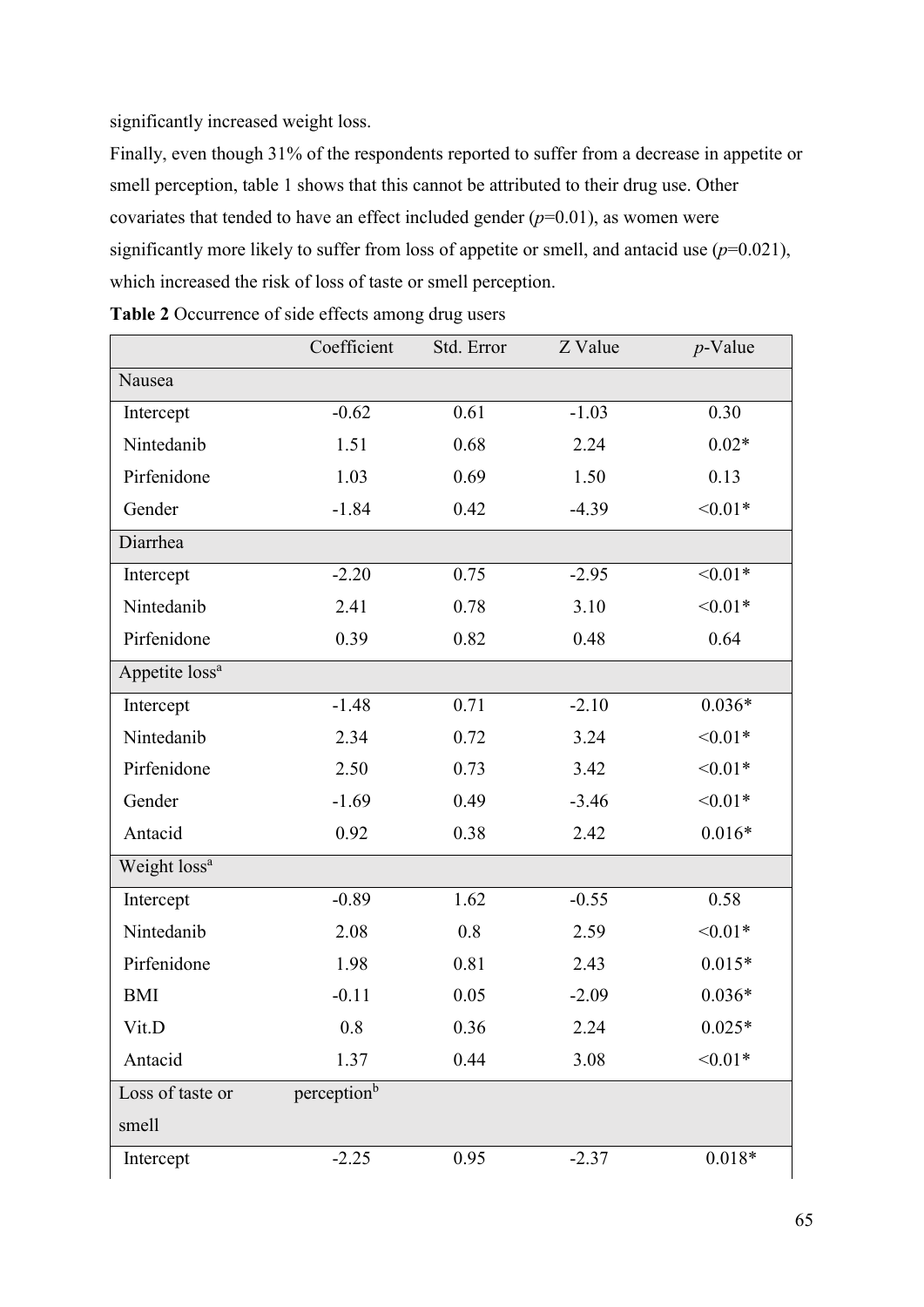| Nintedanib  | 0.32    | 0.66 | 0.48    | 0.63      |
|-------------|---------|------|---------|-----------|
| Pirfenidone | 1.00    | 0.67 | 1.50    | 0.13      |
| Gender      | $-1.26$ | 0.44 | $-2.87$ | $< 0.01*$ |
| Time since  | 0.46    | 0.26 | 1.75    | 0.080     |
| diagnosis   |         |      |         |           |
| Antacid     | 1.06    | 0.46 | 2.3     | $0.021*$  |

<sup>a</sup>l observation deleted due to missing value

<sup>b</sup>10 observations deleted due to missing values

\*significant influence

Table 3 Patients' comments in the survey: advice for prescribers

Prescribers should give patients guidance about taking medication to reduce side effects, such as what time of the day to take medication, or if it should be taken with food, and possible interactions. Hospital and/or community pharmacists could play a role, especially with regard to patients' other possible drug use, e.g. statins.

Prescribers should reassure patients about the amount of medication that they may be on, and possible interactions with other drugs, explaining why it is necessary.

Prescribers should review any treatments prior to receiving the IPF diagnosis, such as longterm steroid use, and check for a risk of antibiotic resistance.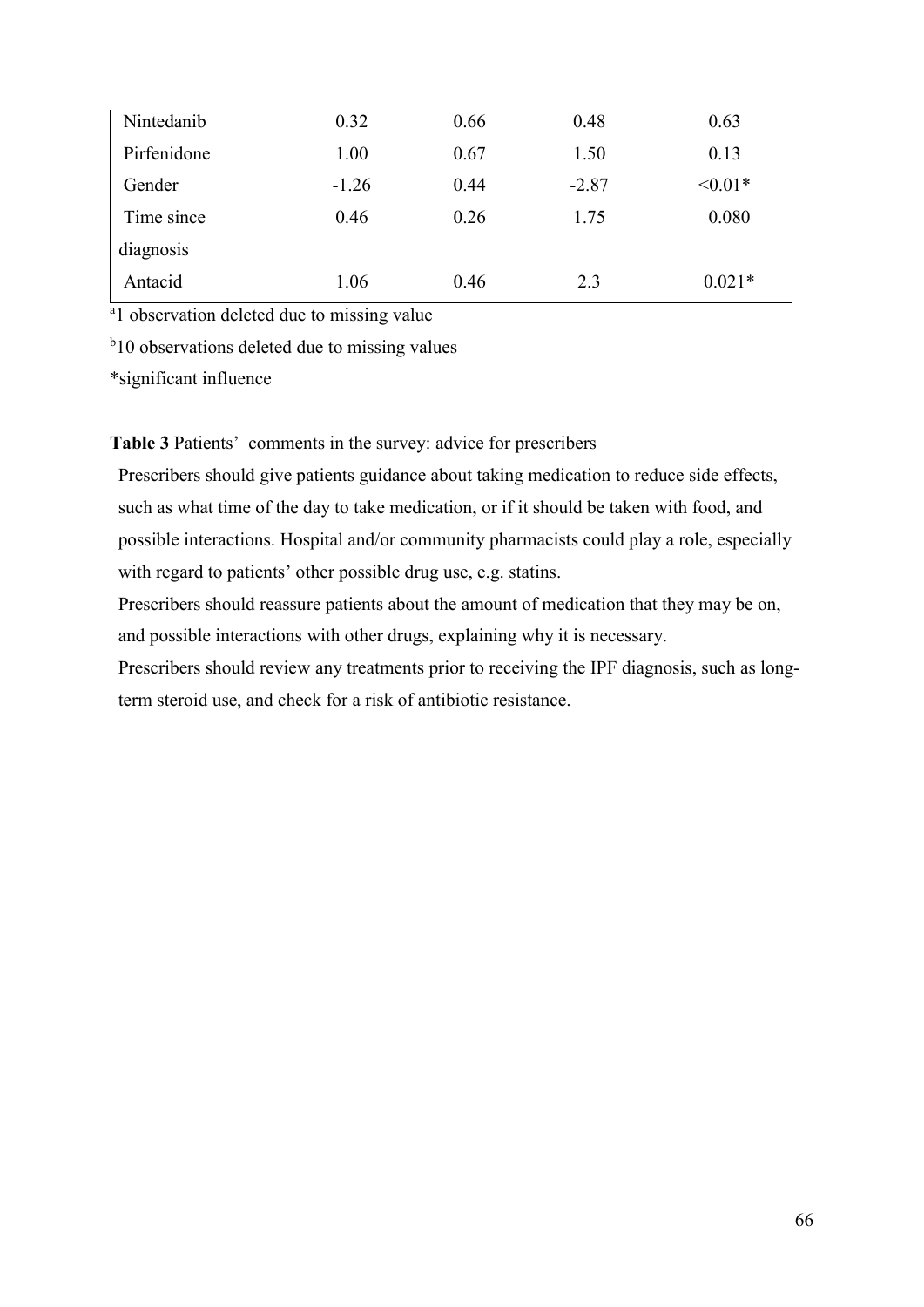#### **Discussion**

Ideally, a progressive and almost invariably fatal disease like IPF should be treated, unless there is clear evidence of a lack of response. Benefits and burden of treatment should be discussed with every newly diagnosed IPF patient, taking his/her unique profile into account (Table 3). It is therefore important to gain more insights into the way the drugs work and their possible side effects. The current study found a difference in self-reported side effects between the two anti-fibrotic drugs nintedanib and pirfenidone among an IPF sample. In the majority of the cases, the use of the drug was continued despite the side effects. Nintedanib users (48.3%) reported suffering from a significant increase in diarrhea, weight loss, vomiting and loss of appetite, compared with non-drug users (11.4%). Pirfenidone users (40.3%) reported a significant increase in loss of appetite and weight loss. The degree of weight loss and loss of appetite did not differ signifcantly between the two groups of drug users. Other side effects reported by respondents in our study included dry mouth, dyspepsia, sun allergy and skin rash (data not shown), which was in line with a previous study by Bennet et al. [\[9\]](#page-81-0).

Previous studies on the side effects of anti-fibrotic drugs have reported similar results. The nausea and vomiting associated with nintedanib (figure 1) was also found in previous research [[10,](#page-81-1) [11\]](#page-82-0). By contrast, the association between pirfenidone and nausea or vomiting as found by previous studies was not confirmed by our results [\[12,](#page-82-1) [13\]](#page-82-2). A possible explanation could be that 68.1% of our respondents had used pirfenidone for more than 12 months, while most stomach complaints manifest within the first 3 months and decrease over time [\[14\]](#page-82-3). Furthermore, the problem of nausea can be reduced by taking pirfenidone immediately after food consumption [[15\]](#page-82-4).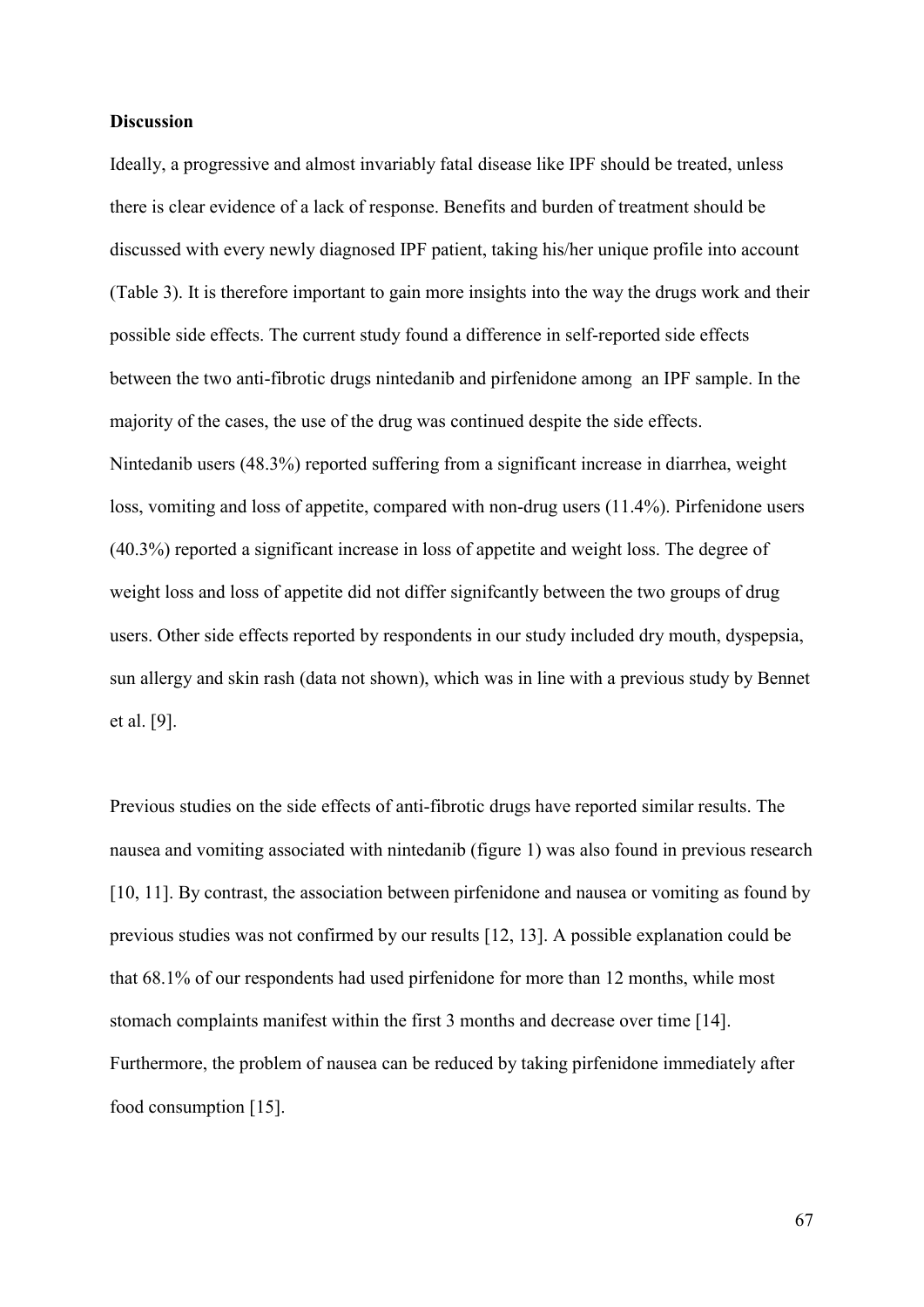The weight loss, loss of appetite and diarrhea reported for nintedanib users in previous studies was in line with our current data, which also showed a significant prevalence [\[10,](#page-81-1) [11,](#page-82-0) [16,](#page-82-5) [17\]](#page-82-6). In order to counter these side effects, it could useful to look into dietary interventions. For example the official nintedanib website recommends the Bananas Rice Applesauce Toast (B.R.A.T.) diet to counter diarrhea [\[18\]](#page-82-7).

Our pirfenidone users reported an increase in loss of appetite and weight loss, which is also in agreement with results from previous studies [\[13,](#page-82-2) [19,](#page-82-8) [20\]](#page-83-0). Finally, 31% of all respondents reported suffering from loss of taste or smell perception. Our data showed, however, that this was not caused by anti-fibrotic drug use. The loss of taste or smell perception could be influenced by covariates related to IPF. Women appeared more prone to loss of taste or smell perception than men, and antacid use also affected taste and smell perception. Another possible cause could be that the disease itself influences taste and smell perception. Reduced taste perception is also found in other lung diseases like COPD and lung cancer [\[21-24\].](#page-83-1) Lung function could play an important role in taste or smell perception. A possible underlying cause could be a relation between lung retention and retronasal smell perception, as suggested in a previous study [[25\]](#page-83-2). Taste and smell perception are related and therefore retronasal smell perception could also influence taste. This process has also been suggested to play an important role in the flavour perception of vaping [\[25\]](#page-83-2). Another study found that lung retention, measured by the release of N-isopropyl-p[ $123$ ]]-iodoamphetamine ( $123$ ]-IMP) by the lung after  $^{123}$ I-IMP injection, was prolonged in lung fibrosis patients [\[26\]](#page-83-3).

Besides knowing which side effects can occur due to the current treatment, it is also important to analyse whether this leads to drug discontinuation. In our study drug discontinuation was rather rare. Two pirfenidone and one nintedanib user stopped their anti-fibrotic medication completely due to the side effects (data not shown).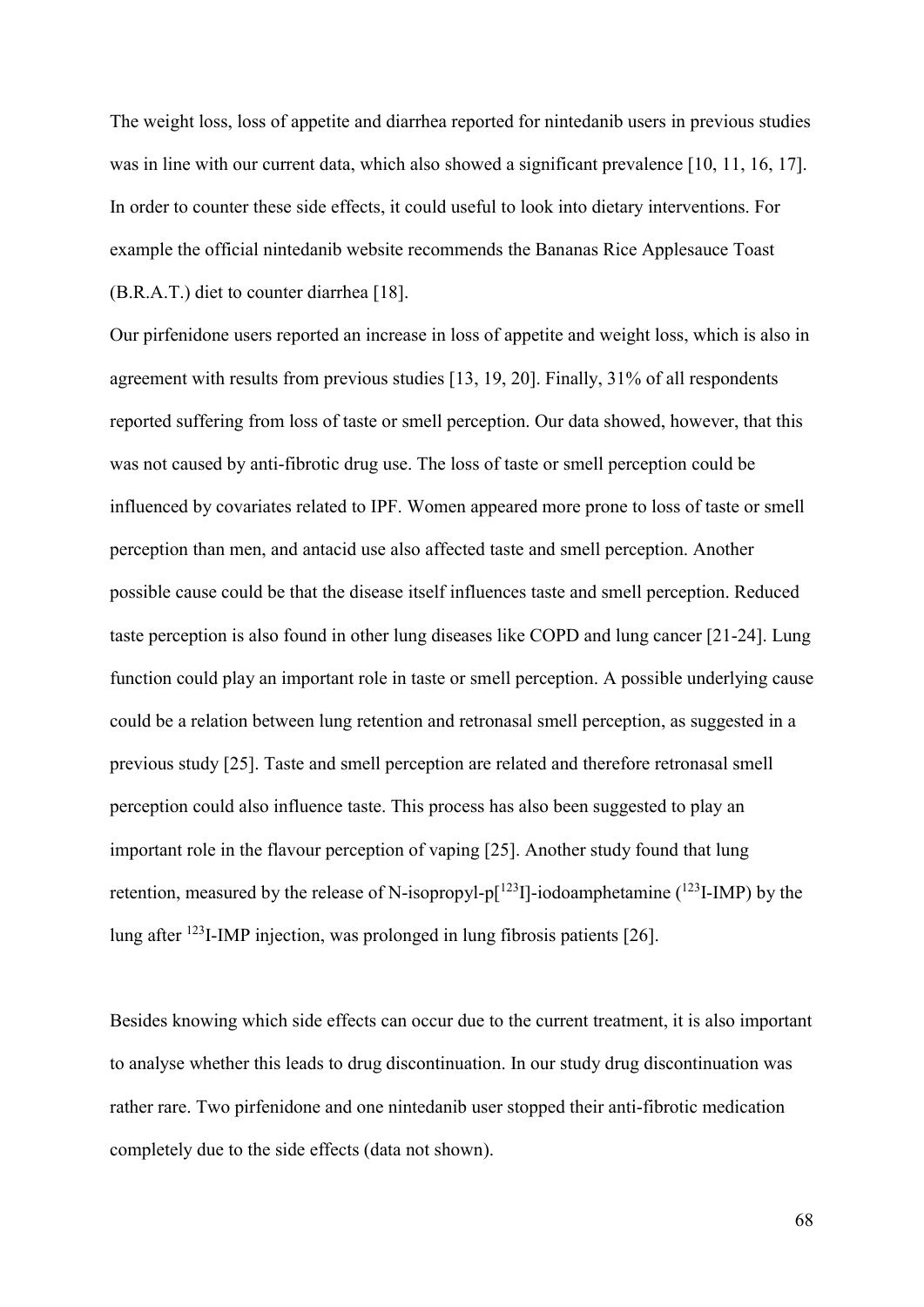In the ASCEND and CAPACITY studies, the reported pirfenidone side effects of skin rash, nausea and dyspepsia did not lead to drug discontinuation in the clinical trials [\[12,](#page-82-1) [13,](#page-82-2) [27\]](#page-83-4). Similarly, although more than 60% of patients receiving nintedanib experienced diarrhea in the INPULSIS trials, this was often adequately controlled by dose reduction or anti-diarrheal medication, with <5% of them having to discontinue the medication completely [\[28\]](#page-83-5).

Many European national guidelines on IPF recommend that treatment should be stopped if the disease gets worse [\[29\]](#page-84-0). This is generally recommended if the FVC is reduced by more than 10% in 12 months. However, the assessment of treatment response in IPF is complicated by its variable clinical course. It can therefore not be excluded that the degree of functional decline could be even higher without anti-fibrotic treatment. In fact, recent data suggest a potential benefit of continued treatment with pirfenidone in patients with IPF who experience clinically meaningful progression during treatment. In the case of "treatment failure" (e.g., FVC decline  $\geq$ 10% predicted), switching to the other drug should also be considered. In the Dutch IPF sample we studied (n=176), 24 people switched from pirfenidone to nintedanib, and five respondents reported having switched from nintedanib to pirfenidone in the past. Among the 24 respondents who switched to nintedanib, three did so because the medication did not achieve the desired effect. Twenty-one mentioned side effects as an underlyingreason. Among the five respondents switching to pirfenidone, three reported having switched because the medication did not have the desired effect. Two respondents mentioned side effects as an underlying reason.

#### **Limitations**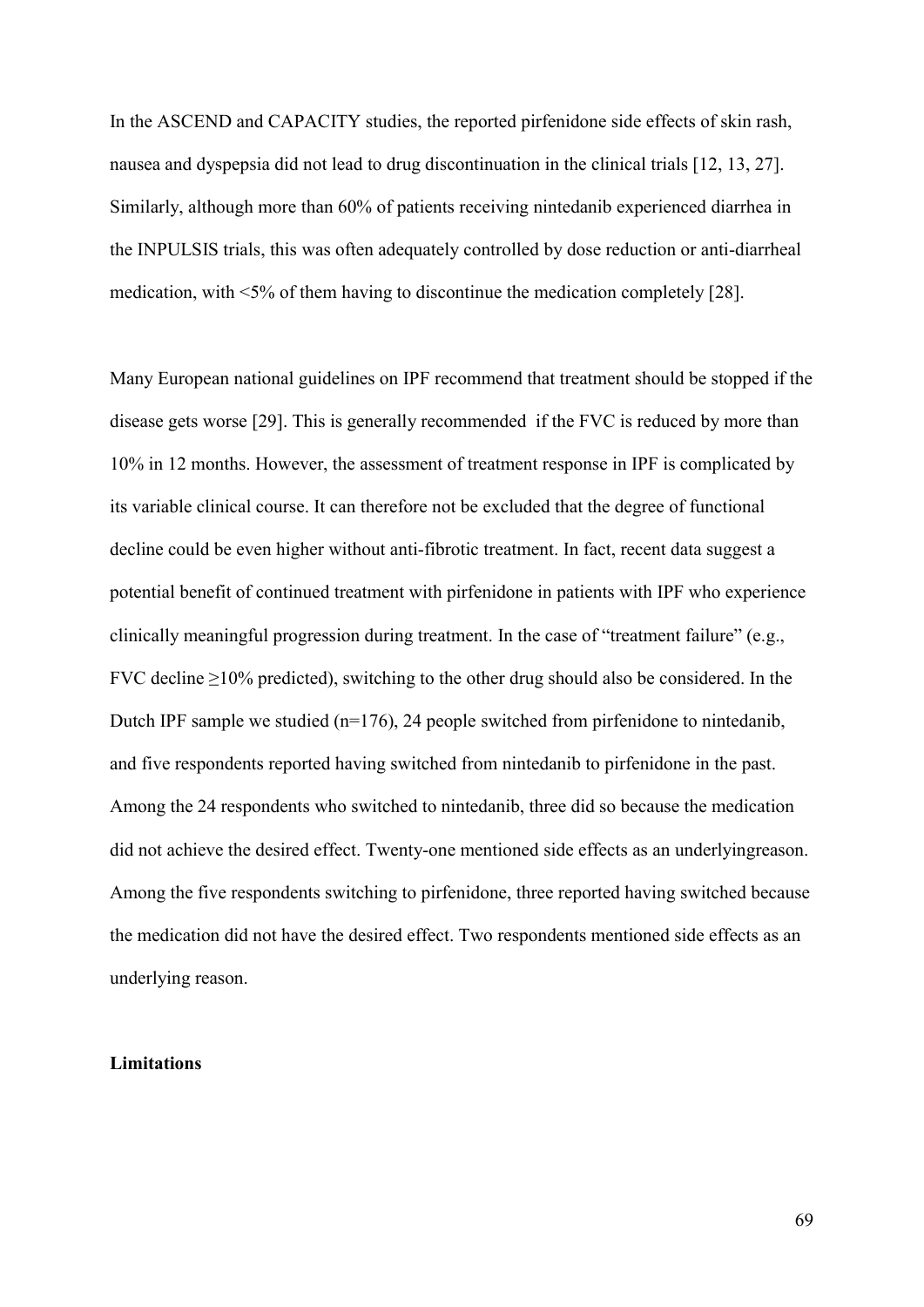One of the limitations of this study is that information about disease severity was lacking, so the impact of disease severity on the side effects could not be established. Another limitation is that the symptoms were self-reported and not objectified by a health care professional.

#### Recommendations

To add to the current knowledge on side effects of nintedanib or pirfenidone, it could be useful to investigate the effects and safety of co-administration of pirfenidone and nintedanib. In our current dataset two respondents mentioned using both drugs. This group was too small to estimate the effect of symbiotic drug use on side effects. While there are no robust data on the safety and efficacy of combining pirfenidone and nintedanib in IPF treatment, some studies suggest that co-administration is tolerable and safe [\[17,](#page-82-6) [30-32\].](#page-84-1) The large number of fibrotic pathways likely to be involved in the pathobiology of IPF and the potential synergistic effects of the two drugs may provide beneficial to the patients. In terms of efficacy, four scenarios are possible: 1. synergy; 2. add-on; 3. a weaker effect than expected (either because the mechanism of efficacy is targeted by both drugs and a ceiling effect is achieved, or because there is a blocking interaction); and 4. unpredictable interaction that drives disease progression or produces unacceptable side effects.

Some in vitro studies have found a beneficial effect of co-administration [\[33,](#page-84-2) [34\]](#page-84-3). However long-term studies in humans are limited to one case report, which mentioned a long-term positive effect [\[35\]](#page-84-4). In addition to pirfenidone and nintedanib, there is also a conditional recommendation for antacid use in IPF treatment [[36\]](#page-84-5). In contrast to what is known about pirfenidone and nintedanib, the data supporting the effect of antacid therapy in IPF is of poor quality (e.g., observational/retrospective studies and post-hoc analysis of patients assigned to placebo arms in clinical trials of pharmaceutical interventions). The guidelines do acknowledge the need for further research on the efficacy and long-term safety of antacid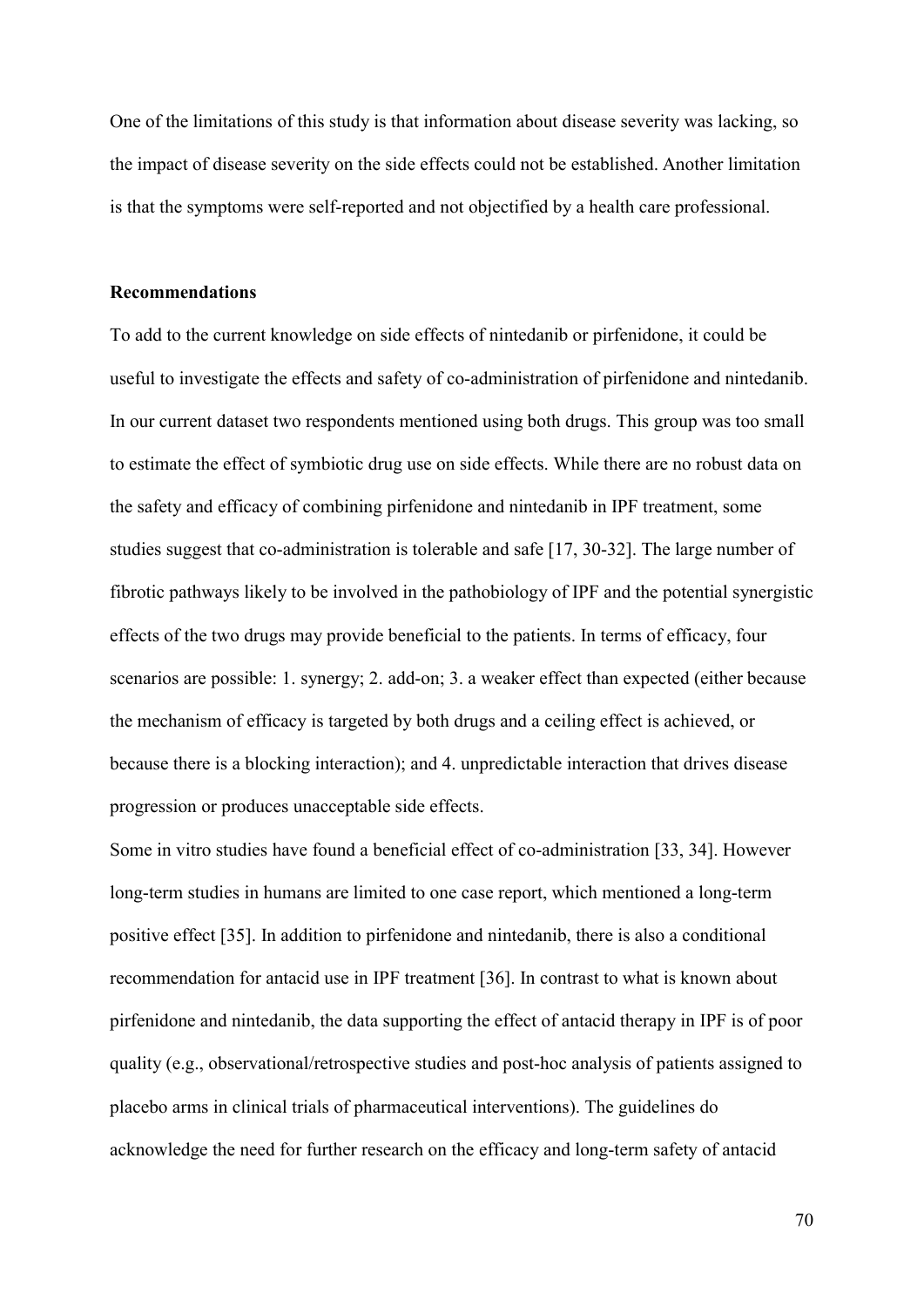therapy as well as interactions with other IPF medications.

All authorised products of nintedanib and pirfenidone in the European Union are listed for close monitoring. These products are marked by regulatory authorities as requiring additional monitoring with regard to adverse drug reactions [\[37\]](#page-84-6).

The data retrieved from our study show that both nintedanib and pirfenidone carry a high burden of gastrointestinal side effects. Therefore, it would be useful to look into possible dietary interventions to minimise this burden, as well as the use of other drugs to counter these side effects.

#### Conclusion

Information about possible side effects is important if patients are to receive the best antifibrotic treatment available. The current study showed that the two anti-fibrotic drugs nintedanib and pirfenidone have different side effects. Nintedanib users reported a significant increase in diarrhea, vomiting, weight loss, and loss of appetite, while pirfenidone users suffered primarily from an increase in loss of appetite. In addition, nintedanib was associated with nausea and pirfenidone with weight loss. Our data showed that 24 respondents had switched from pirfenidone to nintedanib in the past, while five had switched from nintedanib to pirfenidone, suggesting that although nintedanib gave rise to more gastrointestinal side effects, the general burden of side effects of nintedanib is probably lower. Both pirfenidone and nintedanib carry a rather high burden of gastrointestinal side effects, so it could be useful to look into dietary interventions to minimise this burden.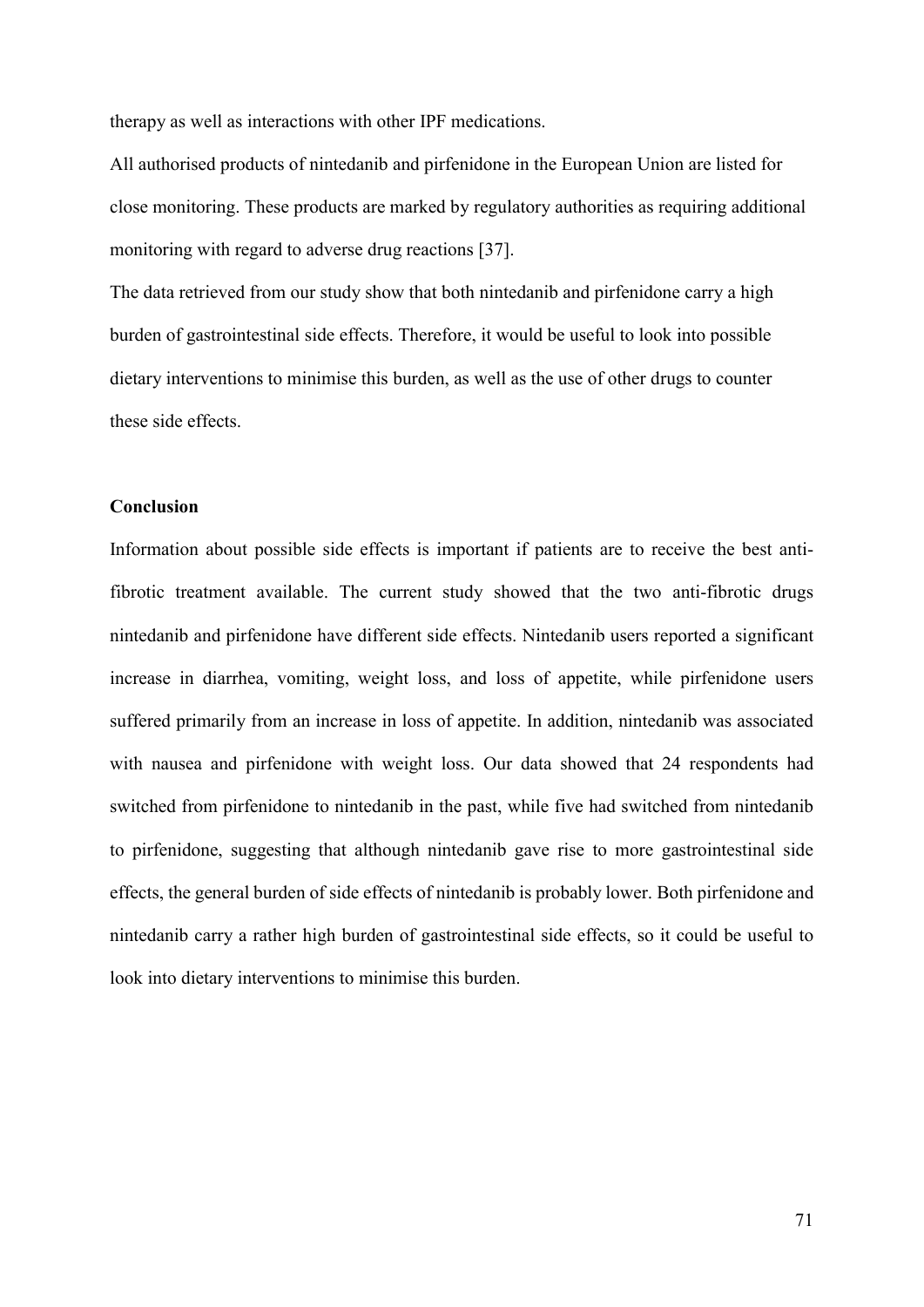## Acknowledgements

The authors would like to thank the Dutch Fibrosis Patient Society [\(www.longfibrose.nl\) and](http://www.longfibrose.nl/) all participants in this study for all their efforts to make this project a success.

## Author Contributions

All authors were involved in the study design and data collection. VP, MD, and AB analyzsed the data and drafted the manuscript. ME conducted the survey. ME, NJ, and PW revised the manuscript critically for important intellectual content. All authors read and approved the final manuscript.

## Funding

This study was supported by a research grant of the ild care foundation: www.ildcare.nl. The study sponsor had no involvement in the study design; in the collection, analysis, and interpretation of data; in the writing of the manuscript; or in the decision to submit the manuscript for publication.

## Data Availability

The datasets used and/or analyzsed during the current study are available from the corresponding author on reasonable request.

# Compliance with Ethical Standards

In accordance with the Dutch Act on Human Subjects Medical Research, the Medical Ethics Committee of St. Antonius Hospital Nieuwegein waived formal approval.

# Conflict of interest

The authors declare that they have no competing interests.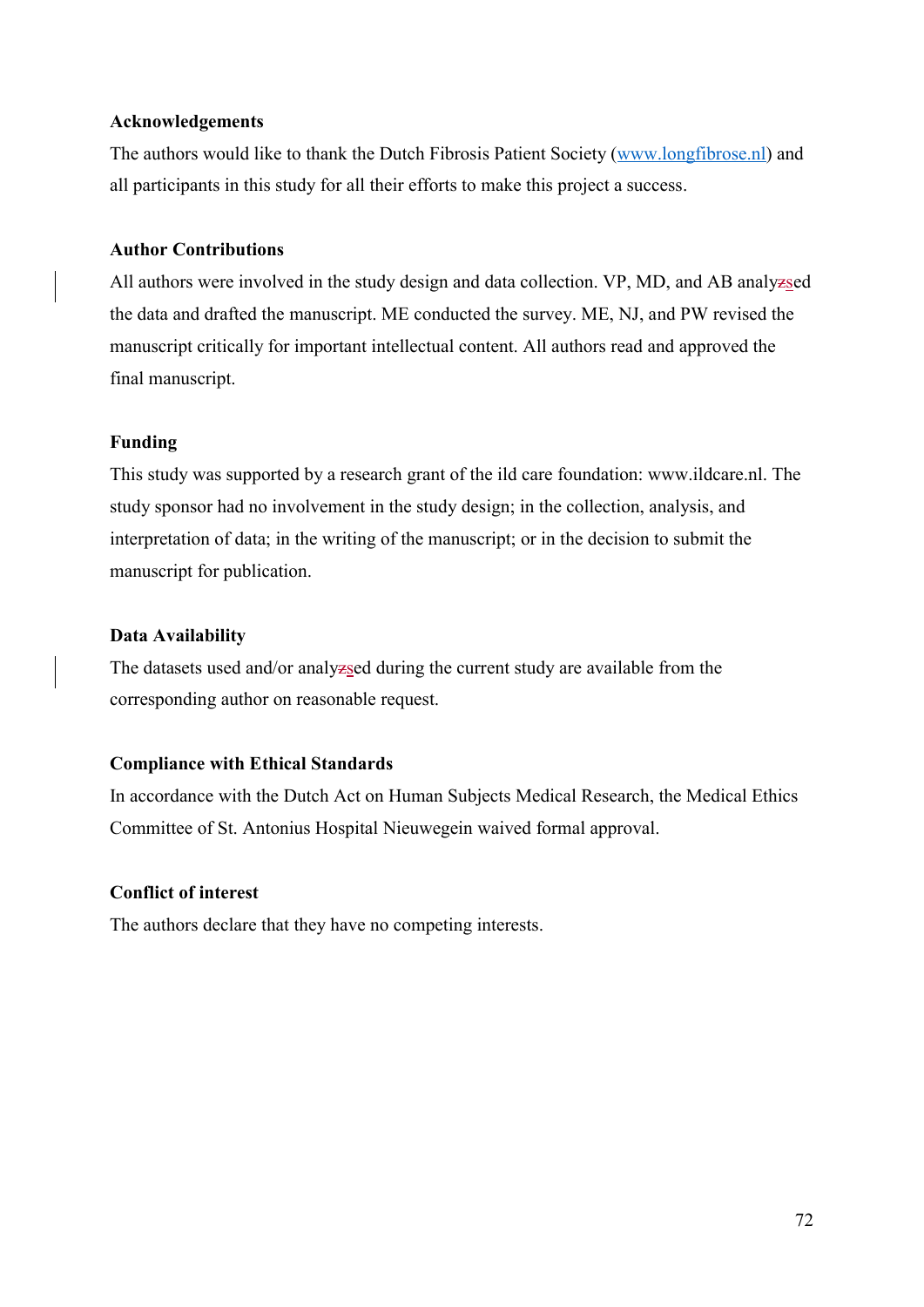#### **References**

1. Ley B, Collard HR (2013) Epidemiology of idiopathic pulmonary fibrosis. Clin Epidemiol 5:483-492

2. Barratt SL, Creamer A, Hayton C, Chaudhuri N (2018) Idiopathic Pulmonary Fibrosis (IPF): An Overview. J Clin Med 7(8):201

3. Raghu G, Rochwerg B, Zhang Y, et al. (2015) An official ATS/ERS/JRS/ALAT clinical practice guideline: treatment of idiopathic pulmonary fibrosis. An update of the 2011 clinical practice guideline. American journal of respiratory and critical care medicine 192(2):e3-e19

4. Zurkova M, Kriegova E, Kolek V, et al. (2019) Effect of pirfenidone on lung function decline and survival: 5-yr experience from a real-life IPF cohort from the Czech EMPIRE registry. Respiratory research 20(1):16

5. Yount SE, Beaumont JL, Chen S-Y, Kaiser K, Wortman K, Van Brunt DL, Swigris J, Cella D (2016) Health-related quality of life in patients with idiopathic pulmonary fibrosis. Lung 194(2):227-234

6. Agency EM. INN-pirfenidone. 2015; p. 100.

7. Raghu G, Remy-Jardin M, Myers JL, et al. (2018) Diagnosis of idiopathic pulmonary fibrosis. An official ATS/ERS/JRS/ALAT clinical practice guideline. American journal of respiratory and critical care medicine 198(5):e44-e68

8. Team RC. R: A language and environment for statistical computing. 2013 [cited; Available from: https://www.R-project.org/

<span id="page-81-0"></span>9. Bennett D, Refini RM, Valentini ML, Fui A, Fossi A, Pieroni M, Mazzei MA, Rottoli P (2019) Pirfenidone Therapy for Familial Pulmonary Fibrosis: A Real-Life Study. Lung:1-7

<span id="page-81-1"></span>10. Crestani B, Huggins JT, Kaye M, et al. (2019) Long-term safety and tolerability of nintedanib in patients with idiopathic pulmonary fibrosis: results from the open-label extension study, INPULSIS-ON. The Lancet Respiratory Medicine 7(1):60-68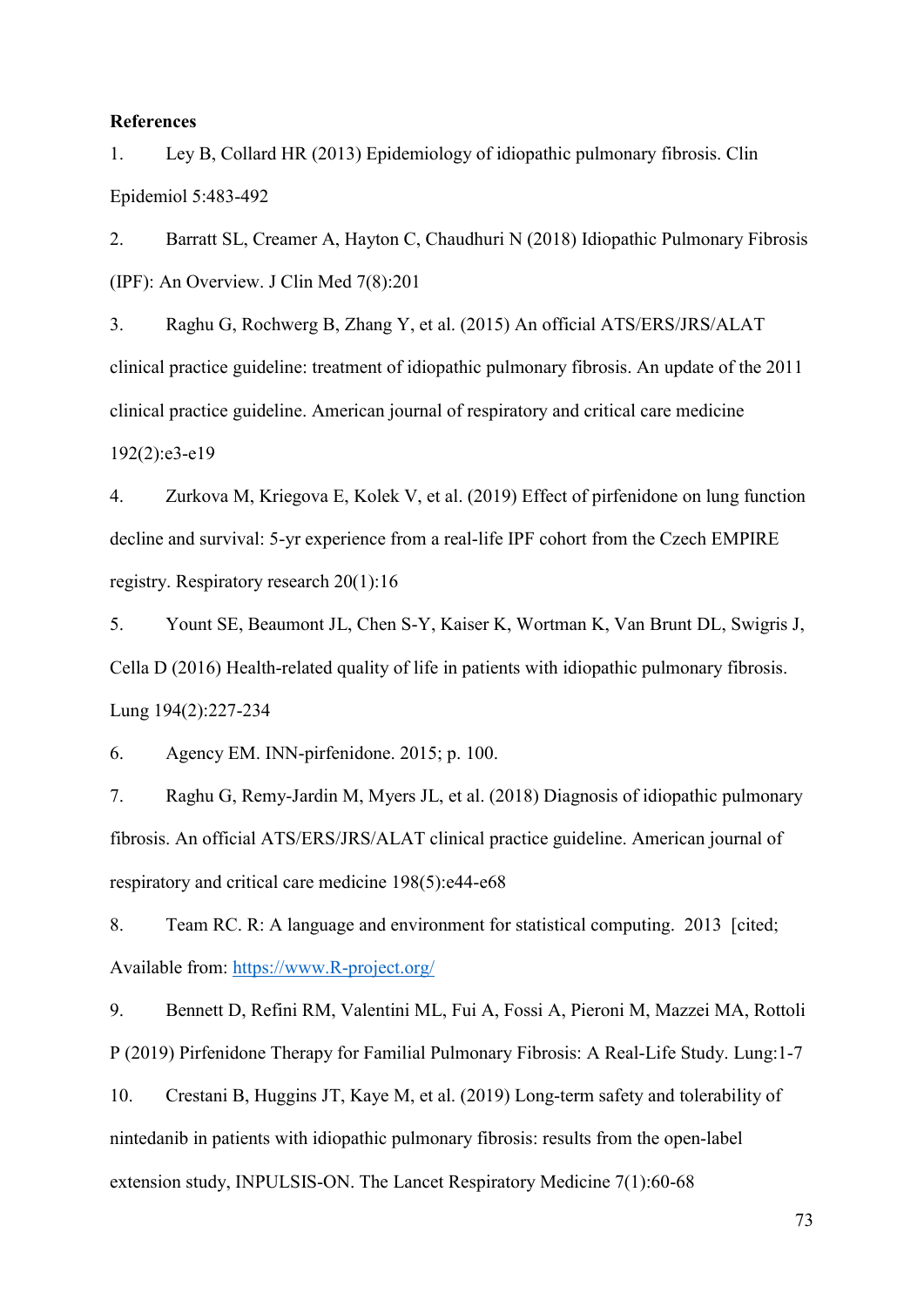<span id="page-82-0"></span>11. Fala L (2015) Ofev (Nintedanib): first tyrosine kinase inhibitor approved for the treatment of patients with idiopathic pulmonary fibrosis. American health & drug benefits 8(Spec Feature):101

<span id="page-82-1"></span>12. King Jr TE, Bradford WZ, Castro-Bernardini S, et al. (2014) A phase 3 trial of pirfenidone in patients with idiopathic pulmonary fibrosis. New England Journal of Medicine 370(22):2083-2092

<span id="page-82-2"></span>13. Noble PW, Albera C, Bradford WZ, et al. (2011) Pirfenidone in patients with idiopathic pulmonary fibrosis (CAPACITY): two randomised trials. The Lancet 377(9779):1760-1769

<span id="page-82-3"></span>14. Esbriet(pirfenidone)tablets. Managing certain esbriet side effects. 2019 [cited; Available from: https://www.esbriet.com/taking-esbriet/managing-certain-side effects.html

<span id="page-82-4"></span>15. Esbriet(pirfenidone)tablets. How to take esbriet. 2019 [cited; Available from: https://www.esbriet.com/taking-esbriet/how-to-take-esbriet.html

<span id="page-82-5"></span>16. Bonella F, Kreuter M, Hagmeyer L, et al. (2016) Insights from the German compassionate use program of nintedanib for the treatment of idiopathic pulmonary fibrosis. Respiration 92(2):98-106

<span id="page-82-6"></span>17. Corte T, Bonella F, Crestani B, et al. (2015) Safety, tolerability and appropriate use of nintedanib in idiopathic pulmonary fibrosis. Respiratory research 16(1):116

<span id="page-82-7"></span>18. Ofev(nintedanib). About Diarrhea, nausea and vomiting. 2019 [cited; Available from: https://www.ofev.com/about-ofev/side effects/about-diarrhea-nausea-vomiting

<span id="page-82-8"></span>19. Ogura T, Azuma A, Inoue Y, et al. (2015) All-case post-marketing surveillance of 1371 patients treated with pirfenidone for idiopathic pulmonary fibrosis. Respiratory investigation 53(5):232-241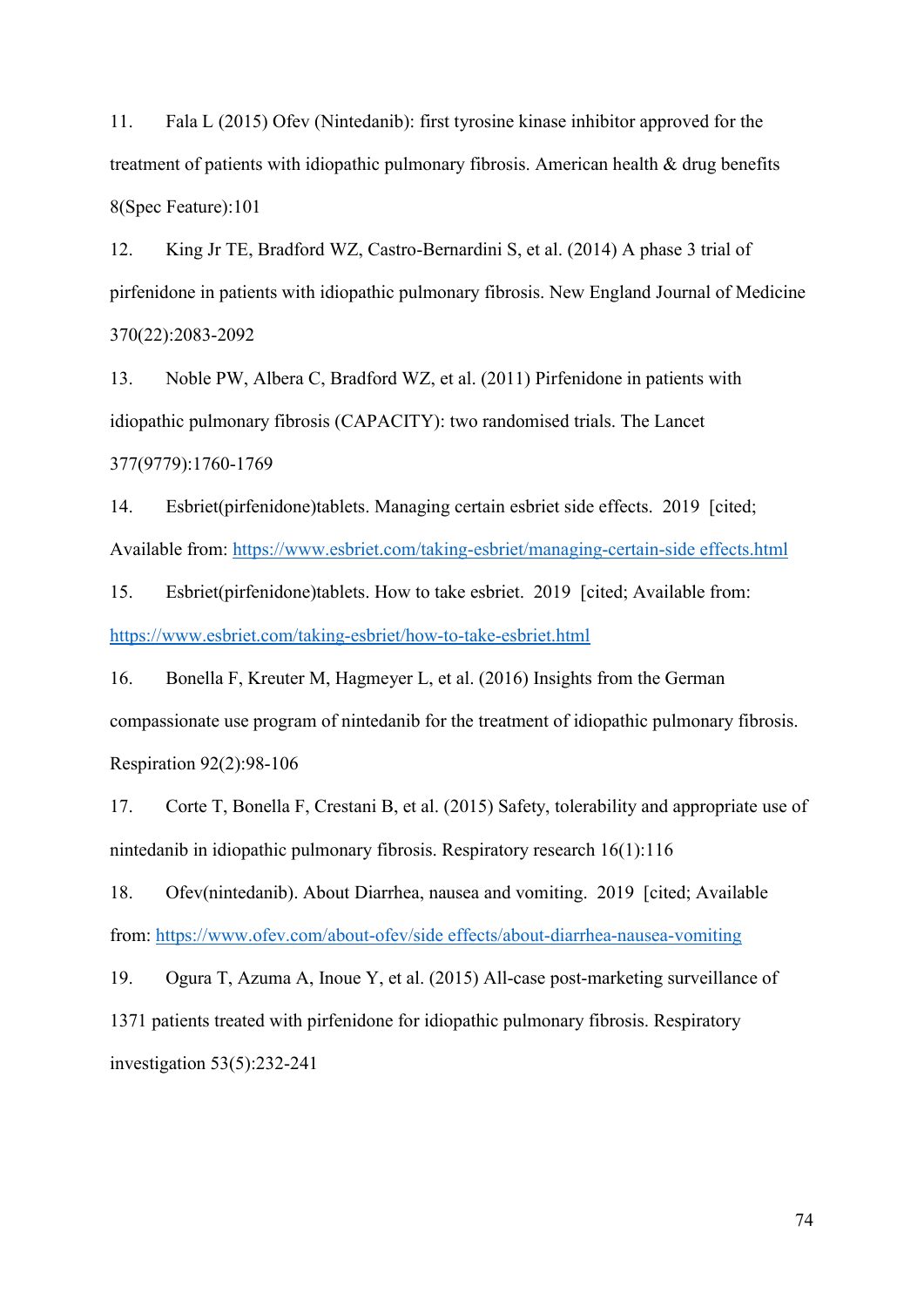<span id="page-83-0"></span>20. Wijsenbeek MS, Grutters JC, Wuyts WA (2015) Early experience of pirfenidone in daily clinical practice in Belgium and the Netherlands: a retrospective cohort analysis. Advances in therapy 32(7):691-704

<span id="page-83-1"></span>21. Wardwell L, Chapman-Novakofski K, Brewer MS (2009) Effects of age, gender and chronic obstructive pulmonary disease on taste acuity. International journal of food sciences and nutrition 60(sup6):84-97

22. Ito K, Kohzuki M, Takahashi T, Ebihara S (2014) Improvement in taste sensitivity following pulmonary rehabilitation in patients with chronic obstructive pulmonary disease. Journal of rehabilitation medicine 46(9):932-936

23. Dewan NA, Bell CW, Moore J, Anderson B, Kirchain W, O'Donohue Jr WJ (1990) Smell and taste function in subjects with chronic obstructive pulmonary disease: effect of long-term oxygen via nasal cannulas. Chest 97(3):595-599

24. Williams L, Cohen M (1978) Altered taste thresholds in lung cancer. The American journal of clinical nutrition 31(1):122-125

<span id="page-83-2"></span>25. Verhagen JV (2015) A role for lung retention in the sense of retronasal smell. Chemosensory perception 8(2):78-84

<span id="page-83-3"></span>26. Ikeda H, Itasaka M, Takahashi K, Komatani A (1992) Prolonged lung retention of 123 I-IMP in pulmonary fibrosis. Annals of nuclear medicine 6(3):147

<span id="page-83-4"></span>27. Valeyre D, Albera C, Bradford WZ, et al. (2014) Comprehensive assessment of the long-term safety of pirfenidone in patients with idiopathic pulmonary fibrosis. Respirology 19(5):740-747

<span id="page-83-5"></span>28. Costabel U, Richeldi L, du Bois RM, et al. (2015) Efficacy and safety of nintedanib in patients with idiopathic pulmonary fibrosis: Results of two 52-week, Phase III, randomized, placebo-controlled trials (INPULSIS™). Pneumologie 69(S 01):P235